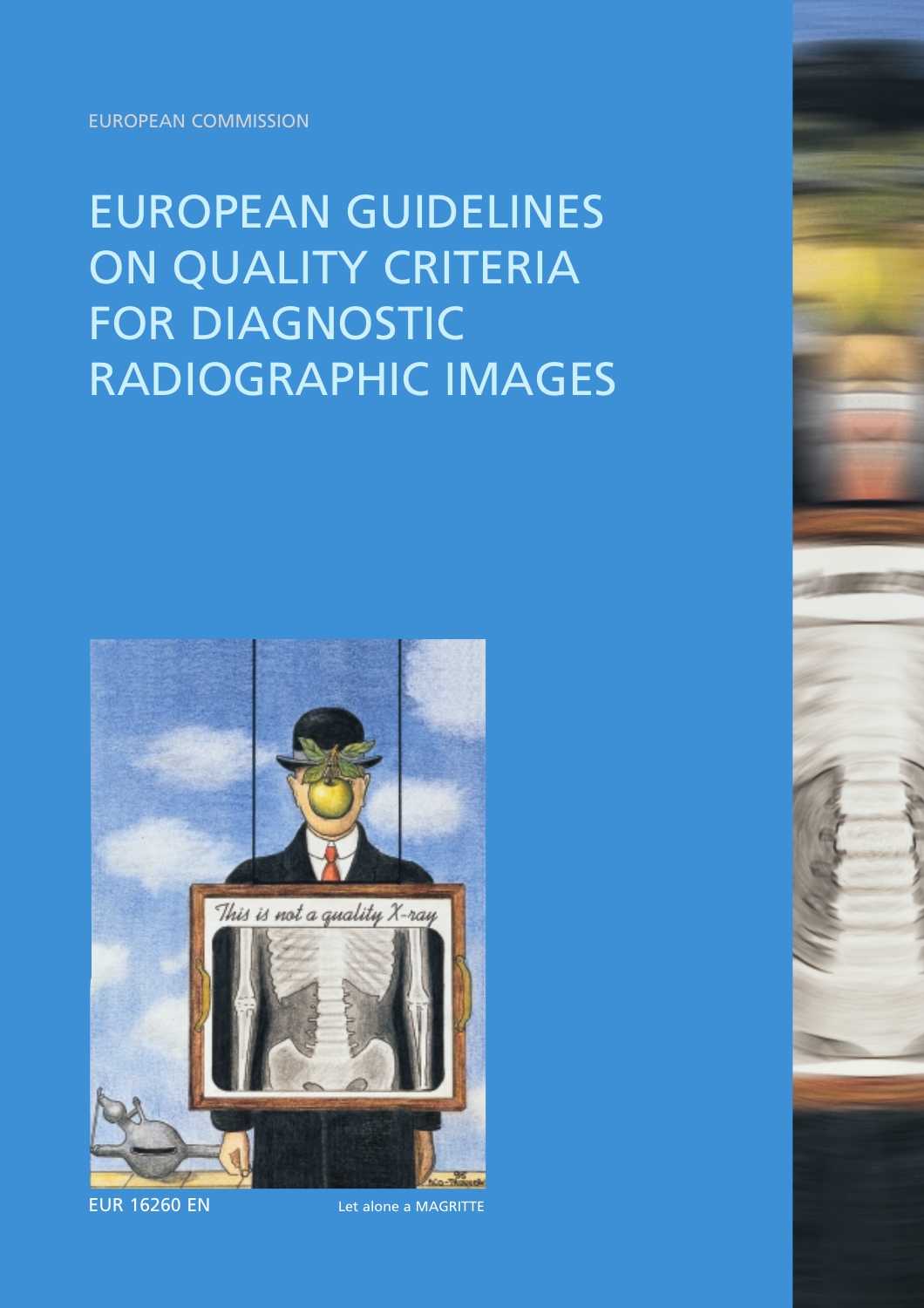Cover picture M.C.O. Trouveroy: 'La radiologie dans l'histoire d'après Magritte'  $\circledcirc$  1995 — B — LC O - Trouveroy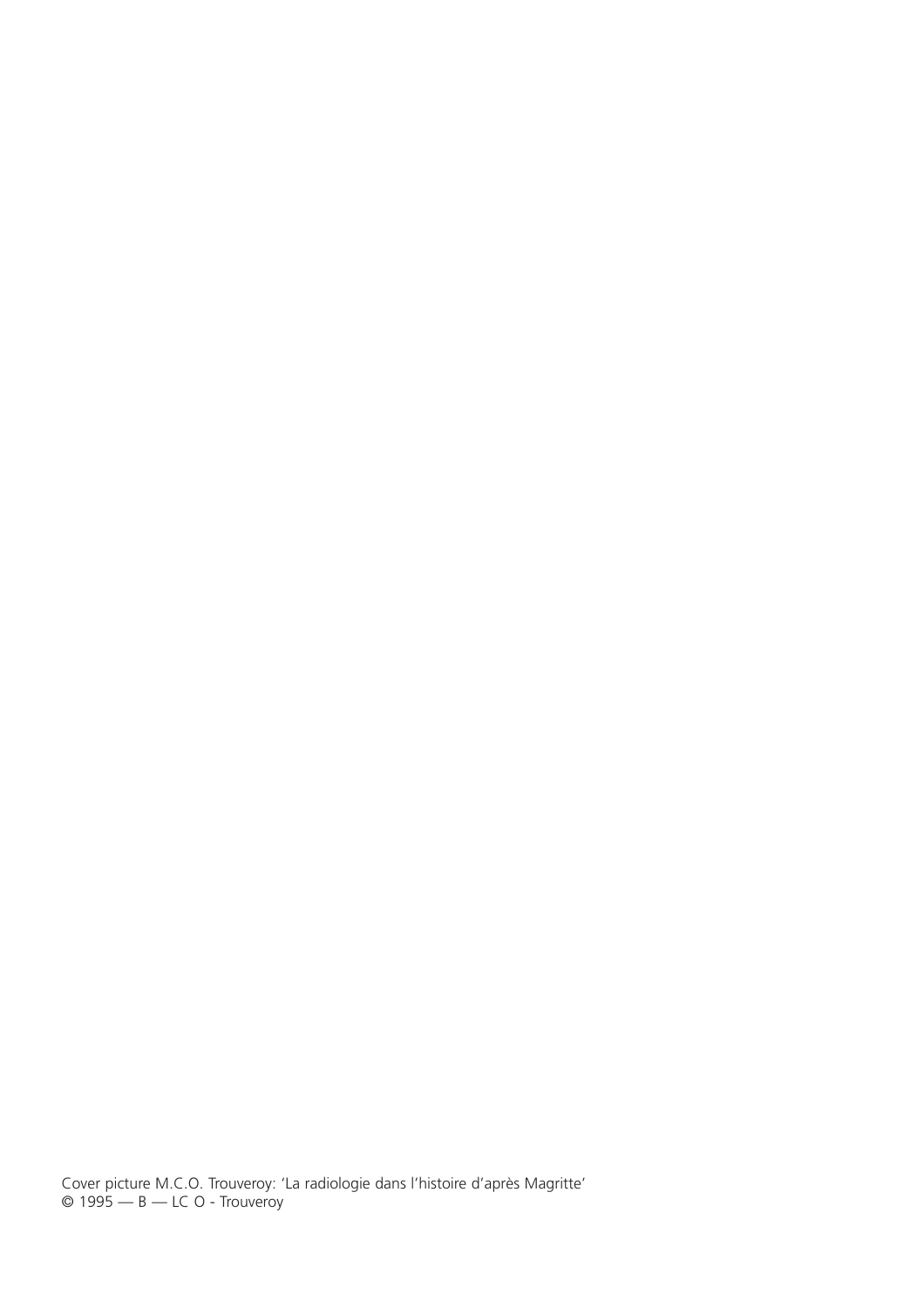# **EUROPEAN GUIDELINES ON QUALITY CRITERIA FOR DIAGNOSTIC RADIOGRAPHIC IMAGES**

une 1996

UR 16260 EN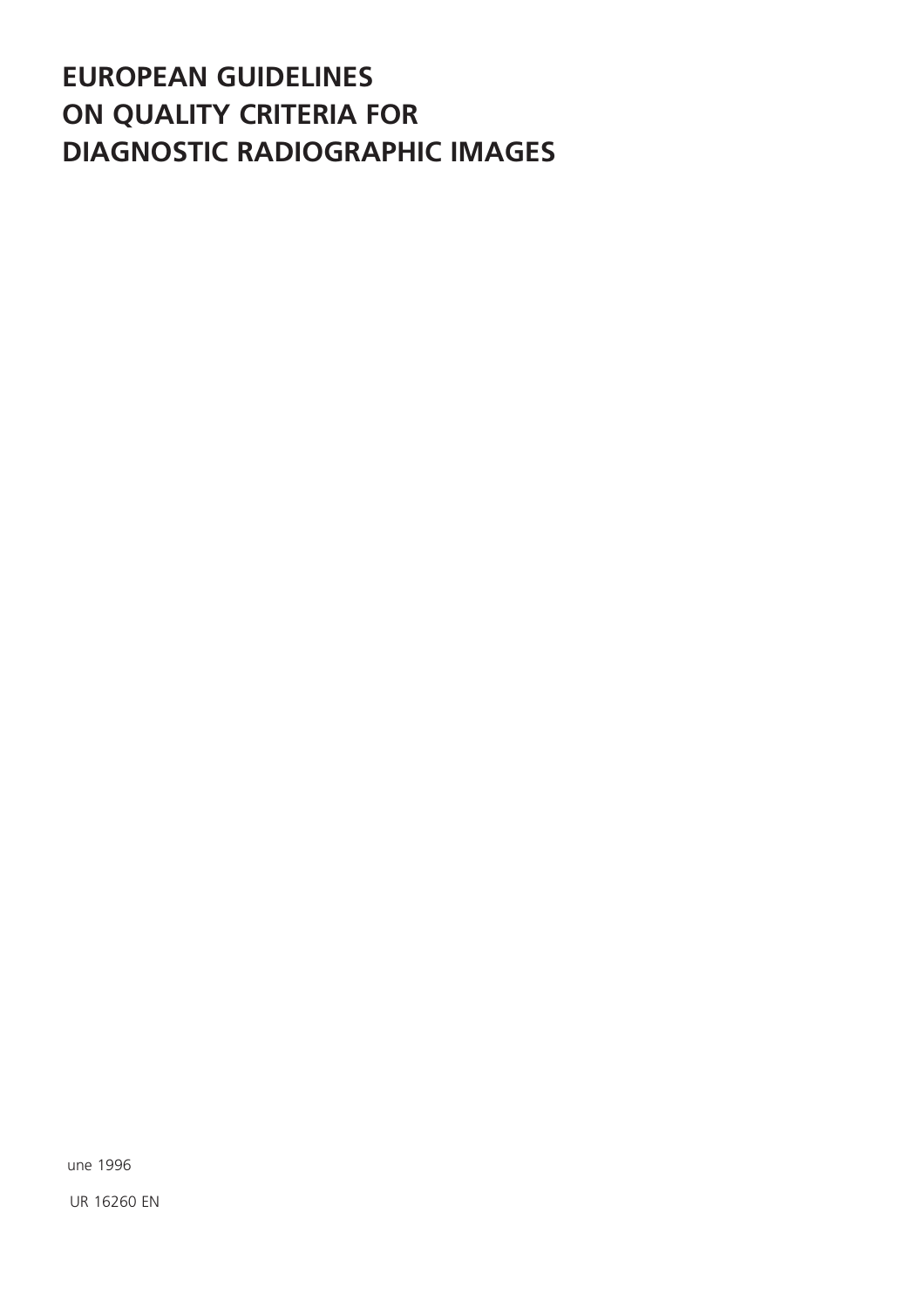

EUROPEAN COMMISSION **Directorate-General XII: Science, Research and Development**

A great deal of additional information on the European Union is available on the Internet. t can be accessed through the Europa server **(http://europa.eu.int).**

Cataloguing data can be found at the end of this publication

uxembourg: Office for Official Publications of the European Communities, 1996

SBN 92-827-7284-5

© ECSC-EC-EAEC, Brussels • Luxembourg, 1996 Reproduction is authorized, except for commercial purposes, provided the source is acknowledged

*Printed in Luxembourg*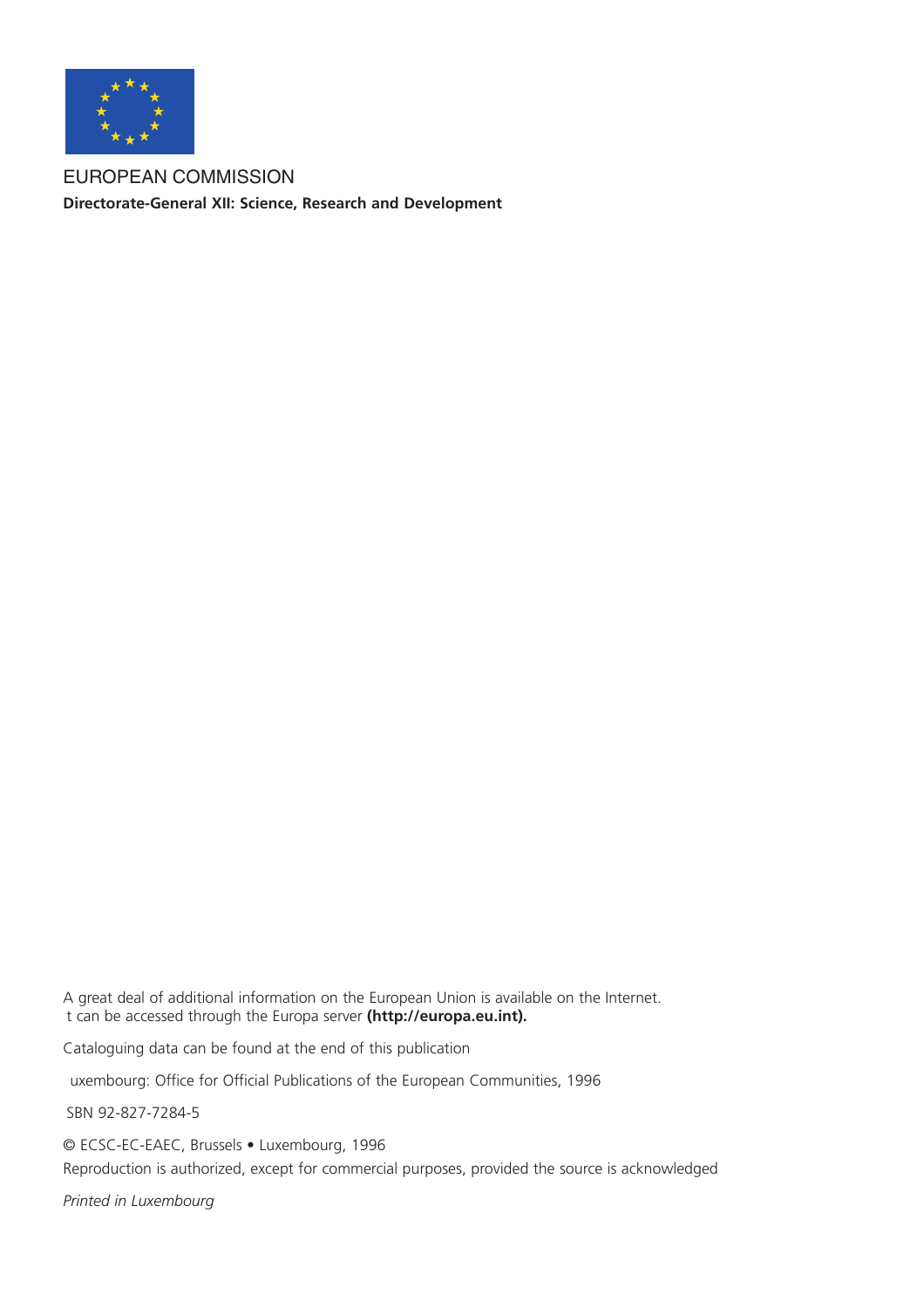# **EUROPEAN GUIDELINES ON QUALITY CRITERIA FOR DIAGNOSTIC RADIOGRAPHIC IMAGES**

These Guidelines result from a European-wide cooperation between the various professionals and authorities involved in Diagnostic Radiology (see Chapter 4).

The present Report has been edited by the restricted Study Group on Quality Criteria Development of the European Commission:

J. H. E. Carmichael (UK) C. Maccia (F) B. M. Moores (UK) J. W. Oestmann (D) H. Schibilla (CEC) D. Teunen (CEC) R. Van Tiggelen (B) B. Wall (UK)

June 1996 -

UR 16260 EN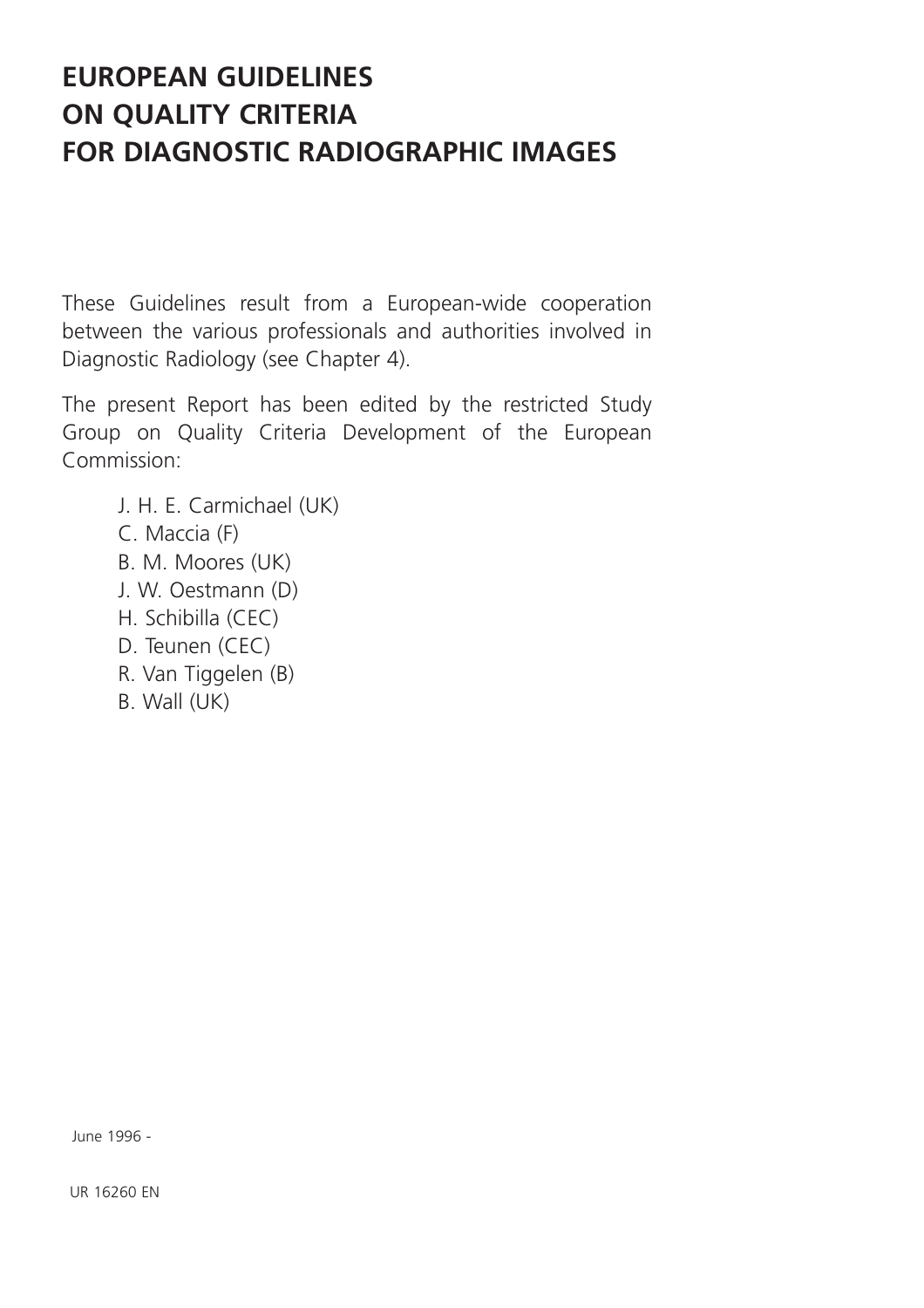|                  | <b>CONTENTS</b>                                                                                                                            |              |
|------------------|--------------------------------------------------------------------------------------------------------------------------------------------|--------------|
|                  |                                                                                                                                            |              |
|                  |                                                                                                                                            |              |
|                  |                                                                                                                                            |              |
|                  |                                                                                                                                            |              |
|                  |                                                                                                                                            |              |
|                  |                                                                                                                                            | PAGE         |
|                  | Preamble                                                                                                                                   | VII          |
| <b>CHAPTER 1</b> | Quality Criteria for Diagnostic Radiographic Images                                                                                        | $\mathbf{1}$ |
| <b>CHAPTER 2</b> | Summary of the Evaluation of two European Trials of<br>the Quality Criteria for Diagnostic Radiographic Images                             | 29           |
| <b>CHAPTER 3</b> | Quality Criteria Implementation and Audit Guidelines                                                                                       | 47           |
| <b>CHAPTER 4</b> | List of All Those Who Contributed to the Establishment,<br>Testing and Evaluation of the Quality Criteria Presented<br>in these Guidelines | 75           |
|                  |                                                                                                                                            |              |
|                  |                                                                                                                                            |              |
|                  |                                                                                                                                            |              |
|                  |                                                                                                                                            |              |
|                  |                                                                                                                                            |              |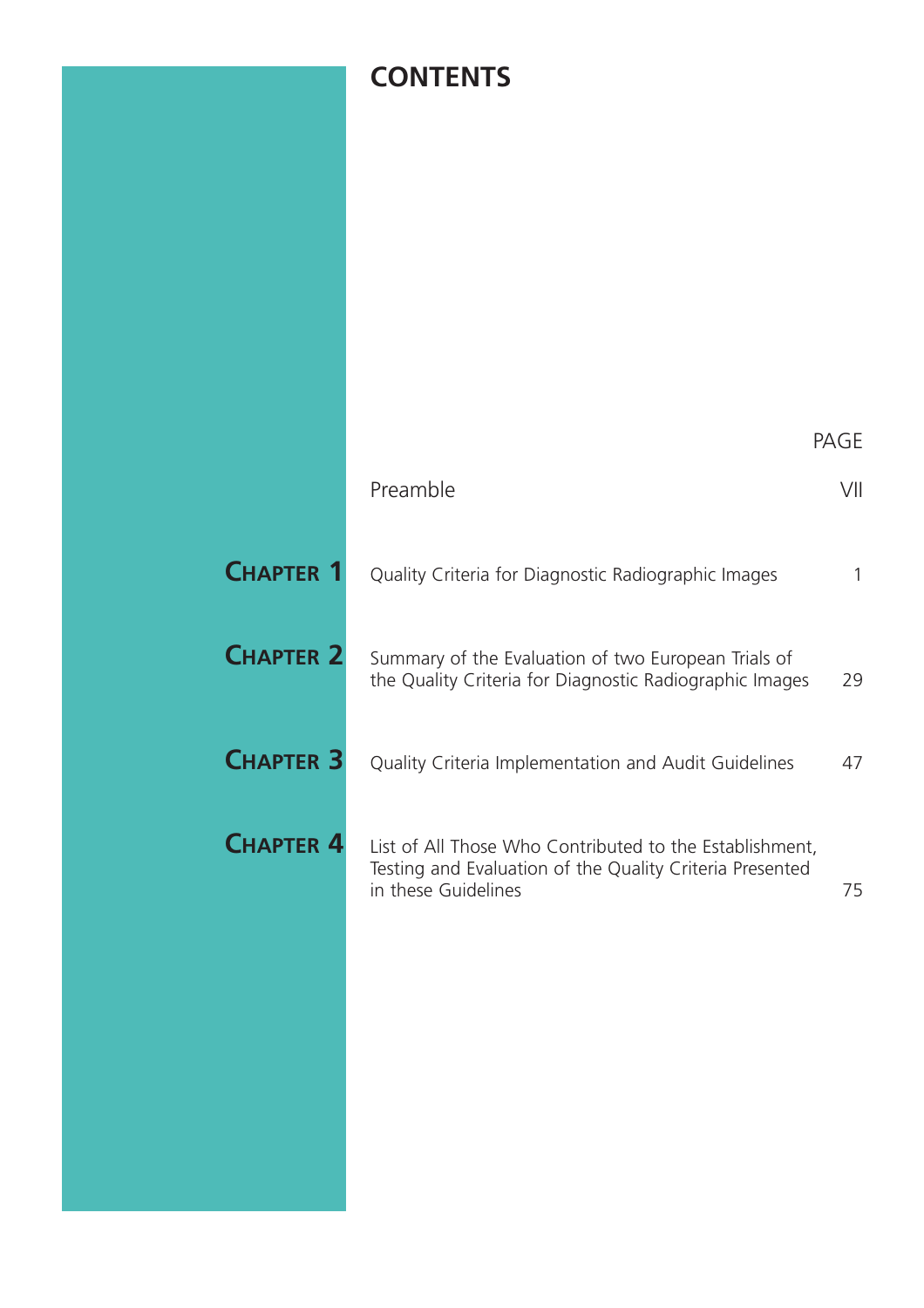## **EUROPEAN GUIDELINES ON QUALITY CRITERIA FOR DIAGNOSTIC RADIOGRAPHIC IMAGES**

## **PREAMBLE**

Quality and safety have become hallmarks for efficient and successful medical intervenion. A comprehensive quality and safety culture has been progressively developed hroughout the European Union with regard to the medical use of ionizing radiation, and has been integrated into the various branches of diagnosis and treatment.

he Commission of the European Communities has contributed to this evolution by the stablishment of legal requirements for the radiation protection of persons undergoing medical examination or treatment,<sup>1</sup> as well as safety requirements for medical devices,<sup>2</sup> nd by participating in research for the implementation and updating of these requirements.

he establishment of the Quality Criteria for Diagnostic Radiographic Images is one of the milestones of these European initiatives. It started in 1984, when the first Directive on Radiation Protection of the Patient<sup>1</sup> was adopted by the Member States of the European Union.

hese Quality Criteria have been elaborated in a common effort by radiologists, radiographers, physicists, radiation protection experts, health authorities and professional, national nd international organizations. They were first set up for conventional radiography, oncentrating on examinations of high frequency or with relatively high doses to the patient. t is the aim of the Quality Criteria to characterize a level of acceptability for normal basic adiographs which could answer to any clinical indication. Furthermore, it has been ecognized that the Quality Criteria must be specifically adapted to paediatric radiology.<sup>3</sup>

he applicability of the Quality Criteria for adult radiology has been checked in Europeanwide trials, involving some hundred radiological departments and about 3 000 radiographic images and dose measurements. The results have been discussed at workshops, by working parties and by dedicated study groups; advice and comments have been colected from professional associations, individual experts and healthcare authorities. **The onclusions have been integrated into the present Document and provided elements for the improvement of the lists of Quality Criteria.**

he European Guidelines on Quality Criteria for Diagnostic Radiographic Images contains our chapters: the first one concerns the updated lists of the Quality Criteria for six conentional examinations: Chest, Skull, Pelvis, Lumbar Spine, Urinary Tract and Breast.

t defines Diagnostic Requirements for a normal, basic radiograph, specifying anatomical mage criteria and important image details; it indicates Criteria for the Radiation Dose to

Council Directive 84/466/Euratom, OJ L 265/1, 5.10.1984. Council Directive 93/42/EEC, OJ L 169/1 12.7.1993. Report EUR 16261, 1996.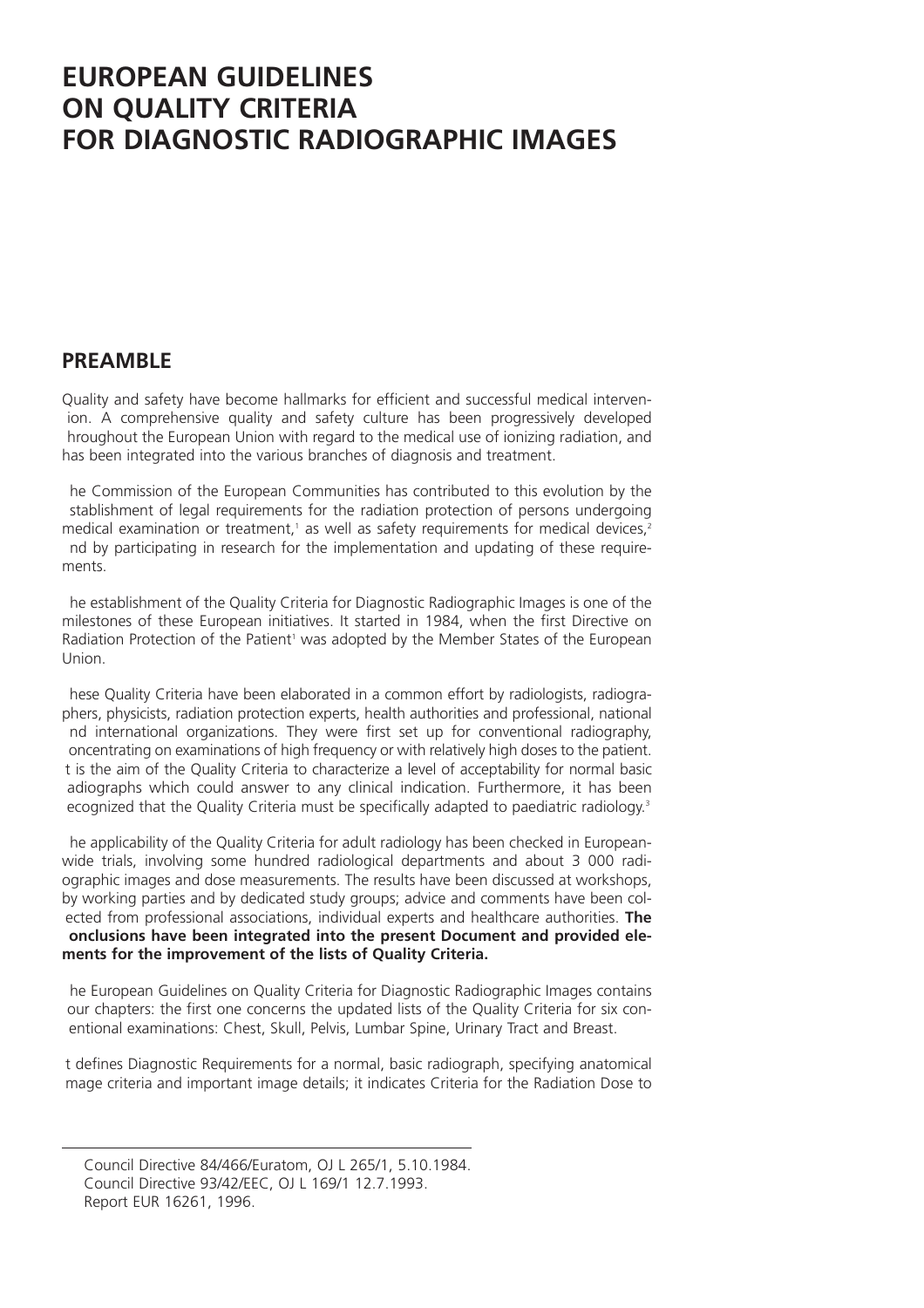the Patient and gives an Example for Good Radiographic Technique by which the Diagnostic Requirements and the dose criteria can be achieved.

The second chapter summarizes the analysis of the findings of the European-wide Trials<sup>4</sup> and explains the updating of the Quality Criteria, as listed in Chapter 1.

The third chapter outlines a procedure for implementing and auditing the Quality Criteria. A sample questionnaire and scoring tables for the six examinations, which were elaborated during the evaluation of the Trials, have been reproduced and could become tools for self-education and performance checking.

The fourth chapter presents all those to whom the European Commission's services wish to express their sincere thanks for their cooperation and creative criticism, from which the European Commission's Radiation Protection Actions drew their encouragement to concentrate on the development of this Quality Criteria concept.

These efforts will continue in the near future in the framework of the coming research programmes and in the up-dating of the EURATOM Directive.<sup>1</sup> The ongoing revision of this Directive proposes the establishment of quality assurance measures including criteria that can be employed and checked in a comparable way so that the radiation dose to the patient can be linked to the required image quality and to the performance of the radiographic procedure. The indication of reference dose values is also recommended.

Therefore, it is with great satisfaction that the services of the European Commission present these 'European Guidelines on Quality Criteria for Diagnostic Radiographic Images'. The Guidelines do not claim to give strict instructions on day-to-day radiological practice, but attempt to introduce basic criteria that have been proved to lead to the necessary quality of the diagnostic information with reasonable dose values applied to the patient. This is a first step in the optimization of medical exposures, whereby a lower quality standard should ideally be associated to lower dose. Compliance with these Guidelines will help to protect the patient and staff against unnecessary radiation exposure, and will prevent any degradation of the equipment or faulty use of the imaging procedure from resulting in unsatisfactory images.

It is the hope of the European Commission's services that the Guidelines will stimulate the professionals involved in diagnostic radiology to look for improvements in the criteria and their extension to other types of examination or new techniques.

The Guidelines will be available in nine official languages of the European Union.

Dr H. Eriskat Dr J. Sinnaeve Directorate-General<br>
Environment, Nuclear Safety and Civil Protection Science, Research and Development Environment, Nuclear Safety and Civil Protection **Radiation Protection Communisty Radiation Protection Research** 

<sup>4</sup> For detailed results and findings see Report EUR 16635, in press.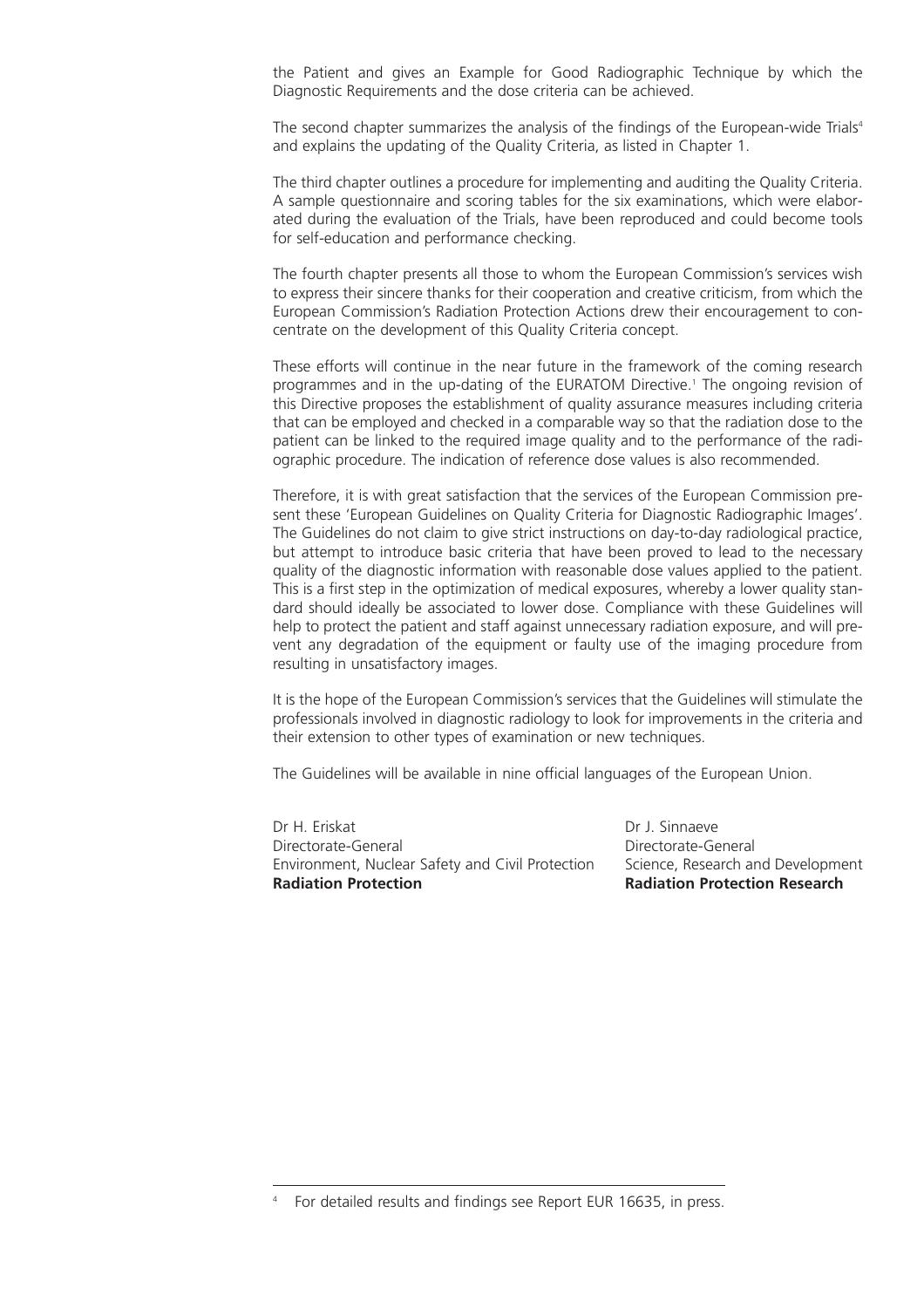# **CHAPTER 1 QUALITY CRITERIA FOR DIAGNOSTIC RADIOGRAPHIC IMAGES**

**TABLE OF CONTENTS**

|                                                    | <b>Introduction</b><br><b>Objectives</b><br><b>General Principles Associated with Good Imaging Performance</b><br><b>Guidance on Implementation</b><br><b>Description of Terms</b><br>List of References of Chapter 1 | $\overline{c}$<br>3<br>4<br>7<br>8<br>9 |
|----------------------------------------------------|-----------------------------------------------------------------------------------------------------------------------------------------------------------------------------------------------------------------------|-----------------------------------------|
|                                                    | List of Quality Criteria for Diagnostic Radiographic Images                                                                                                                                                           | 11                                      |
| CHEST (LUNGS AND HEART) PA and Lateral projections |                                                                                                                                                                                                                       | 12                                      |
|                                                    | <b>SKULL</b> PA and Lateral projections                                                                                                                                                                               | 14                                      |
|                                                    | <b>LUMBAR SPINE</b> AP/PA and Lateral projections<br>and lateral projection of lumbo-sacral joint                                                                                                                     | 16                                      |
|                                                    | <b>PELVIS</b> AP projection                                                                                                                                                                                           | 19                                      |
|                                                    | <b>URINARY TRACT</b> AP projection before and after administration of contrast medium                                                                                                                                 | 20                                      |
|                                                    | <b>BREAST</b> MLO and CC projections                                                                                                                                                                                  | 22                                      |
|                                                    | <b>APPENDIX I</b> Guidelines on Radiation Dose to the Patient                                                                                                                                                         | 27                                      |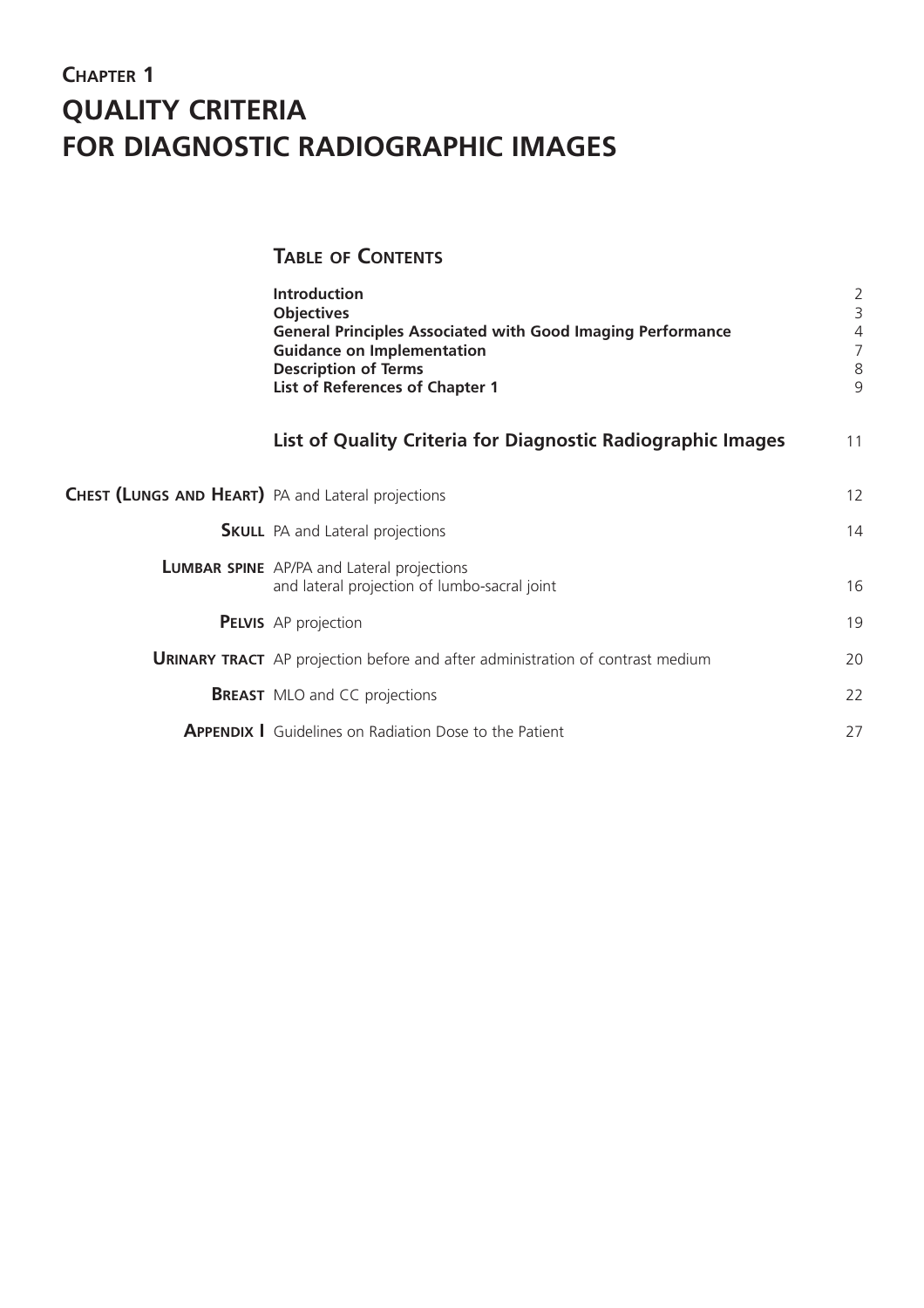## **INTRODUCTION**

The two basic principles of radiation protection of the patient as recommended by ICRP are justification of practice and optimization of protection, including the consideration of dose reference levels (1,2,3,). These principles are largely translated into a legal framework by the EURATOM Directive (4).

Justification is the first step in radiation protection. It is accepted that no diagnostic exposure is justifiable without a valid clinical indication, no matter how good the imaging performance may be. Every examination must result in a net benefit for the patient. This only applies when it can be anticipated that the examination will influence the efficacy of the decision of the physician with respect to the following:

- diagnosis,
- patient management and therapy,
- final outcome for the patient.

Justification also implies that the necessary result cannot be achieved with other methods which would be associated with lower risks for the patient.

As a corollary, justification requires that the selected imaging procedure is acceptably reliable, i.e. its results are reproducible and have sufficient sensitivity, specificity, accuracy, and predictive value with respect to the particular clinical question.

Justification also necessitates that a person, trained and experienced in radiological techniques and in radiation protection (as recognised by the competent authority), normally a radiologist, takes the overall clinical responsibility for an examination. This person should work in close contact with the referring physician in order to establish the most appropriate procedure for the patient management and therapy. The responsible person can as appropriate — delegate responsibility to perform the examination to a qualified technician, who must be suitably trained and experienced.

Guidance on referral criteria for adult and paediatric patients can be found in WHO reports 689 (5), and 757 (6), respectively, and guidelines for making the best use of a department of radiology are available from the Royal College of Radiologists London, (7a) and from the German Federal Medical Board (7b).

In respect of diagnostic examinations ICRP does not recommend the application of dose limits to patient irradiation but draws attention to the use of dose reference levels as an aid to optimisation of protection in medical exposure. Once a diagnostic examination has been clinically justified, the subsequent imaging process must be optimized. The optimal use of ionizing radiation involves the interplay of three important aspects of the imaging process:

- the diagnostic quality of the radiographic image,
- the radiation dose to the patient,
- the choice of radiographic technique.

This document provides guidelines on all three of these aspects. As it is not practicable to assess the full range of radiodiagnostic procedures, examinations have been chosen which are either common or give significant patient dose, or both. The examinations are: chest, skull, lumbar spine, pelvis, urinary tract and breast. No attempt has been made to define the procedure for complete examinations. These are often a matter of personal preference of a radiologist and will be determined by local conditions and particular clinical situations. Instead, Quality Criteria have been drawn up for representative radiographs from the six routine examinations listed above. Compliance with the criteria for these radiographs is a first but important step in ensuring satisfactory overall performance.

Similar documents have been prepared for conventional radiodiagnostic procedures in paediatric radiology (8) and for computed tomography (9). The need for a comparable effort for fluoroscopy employing image intensification is recognized.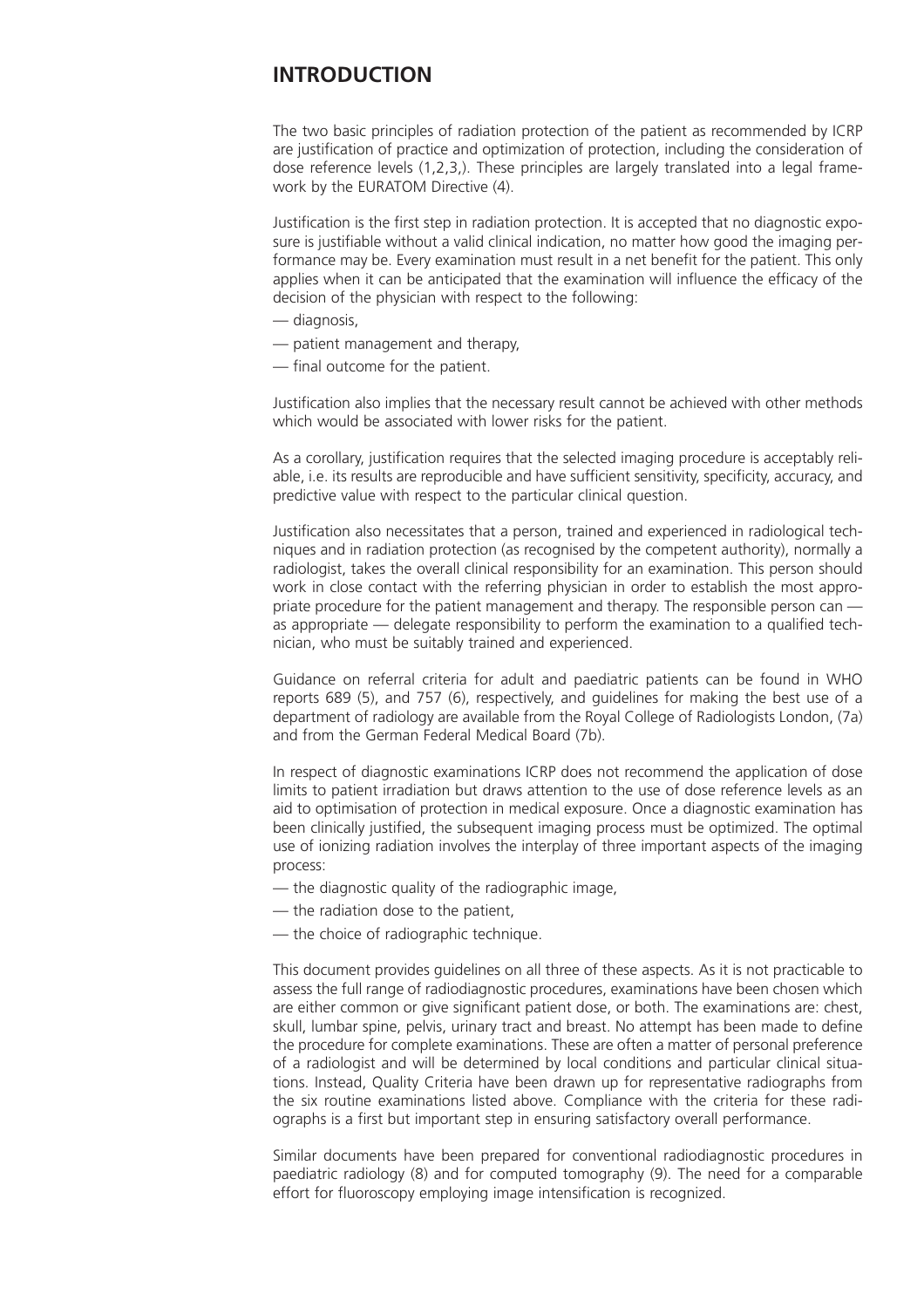## **OBJECTIVES**

he objectives of the guidelines presented in this document are to achieve:

- adequate image quality, comparable throughout Europe; and
- reasonably low radiation dose per radiograph.

hey will also provide the basis for accurate radiological interpretation of the image.

he European Guidelines are primarily directed at the technical and clinical staff involved n taking the radiographs and in reporting on them. They will also be of interest to those esponsible for the design of X-ray imaging equipment and for the maintenance of its unctional performance. They will be helpful to those who have responsibility for equipment specification and purchase.

he Guidelines represent an achievable standard of good practice which can be used as a basis for further development by the radiological community.

he DIAGNOSTIC REQUIREMENTS presented as image criteria for a particular type of radiograph are those deemed necessary to produce an image of standard quality. No attempt has been made to define acceptability for particular clinical indications.

he CRITERIA FOR RADIATION DOSE TO THE PATIENT are expressed in terms of a refernce dose value for each type of radiograph which is based on the third quartile (75. perentile) value seen in earlier European patient dose surveys. Its purpose, if it is exceeded, s to initiate an immediate investigation into the reasons for using relatively high dose echniques and to trigger appropriate corrective action. The reference dose value can be aken as a ceiling from which progress should be pursued to lower dose levels in line with he ALARA (as low as reasonably achievable) principle.

he EXAMPLES OF GOOD RADIOGRAPHIC TECHNIQUE included in this document have volved from the results of two European trials of the Quality Criteria. Compliance with he image and patient dose criteria was possible when the recommended techniques were used.

o encourage widespread use, the image criteria have been expressed in a manner requirng personal visual assessment rather than objective physical measurements which need ophisticated equipment unavailable to most departments. However, the assessment of ompliance with the criteria for radiation dose to the patient for a specific radiograph unavoidably involves some form of dose measurement. This requires representative sampling of the patient population. A number of dose measurements methods are described n Appendix I.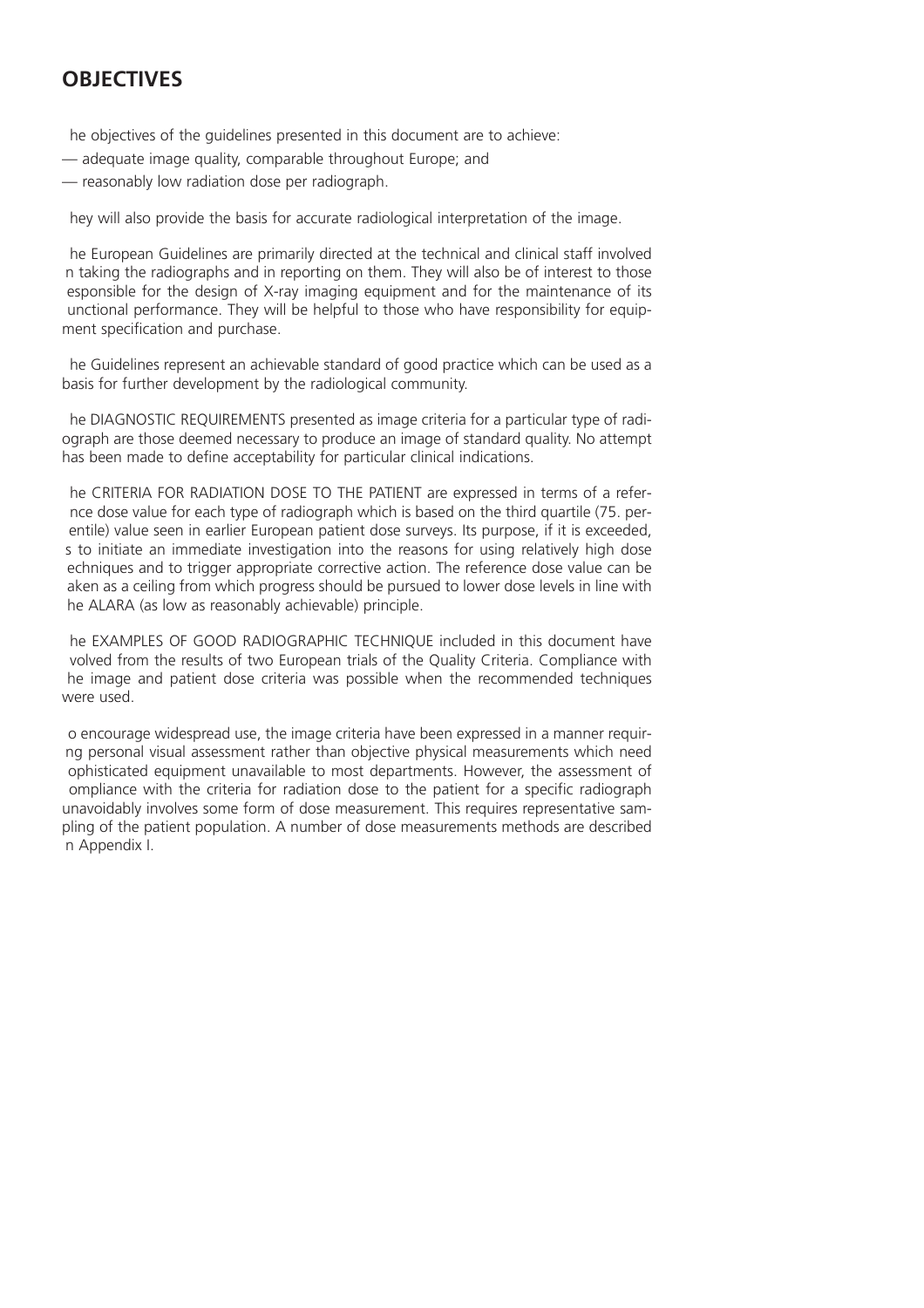## **GENERAL PRINCIPLES ASSOCIATED WITH GOOD IMAGING PERFORMANCE**

The following general principles are common to all radiographic X-ray examinations. All those who either carry out or report on the results should be aware of them. Specific aspects of these principles are discussed in greater detail in a number of publications by national and international organizations, some of which are listed in references (11) to (15) (see page 9).

#### **1. Image Annotation**

The patient identification, the date of examination, positional markers and the name of the facility must be present and legible on the film. These annotations should not obscure the diagnostically relevant regions of the radiograph. An identification of the radiographers on the film would also be desirable.

#### **2. Quality Control of X-ray Imaging Equipment**

Quality control programmes form an essential part of dose-effective radiological practice. Such programmes should be instigated in every medical X-ray facility and should cover a selection of the most important physical and technical parameters associated with the types of X-ray examination being carried out. Limiting values for these technical parameters and tolerances on the accuracy of their measurement will be required for meaningful application of the Examples of Good Radiographic Technique presented in these Guidelines. BIR Report 18 (12) provides useful information on this subject.

#### **3. Patient Positioning**

Correct patient positioning plays a major role in determining the success of any radiological examination. Routine positioning may need to be altered in the light of specific clinical circumstances, in order to delineate an area of special interest. Correct positioning of the patient is the responsibility of the person who is physically directing the examination. The use of suitable immobilization and compression techniques can have an important role to play in the production of satisfactory images. Training programmes as well as ongoing multidisciplinary evaluation and audit programmes within a medical X-ray facility should regularly address these areas.

#### **4. X-ray Beam Limitation**

Image quality is improved and the radiation dose to the patient is reduced by limiting the X-ray beam to the smallest field giving the required diagnostic information. Limitation of the radiation beam should also consider the need to exclude radiosensitive organs from primary irradiation whenever possible. On no occasion should the X-ray beam fall outside the image receptor area. It is desirable for there to be evidence on the radiograph of beam limitation. An automated beam limitation device would be of help.

#### **5. Protective Shielding**

For radiation protection purposes, standard protection devices should be available to shield radiosensitive tissues or organs whenever possible. In particular, for patients of reproductive capacity, testes or ovary shields should be used in examinations when these organs are likely to be in or near the primary beam.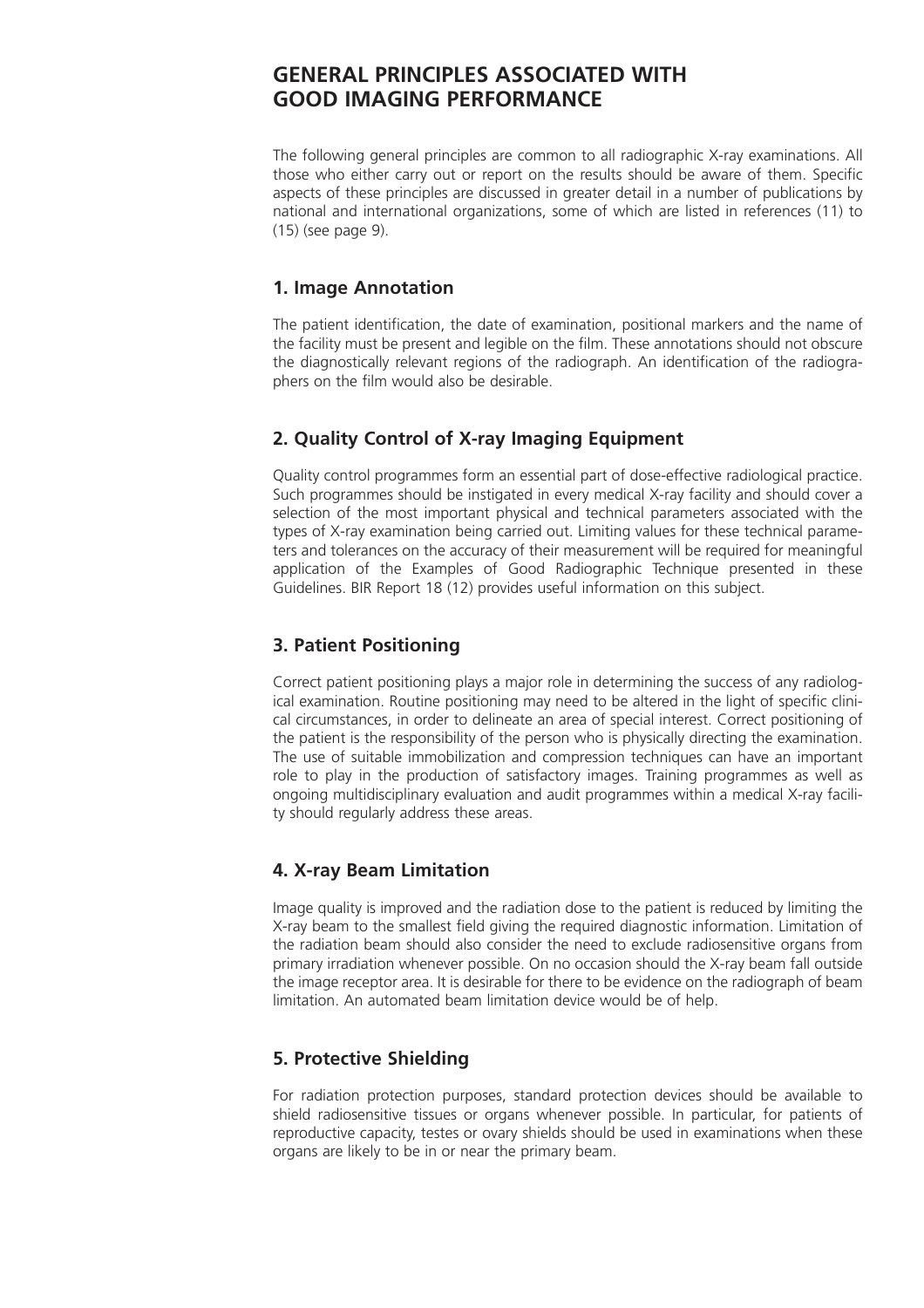#### **6. Radiographic Exposure Conditions**

Knowledge and correct use of appropriate radiographic exposure factors, for example. adiographic voltage, nominal focal spot value, tube filtration, and film-focus-distance is necessary because they have a considerable impact on patient dose and image quality. ermanent parameters of the apparatus such as total tube filtration and grid characterisics should also be taken into consideration.

#### **7. Screen Film System**

he sensitivity of screen film systems is defined in terms of speed (see ISO 9236-1, DIN 6867, Section 1 (1995)). The speed of the screen film system is one of the most critical actors affecting the radiation dose to the patient. The variation in sensitivity which can occur with changes in X-ray beam energy for individual screen film systems (BIR Report 18 12)) is recognized. Therefore, for convenience in this document only broad speed categories (nominal speed classes) are used. Users should be encouraged to measure the real peeds of their screen film systems under standard conditions resembling those used in practice, to see how closely they match up to the manufacturers quoted values. Speed lasses of 200 and above usually require the use of rare earth or equivalent intensifying creens. Users are also encouraged to measure the resolution of their screen film system ince this varies within any speed class.

#### **8. Film Blackening**

ilm blackening (optical density) has a major influence on image quality. For the same adiographic projection it depends on many factors: radiation dose, radiation quality, patient size, radiographic technique, image receptor sensitivity and film processing. It determines the optical densities of a radiographic film. The range of the mean optical density (D) of a clinical radiograph should normally lie between  $D = 1.0$  and  $D = 1.4$  (for he breast examination 1.3 - 1.8 are recommended) and the optical densities of fog and ilm base should not exceed  $D = 0.25$ . For the diagnostically relevant parts of the film, the overall range of optical densities should lie between 0.5 and 2.2.

Whereas the total density above fog and base can be easily — and should be routinely measured, objective measurement of the mean optical density of the film of a patient equires some expenditure and is not practicable in daily work. Even in external quality ontrol programmes assessors usually base their judgment on subjective and global mpression rather than measurements. For a more precise assessment, the definition of one or a few critical points of the particular radiographic projections would be desirable where the optical density of a specific anatomical feature — and its contrast relative to he surrounding image — could be measured.

ilm blackening is subject to personal preference of the individual radiologist. A darker ilm may be associated with a relatively higher patient dose. In this respect, the preference or darker films should be supported by rational arguments. A film which has been found o be too dark should be viewed with a bright spotlight before a decision is made to epeat the examination.

#### **9. Radiographic Exposures per Examination**

he number of radiographic exposures within one examination must be kept to a minimum consistent with obtaining the necessary diagnostic information.

#### **10. Film Processing**

Optimal processing of the radiographic film has important implications both for the diagnostic quality of the image and for the radiation dose to the patient. Film processors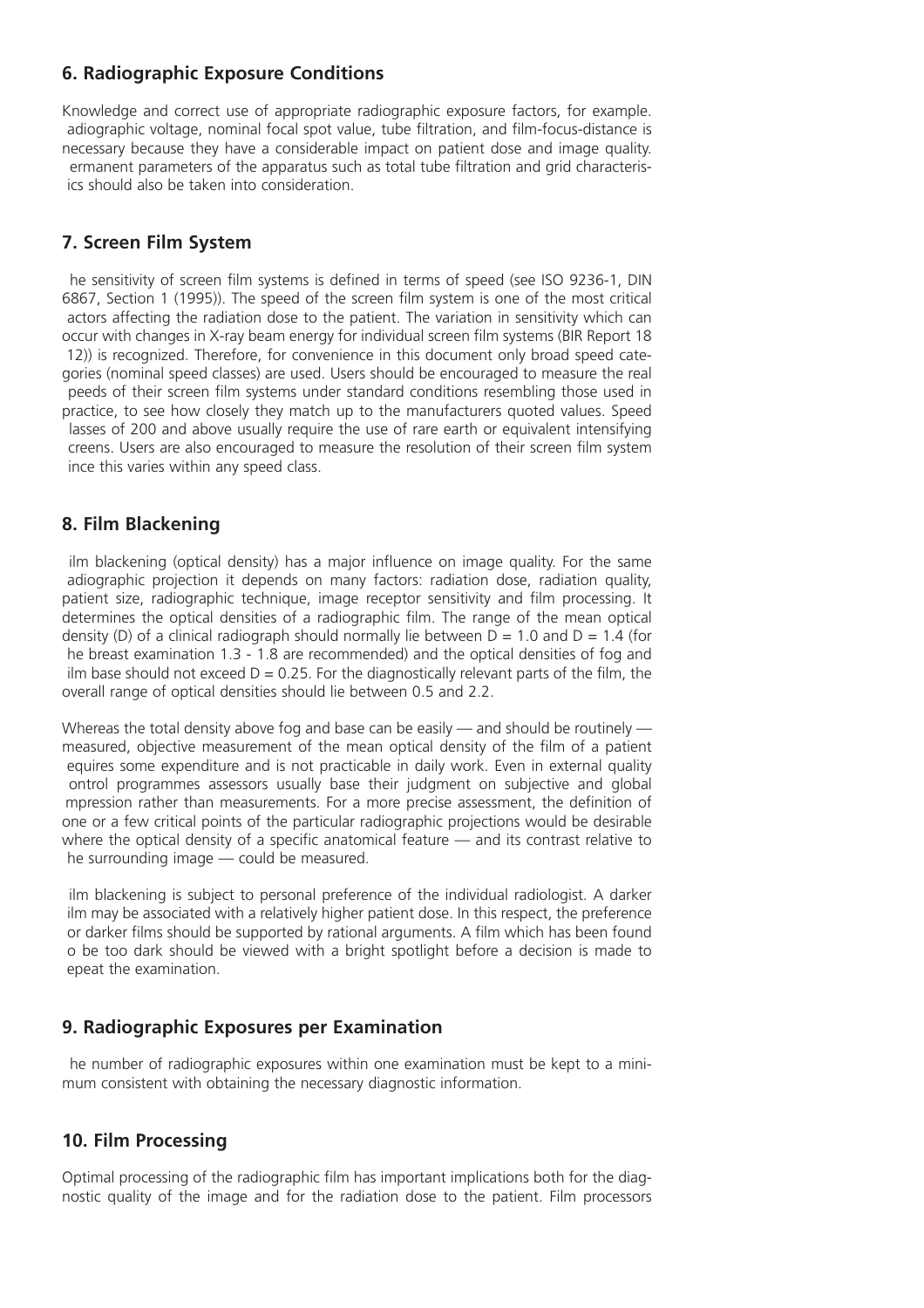should be maintained at their optimum operating conditions as determined by regular and frequent (i.e. daily) quality control procedures. Consistent imaging performance is not necessarily an indication of optimal performance, for example the developer temperature may well be set too low.

#### **11. Image Viewing Conditions**

The proper assessment of image quality and accurate reporting on the diagnostic information in the radiographs can best be achieved when the viewing conditions meet the following requirement:

- (a) The light intensity incident on the viewer's eye should be about 100 cd/m<sup>2</sup>. To achieve this, the brightness of the film illuminator should be between 2 000 and 4 000 cd/m<sup>2</sup> for films in the density range 0.5 to 2.2.
- (b) The colour of the illumination should be white or blue and should be matched throughout a complete set of film illuminators.
- (c) Means should be available to restrict the illuminated area to the area of the radiograph to avoid dazzling.
- (d) Means for magnifying details in the displayed radiographic image should be available. These means should magnify by a factor of 2 to 4 and contain provisions to identify small image details of sizes down to 0.1 mm.
- (e) For viewing exceptionally dark areas in the radiographic image an additional spotlight with iris diaphragm providing a brightness of at least 10 000 cd/m<sup>2</sup> should be available.
- (f) A low level of ambient light in the viewing room is essential.

#### **12. Reject Analysis**

Rejected films should be collected, the reasons for rejection should be analysed and corrective action should be taken.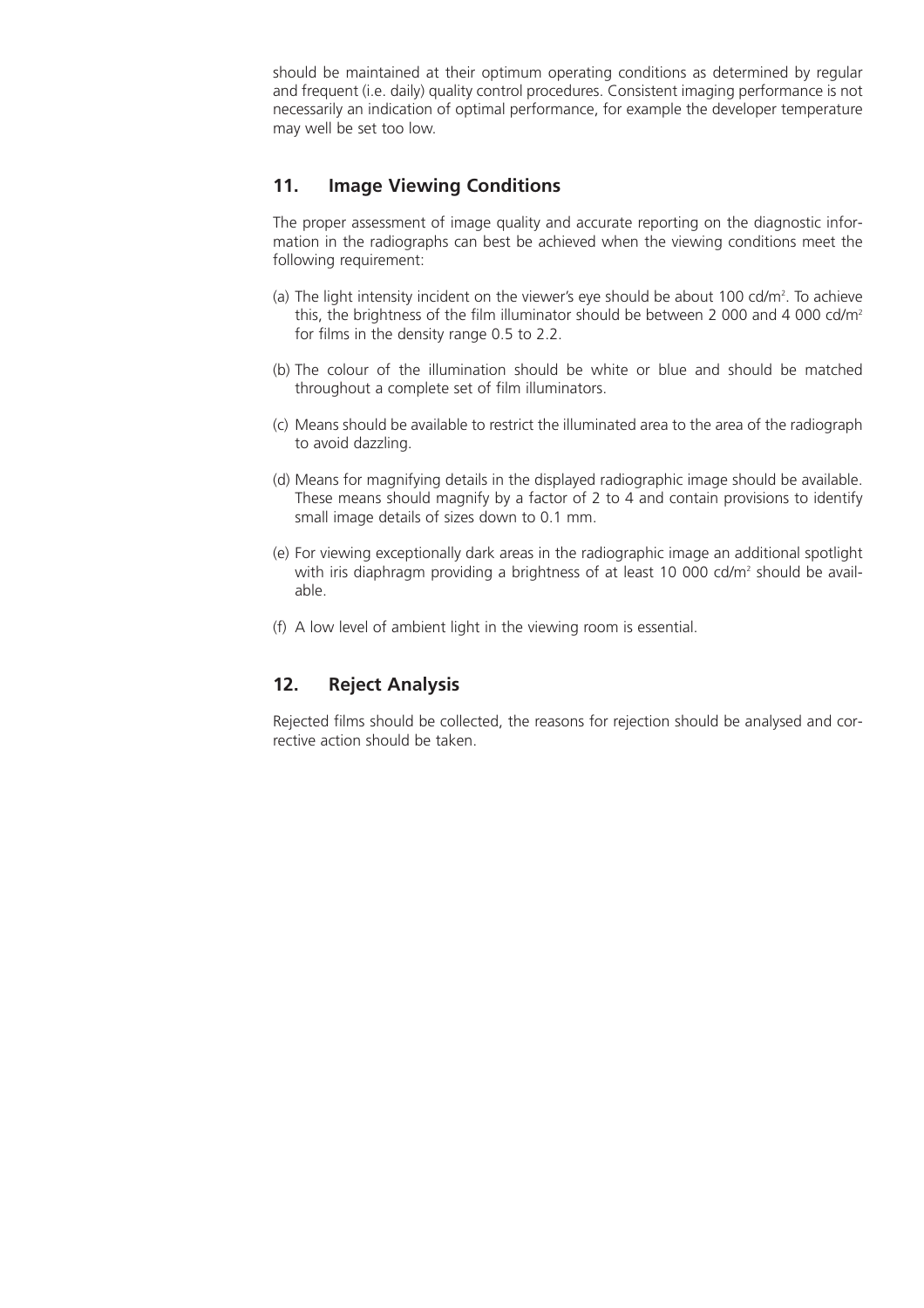## **GUIDANCE ON IMPLEMENTATION**

Quality Criteria are presented for a number of selected radiographic projections used in he course of routine types of X-ray examination. They apply to adult patients of standard ize (70 kg, or 5 cm compressed breast) with the usual presenting symptoms for the type of examination being considered. These Quality Criteria are to be used by radiologists, adiographers and medical physicists as a check on the routine performance of the entire maging process.

However, the Quality Criteria cannot be applied to all cases. For certain clinical indications lower level of image quality may be acceptable, but this should ideally always be assoiated with a lower radiation dose to the patient.

#### **Under no circumstances should an image which fulfils all clinical requirements but does not meet all image criteria ever be rejected.**

or each selected radiographic projection the Quality Criteria are divided into three parts:

#### **1. DIAGNOSTIC REQUIREMENTS**

#### **Image criteria**

These list image criteria which in most cases specify important anatomical structures that should be visible on a radiograph to aid accurate diagnosis. Some of these criteria depend fundamentally on correct positioning and cooperation of the patient, whereas others reflect technical performance of the imaging system. Awareness of the positional and technical dependence of the criteria can stimulate further work aimed at gaining a more detailed understanding of those factors which can influence image quality (see for example 'Evaluation of the European Image Quality Criteria for Chest Examinations', E. Vañó et al. BJR 68, 1349-1355, 1995). This should lead to improved mechanisms for auditing both existing as well as new and/or modified radiographic techniques and training programmes for radiological staff.

A qualitative guide to the necessary degree of visibility of these essential structures is provided in the following Description of Terms. These criteria can be used by radiologists as they report on radiographs to make a personal visual assessment of the image quality as well as an audit mechanism for radiographic procedures within a department.

#### **Important image details**

These provide quantitative information on the minimum sizes at which important anatomical details should become visible on the radiograph. Some of these anatomical details may be pathological and therefore may not be present.

#### **2. CRITERIA FOR RADIATION DOSE TO THE PATIENT**

Reference values are provided for the entrance surface dose to a standard-sized patient for each type of radiograph considered. The derivation of these values is discussed in Appendix 1.

#### **3. EXAMPLE OF GOOD RADIOGRAPHIC TECHNIQUE**

This provides an example of one set of radiographic technique parameters that has been found to result in good imaging performance that is capable of meeting all the above Quality Criteria. Details are also given of a suitable combination of accessory devices, geometrical conditions and loading factors using current X-ray imaging technology. If radiologists and radiographers find that Diagnostic Requirements or Criteria for Radiation Dose to the Patient are not met then the Example of Good Radiographic Technique can be used as a guide to how their techniques might be improved.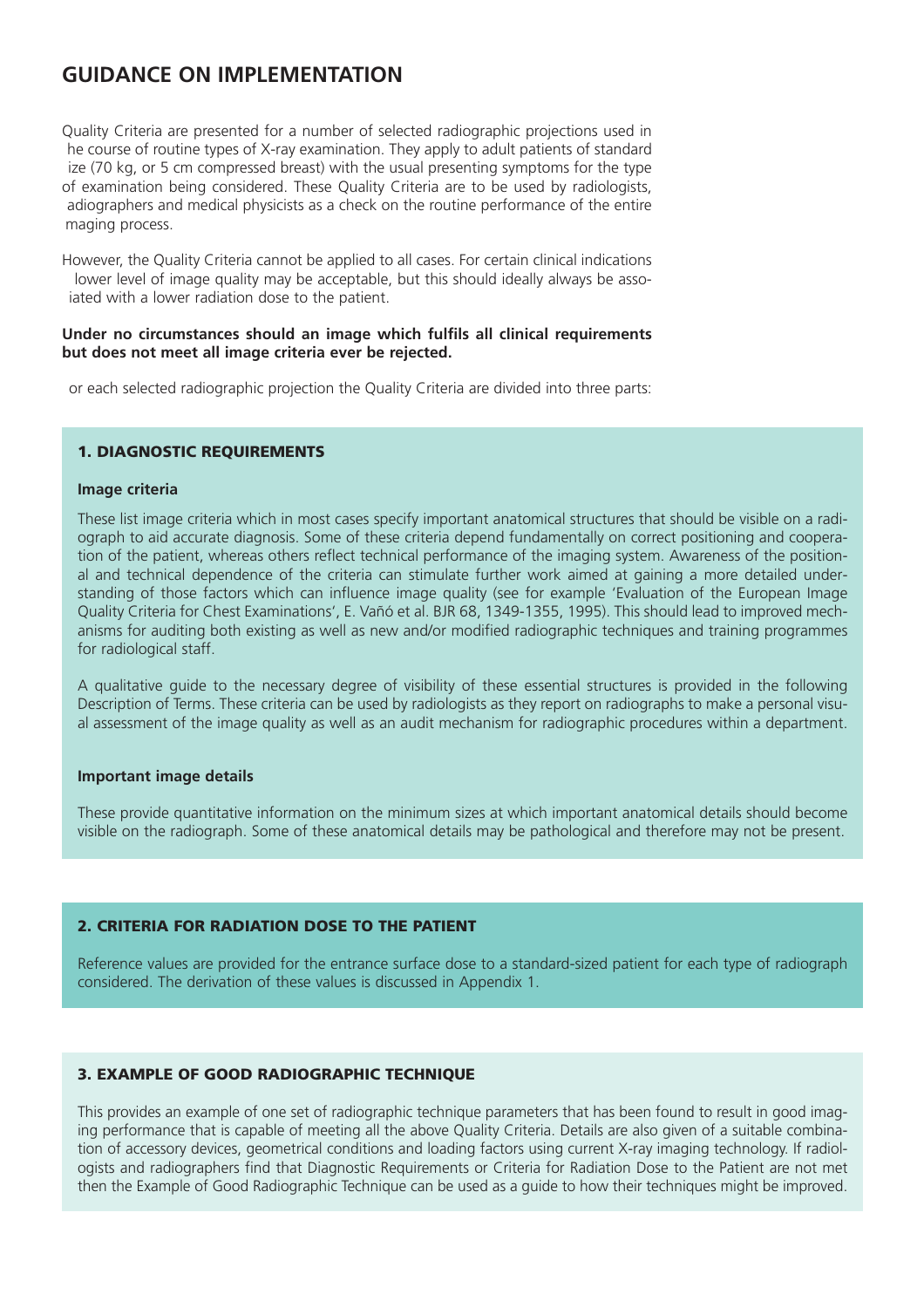#### **1. DIAGNOSTIC REQUIREMENTS**

#### **Image Criteria**

These refer to characteristic features of imaged anatomical structures with a specific degree of visibility. At the present time there are no internationally accepted definitions. For the purpose of this document the degree of visibility is defined as follows:

#### **Visualization:**

Characteristic features are detectable but *details are not fully reproduced*; features just visible.

#### **Reproduction:** *Details of anatomical structures are visible but not necessarily clearly defined;* details emerging*.*

#### **Visually Sharp Reproduction:**

Anatomical *details are clearly defined;* details clear.

#### **Important Image Details**

These define the minimum limiting dimensions in the image at which specific normal or abnormal anatomical details should be recognized.

#### **2. CRITERIA FOR RADIATION DOSE TO THE PATIENT**

The entrance surface dose for standard-sized patient is expressed as the absorbed dose to air (mGy) at the point of intersection of the X-ray beam axis with the surface of a standard-sized adult patient (70 kg bodyweight or 5 cm compressed breast thickness), backscatter radiation included. For further information see Appendix I.

- 3.1. **Radiographic device** device supporting the film-screen cassette and the anti-scatter grid.
- 3.2. **Nominal focal spot value** as indicated by the manufacturer.
- 3.3. **Total filtration** the aluminium equivalence in mm of the inherent and added tube filtration.
- 3.4. **Anti-scatter grid**  specified in terms of grid ratio 'r' and number of absorbing strips per cm for moving grid.
- 3.5. **Screen film system** the sensitivity of screen film systems is defined in terms of speed (see ISO 9236-1, DIN 6868, Section 50 (1995)). Since this sensitivity might vary with changes in X-ray beam energy, only nominal speed classes are indicated.
- 3.6. **Focus-to-film distance** FFD (cm). Numbers shown in brackets are less desirable but acceptable. If a focused grid is used, FFD must be within the range indicated by the manufacturers.
- 3.7. **X-ray tube voltage**  expressed as the peak kilo-voltage (kV) applied to the X-ray tube, preferably 12-pulse or high frequency multi-pulse (so-called converter) generator.
- 3.8. **Automatic exposure control** the recommended selection of the measurement chamber in the automatic exposure control device.
- 3.9. **Exposure time** the time indicated for the duration of the exposure (ms).
- 3.10.**Protective shielding** additional protection devices to reduce exposure of sensitive organs and tissues.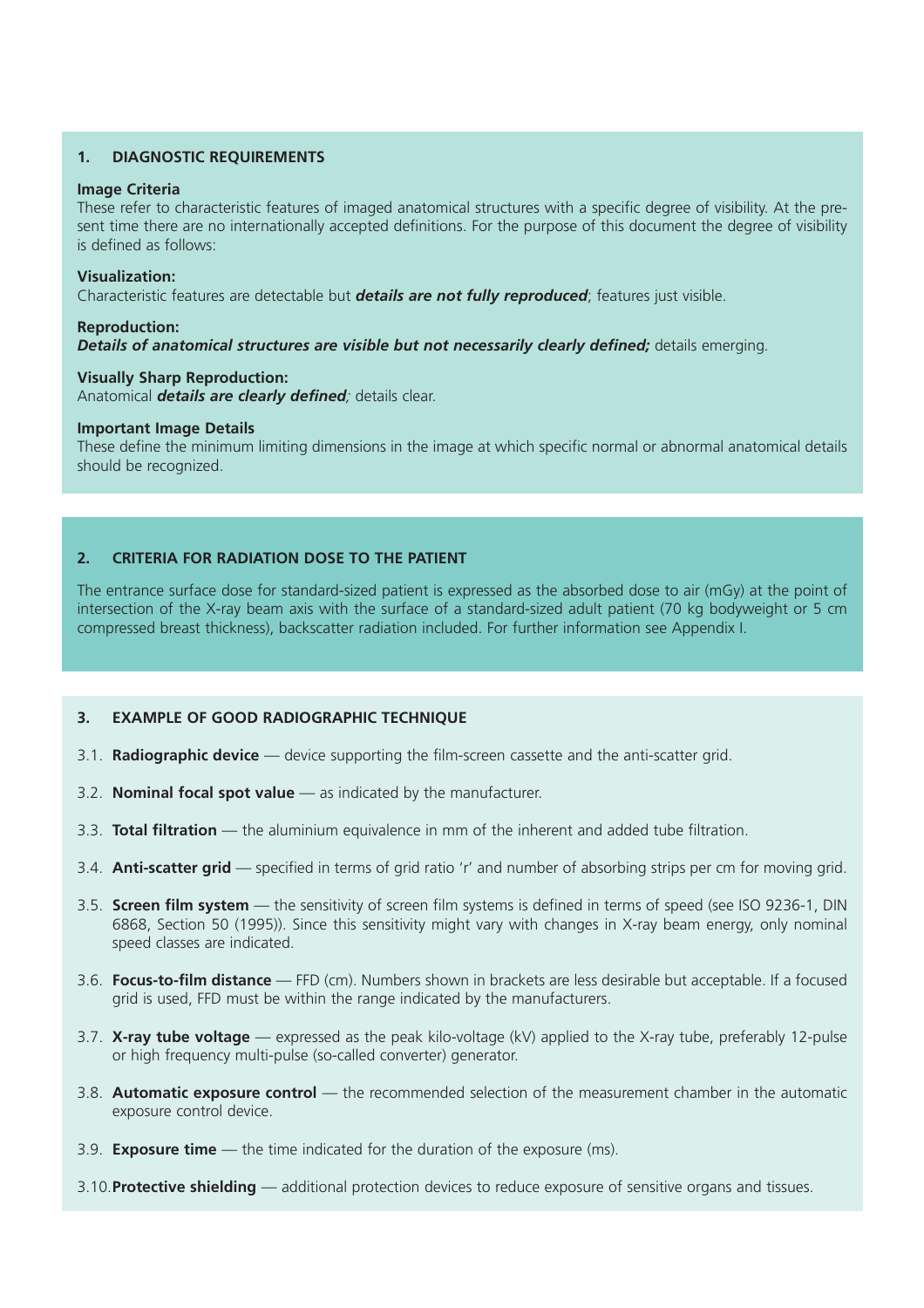## **LIST OF REFERENCES FOR CHAPTER 1**

The following is a limited reference list. References (11) to (15) contain extensive reference lists.

- (1) ICRP Publication 60, '1990 Recommendations of the International Commission on Radiological Protection', Annals of the ICRP Vol. 21, Nos 1-3 (Pergamon Press, Oxford), 1991.
- (2) ICRP Publication 34, 'Protection of the Patient in Diagnostic Radiology', Annals of the ICRP Vol. 9, Nos 2-3 (Pergamon Press, Oxford), 1982.
- (3) ICRP Publication 73, 'Radiological Protection and Safety in Medecine', (Pergamon Press, Oxford), in press.
- (4) Council Directive of 3 September 1984 laying down basic measures for the radiation protection of persons undergoing medical examination or treatment (84/466/EURATOM) OJ L 265, p. 1, 5.10.1984, under revision: COM(95) 560 final 1995.
- (5) WHO Technical Report 689 'A Rational Approach to Radiographic Investigations', (World Health Organization, Geneva), 1986.
- (6) WHO Technical Report 757 'Rational Use of Diagnostic Imaging in Paediatrics', (World Health Organization, Geneva), 1987.
- (7a) Making the Best Use of a Department of Radiology, Royal College of Radiologists, London, 3rd edition, 1995.
- (7b) Guidelines of the German Federal Medical Board on 'Quality Assurance in Diagnostic Radiology', Dt. Ärztebl.92, Heft 34-35, 1995, in German.
- (8) Quality Criteria for Diagnostic Radiographic Images in Paediatrics, (Office for Official Publications of the European Communities, Luxembourg), Report EUR 16261, 1996.
- (9) Quality Criteria for Computed Tomography, (Office for Official Publications of the European Communities, Luxembourg), Report EUR 16262, 1996.
- (10) WHO Report 'Quality Assurance in Diagnostic Radiology', (World Health Organization, Geneva), 1982.
- (11) 'Criteria and Methods for Quality Assurance in Medical X-ray Diagnosis', BJR Supplement No 18, 1985.
- (12) 'Technical and Physical Parameters for Quality Assurance in Medical Diagnostic Radiology; Tolerances, Limiting Values and Appropriate Measuring Methods', BIR Report 18, 1989.
- (13) 'Optimization of Image Quality and Patient Exposure in Diagnostic Radiology', BIR Report 20, 1989.
- (14) 'Test Phantoms and Optimization in Diagnostic Radiology and Nuclear Medicine; Radiation Protection Dosimetry', Vol. 49, Nos 1-3, 1993.
- (15) 'Quality Control and Radiation Protection of the Patient in Diagnostic Radiology and Nuclear Medicine; Radiation Protection Dosimetry', Vol. 57, Nos 1-4, 1995.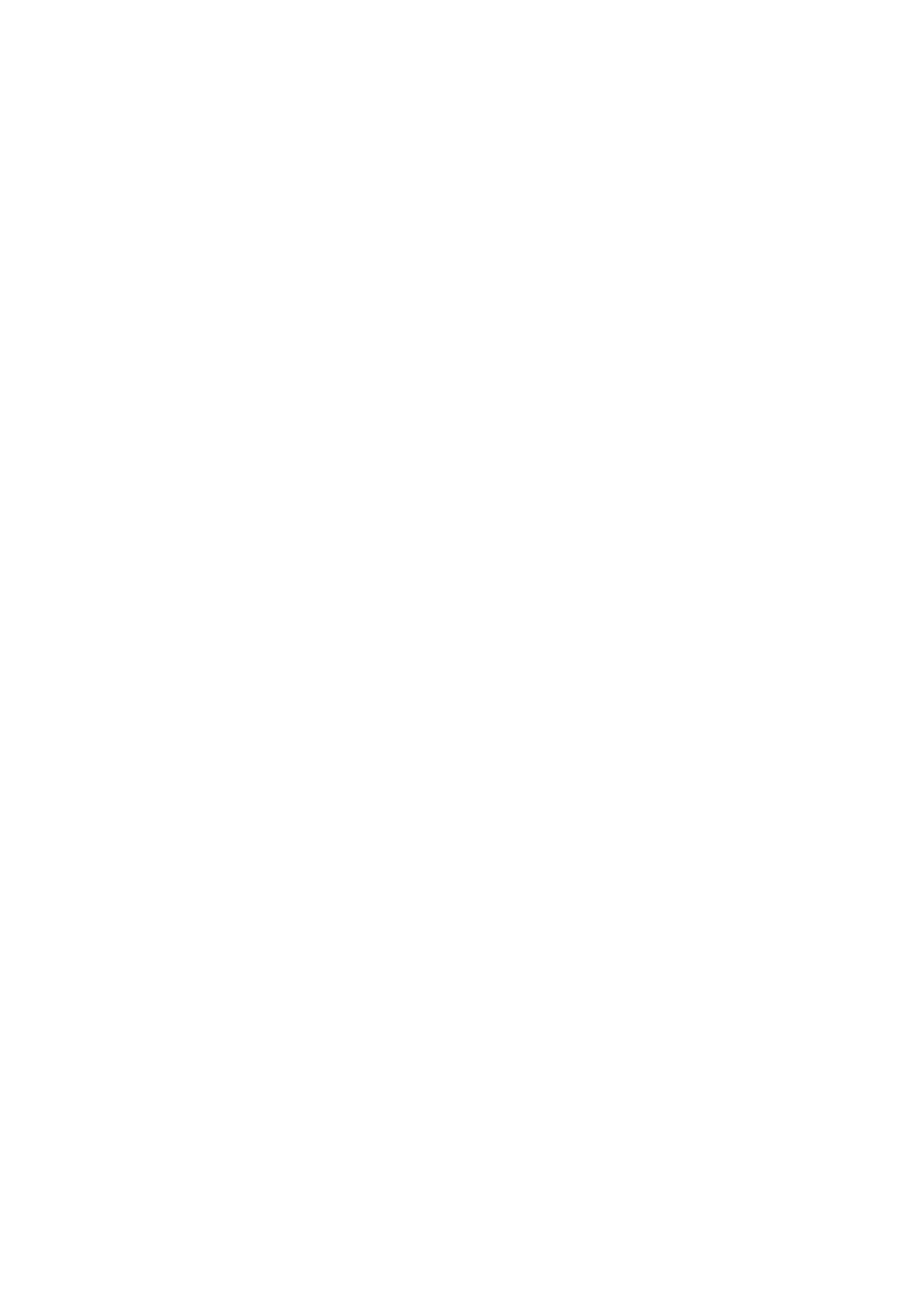# **LIST OF QUALITY CRITERIA FOR DIAGNOSTIC RADIOGRAPHIC IMAGES**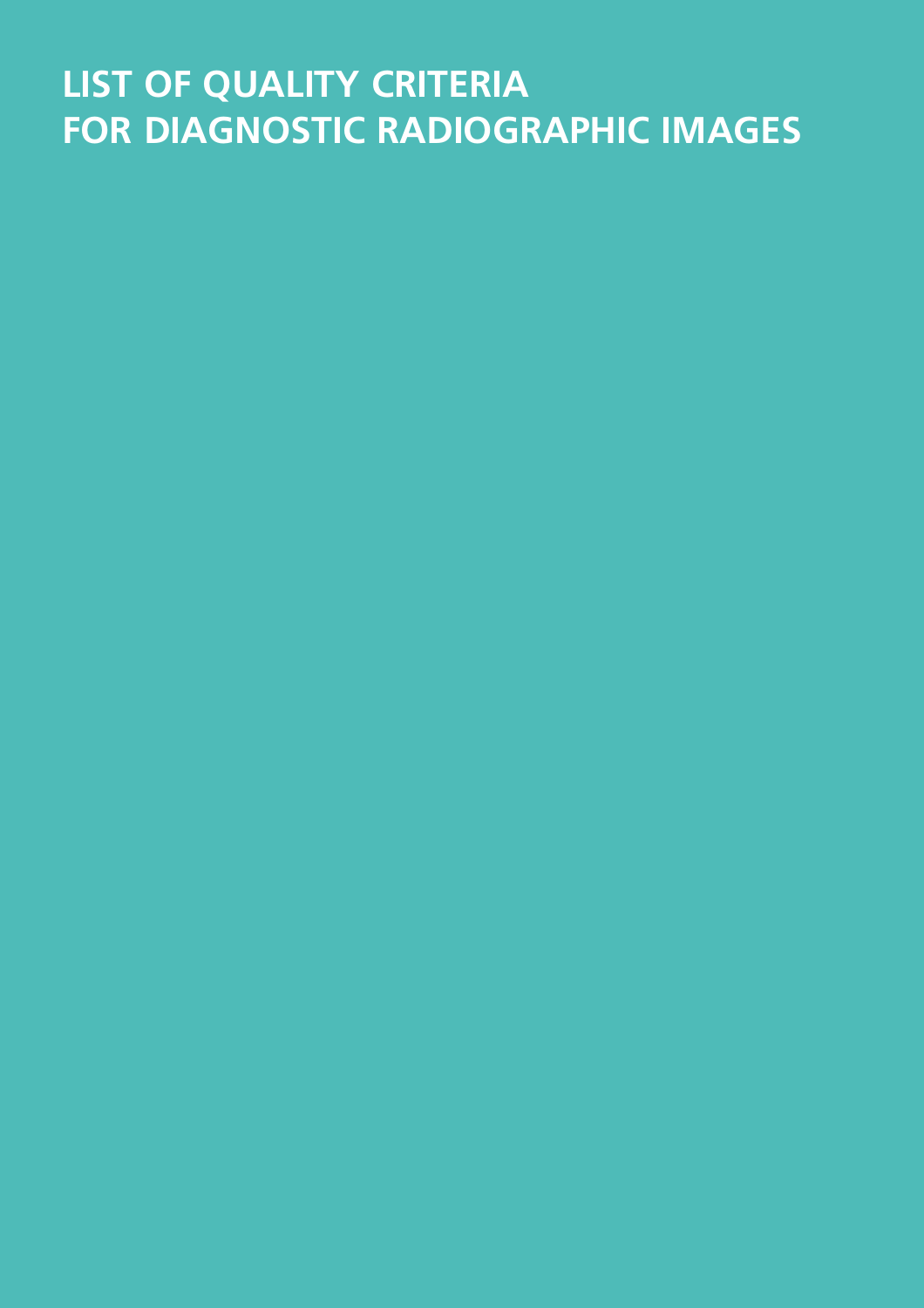## **PA PROJECTION**

#### **1. DIAGNOSTIC REQUIREMENTS**

#### **1.1. Image criteria**

- 1.1.1. Performed at full inspiration (as assessed by the position of the ribs above the diaphragm — either 6 anteriorly or 10 posteriorly) and with suspended respiration
- 1.1.2. Symmetrical reproduction of the thorax as shown by central position of the spinous process between the medial ends of the clavicles
- 1.1.3. Medial border of the scapulae to be outside the lung fields
- 1.1.4. Reproduction of the whole rib cage above the diaphragm
- 1.1.5. Visually sharp reproduction of the vascular pattern in the whole lung, particularly the peripheral vessels
- 1.1.6. Visually sharp reproduction of:
	- (a) the trachea and proximal bronchi,
	- (b) the borders of the heart and aorta,
	- (c) the diaphragm and lateral costo-phrenic angles
- 1.1.7. Visualiszation of the retrocardiac lung and the mediastinum
- 1.1.8. Visualization of the spine through the heart shadow

#### **1.2. Important image details**

- 1.2.1. Small round details in the whole lung, including the retrocardiac areas: high contrast: 0.7 mm diameter low contrast: 2 mm diameter
- 1.2.2. Linear and reticular details out to the lung periphery: high contrast: 0.3 mm in width, low contrast: 2 mm in width

#### **2. CRITERIA FOR RADIATION DOSE TO THE PATIENT**

Entrance surface dose for a standard-sized patient: 0.3 mGy

#### **3. EXAMPLE OF GOOD RADIOGRAPHIC TECHNIQUE**

- 
- 3.2. Nominal focal spot value:  $\leq 1.3$
- 
- 3.4. Anti-scatter grid:  $r = 10$ ; 40/cm
- 3.5. Screen film system: nominal speed class 400
- 
- 3.7. Radiographic voltage: 125 kV
- 3.8. Automatic exposure control: chamber selected right lateral
- 3.9. Exposure time: < 20 ms
- 3.10. Protective shielding: standard protection

3.1. Radiographic device: vertical stand with stationary or moving grid

- 
- 3.3. Total filtration:  $\geq$  3.0 mm Al equivalent
	-
	-
- 3.6. FFD: 180 (140-200) cm
	-
	-
	-
	-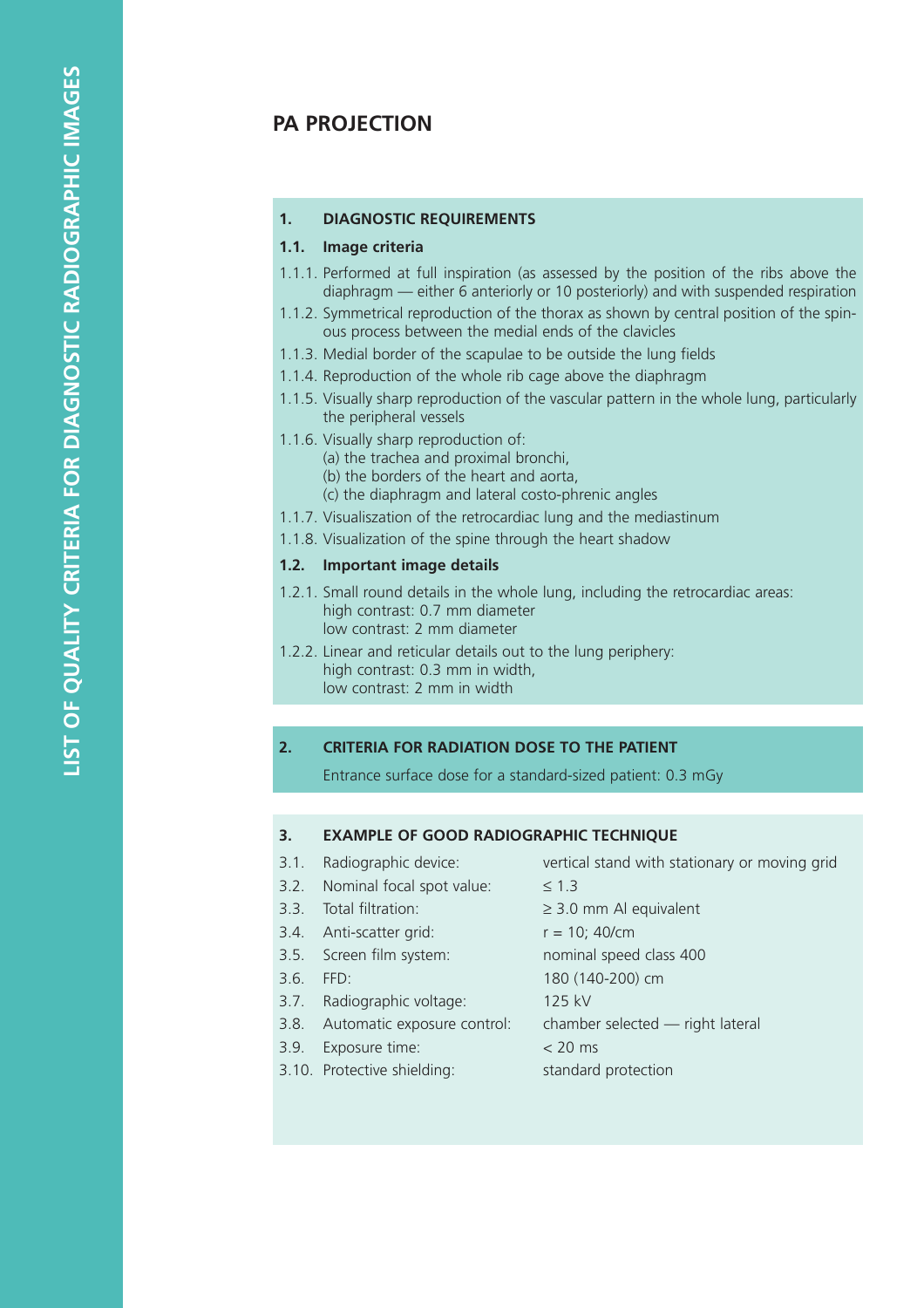## **LATERAL PROJECTION**

if indicated after viewing PA film)

#### **1. DIAGNOSTIC REQUIREMENTS**

#### **1.1. Image criteria**

- 1.1.1. Performed at full inspiration and with suspended respiration
- 1.1.2. Arms should be raised clear of the thorax
- 1.1.3. Superimposition of the posterior lung borders
- 1.1.4. Reproduction of the trachea
- 1.1.5. Reproduction of the costo-phrenic angles
- 1.1.6. Visually sharp reproduction of the posterior border of the heart, the aorta, mediastinum, diaphragm, sternum and thoracic spine

#### **1.2. Important image details**

- 1.2.1. Small round details in the whole lung: high contrast: 0.7 mm diameter low contrast: 2 mm diameter
- 1.2.2. Linear and reticular details out to the lung periphery: high contrast: 0.3 mm in width low contrast: 2 mm in width

#### **2. CRITERIA FOR RADIATION DOSE TO THE PATIENT**

Entrance surface dose for a standard-sized patient: 1.5 mGy

- 3.1. Radiographic device: vertical stand with stationary or moving grid
- 3.2. Nominal focal spot value:  $\leq 1.3$
- 3.3. Total filtration:  $\geq$  3.0 mm Al equivalent
- 3.4. Anti-scatter grid:  $r = 10$ ; 40/cm
- 3.5. Screen film system: nominal speed class 400
- 3.6. FFD: 180 ( 140-200 ) cm
- 3.7. Radiographic voltage: 125 kV
- 3.8. Automatic exposure control: chamber selected central
- 3.9. Exposure time: < 40 ms
- 3.10. Protective shielding: standard protection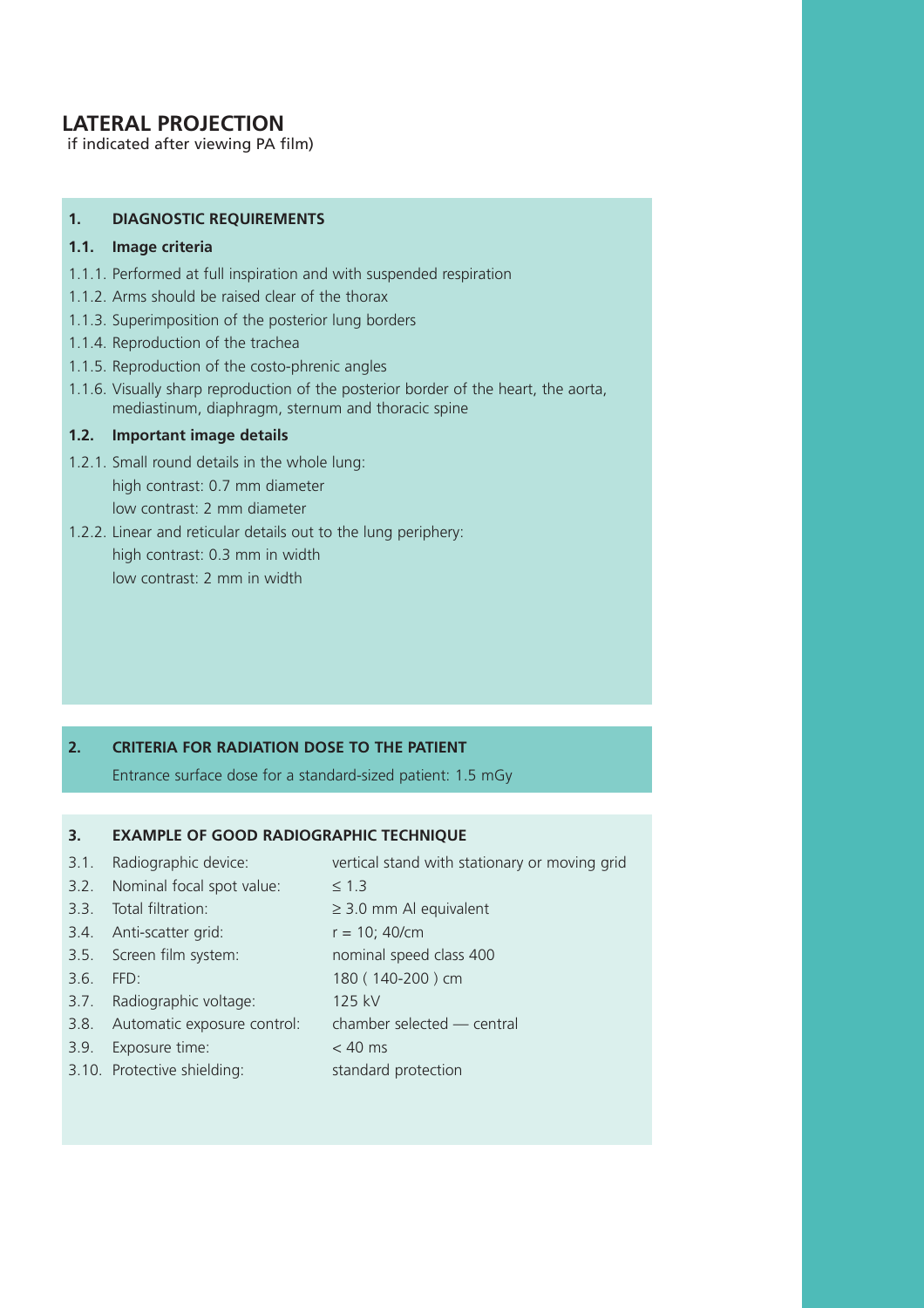## **PA PROJECTION**

or AP projection if PA not possible

#### **1. DIAGNOSTIC REQUIREMENTS**

#### **1.1. Image criteria**

- 1.1.1. Symmetrical reproduction of the skull, particularly cranial vault, orbits and petrous bones
- 1.1.2. Projection of the apex of the petrous temporal bone into the centre of the orbits
- 1.1.3. Visually sharp reproduction of the frontal sinus, ethmoid cells and apex of the petrous temporal bones and the internal auditory canals
- 1.1.4. Visually sharp reproduction of the outer and inner lamina of the cranial vault

#### **1.2. Important image details:** 0.3-0.5 mm

#### **2. CRITERIA FOR RADIATION DOSE TO THE PATIENT**

Entrance surface dose for a standard-sized patient: 5 mGy

#### **3. EXAMPLE OF GOOD RADIOGRAPHIC TECHNIQUE**

- 3.1. Radiographic device: grid table, special skull unit or vertical
- 3.2. Nominal focal spot value: 0.6
- 3.3. Total filtration:  $\geq 2.5$  mm Al equivalent
- 3.4. Anti-scatter grid:  $r = 10$ ; 40/cm
- 3.5. Screen film system: nominal speed class 400
- 
- 3.7. Radiographic voltage: 70-85 kV
- 3.8. Automatic exposure control: chamber selected central
- 3.9. Exposure time: < 100 ms
- 3.10. Protective shielding: standard protection

# stand with stationary or moving grid

- 
- 3.6. FFD: 115 ( 100-150 ) cm
	-
	-
	-
	-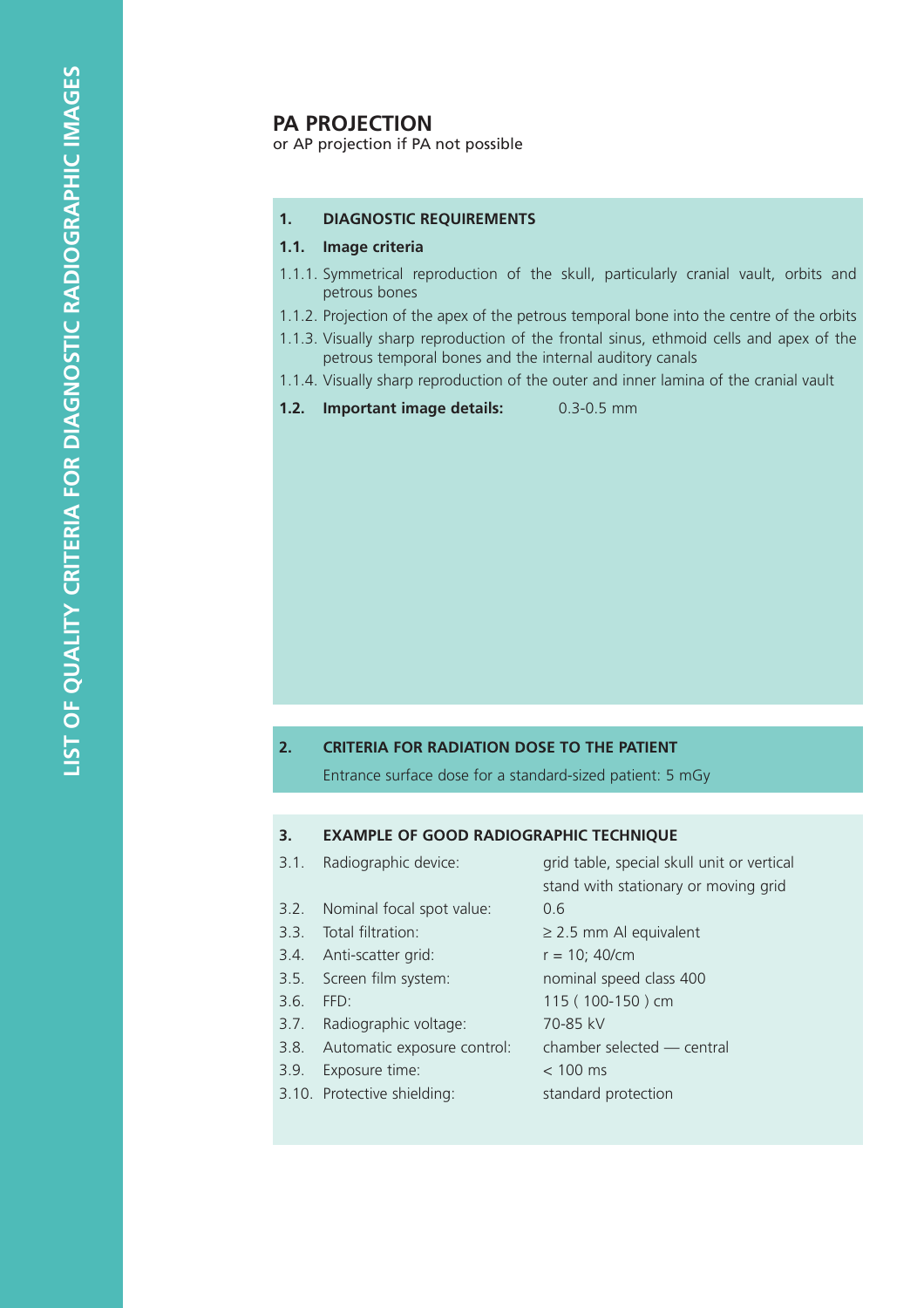## **LATERAL PROJECTION**

#### **1. DIAGNOSTIC REQUIREMENTS**

#### **1.1. Image criteria**

- 1.1.1. Visually sharp reproduction of the outer and inner lamina of the cranial vault, the floor of the sella, and the apex of the petrous temporal bone
- 1.1.2. Superimposition respectively of the contours of the frontal cranial fossa, the lesser wing of the sphenoid bone, the clinoid processes and the external auditory canals
- 1.1.3. Visually sharp reproduction of the vascular channels, the vertex of the skull and the trabecular structure of the cranium
- 1.1.4. Superimposition of the mandibular angles and ascending rami
- **1.2. Important image details:** 0.3-0.5 mm

## **2. CRITERIA FOR RADIATION DOSE TO THE PATIENT**

Entrance surface dose for a standard-sized patient: 3 mGy

|      | 3.1. Radiographic device:        | grid table, special skull unit or vertical |
|------|----------------------------------|--------------------------------------------|
|      |                                  | stand with stationary or moving grid       |
|      | 3.2. Nominal focal spot value:   | 0.6                                        |
|      | 3.3. Total filtration:           | $\geq$ 2.5 mm Al equivalent                |
|      | 3.4. Anti-scatter grid:          | $r = 10$ ; 40/cm                           |
|      | 3.5. Screen film system:         | nominal speed class 400                    |
| 3.6. | FFD:                             | 115 (100-150) cm                           |
|      | 3.7. Radiographic voltage:       | 70-85 kV                                   |
|      | 3.8. Automatic exposure control: | chamber selected - central                 |
| 3.9. | Exposure time:                   | $< 100$ ms                                 |
|      | 3.10. Protective shielding:      | standard protection                        |
|      |                                  |                                            |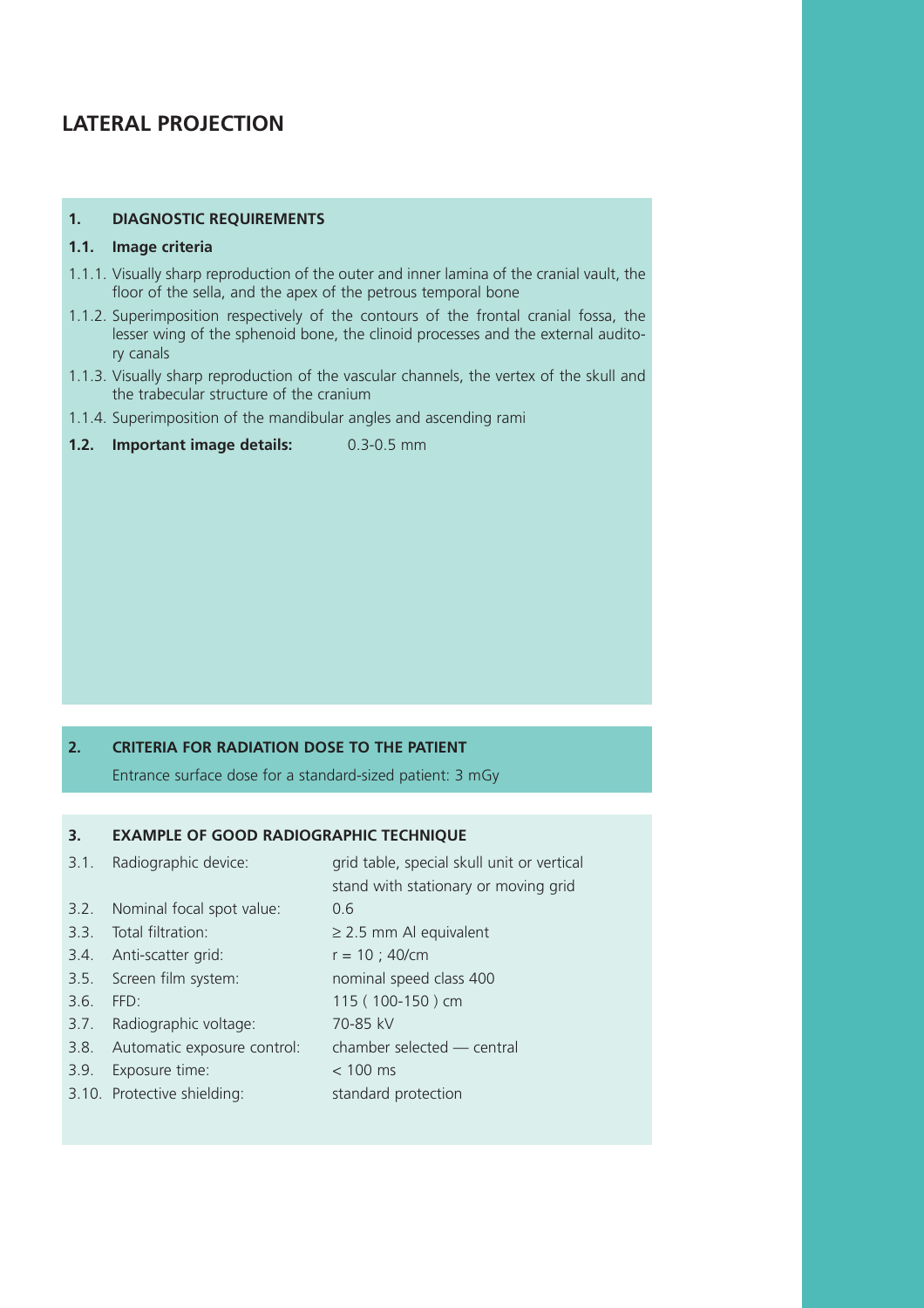## **AP/PA PROJECTION**

#### **1. DIAGNOSTIC REQUIREMENTS**

#### **1.1. Image criteria**

- 1.1.1. Visually sharp reproduction, as a single line, of the upper and lower-plate surfaces in the centred beam area
- 1.1.2. Visually sharp reproduction of the pedicles
- 1.1.3. Reproduction of the intervertebral joints
- 1.1.4. Reproduction of the spinous and transverse processes
- 1.1.5. Visually sharp reproduction of the cortex and trabecular structures
- 1.1.6. Reproduction of the adjacent soft tissues, particularly the psoas shadows
- 1.1.7. Reproduction of the sacro-iliac joints
- **1.2. Important image details:** 0.3-0.5 mm

#### **2. CRITERIA FOR RADIATION DOSE TO THE PATIENT**

Entrance surface dose for a standard-sized patient: 10 mGy

|      | 3.1. Radiographic device:        | grid table or vertical stand with stationary or<br>moving grid                                                     |
|------|----------------------------------|--------------------------------------------------------------------------------------------------------------------|
|      | 3.2. Nominal focal spot value:   | $\leq 1.3$                                                                                                         |
|      | 3.3. Total filtration:           | $\geq$ 3.0 mm Al equivalent                                                                                        |
|      | 3.4. Anti-scatter grid:          | $r = 10; 40/cm$                                                                                                    |
|      | 3.5. Screen film system:         | nominal speed class 400                                                                                            |
| 3.6. | FFD:                             | 115 (100-150) cm                                                                                                   |
|      | 3.7. Radiographic voltage:       | 75-90 kV                                                                                                           |
|      | 3.8. Automatic exposure control: | chamber selected - central                                                                                         |
| 3.9. | Exposure time:                   | $< 400$ ms                                                                                                         |
|      | 3.10. Protective shielding:      | where appropriate, gonad shields should be<br>employed for male patients, and for female<br>patients, if possible. |
|      |                                  |                                                                                                                    |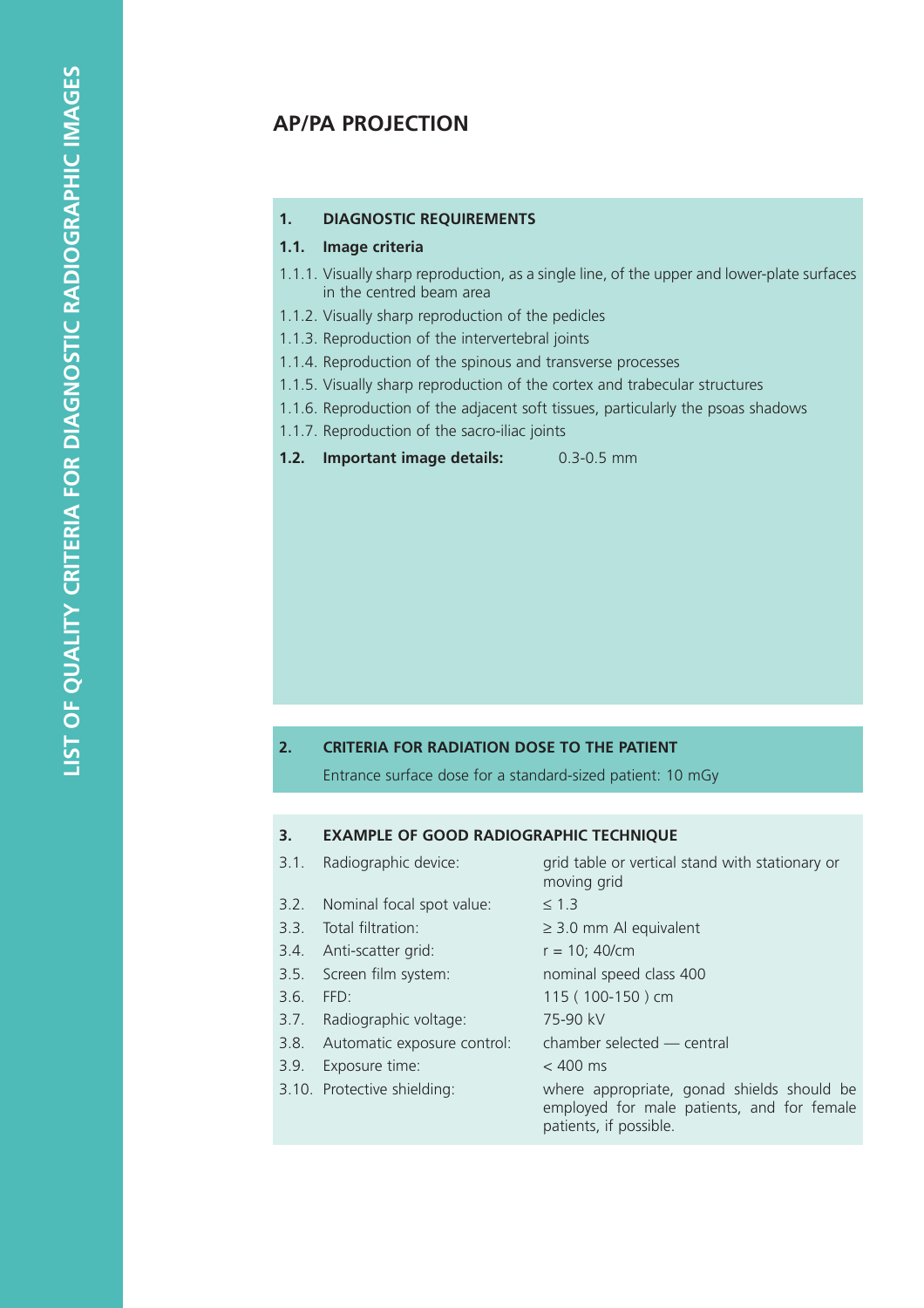## **LATERAL PROJECTION**

#### **1. DIAGNOSTIC REQUIREMENTS**

#### **1.1. Image criteria**

- 1.1.1. Visually sharp reproduction, as a single line, of the upper and lower-plate surfaces with the resultant visualization of the intervertebral spaces
- 1.1.2. Full superimposition of the posterior vertebral edges
- 1.1.3. Reproduction of the pedicles and the intervertebral foramina
- 1.1.4. Visualization of the spinous processes
- 1.1.5. Visually sharp reproduction of the cortex and trabecular structures
- **1.2. Important image details:** 0.5 mm

#### **2. CRITERIA FOR RADIATION DOSE TO THE PATIENT**

Entrance surface dose for a standard-sized patient: 30 mGy

|      | 3.1. Radiographic device:        | grid table or vertical stand with stationary or<br>moving grid            |
|------|----------------------------------|---------------------------------------------------------------------------|
|      | 3.2. Nominal focal spot value:   | $\leq 1.3$                                                                |
|      | 3.3. Total filtration:           | $\geq$ 3.0 mm Al equivalent                                               |
|      | 3.4. Anti-scatter grid:          | $r = 10; 40/cm$                                                           |
|      | 3.5. Screen film system:         | nominal speed class 400                                                   |
| 3.6. | FFD:                             | 115 (100-150) cm                                                          |
|      | 3.7. Radiographic voltage:       | 80-95 kV                                                                  |
|      | 3.8. Automatic exposure control: | chamber selected - central                                                |
| 3.9. | Exposure time:                   | $<$ 1000 ms                                                               |
|      | 3.10. Protective shielding:      | where appropriate, gonad shields should be<br>employed for male patients. |
|      |                                  |                                                                           |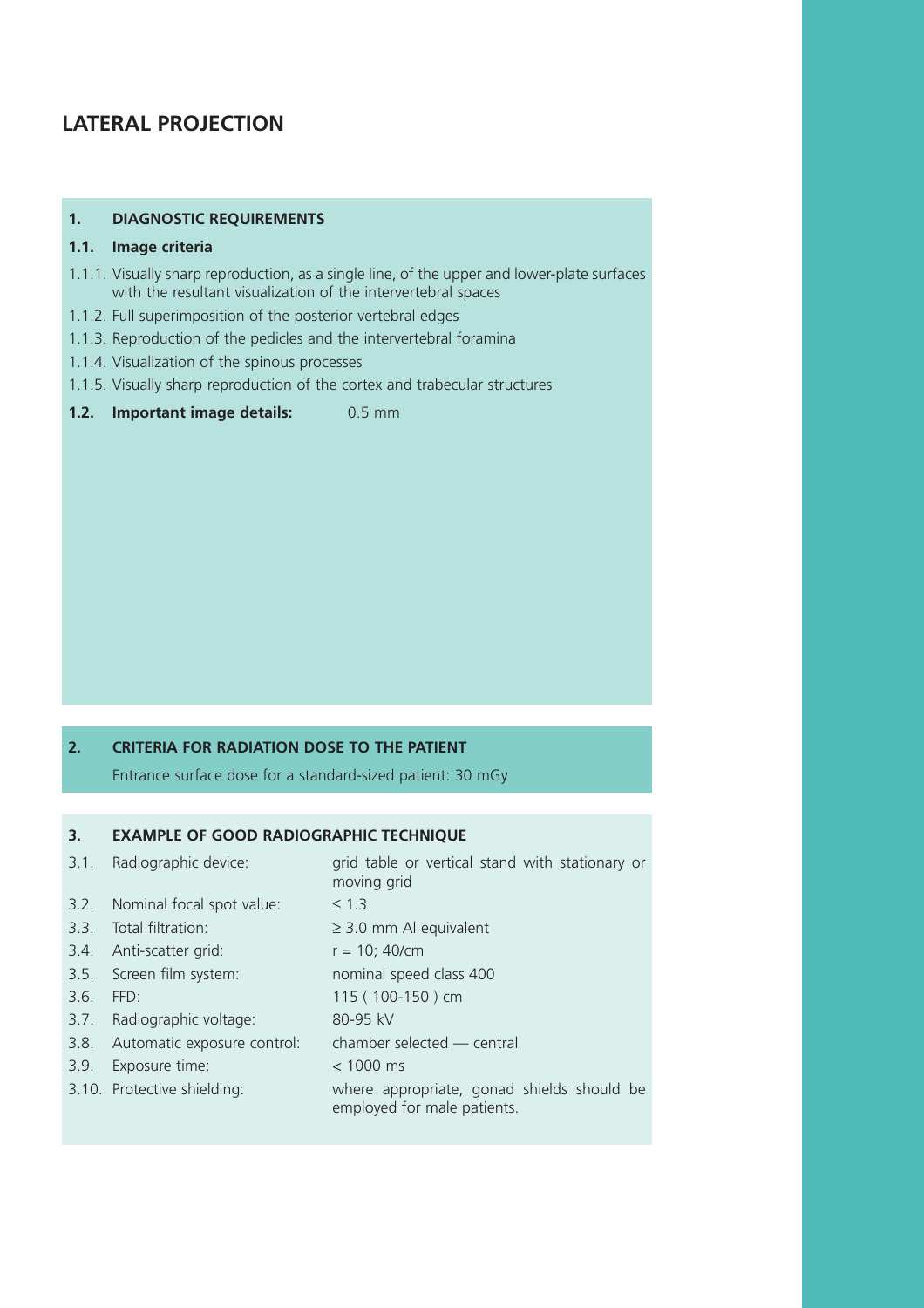## **LATERAL PROJECTION OF LUMBO-SACRAL JOINT**

This Projection may be indicated if the lumbo-sacral joint is not adequately visualized on the Lateral Projection of the lumbar spine

#### **1. DIAGNOSTIC REQUIREMENTS**

#### **1.1. Image criteria**

- 1.1.1. Reproduction by tangential projection of the inferior end plate of L 5 and the superior end plate of S 1
- 1.1.2. Visualization of the spinous process of L 5
- 1.1.3. Visualization of the anterior border of the upper sacrum
- 1.1.4. Reproduction of vertebral pieces of the upper sacrum
- **1.2. Important image details:** 0.5 mm

#### **2. CRITERIA FOR RADIATION DOSE TO THE PATIENT**

Entrance surface dose for a standard-sized patient: 40 mGy

| 3.1. Radiographic device:        | grid table or vertical stand with stationary or<br>moving grid |
|----------------------------------|----------------------------------------------------------------|
| 3.2. Nominal focal spot value:   | $\leq 1.3$                                                     |
| 3.3. Total filtration:           | $\geq$ 3.0 mm Al equivalent                                    |
| 3.4. Anti-scatter grid:          | $r = 10$ ; 40/cm                                               |
| 3.5. Screen film system:         | nominal speed class 800                                        |
| 3.6. FFD:                        | 115 (100-150) cm                                               |
| 3.7. Radiographic voltage:       | 80-100 kV                                                      |
| 3.8. Automatic exposure control: | chamber selected - central                                     |
| 3.9. Exposure time:              | $<$ 1000 ms                                                    |
| 2.10 Drotoctive chiolding:       | where appropriate gonad shields should be                      |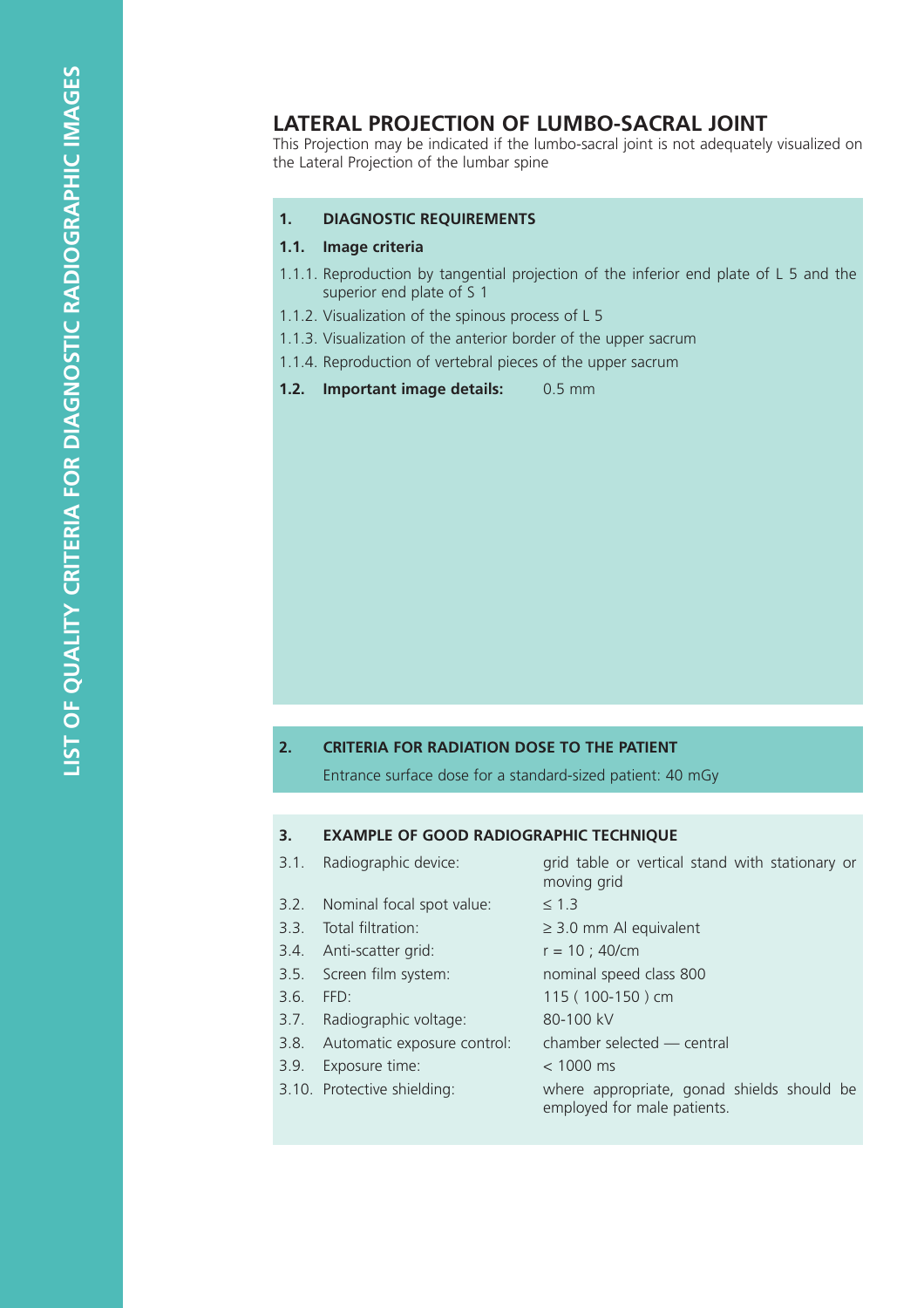## **AP PROJECTION**

#### **1. DIAGNOSTIC REQUIREMENTS**

#### **1.1. Image criteria**

- 1.1.1. Symmetrical reproduction of the pelvis as judged by the imposition of the symphysis pubis over the midline of the sacrum
- 1.1.2. Visually sharp reproduction of the sacrum and its intervertebral foramina
- 1.1.3. Visually sharp reproduction of the pubic and ischial rami
- 1.1.4. Visually sharp reproduction of the sacroiliac joints
- 1.1.5. Visually sharp reproduction of the necks of the femora which should not be distorted by foreshortening or rotation
- 1.1.6. Visually sharp reproduction of the spongiosa and corticalis, and of the trochanters
- **1.2. Important image details:** 0.5 mm

#### **2. CRITERIA FOR RADIATION DOSE TO THE PATIENT**

Entrance surface dose for a standard-sized patient: 10 mGy

|      | 3.1. Radiographic device:        | grid table                                                                                                         |
|------|----------------------------------|--------------------------------------------------------------------------------------------------------------------|
|      | 3.2. Nominal focal spot value:   | $\leq 1.3$                                                                                                         |
|      | 3.3. Total filtration:           | $\geq$ 3.0 mm Al equivalent                                                                                        |
|      | 3.4. Anti-scatter grid:          | $r = 10; 40/cm$                                                                                                    |
|      | 3.5. Screen film system:         | nominal speed class 400                                                                                            |
| 3.6. | FFD:                             | 115 (100-150) cm                                                                                                   |
|      | 3.7. Radiographic voltage:       | 75-90 kV                                                                                                           |
|      | 3.8. Automatic exposure control: | chamber selected - central or lateral                                                                              |
| 3.9. | Exposure time:                   | $< 400$ ms                                                                                                         |
|      | 3.10. Protective shielding:      | where appropriate, gonad shields should be<br>employed for male patients, and for female<br>patients, if possible. |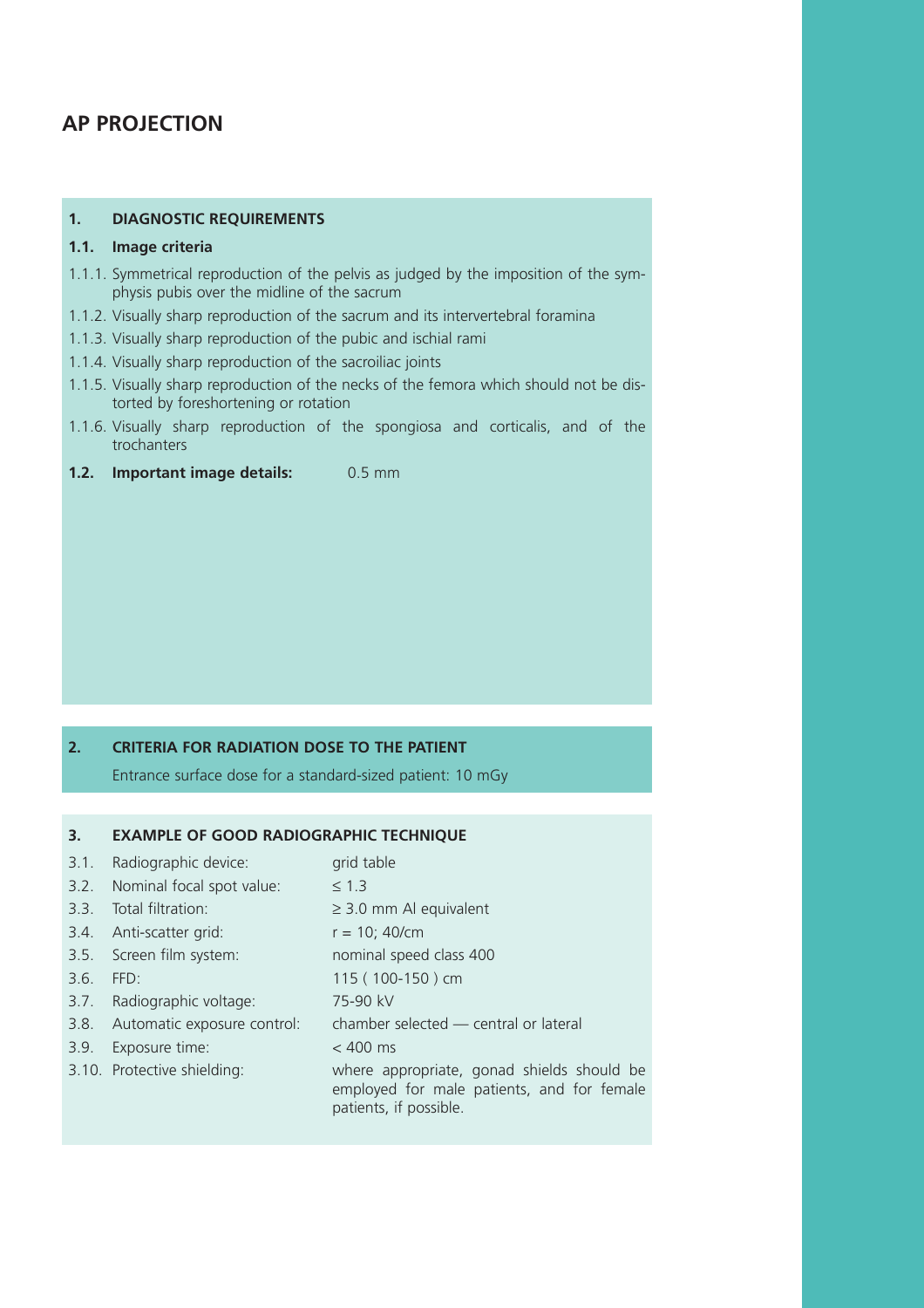#### **AP PROJECTION**

Either as plain film or before administration of contrast medium

#### **1. DIAGNOSTIC REQUIREMENTS**

#### **1.1. Image criteria**

- 1.1.1. Reproduction of the area of the whole urinary tract from the upper pole of the kidney to the base of the bladder
- 1.1.2. Reproduction of the kidney outlines
- 1.1.3. Visualisation of the psoas outlines
- 1.1.4. Visually sharp reproduction of the bones
- **1.2. Important image details:** calcifications of 1.0 mm

#### **2. CRITERIA FOR RADIATION DOSE TO THE PATIENT**

Entrance surface dose for a standard-sized patient: 10 mGy

| 3.1. | Radiographic device:             | grid table                                                                |
|------|----------------------------------|---------------------------------------------------------------------------|
|      | 3.2. Nominal focal spot value:   | $\leq 1.3$                                                                |
| 3.3. | Total filtration:                | 1.3 mm Al equivalent                                                      |
|      | 3.4. Anti-scatter grid:          | $r = 10; 40/cm$                                                           |
|      | 3.5. Screen film system:         | nominal speed class 400                                                   |
| 3.6. | FFD:                             | 115 (100-150) cm                                                          |
| 3.7. | Radiographic voltage:            | 75-90 kV                                                                  |
|      | 3.8. Automatic exposure control: | chamber selected - central or lateral                                     |
| 3.9. | Exposure time:                   | $<$ 200 ms                                                                |
|      | 3.10. Protective shielding:      | where appropriate, gonad shields should be<br>employed for male patients. |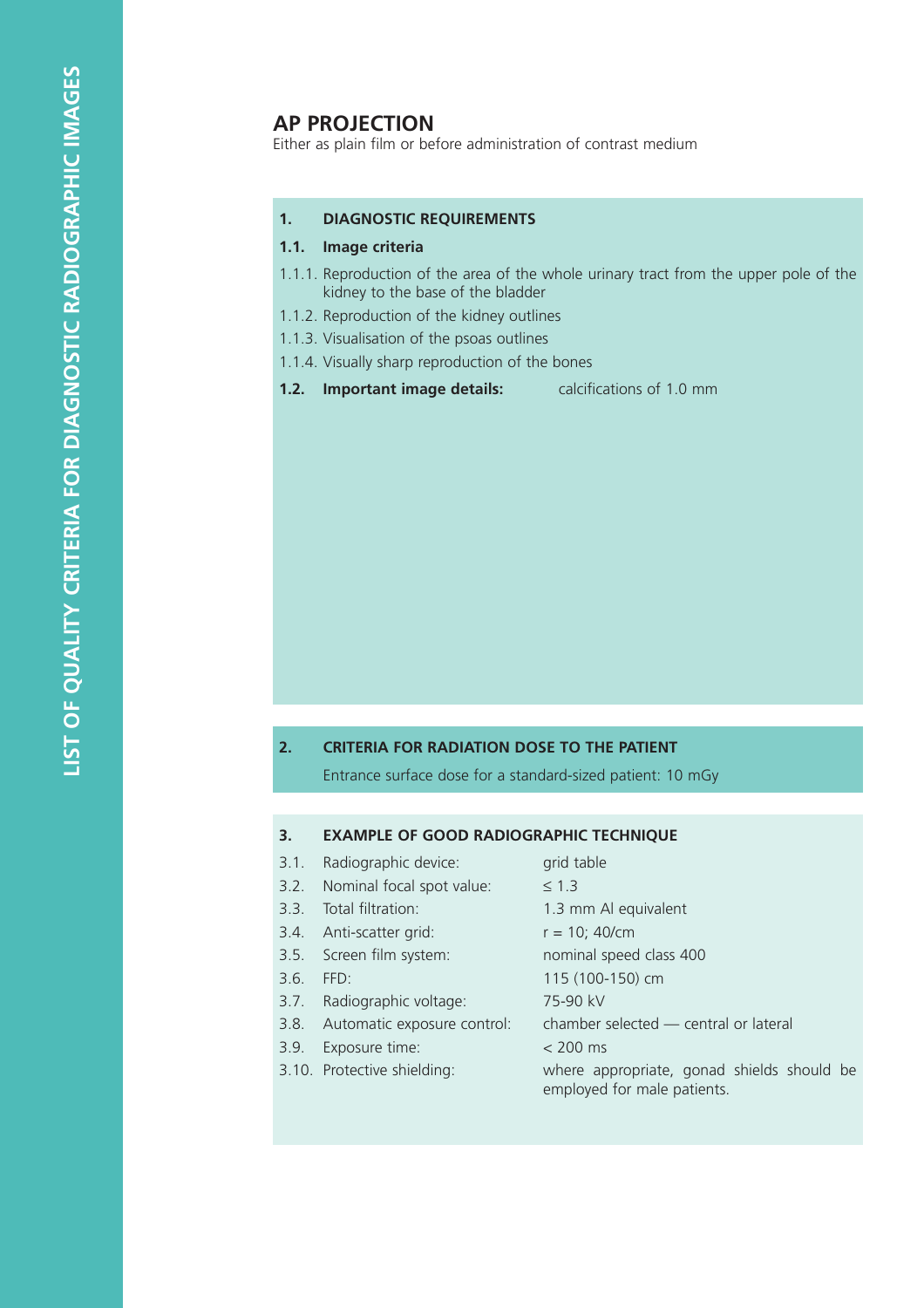## **AP PROJECTION**

After administration of contrast medium

#### **1. DIAGNOSTIC REQUIREMENTS**

#### **1.1. Image criteria**

Image criteria are to be referred to a series of radiographs, taken at intervals after contrast administration, tailored to the individual patient.

- 1.1.1. Increase in parenchymal density (nephrographic effect)
- 1.1.2. Visually sharp reproduction of the renal pelvis and calyces (pyelographic effect)
- 1.1.3. Reproduction of the pelvi-ureteric junction
- 1.1.4. Visualization of the area normally traversed by the ureter
- 1.1.5. Reproduction of the whole bladder area

#### **1.2. Important image details**

- 1.2.1. Calyceal detail: 0.3 mm
- 1.2.2. Calcifications: 1.0 mm

#### **2. CRITERIA FOR RADIATION DOSE TO THE PATIENT**

Entrance surface dose for a standard-sized patient: 10 mGy per radiograph

#### **3. EXAMPLE OF GOOD RADIOGRAPHIC TECHNIQUE**

| 3.1. | Radiographic device:             | grid table                            |
|------|----------------------------------|---------------------------------------|
|      | 3.2. Nominal focal spot value:   | $\leq 1.3$                            |
|      | 3.3. Total filtration:           | 1.3 mm Al equivalent                  |
|      | 3.4. Anti-scatter grid:          | $r = 10; 40/cm$                       |
|      | 3.5. Screen film system:         | nominal speed class 400               |
| 3.6. | FFD:                             | 115 (100-150) cm                      |
|      | 3.7. Radiographic voltage:       | 75-90 kV                              |
|      | 3.8. Automatic exposure control: | chamber selected - central or lateral |
| 3.9. | Exposure time:                   | $<$ 200 ms                            |
|      | 3.10. Protective shielding:      | standard protection                   |
|      |                                  |                                       |

**REMARKS:** Compression is usually indicated. Satisfactory reduction of overlying bowel gas and faeces is essential for adequate urinary tract reproduction.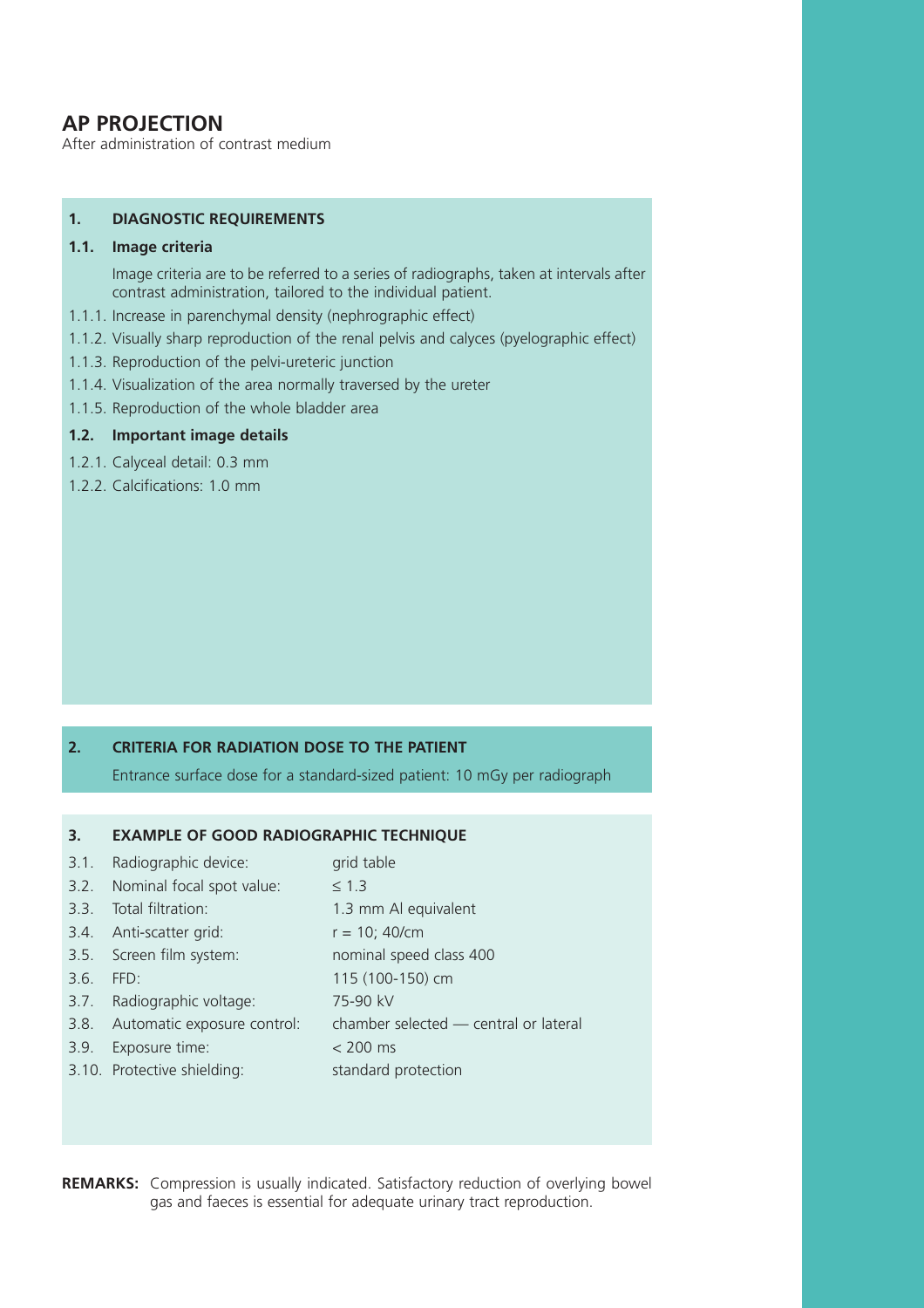## **MLO (MEDIO-LATERAL OBLIQUE) PROJECTION**

#### **1. DIAGNOSTIC REQUIREMENTS**

#### **1.1. Image criteria-related to positioning**

- 1.1.1. Pectoral muscle at correct angle (1 in Fig. 1 and A in Fig. 2)
- 1.1.2. Infra-mammary angle visualised (2 in Fig. 1)
- 1.1.3. Visually sharp reproduction of cranio-lateral glandular tissue (3 in Fig. 1)
- 1.1.4. Visually sharp reproduction of retroglandular fat tissue (4 in Fig. 1)
- 1.1.5. Nipple in full profile, clear of overlying breast tissue and/or indicated by marker (5 in Fig. 1)
- 1.1.6. No skinfolds seen
- 1.1.7. Symmetrical images of left and right breast

#### **Image criteria related to exposure parameters**

- 1.1.8. Visualization of skin outline with bright light (but barely without it)
- 1.1.9. Reproduction of vascular structures seen through most dense parenchyma
- 1.1.10.Visually sharp reproduction of all vessels and fibrous strands and pectoral muscle margin (absence of movement)
- 1.1.11.Visually sharp reproduction of skin structure (rosettes from pores) along the pectoralis muscle
- **1.2. Important image details:** micro-calcifications of 0.2 mm



**Figure 1: Schematic drawing of breast in MLO projection**



**Figure 2: Potential configurations of the pectoral muscle in MLO**  $A =$  correct positioning, B, C and  $D =$  sub-optimum positioning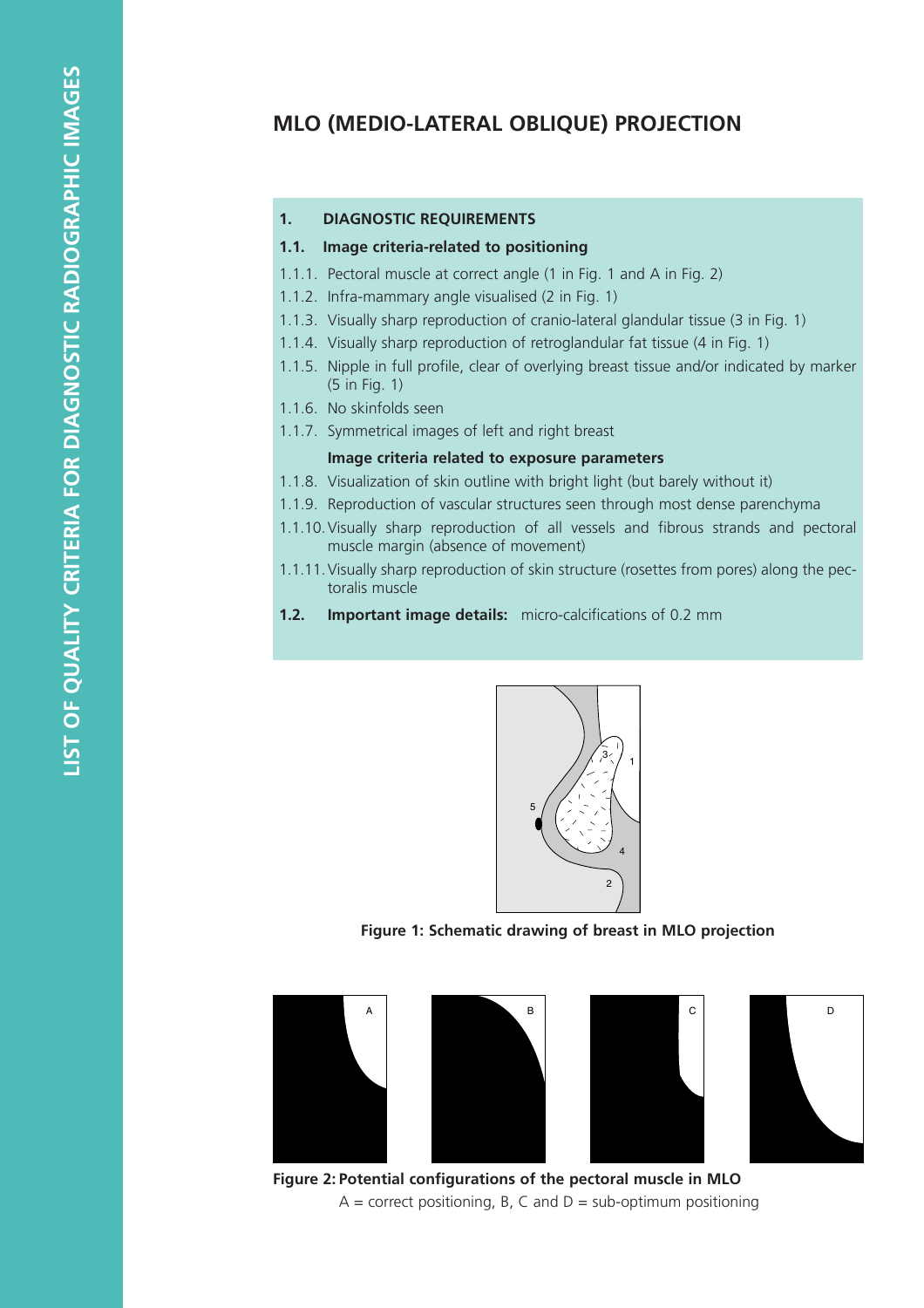## **MLO (MEDIO-LATERAL OBLIQUE) PROJECTION**

#### **2. CRITERIA FOR RADIATION DOSE TO THE PATIENT**

Entrance surface dose for a standard-sized patient, 5 cm compressed breast, with grid: 10 mGy

#### **3. EXAMPLE OF GOOD RADIOGRAPHIC TECHNIQUE**

| 3.1. | Radiographic device:        | dedicated equipment (anode material: Mo)                                                      |
|------|-----------------------------|-----------------------------------------------------------------------------------------------|
| 3.2. | Nominal focal spot value:   | 0.3                                                                                           |
| 3.3. | Total filtration:           | (0.03 mm Mo or 0.5 mm Al equivalent)                                                          |
| 3.4. | Anti-scatter grid:          | dedicated moving grid $r = 5$ ; 27 /cm                                                        |
| 3.5. | Screen film system:         | dedicated high resolution screen film system<br>with dedicated processing                     |
| 3.6. | FFD:                        | $\geq 60$ cm                                                                                  |
| 3.7. | Radiographic voltage:       | 28 kV                                                                                         |
| 3.8. | Automatic exposure control: | chamber selected to put as close as possible to<br>the nipple and to coincide with parenchyma |
| 3.9. | Exposure time:              | < 2s                                                                                          |
|      | 3.10. Protective shielding: | standard protection                                                                           |

- **REMARKS** Breast compression should be applied to a level which the patient can tolerate.
	- The choice of anode material, total filtration and tube voltage required to obtain satisfactory image quality at an acceptable level of average entrance surface dose will be greatly affected by the density and thickness of the breast under investigation:

For denser and/or thicker breasts (in excess of 6 cm compressed) a tungsten or rhodium anode, aluminium or other special filtration and higher tube voltages might be preferable.

— Handling and maintenance of the imaging equipment should be such that artefacts generated in the cassette (dust, etc.), processing and film handling artefacts are eliminated. Grid lines should not be visible.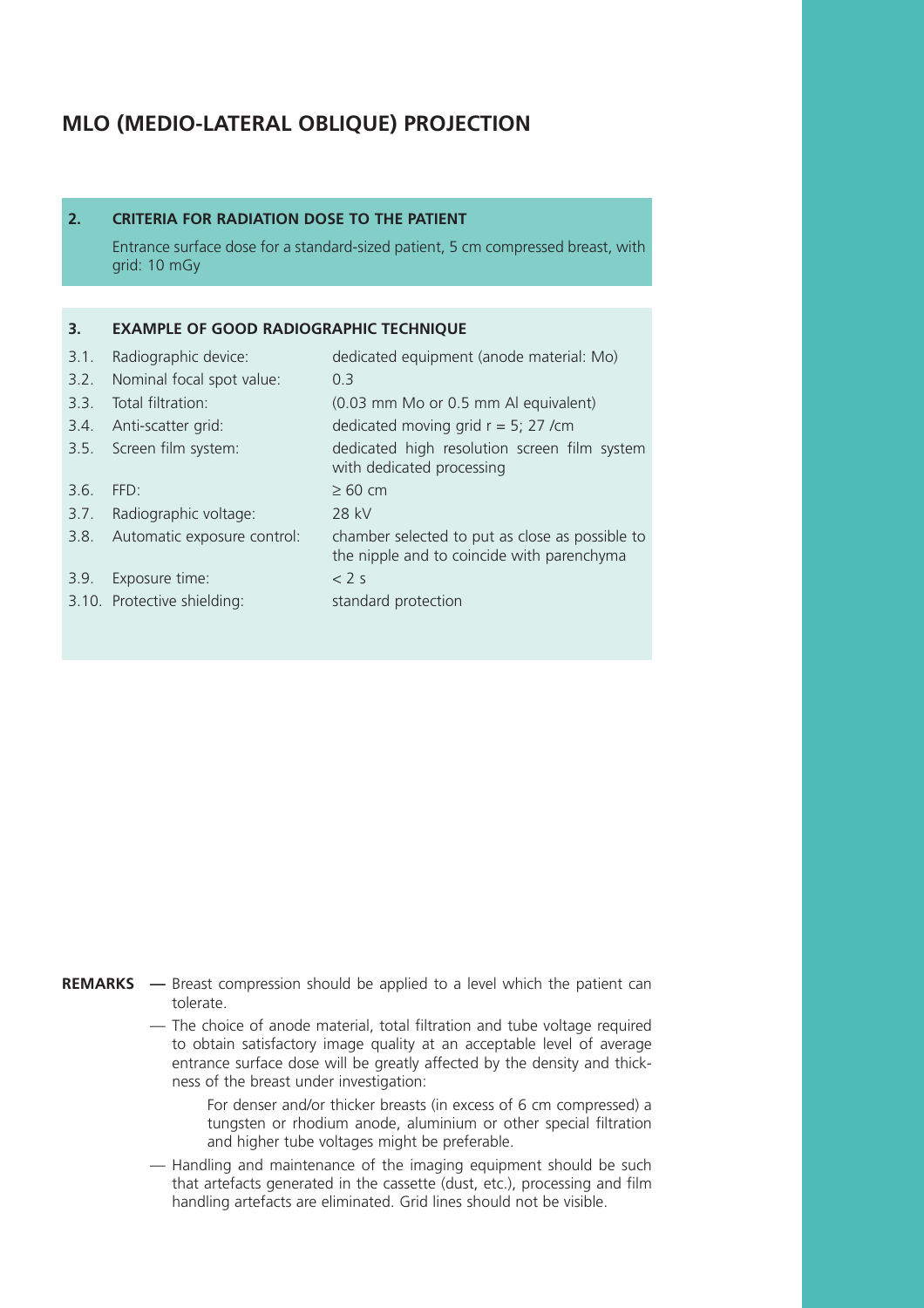## **CC (CRANIO-CAUDAL) PROJECTION**

#### **1. DIAGNOSTIC REQUIREMENTS**

#### **1.1. Image criteria related to positioning**

- 1.1.1. Visually sharp reproduction of pectoral muscle at image margin (1 in Fig. 3)
- 1.1.2. Visually sharp reproduction of retroglandular fat tissue (2 in Fig. 3)
- 1.1.3. Visually sharp reproduction of medial breast tissue (3 in Fig. 3)
- 1.1.4. Visually sharp reproduction of lateral glandular tissue (4 in Fig. 3)
- 1.1.5. No skinfolds seen
- 1.1.6. Symmetrical images of left and right breast

#### **Image criteria related to exposure parameters**

- 1.1.7. Visualization of skin outline with bright light (but barely without it)
- 1.1.8. Reproduction of vascular structures seen through most dense parenchyma
- 1.1.9. Visually sharp reproduction of all vessels and fibrous strands and pectoral muscle margin (absence of movement)
- 1.1.10. Visually sharp reproduction of skin structure (rosettes from pores) along the pectoralis muscle
- **1.2. Important image details:** micro-calcifications of 0.2 mm



**Figure 3: Schematic drawing of breast in CC projection**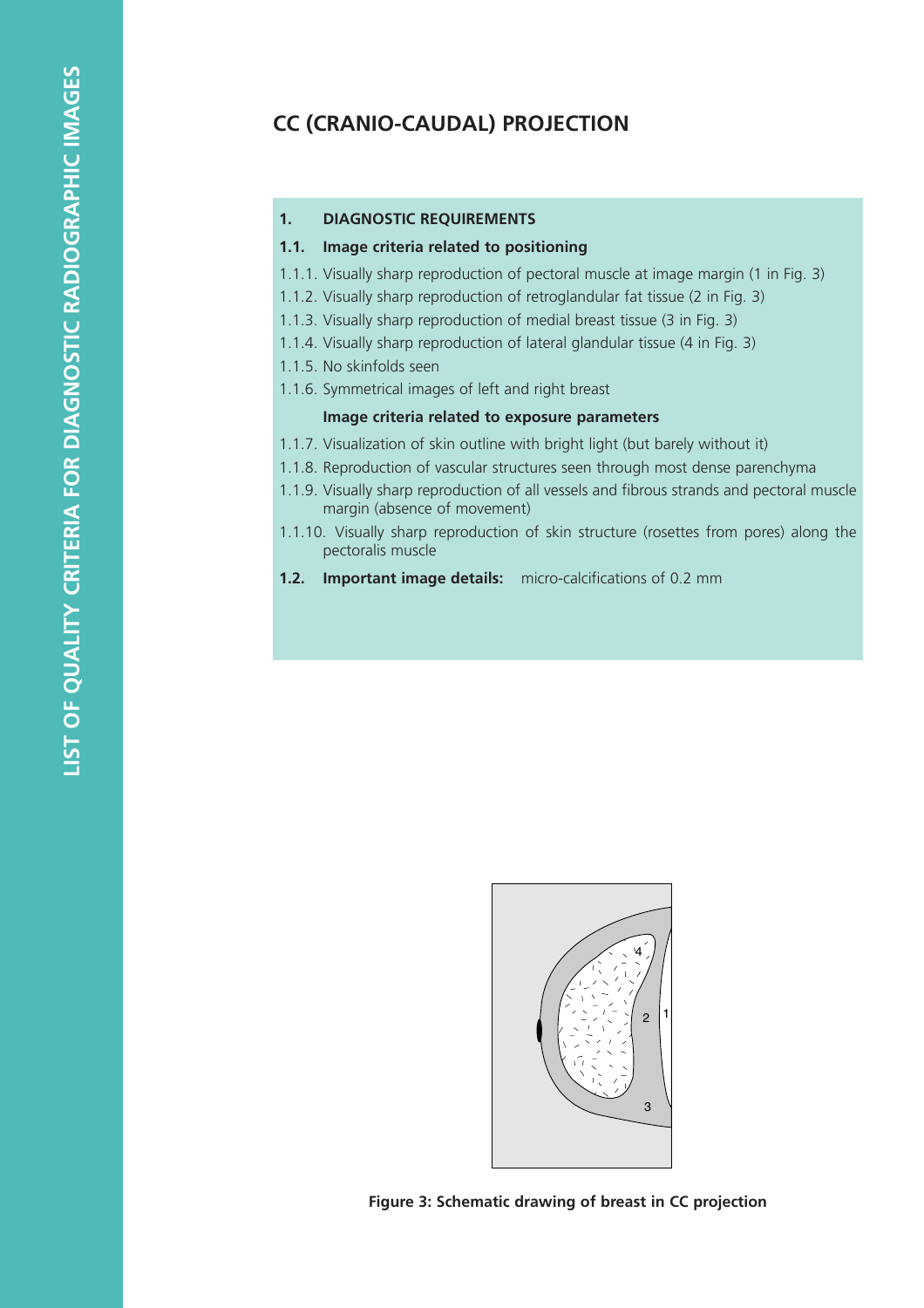## **CC (CRANIO-CAUDAL) PROJECTION**

#### **2. CRITERIA FOR RADIATION DOSE TO THE PATIENT**

Entrance surface dose for a standard-sized patient, 5 cm compressed breast, with grid:10 mGy

#### **3. EXAMPLE OF GOOD RADIOGRAPHIC TECHNIQUE**

| 3.1. | Radiographic device:        | dedicated equipment                                                                           |
|------|-----------------------------|-----------------------------------------------------------------------------------------------|
|      |                             | (anode material: Mo)                                                                          |
| 3.2. | Nominal focal spot value:   | 0.3                                                                                           |
| 3.3. | Total filtration:           | 0.03 mm Mo or 0.5 mm Al equivalent                                                            |
| 3.4. | Anti-scatter grid:          | dedicated moving grid $r = 5$ ; 27 /cm                                                        |
|      | 3.5. Screen film system:    | dedicated high resolution screen film system<br>with dedicated processing                     |
| 3.6. | FFD:                        | $\geq 60$ cm                                                                                  |
| 3.7. | Radiographic voltage:       | 28 kV                                                                                         |
| 3.8. | Automatic exposure control: | chamber selected to put as close as possible to<br>the nipple and to coincide with parenchyma |
| 3.9. | Exposure time:              | < 2s                                                                                          |
|      | 3.10. Protective shielding: | standard protection                                                                           |

**REMARKS** — Breast compression should be applied to a level which the patient can tolerate.

> — The choice of anode material, total filtration and tube voltage required to obtain satisfactory image quality at an acceptable level of average entrance surface dose will be greatly affected by the density and thickness of the breast under investigation:

> > For denser and/or thicker breasts (in excess of 6 cm compressed) a tungsten or rhodium anode, aluminium or other special filtration and higher tube voltages might be preferable.

— Handling and maintenance of the imaging equipment should be such that artefacts generated in the cassette (dust, etc.), processing and film handling artefacts are eliminated. Grid lines should not be visible.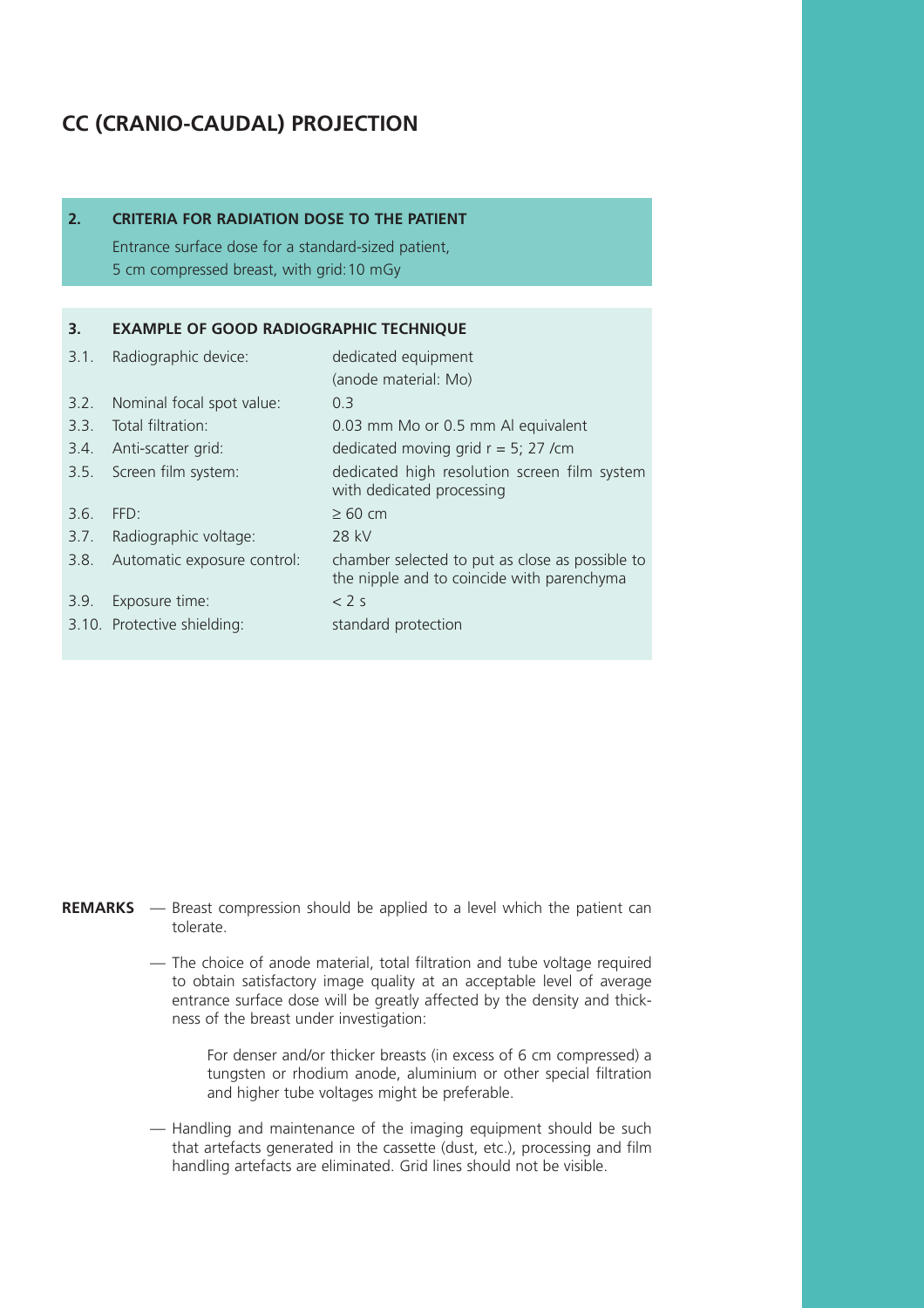# **CHAPTER 1**

## *APPENDIX I*

## **GUIDELINES ON RADIATION DOSE TO THE PATIENT**

#### **Objective**

he Criteria for Radiation Dose to the Patient given for each of the selected radiographic projections in this Document are expressed in terms of a reference value of the Entrance urface Dose for a standard-sized patient. It is intended that this reference dose value is used as a guide to the level of radiation protection of the patient and as an aid to its optimization. If the reference dose value is significantly exceeded then immediate investigaions should be made to justify this relatively high level of patient exposure or, if it cannot be justified, to reduce it.

he reference dose value does not signify an optimum level of performance, and reducion of doses below the reference value should always be pursued in line with the ALARA As Low As Reasonably Achievable) principle, but with due attention to the potential loss of clinical information with any dose reduction. This objective is in line with the recommendation in paragraph 180 of ICRP Publication 60 that consideration should be given to he use of 'dose constraints or investigation levels' for application in some common diagnostic procedures (1).

he reference dose values have been derived from the observed distributions of patient doses in surveys and trials conducted in European hospitals over the past 10 years. They have been set at approximately the level of the third quartile in these dose distributions, s is described in Chapter 2, Part 2. It was argued that if 75% of X-ray departments can operate satisfactorily below this dose level, then the remaining 25% should be made ware of their considerably less than optimal performance and should be encouraged to lter their radiographic equipment or techniques to bring their doses in line with the majority. At the same time, adherence to the Diagnostic Requirements for each radiographic projection will ensure that diagnostic effectiveness does not suffer from this orm of dose reduction.

#### **Methods of Dose Measurement to Check Compliance with the Criteria**

he objective of the measurements is to obtain a reliable indication of the Entrance urface Dose that would be delivered to a standard-sized adult patient using the radiographic technique parameters that are being tested against the Quality Criteria. Due to he different types of X-ray and dosimetric equipment that will be available in the various adiology departments, two alternative methods are suggested for measuring entrance urface dose to patients, using either TLDs or ionization chambers.

Both of these are considered equally valid, which should lead to comparable results as long s the dosemeters are suitably calibrated, all measurements are quoted in terms of absorbed dose to air and the effect of backscattered radiation from the patient is included.

Measurements on patients are most easily achieved by TLDs attached directly to the patients' skin at a point coincident with the centre of the incident X-ray beam. Since a patient of exactly standard size (assumed to be 20 cm AP trunk thickness and 70 kg weight) is unlikely to be available, measurements on a statistically significant sample of patients (minimum of 10) of close to standard size are recommended, preferably with an verage weight that is 70  $\pm$  3 kg. For mammography, the sample of patients should have ompressed breast thicknesses in the range 4 to 6 cm. The mean value of these dose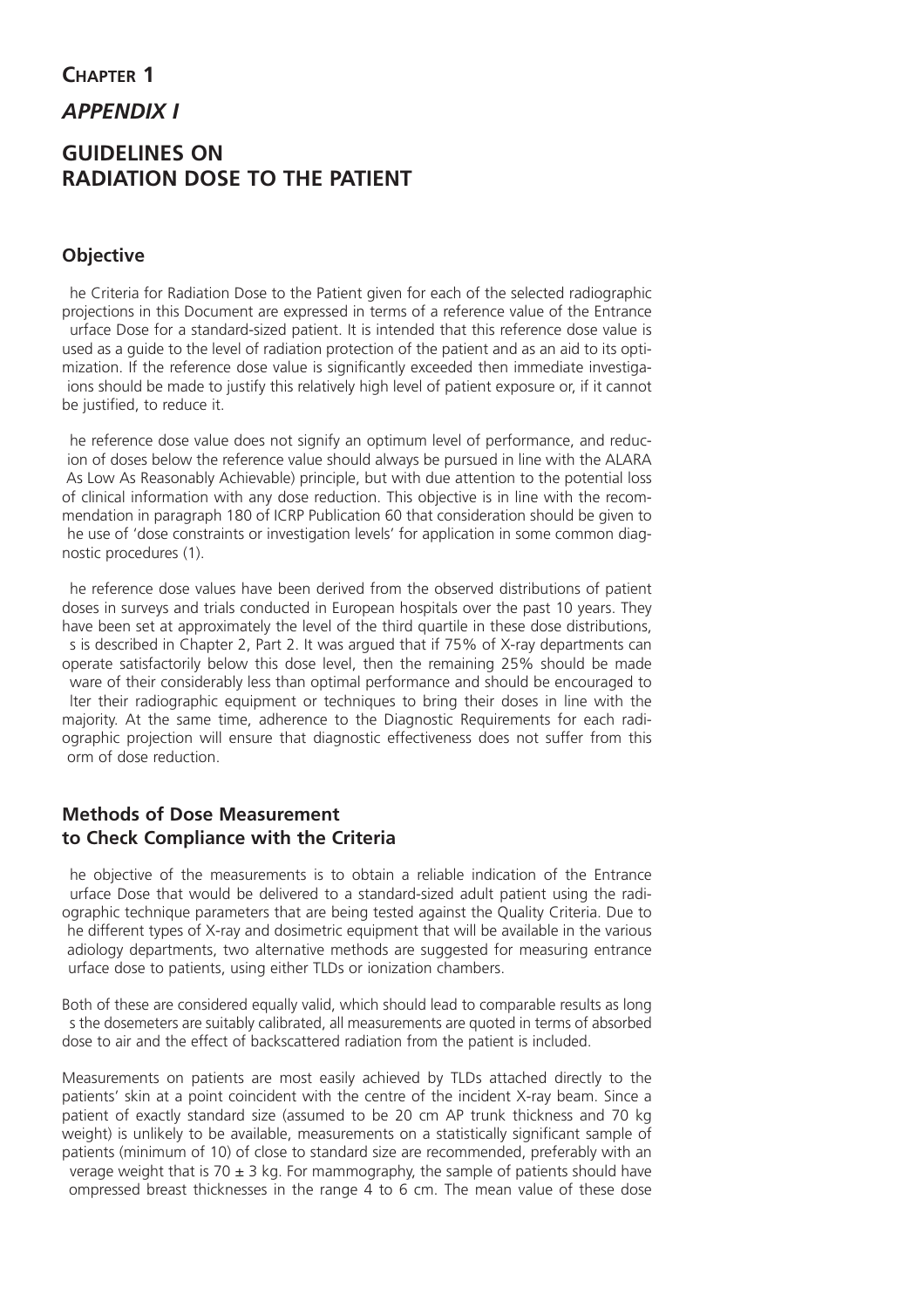measurements can be taken as an estimate of the dose to a standard-sized patient for comparison with the reference dose value in the Quality Criteria. Such measurements should form part of an ongoing quality assurance programme.

Entrance surface doses for a representative sample of patients can also be estimated from knowledge of the exposure factors used (kV and mAs) and a measurement of the output of the X-ray tube as a function of the exposure factors. The output can be measured with an ionization chamber dosemeter calibrated in terms of absorbed dose to air or air kerma. It should be held in a scatter free support on the X-ray beam axis at a known distance from the tube focus. The measurement of absorbed dose to air, free-in-air, will have to be corrected to Entrance Surface Dose by applying the inverse square law to obtain the dose at the focus to skin distance and by multiplying by an appropriate backscatter factor. Backscatter factors vary between about 1.3 and 1.4 for the X-ray qualities used for the projections included in the List of Quality Criteria (except for mammography), so a single average value of 1.35 can be used in most situations without appreciable error. For mammography using X-ray tubes with molybdenum anodes, a backscatter factor of 1.09 would be appropriate (2).

References

<sup>(1)</sup> ICRP Publication 60. '1990 Recommendations of the International Commission on Radiological Protection'. Annals of the ICRP Vol. 21, Nos 1-3 (Oxford, Pergamon Press).

<sup>(2)</sup> Zoetelief, J., Fitzgerald, M., Leitz W. and Säbel M. 'European Protocol on Dosimetry in Mammography', Report EUR 16263, 1996.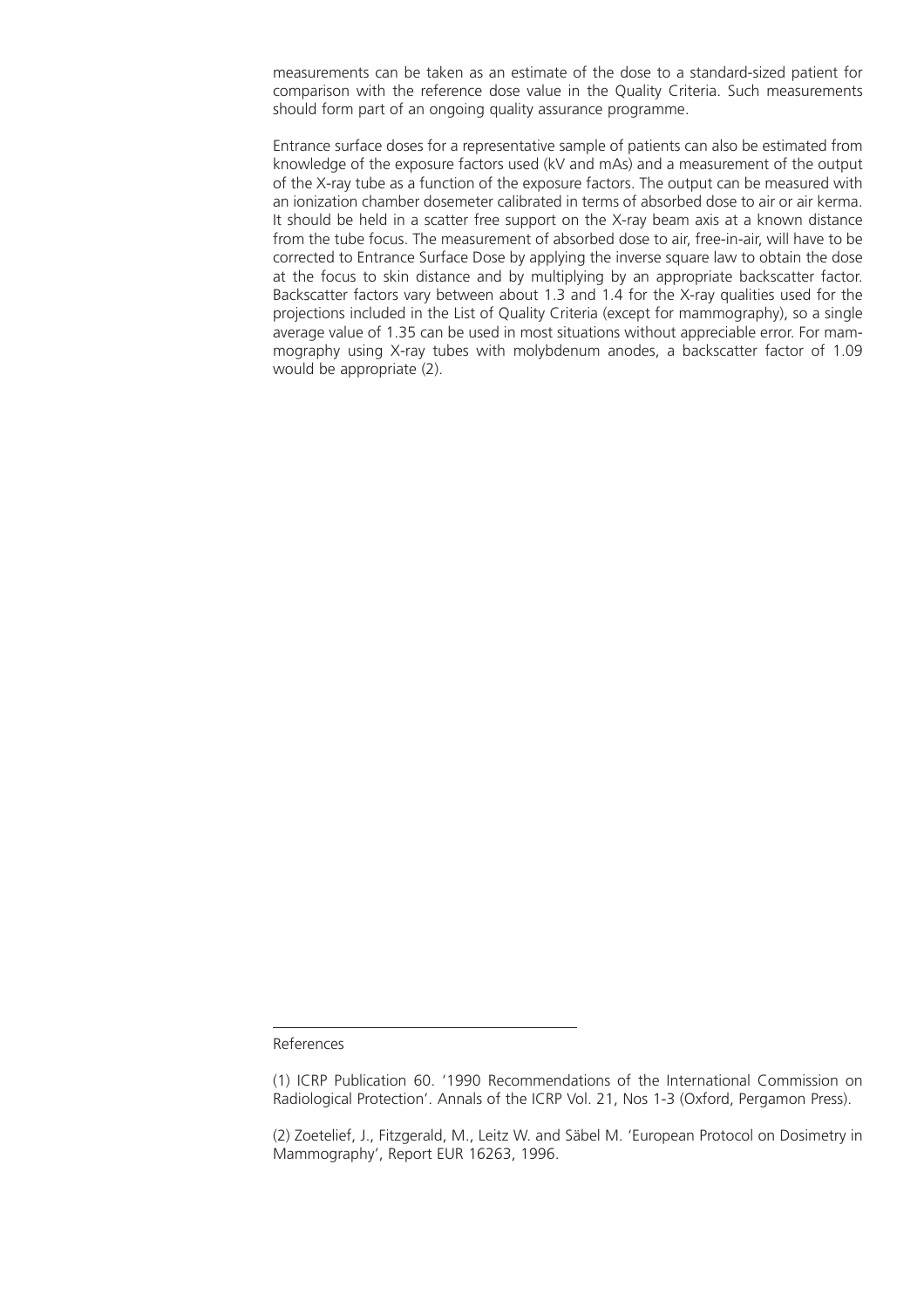**CHAPTER 2**

# **SUMMARY OF THE EVALUATION OF TWO EUROPEAN TRIALS OF THE QUALITY CRITERIA FOR DIAGNOSTIC RADIOGRAPHIC IMAGES**

## **TABLE OF CONTENTS**

| <b>Introduction</b> 1987 Trial                         |                                                               | 31  |
|--------------------------------------------------------|---------------------------------------------------------------|-----|
|                                                        | 1991 Trial                                                    | 31  |
| PART 1 - Radiographic Technique RESULTS AND DISCUSSION |                                                               | 313 |
|                                                        | General Aspects of Trial Data                                 | 33  |
|                                                        | Chest                                                         | 34  |
|                                                        | Lumbar Spine                                                  | 35  |
|                                                        | <b>Breast</b>                                                 | 35  |
|                                                        | CONCLUSIONS                                                   | 36  |
|                                                        | <b>PART 2 - PATIENT DOSE</b> Distribution of Individual Doses | 37  |
|                                                        | Comparison of Hospital Mean Doses with Reference Dose Values  | 38  |
|                                                        | Relationship between Patient Dose and Radiographic Technique  | 39  |
|                                                        | CONCLUSIONS                                                   | 40  |
| PART 3 - IMAGE QUALITY RESULTS AND DISCUSSION          |                                                               | 41  |
|                                                        | Relevance of the Image Criteria                               | 41  |
|                                                        | Inter-Viewer Reliability                                      | 42  |
|                                                        | Chest                                                         | 42  |
|                                                        | Lumbar Spine                                                  | 43  |
|                                                        | <b>Breast</b>                                                 | 44  |
| CONCLUSIONS                                            |                                                               | 44  |
| <b>REFERENCES</b>                                      |                                                               | 46  |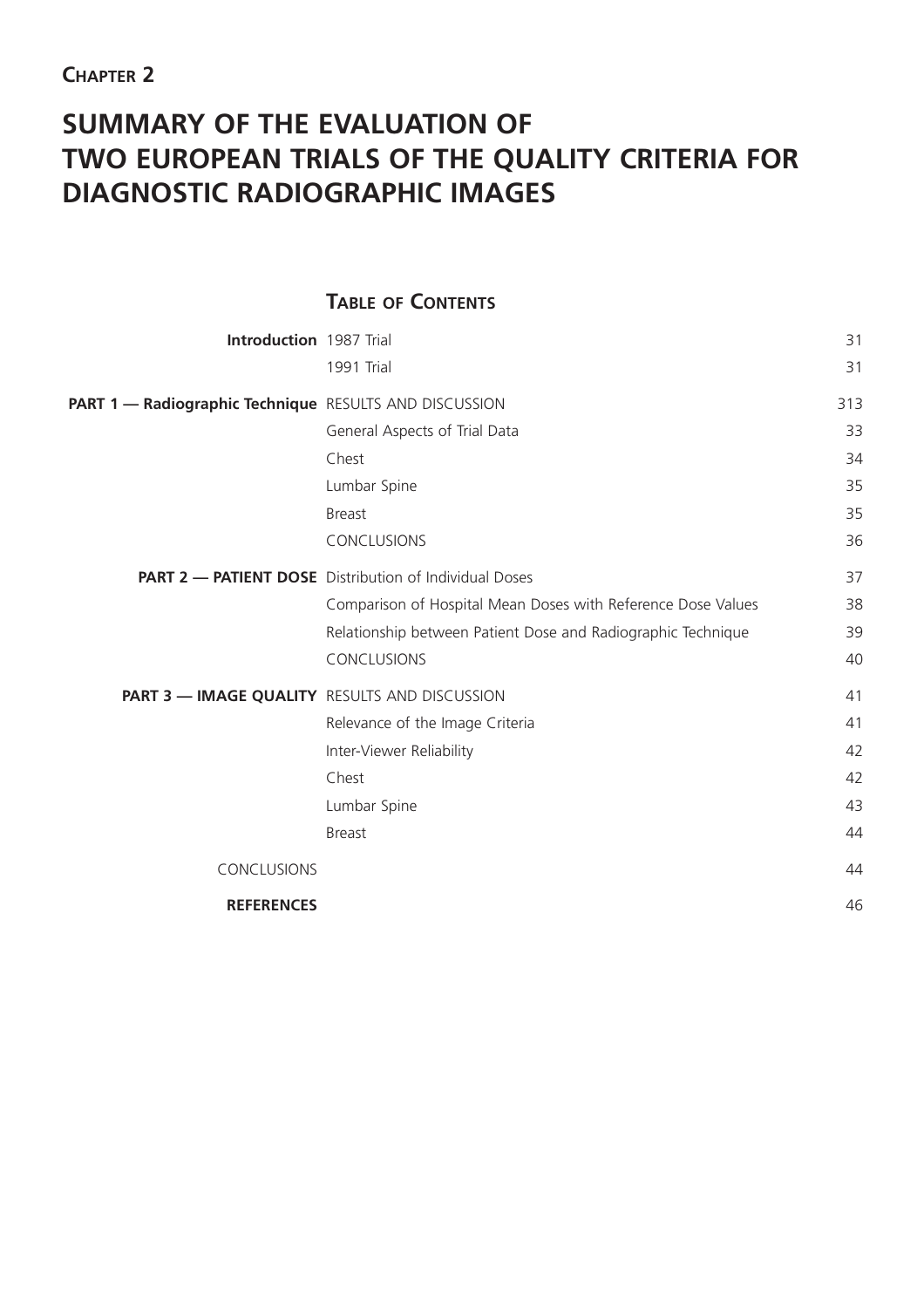## **INTRODUCTION**

he Quality Criteria for Diagnostic Radiographic Images presented in Chapter 1 have been developed over a period of about 10 years during which two European-wide trials have been conducted in order to assess their relevance, acceptability and ease of use for the echnical and clinical staff of diagnostic X-ray departments. In this Chapter, the results of hese trials, undertaken in 1987 and 1991, are summarized, in particularly those of the most recent trial. The detailed results and findings of the 1991 Trial are presented elsewhere [Maccia et al. (1996)], and together with results of the 1987 Trial [Maccia et al. 1990)] form a supplementary scientific background to Chapter 1 and the Quality Criteria oncept.

## **1987 Trial**

n the first European Trial, conducted in 1987/88, 24 X-ray departments from 10 European ountries provided information on their radiographic techniques and on their compliance with and the relevance of the Image Criteria for all six examinations in the preliminary Quality Criteria Working Document [CEC 1987]. Thermoluminescent dosemeters (TLDs) were also sent to the participants to measure the entrance surface dose for each of the adiographs being assessed. Although the Trial did not include an independent analysis of he image quality of the radiographs, a number of valuable conclusions were drawn.

irst of all, Trial results confirmed the validity of the Quality Criteria concept as a tool for pproaching the optimization of patient radiation protection. In particular, they permitted he identification of suitable technical modalities achieving the 'best possible' compromise between the essential medical information of an image and the patient dose.

econdly, apart from mammography, entrance surface dose values measured in the Trial or each examination type were consistent with the corresponding dose criteria listed in he preliminary 1987 Quality Criteria Document. Provisional maximum acceptable ntrance surface dose values based on the third quartile values observed in the British surey in 1983-84 [Shrimpton et al. (1986)] were, therefore, considered as suitable reference dose values against which to check the compliance of the criteria.

hirdly, the need for establishing quality assurance programmes and quality control proocols in diagnostic radiology was clearly highlighted by the trial results:

quite large variations in dose were found for the same type of X-ray projection,

incomplete knowledge of radiological equipment performances as well as technical characteristics were observed among the participating X-ray departments.

he results of this Trial were analysed in detail [Maccia et al. (1989, 1990)] and, together with extensive comments from both individuals and professional bodies throughout urope, they were used to modify the Quality Criteria to form the 1990 Working Document [CEC (1990)].

## **1991 Trial**

n order to assess the validity of the revised Document [CEC, 1990] and to overcome some of the limitations of the first Trial, a second, larger Trial was carried out in 1991. This Trial nvolved 83 X-ray departments in 16 countries but concentrated on only three examinaions; chest, lumbar spine and breast. The original X-ray films, after having been checked ocally, were also sent to an independent panel of radiologists for assessment against the mage Criteria. As before, TLDs were used to measure the entrance surface doses and details of the radiographic equipment and technique factors used were collected by quesionnaire. Detailed evaluation of the results will be published [Maccia et al. (1996)].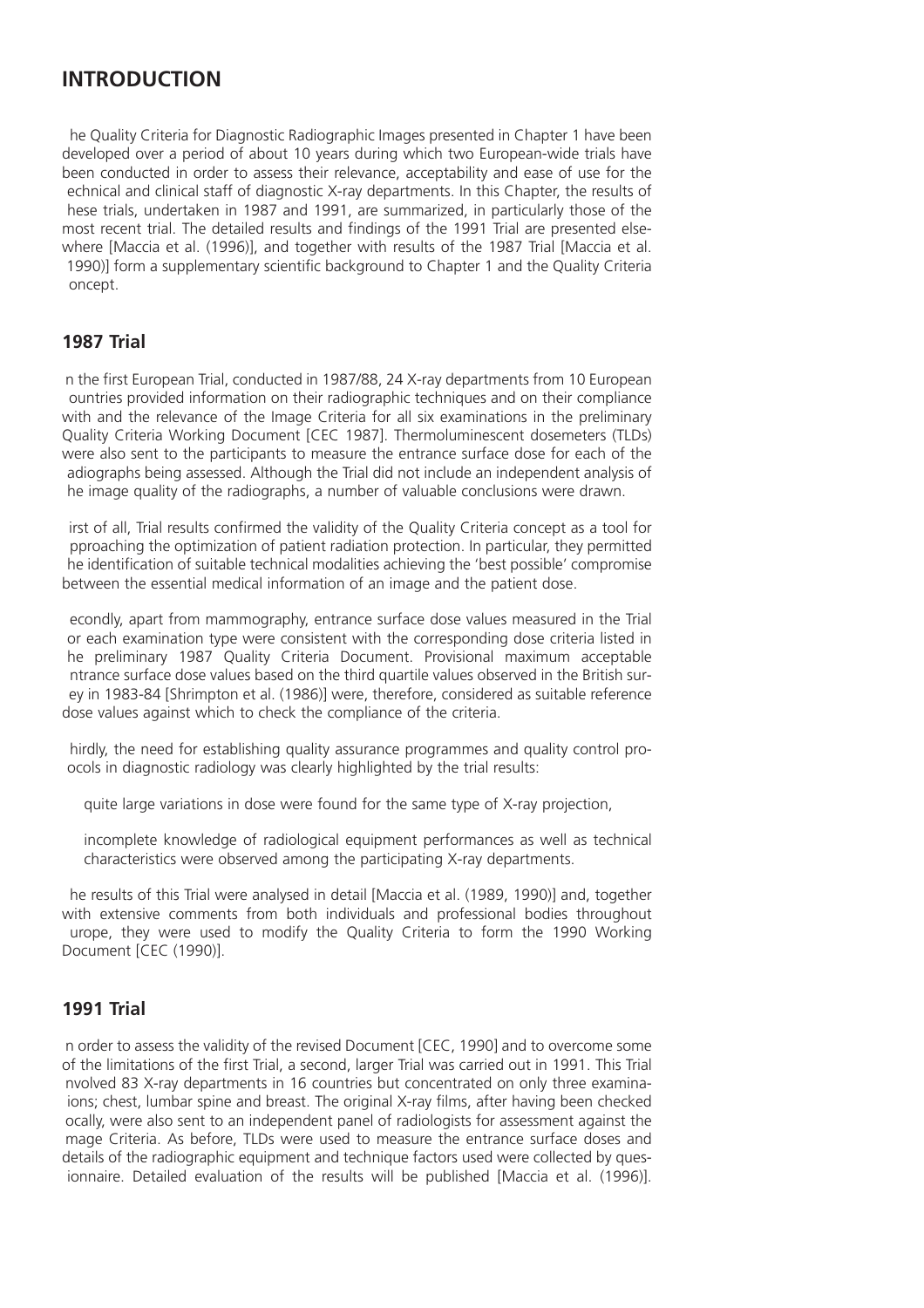However, a summary follows. This is divided into three parts dealing with radiographic technique, patient dose and image quality respectively.

It must be pointed out that the discussion presented in this chapter is based upon results obtained when using the 1990 version of the Quality Criteria [CEC (1990)] which does differ in a number of respects from the version presented in Chapter 1 of the present document. The results of the 1991 Trial presented in this chapter have in fact helped in formulating the revisions.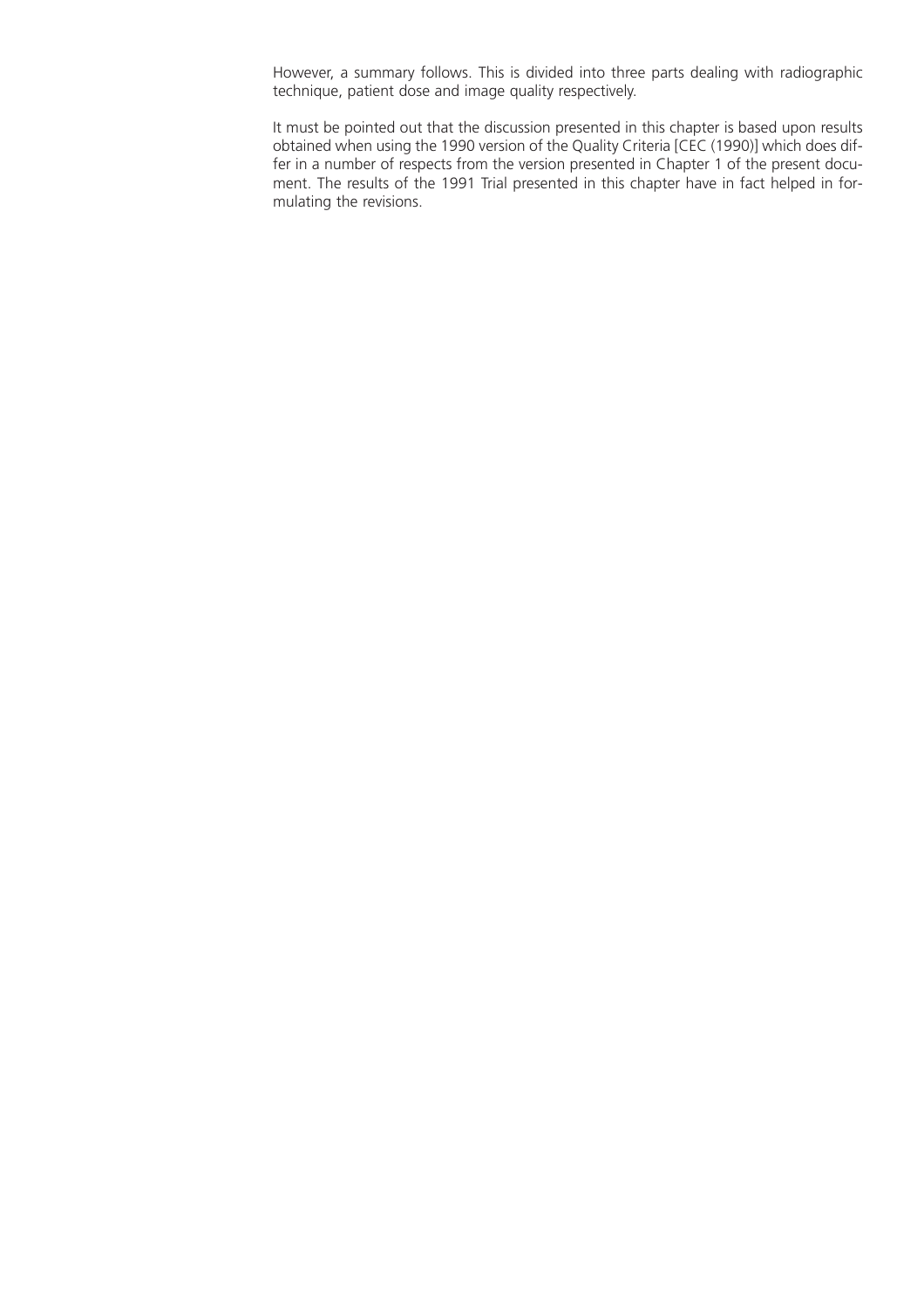# **PART 1 — RADIOGRAPHIC TECHNIQUE**

he following information on radiographic technique was collected:

- 1. Type and make of X-ray equipment
- 2. Tube filtration and focal spot size
- 3. Automatic or manual exposure control
- 4. Exposure time and tube current.
- 5. Grid
- 6. Focus-to-film distance (FFD)
- 7. Type of film, cassette and processor
- 8. Speed class of the screen film system and age
- 9. Patient thickness in the centre of the beam
- 10. Radiographic voltage
- 11. Film size

#### **RESULTS AND DISCUSSION**

#### **General Aspects of Trial Data**

he response rate by the X-ray departments participating in the Trial for information conerning the technical parameters employed, relating purely to X-ray production, namely tems 1-4 in the above list, varied for each type of examination. In particular, both tube iltration and focal spot size were generally less frequently reported. For the chest and breast examinations the filtration was only reported by 70% and 45% of departments espectively. This is surprising, given that both European and International Standards [earer versions and EN/IEC (1993)] require that both pieces of information should be indiated on the X-ray tube housing. Consequently, either manufacturers are not providing his information as required, or users of the equipment are not aware that it is readily vailable. Since both parameters have a direct bearing on either patient dose (tube filtraion) or image quality (focal spot size), this lack of information is a serious omission.

he response rate for information on intensifying screens, films and processors, items 7 nd 8, in the above list, also showed a general lack of awareness by the user. In particuar, the response rate for equipment employed in examinations of the breast was generlly lower than for that employed in chest and lumbar spine examinations. For example, or breast examinations only 50% of departments appeared to know the speed class of he screen film system employed. However, even for such common parameters as the proessing time and temperature of the processor, over 10% of departments were unable to provide this information. Article 3 of the EURATOM Directive 84/466, laying down basic measures for the radiation protection of persons undergoing medical examination or reatment, requires the drawing up of inventories of medical radiological equipment as well as the strict surveillance of all installations. **Awareness and knowledge of the echnical information on X-ray equipment should be an integral component of uch actions.**

t is known that the sensitivity of intensifying screens diminishes with age. This, therefore, will have a direct bearing on patient doses in respect of both their actual magnitude and pread.

nformation provided on the type of X-ray generator presently in use indicates that 6 pulse generators are still employed routinely, especially for chest examinations where 29% of examinations utilized this waveform. The most common type of generator was a 12 pulse, which, on average, represented about 50% of installed equipment. The advent of are-earth intensifying screens has meant that extremely short exposure times can be mployed, particularly for examinations of the chest. Such exposures are most efficiently provided by either 12-pulse or the high frequency multi-pulse (so-called converter) genrators, which operate with transformer frequencies > 1 kHz. In respect of the latter form of generator, this newer technology appears to be increasingly well diffused and in use in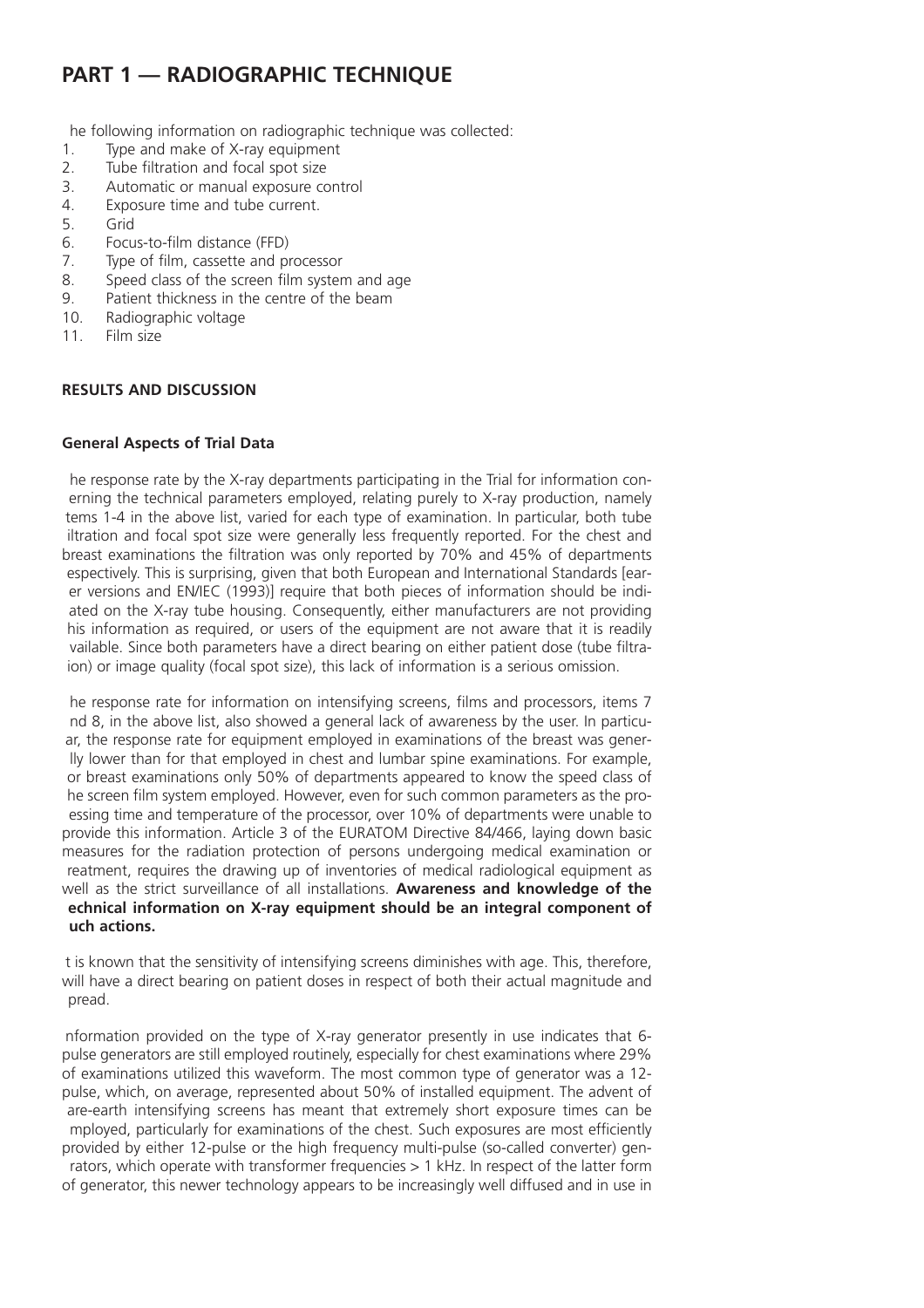lumbar spine and breast examinations. These findings were supported by an analysis of equipment age, being on average 4.2, 2.8 and 1.6 years for the chest, lumbar spine and breast examinations, respectively.

Processing conditions play an important role in determining both patient dose and image quality in diagnostic radiology. According to manufacturers' recommendations, most modern processors operate in the temperature range 32-35 °C. However, 30% indicated that they operated outside this range. Similarly, 90 seconds was the most common processing time. However, for mammography, where dedicated processing is most likely, approximately 63% employed extended processing times greater than 90 seconds.

It is, perhaps, worth noting that for chest and lumbar spine films, which in most X-ray departments would tend to be processed in the same processor, roughly 22% of departments employ extended processing times greater than 90 seconds, whereas only 10% of departments utilise processing temperatures less than 32 °C. This implies that roughly 12% of departments employ extended processing times at normal processing temperatures or above. This situation would normally lead to higher fog densities, higher speed but a decreased contrast [Moores et al. (1987)]. However, if weak chemistry was being employed also, then these effects would be compensated for.

#### **Chest**

The PA and lateral projections were included in the Trial and approximately 85% of departments indicated that they employed tube voltages within the range 100 to 150 kV recommended in the Quality Criteria Document. The remaining 15% of examinations were performed at significantly lower values (Fig. 1.).

For chest examinations, a nominal focal spot value less than 1.3 is recommended for all projections. Approximately 90% of examinations employed values less than or equal to 1.3. Similarly, focus to film distance (FFD) also affects resolution; generally in direct proportion to the inverse distance. Almost 50% of examinations are performed at 170 cm or less, whereas 10% were performed at FFDs greater than 200 cm. It should be borne in mind that the benefits of a small focal spot can be eliminated by the use of a shorter FFD and vice versa, larger spots can be compensated by larger FFDs. The results indicated no correlation between focal spot size and FFD, so that departments do not appear to consciously attempt to compensate for a large focal spot-size by the use of larger FFD.

Approximately 40% of departments employed manual selection of exposure for chest examinations, the remaining 60% utilize automatic exposure control (AEC). Over 95% of departments employed screen film systems with nominal speed classes in the range 200 - 400 with roughly 52% of class 200 and 40% of class 400. Both the operating radiographic voltage and speed class fundamentally affect patient dose and image quality. (Warren-Forward and Bradley (1993)).



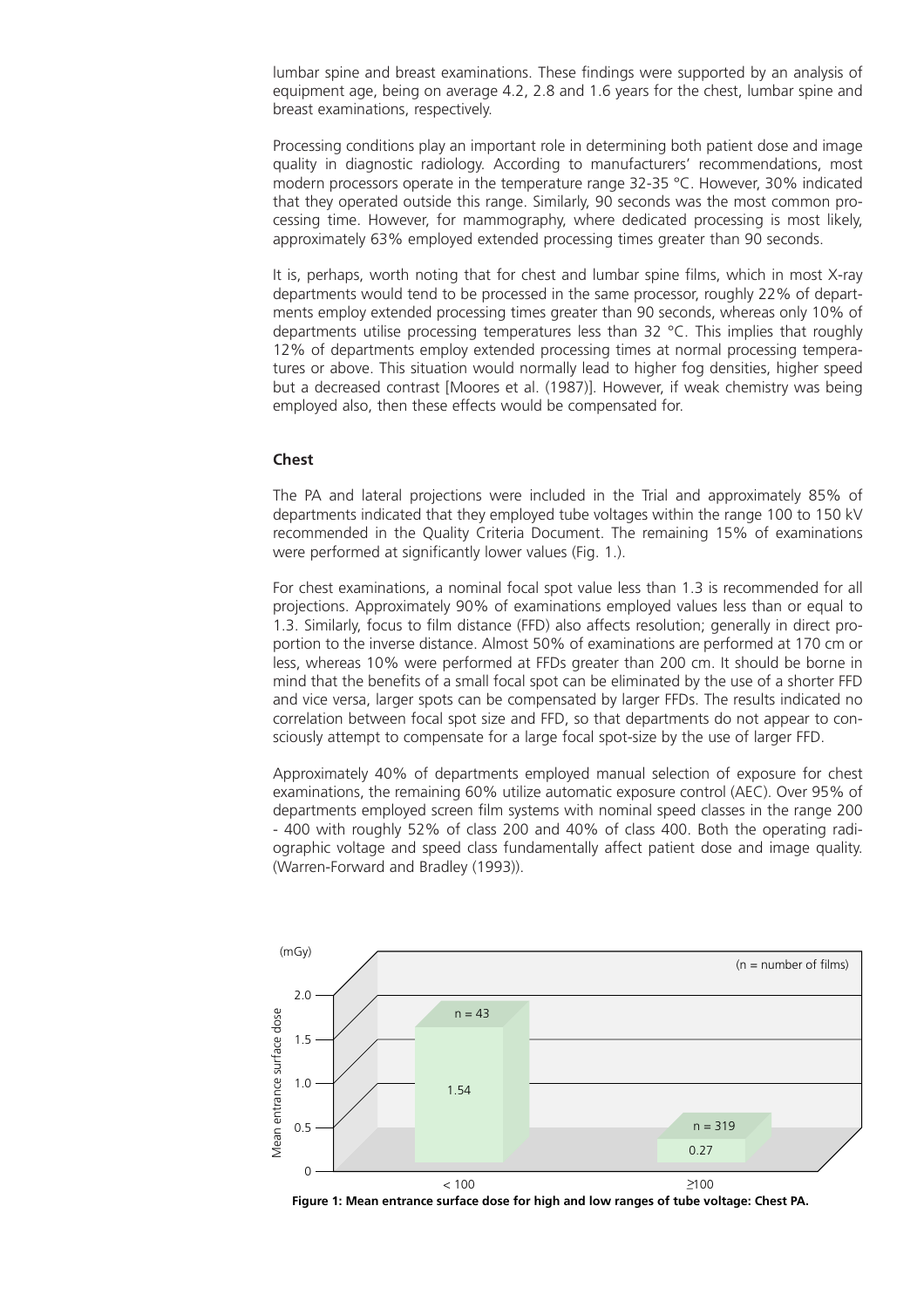#### **umbar Spine**

hree types of lumbar spine projections were included in the Trial: AP or PA, lateral and ateral lumbo-sacral joint. For the AP/PA projection, good radiographic technique involved tube voltage in the range 70-90 kV. Approximately 70% of all such examinations complied with this practice. However, roughly 30% involved lower values which can give rise o higher doses. These results may be compared with a previous study (Shrimpton et al. 1986)) where roughly 50% of AP lumbar spine examinations employed a tube voltage ess than 75 kV.

or the lateral lumbar spine examination, the 1990 Quality Criteria Document recommended a range of 90-100 kV. Only approximately 20% of examinations were found to e within this range, whereas roughly 70% were lower. In a previous study (Shrimpton et l. (1986)) the majority of lateral lumbar spine examinations were also performed using ube voltages below 90 kV. These results implied that either the values proposed in the 1990 Quality Criteria Document were too high, or an educational programme is required hroughout Europe in order to bring about a change of practice. The revised version in Chaper 1 opted for 80-95 kV.

he recommended radiographic voltage for the lateral lumbo-sacral joint was 90-110 kV. Only approximately 50% of examinations were in this range, and 35% employed settings of up to 10 kV lower. In a previous study, up to 50% of examinations of this type also mployed settings less than 90 kV [Shrimpton et al. (1986)]. The revised version opted for 80-100 kV.

Almost 90% of all lumbar spine examinations recorded nominal focal spot values of less han or equal to 1.3. In all 40% of examinations employed manual selection of the expoure whereas 60% utilized AEC (Fig. 2).

he 1990 Quality Criteria Document recommended screen film systems with a nominal peed class range of 400-800 for all three lumbar spine projections. However, roughly 30% of examinations employed the slower speed class 200. Presumably, this reflected the possible importance of resolution in this type of examination, particularly in the AP/PA and ateral views. On the other hand, the positioning of the patient appeared to play a key ole in the acceptability of the lateral projection of the lumbo-sacral joint (see page 41, art 3 — Image Quality).

#### **Breast**

Approximately 80% of examinations were performed using a tube voltage ranging from 26 to 31 kV. Since 90% of patients examined as part of the Trial had compressed breast hicknesses of between 4 and 6 cm, then most examinations were performed within the ecommended kV range. For both cranio-caudal and lateral projections approximately 50% of examinations were performed in the range 28-29 kV.



**Figure 2: Mean entrance surface dose for manual and automatic exposure control. (Lateral Lumbar Spine)**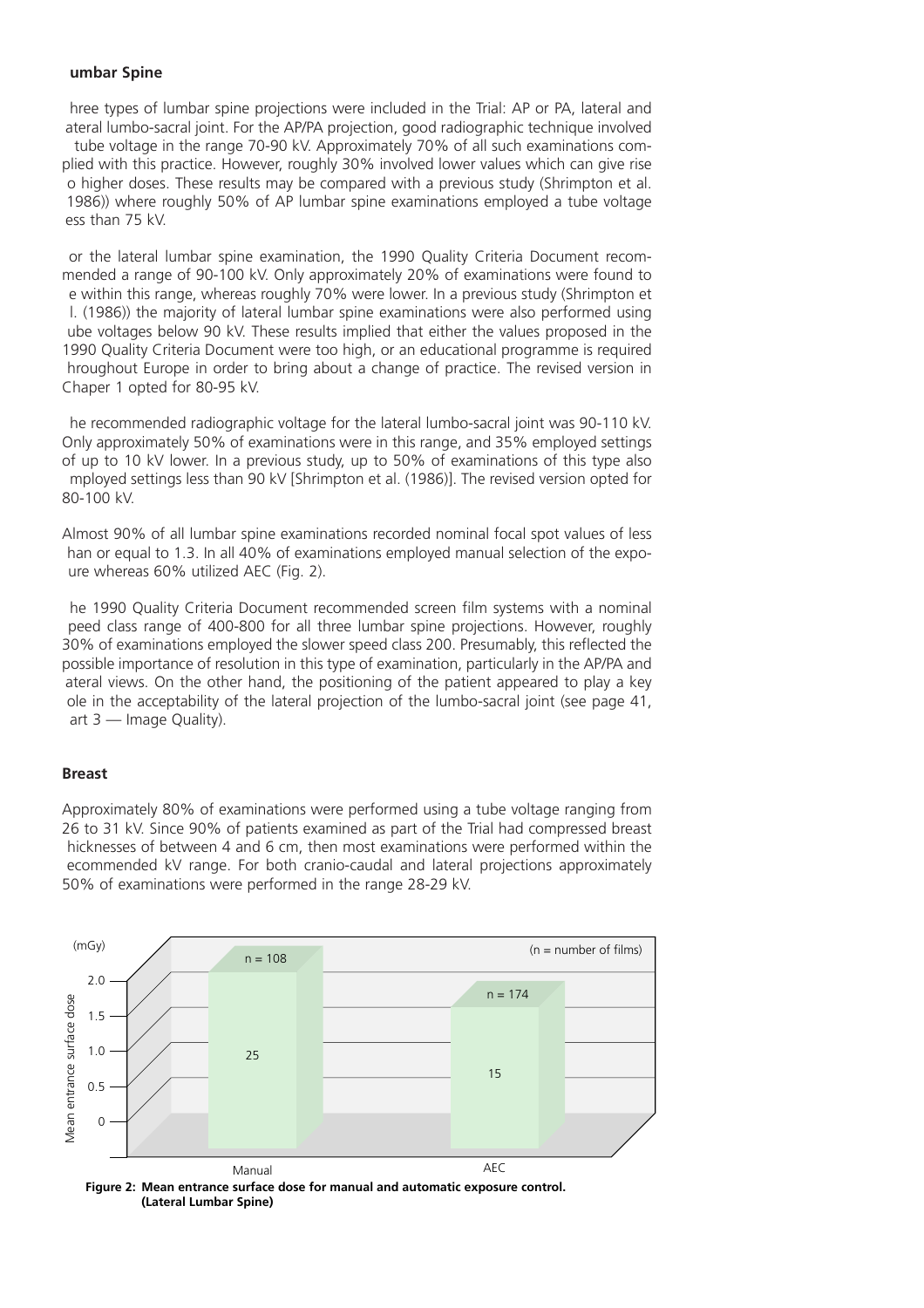In breast examinations, a small focal spot is necessary for the high resolution required. Approximately 60% of those 80% of departments which provided the necessary information indicated that they employed a nominal focal spot value of 0.3 for mammography with a range of 0.1-0.6.

Only two departments indicated that they employed manual exposure control in X-ray examinations of the breast. The remainder employ AEC. Only 50% of departments indicated the nominal speed class of the screen film system employed in this type of examination.

#### **CONCLUSIONS**

The results of the 1991 Trial of the 1990 Quality Criteria Document highlighted a number of important aspects concerning radiographic practice in Europe.

- 1. Information concerning the technical aspects of radiographic equipment, such as filtration, nominal focal spot value etc., was still in many cases not sufficiently known by staff in X-ray departments. In particular, 50% of departments did not know the speed class of screen film systems employed in breast examinations. Availability and awareness of this information forms an integral part of fulfilment of Article 3 of the EURATOM Directive 84/466. Every effort should be made by manufacturers and X-ray department staff to ensure this information forms part of the technical database of an X-ray department. The EN/IEC (1993) guidelines concerning presentation of this information should be fully implemented, for example presentation of nominal focal spot value and total tube filtration on the tube housing.
- 2. As expected, extended processing times were employed for breast examinations. However, they were also employed for other examinations, particularly the chest.
- 3. The choice of FFD, screen film speed class and focal spot size should be rationalized to ensure that larger focal spot sizes are employed with longer FFD's or smaller foci are employed with faster screen film speeds.
- 4. Approximately 40% of departments still employed manual exposure control for chest and lumbar spine examinations.
- 5. Approximately 50% of examinations of the lumbar spine employed radiographic voltages lower than those recommended in the CEC (1990) Quality Criteria. The reasons for this require further consideration due to the importance of radiographic voltage to both image quality and patient dose.
- 6. A significant proportion (30%) of examinations of the lumbar spine employed screen film systems with the lower nominal speed class of 200 (recommended range 400- 800). The justification for continued use of speed class 200 needs further consideration, particularly in view of the panel of independent radiologists' assessment of film density for this type of examination.

#### **PART 2 — PATIENT DOSE**

One of the criteria for good imaging performance defined in the 1990 Quality Criteria Document is a reference value for the entrance surface dose for each type of radiograph. The reference dose values in the 1990 Document were selected on the basis of the doses measured on patients in a random sample of 20 British hospitals in 1983/84 (Shrimpton et al., 1986) and at the 20 European hospitals taking part in the 1987 Trial of the Quality Criteria (Maccia et al., 1990). They were set to coincide approximately with the third quartile values seen in these earlier surveys. The one exception was for breast examinations where a national survey of entrance surface doses measured on patients had not been made, the preferred technique being to measure the incident air kerma (without backscatter) on a standard 4 cm thick polymethylmethacrylate (PMMA) phantom representing the breast. In this case, a provisional reference entrance surface dose for breast examinations was based on the third quartile value observed in a 1989 survey of 30 British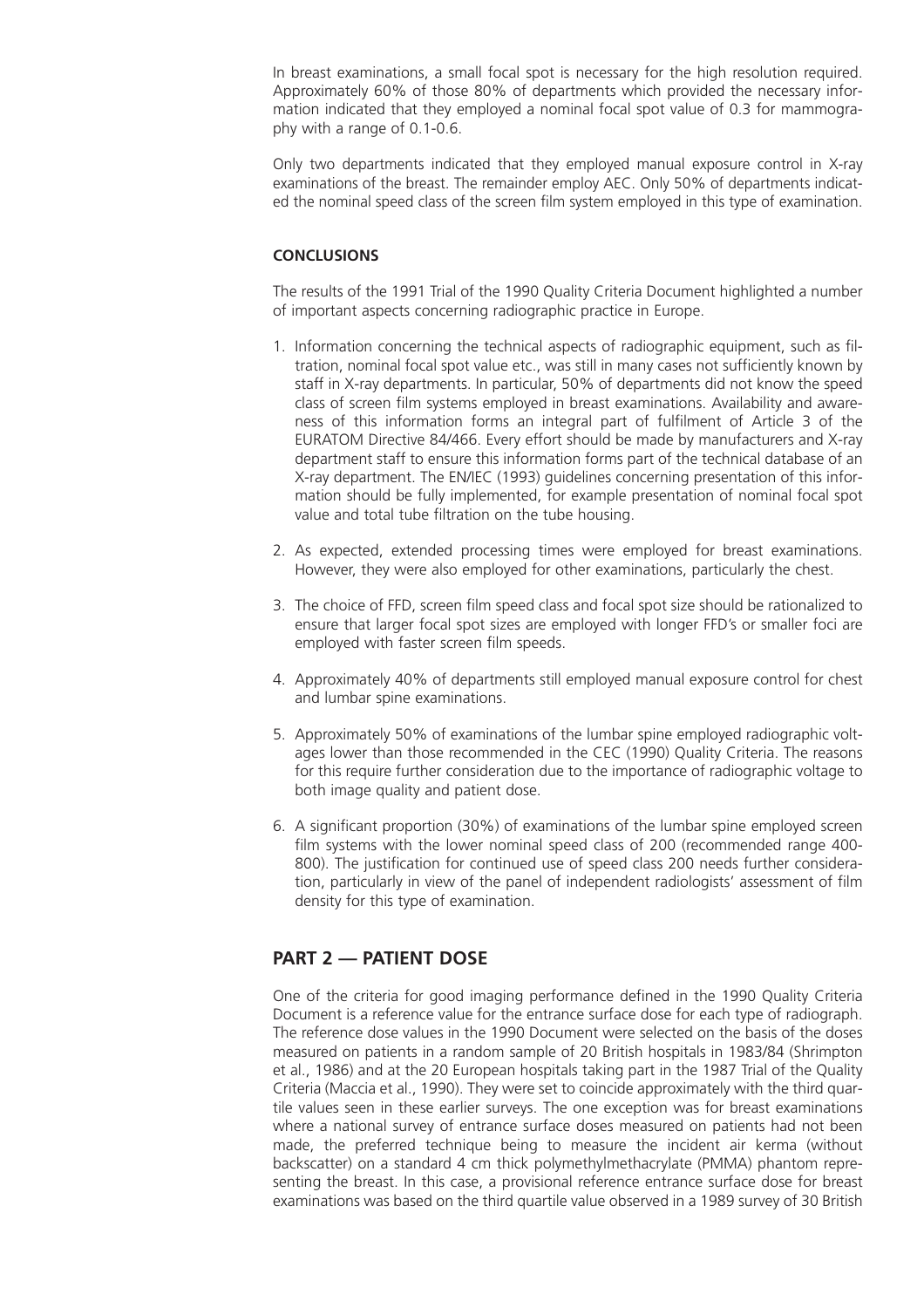breast examinations screening centres, having converted the incident air kerma into ntrance surface dose by applying a suitable backscatter factor.

he purpose of the reference doses is to act as local investigation levels, promoting action o reduce or thoroughly justify what are essentially excessive doses, if the mean entrance urface dose measured on a representative sample of patients and for a particular type of adiograph is seen to exceed the corresponding reference dose value. The reference dose alues are not intended to be a guide to optimum performance, but more of a trigger to nvestigate situations that are considerably away from the optimum. It may well be possible to reduce doses further without detriment to the diagnostic value of the examination nd such reductions should always be pursued in line with the ALARA (As Low As Reasonably Achievable) principle.

ince entrance surface doses might be expected to vary according to the size of the patient, participants in the Trial were asked to select patients of between 65 and 75 kg weight or, for breast examinations, of between 4 to 6 cm compressed breast thickness. uch a tight restriction on patient size was not always possible. However, as 10 patients were to be measured for each type of radiograph at each hospital, the mean of these 10 measurements could still provide a good indication of the typical dose used in that hospital for a standard-sized patient. This is particularly true in view of the low degree of corelation that was actually observed between entrance surface dose and either patient weight or thickness in the Trial results.

he distribution of patient doses measured in the 1991 Trial is described below and comparisons are made with the 1990 Quality Criteria reference dose values. The relationship between the doses observed and the radiographic techniques employed was investigated o see whether low doses are compatible with the 'Example of Good Radiographic echnique' given in the 1990 Quality Criteria Document.

#### **Distribution of Individual Doses**

he sample sizes and the mean and third quartile values for the individual patient dose meaurements are shown in Table 1. There were 16 countries participating in the 1991 Trial with between 18 and 42 hospitals providing about 300 dose measurements for each type of adiograph. The overall mean and third quartile dose values for each type of radiograph in he 1991 Trial can be compared with the corresponding values from the original British sureys on which the reference doses were based, also shown in Table 1. The agreement between these simple measures of the dose distributions is remarkably close for the chest nd lumbar spine examinations, but not so good for breast examinations. This is not surprising, as the British values for breast examinations were based on dose estimates for a 4 m PMMA phantom (representing a 4.5 cm thick compressed breast) at 30 breast examinations screening centres in 1989 and did not take into account the variations in breast

| Radiograph        |                            | 1991 European Trial |                       |                            |                       | 1983-89 British surveys    |
|-------------------|----------------------------|---------------------|-----------------------|----------------------------|-----------------------|----------------------------|
|                   | No of<br>measure-<br>ments | No of<br>hospitals  | Mean<br>dose<br>(mGy) | Third<br>quartile<br>(mGy) | Mean<br>dose<br>(mGy) | Third<br>quartile<br>(mGy) |
| Chest PA          | 354                        | 34                  | 0.36                  | 0.39                       | 0.23                  | 0.26                       |
| Chest LAT         | 257                        | 29                  | 1.3                   | 1.2                        | 1.5                   | 1.5                        |
| umbar spine AP    | 301                        | 31                  | 7.8                   | 10                         | 9.2                   | 11                         |
| umbar spine LAT   | 308                        | 33                  | 19                    | 27                         | 23                    | 30                         |
| umbar spine LSJ   | 139                        | 18                  | 35                    | 46                         | 39                    | 50                         |
| <b>Breast CC</b>  | 369                        | 38                  | 7.8                   | 10                         | 5.6                   | 7.1                        |
| <b>Breast LAT</b> | 408                        | 42                  | 9.2                   | 12                         | 5.6                   | 7.1                        |

#### **Table 1: Individual Patient Dose Statistics**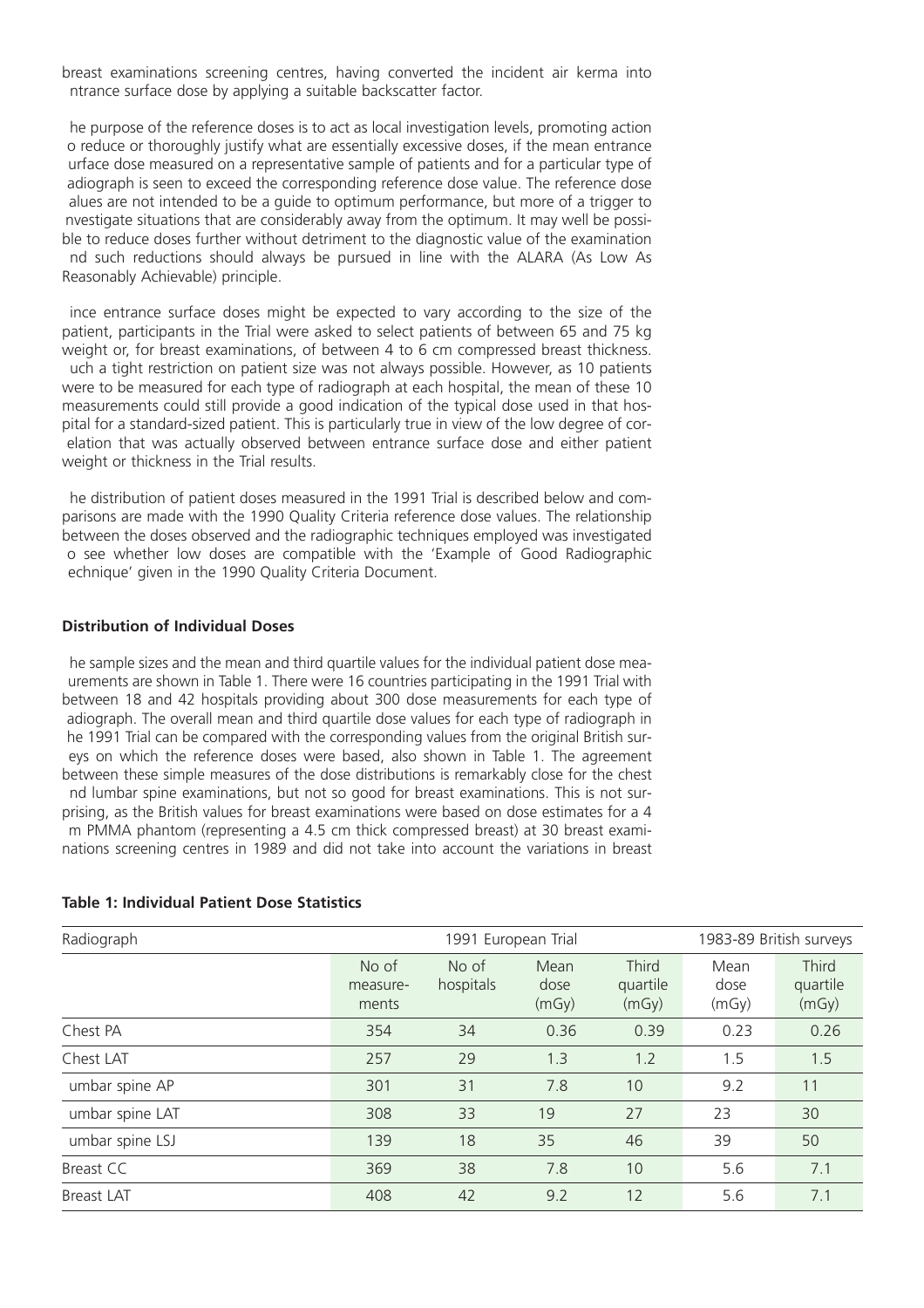thickness seen in practice. Participants in the Trial were asked to select patients with compressed breast thickness between 4 and 6 cm, and in fact achieved this for 90% of the patients. There was a slight tendency for breasts to be thicker when compressed laterally (mean thickness  $= 5.3$  cm) than when compressed cranio-caudally (mean thickness  $5.1$  cm).

#### **Comparison of Hospital Mean Doses With Reference Dose Values**

The range of the hospital mean doses for each type of radiograph and the percentage of hospitals for which the mean dose exceeded the corresponding 1990 Quality Criteria reference dose value are shown in Table 2. It can be seen that the mean doses range over factors of between 5 and 17 depending on the type of radiograph, with PA chests showing the lowest spread. Table 2 also shows that between 14 and 69% of hospitals in the Trial have mean dose values in excess of the 1990 Quality Criteria reference values. In the earlier surveys, on which the reference dose values were based, the corresponding figure was, of course, 25%. Lateral chest and lateral lumbar spine radiographs in the 1991 Trial show an improvement on this earlier figure whereas the other chest and lumbar spine projections show a slightly worse performance. These relatively small differences in performance observed in a fairly small sample of hospitals are not thought to provide sufficient evidence for changing the reference dose values for these two types of examination.

However, for the breast radiographs, over half the hospitals in the 1991 Trial exceeded the reference dose values. The reference dose for breast radiographs consequently needs revising to a higher value to allow for the variations in breast thickness and the average thickness higher than 4.5 cm, encountered in a sample of patients when they are selected to be within the most commonly occurring range of 4 to 6 cm.

The third quartile values for the hospital mean entrance surface doses are 9 mGy for the cranio-caudal projection and 12 mGy for the lateral projection (close to the corresponding third quartile values for the **individual** entrance surface dose measurements of 10 mGy for the cranio-caudal projection and 12 mGy for the lateral projection shown in Table 1). Consequently, the 1991 Trial lends support to a new reference value for directly measured breast entrance surface doses on patients of about **10 mGy** for either projection (Fig. 3).

There is no need for the reference dose values to be precise or specific as they are intended to act as a trigger to investigation and corrective action only for situations in most urgent need of better quality control. A rounded value of **10 mGy** for both projections is therefore considered to be suitable.

The European Protocol on Dosimetry in Mammography (Zoetelief et al. (1996)) also recommends a reference Entrance Surface Air Kerma (ESAK) of **10 mGy** for the mean of 10 measurements made on a sample of patients with breast thickness of between 4 and 6 cm. ESAK is defined in the Protocol as not to include backscattered radiation from the

|  |  | Table 2: Compliance with 1990 Quality Criteria Reference Dose Levels |
|--|--|----------------------------------------------------------------------|
|--|--|----------------------------------------------------------------------|

| Radiograph        | 1990 Quality<br>Criteria |                | Hospital mean dose values |                         |  |  |  |  |  |
|-------------------|--------------------------|----------------|---------------------------|-------------------------|--|--|--|--|--|
|                   | Reference Dose<br>(mGy)  | Range<br>(mGy) | Ratio<br>max/min          | > Reference Dose<br>(%) |  |  |  |  |  |
| Chest PA          | 0.3                      | $0.1 - 0.5$    | 5                         | 29                      |  |  |  |  |  |
| Chest LAT         | 1.5                      | $0.3 - 3.2$    | 11                        | 14                      |  |  |  |  |  |
| umbar spine AP    | 10                       | $2 - 20$       | 10                        | 26                      |  |  |  |  |  |
| umbar spine LAT   | 30                       | $4 - 54$       | 14                        | 15                      |  |  |  |  |  |
| umbar spine LSJ   | 40                       | 10-80          | 8                         | 33                      |  |  |  |  |  |
| Breast CC         | 7                        | $2 - 22$       | 11                        | 53                      |  |  |  |  |  |
| <b>Breast LAT</b> | 7                        | $1.5 - 2.6$    | 17                        | 69                      |  |  |  |  |  |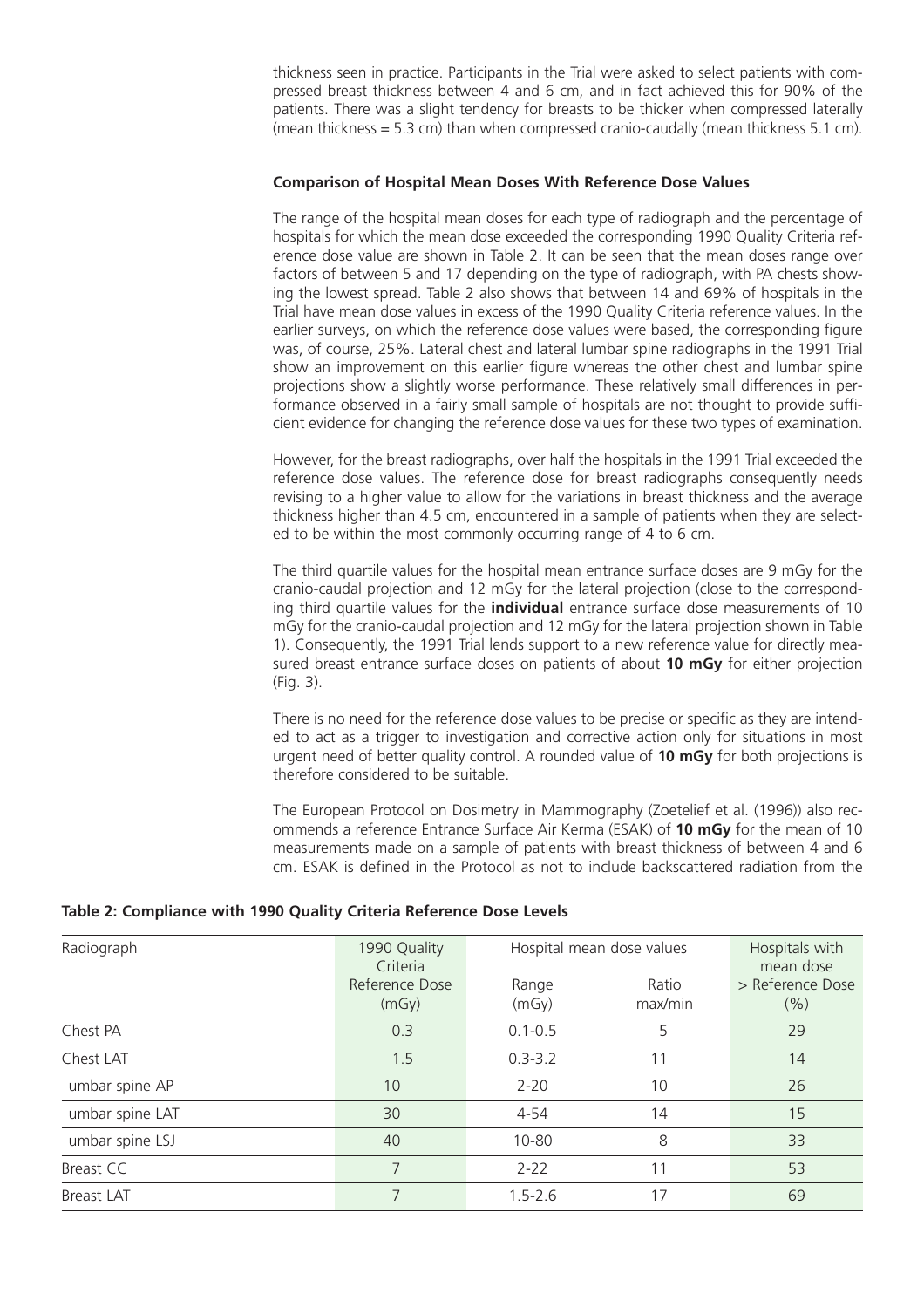patient, and is consequently derived from the measured entrance surface dose by dividng by an appropriate backscatter factor. However, the backscatter factor is typically only bout 1.09 for breast examinations, so that the difference between the measured ntrance surface dose and the ESAK is considered to be insufficient to warrant numerially different reference values for the two quantities.

#### **Relationship Between Patient Dose and Radiographic Technique**

or each type of radiographic examination included in the 1990 Quality Criteria there is n Example of Good Radiographic Technique in which values are recommended for a list of radiographic technique parameters which should enable the image and dose criteria to be met. Those radiographic technique parameters which, if acting independently, would be expected to have an effect on patient entrance surface doses, are:

- speed class of the screen film system;
- radiographic voltage ;
- total filtration;
- focus-to-film distance (FFD);
- type of anti-scatter grid;
- automatic exposure control (AEC) or manual;

he information collected in the 1991 Trial on these technique parameters was analysed to ee if their impact on patient entrance surface dose could be observed. Unfortunately, it was not possible to observe the effect of each parameter independently, by selecting subets of the data in which the effects of all other confounding factors had been removed by holding their values constant, without reducing the sample to an insignificantly small size. nstead, all the available data for each type of radiograph were analysed together by ploting scatter diagrams and calculating the correlation coefficients between the entrance surace doses and the first four of the technique factors listed above. However, little correlaion was evident in the scatter diagrams and the correlation coefficients were low; most being below 0.2 and sometimes of the opposite sign to that expected; no doubt due to the onfounding influence of other parameters. There was a disappointingly low correlation een, for example, between the nominal speed class of the screen film system and dose for ll projections, and the expected relationship between radiographic voltage and dose was only apparent to a slight degree for the chest radiographs.



**Figure 3: Scatter diagram of entrance surface dose for different compressed breast thicknesses. (Lateral projection)**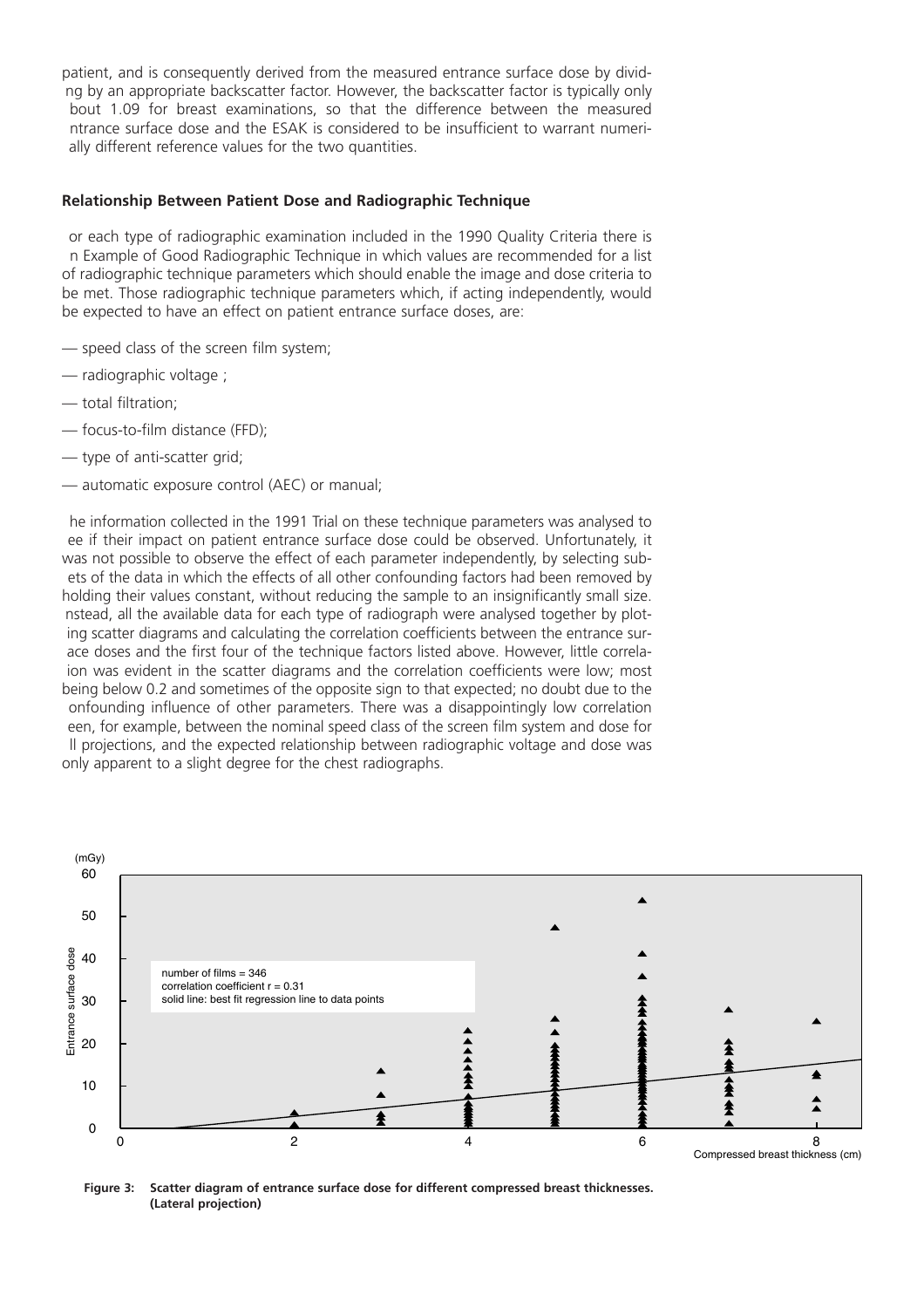An analysis of the technique parameters used by the hospitals at the top and bottom of the dose distributions did, however, reveal some clear causes for their bad or good performance. For example, the highest dose hospital for PA chest radiographs was using an exceptionally low level of tube voltage (mean value = 49 kV) together with a low FFD of 100 cm. The lowest dose hospital for PA chest used a fast screen film system (800) together with a high tube voltage (mean value = 125 kV) and the second lowest dose hospital used the longest FFD recommended in the 1990 Quality Criteria Document (200 cm). For the AP and lateral lumbar spine projections, one of the highest dose hospitals was using a slower nominal speed class of the screen film system than recommended in the 1990 Quality Criteria and another was using a lower than recommended tube voltage. The lowest dose hospital for the AP lumbar spine projection used the highest FFD of all hospitals in the Trial (130 cm) and all its other technique parameters were within recommended levels. For the lumbo-sacral joint (LSJ) projection the highest dose hospital used a lower than recommended tube voltage (mean = 73 kV).

However, no consistent trends were seen in the mean entrance surface dose as a function of the number of the radiographic technique criteria in the 1990 Quality Criteria which were fulfilled. There was, however, clear evidence that higher doses were obtained when there was little or no compliance with the criteria given in the Example of Good Radiographic Technique (Fig. 4).

#### **CONCLUSIONS**

The distribution of patient doses measured in the 1991 Trial, from 83 X-ray departments in Europe, is sufficiently similar to that seen in earlier surveys for the chest and lumbar spine projections not to warrant any changes in the relevant reference dose values. For breast examinations, on the other hand, entrance surface doses measured in the Trial on representative samples of patients, were sufficiently different from those derived in the past from standard phantom measurements to warrant a revision in the reference dose value from 7 mGy to 10 mGy.

It is difficult to observe the influence of individual radiographic technique parameters on patient entrance surface dose in surveys of this nature which were not designed primarily with this purpose in mind. **The Trial has demonstrated, however, that the mean entrance surface dose to a representative sample of patients for a particular type of radiograph, provides a useful measure of the level of patient protection achieved in an X-ray department and that there still exist wide variations in performance throughout Europe.**

There was, moreover, clear evidence from the limited analyses performed that it was not difficult to meet the entrance surface dose criteria in the 1990 Quality Criteria for chest and lumbar spine radiography, while complying with the Example of Good Radiographic Technique. Conversely, many hospitals failing to meet the dose criteria were found not to be following the Example of Good Radiographic Technique in its entirety. In particular, increasing the nominal speed class of the screen film system, the radiographic voltage and the FFD to the upper values given in the Example of Good Radiographic Technique will generally result in lower doses to the patient while retaining satisfactory image quality.



**Figure 4: Impact of good radiographic technique on entrance surface dose. (Lateral Lumbar Spine)**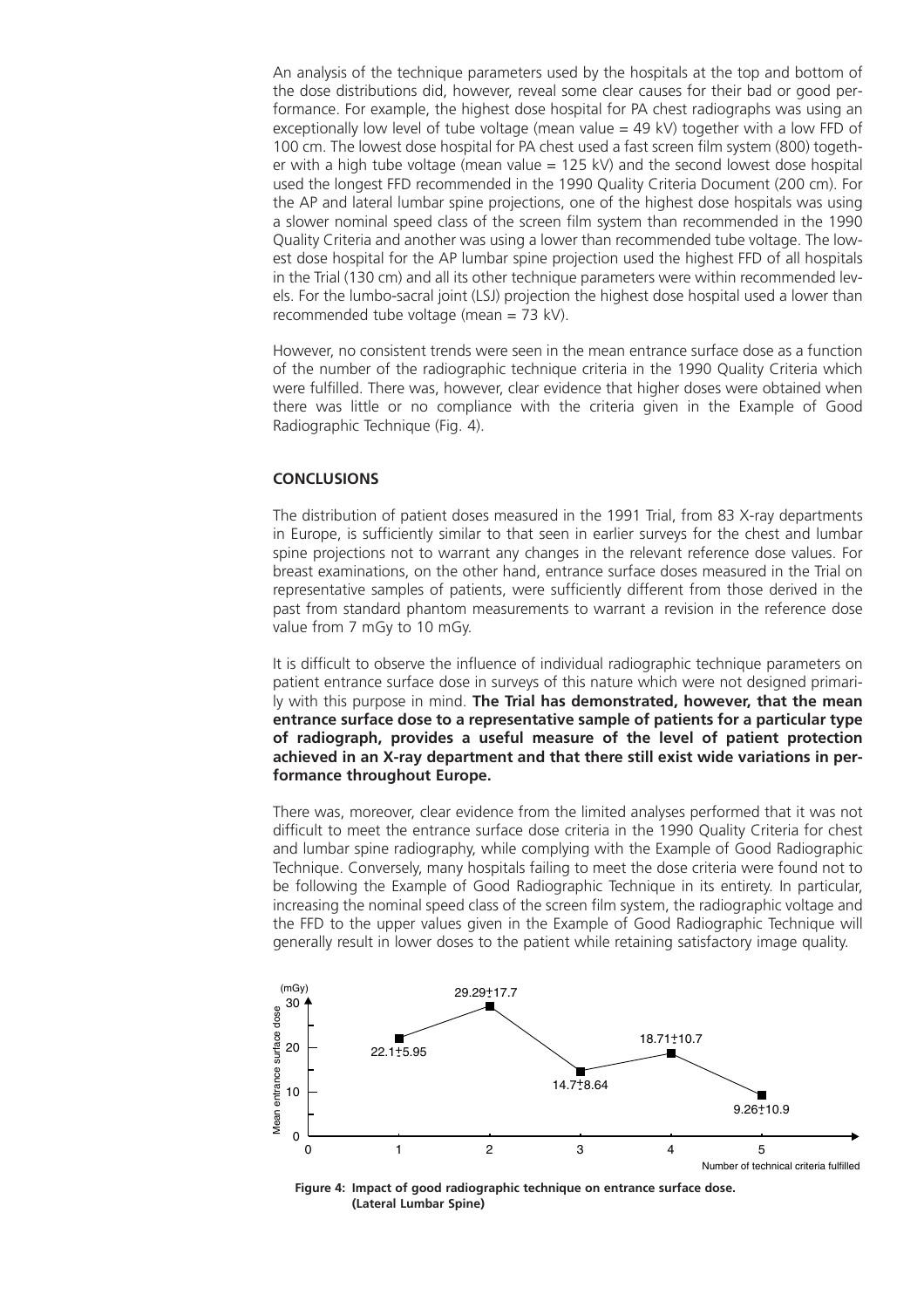# **PART 3 — IMAGE QUALITY**

One of the most important objectives of the 1991 Trial was to validate and demonstrate he usefulness of the image criteria, for the chest, lumbar spine and breast examinations, elected from the 1990 Quality Criteria Working Document.

n order to achieve this goal, a panel of 15 independent European radiologists (five radiologists for each examination) met for one week and reviewed the original X-ray films colected during the Trial. In this way, they provided independent analysis of the image qualty of these examinations using the same Quality Criteria and questionnaires which had been used by the field radiologists (see Chapter 3: Quality Criteria Implementation and Audit Guidelines). Each member of the panel, working separately, received sets of films which were reorganized randomly between each reading. The panel members completed s many film readings as possible within the week, with the objective of eventually reviewng all collected films in their particular speciality (chest, lumbar spine or breast). Thus each ilm was checked once on a local level, and from two to five times by independent panel adiologists.

## **RESULTS AND DISCUSSION**

#### **Relevance of the Image Criteria**

he compliance rates with the 1990 Quality Criteria for each type of film as assessed by both the field and panel radiologists are presented in Table 3.

As can be seen, the greater the number of criteria to be met then, generally, the lower he percentage of films which met all of them. Thus the PA chest projection with nine riteria showed the lowest percentage of films meeting all criteria for both field and panel adiologists.

However, the fact is that, overall, a high percentage of criteria were met (see final column, able 3). Thus all films met between 85.8% and 93% of criteria. The 5th and 6th columns of Table 3 indicate that between 33% and 81% of films met all criteria. The criteria are, herefore, not only visible, but the field as well as the panel radiologists confirmed that hey saw most of them.

Obviously, it is important to know whether or not all the panel radiologists saw the same riteria in that subset of films which had been viewed independently by them all (inter-

| xamination<br>ype | Projection | Number<br>of films | Number<br>of Image<br>Criteria |                       | Films meeting all<br>Image Criteria<br>(9/6) | Image Criteria<br>met by all films<br>as assessed by<br>field<br>radiologists (%) |
|-------------------|------------|--------------------|--------------------------------|-----------------------|----------------------------------------------|-----------------------------------------------------------------------------------|
|                   |            |                    |                                | Field<br>Radiologists | Panel<br>Radiologists                        |                                                                                   |
| Chest             | PA         | 364                | 9                              | 33.1                  | 35.2                                         | 85.8                                                                              |
|                   | Lateral    | 267                | $\overline{4}$                 | 80.8                  | 80                                           | 93                                                                                |
| umbar Spine       | AP/PA      | 305                | $\overline{7}$                 | 57.3                  | 59.2                                         | 89.2                                                                              |
|                   | Lateral    | 312                | $\overline{7}$                 | 53.6                  | 51.4                                         | 87.4                                                                              |
|                   | <b>LSJ</b> | 161                | $\overline{4}$                 | 70.9                  | 70.8                                         | 91.9                                                                              |
| <b>Breast</b>     | CC         | 320                | $\overline{4}$                 | 72.9                  | 79.3                                         | 91.3                                                                              |
|                   | Lateral    | 359                | $\overline{4}$                 | 67.8                  | 64.3                                         | 89.6                                                                              |

#### **Table 3: Compliance Rates with the Image Criteria of the 1990 Quality Criteria**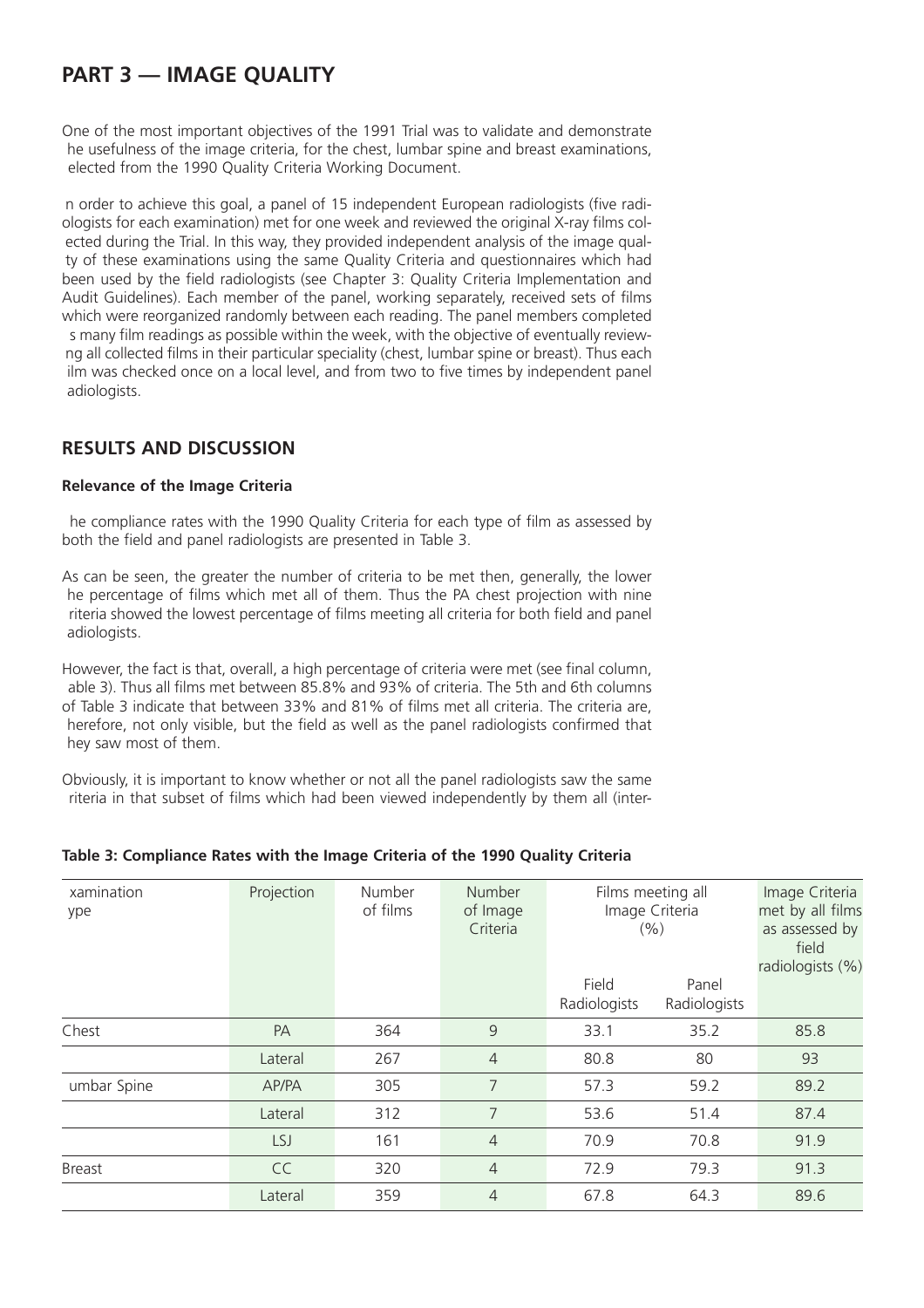viewer reliability). Also, it is important to compare the average response rates of the panel radiologists to those of the field radiologists (inter-group reliability). These considerations are fundamental in attempting to define relevant and universally applicable criteria. Perfect agreement between the panel and field radiologists would indicate that both groups define and apply the criteria in the same way. It would also demonstrate that both groups see the criteria in a similar manner, a matter of experience and training. On the other hand, disagreement between the two groups may indicate:

- there is some disagreement about the actual definition of one or more criteria
- judgement is subjective rather than according to stable decision rules common to all
- one group has insufficient experience or training in scoring a criterion reliably

#### **Inter-Viewer Reliability**

In order to test the inter-viewer reliability of the panel radiologists, comparisons were made between their five readings of each projection and examination. In order to ensure that the viewing conditions were strictly comparable amongst the panel of viewers, new matched viewing boxes were employed. The inter-viewer reliability is considered separately for each examination before drawing general conclusions.

#### **Chest**

The panel radiologists' scores for the chest PA projection showed considerably greater variation than either the lumbar spine or breast assessments. There was a high level of agreement on only one third of the criteria, namely:

- performed at deep inspiration and with suspended respiration
- reproduction of the vascular pattern in the whole lung, particularly in the peripheral vessels
- visually sharp reproduction of the trachea and proximal bronchi, the borders of the heart and aorta.

It can be recognized that the first criteria concerns the positioning of the patient and cooperation, while the other two depend to a large extent upon the radiographic technique itself; field size (second) and resolution (third).

For the remaining criteria there was significant disagreement with up to 100% on certain criteria. The disagreement highlighted a number of revealing problems associated with the criteria:

- judgments relating to degree of symmetry and/or completeness, for example:
	- symmetrical reproduction of the thorax
	- reproduction of the whole rib cage above the diaphragm;
- assessments of technical prowess including good positioning and choice of kV, exposure time etc., for example:
	- visualization of the retrocardiac lung and mediastinum.

The panel members also made a subjective assessment of film blackening and the chest images with non-optimal scores for the Image Criteria tended also to be assessed as being too dark. However, roughly 70% of all the chest images were deemed to be of optimal film density.

When comparing the panel and field radiologists, both groups scored films similarly. However, the greatest level of disagreement concerned the criterion: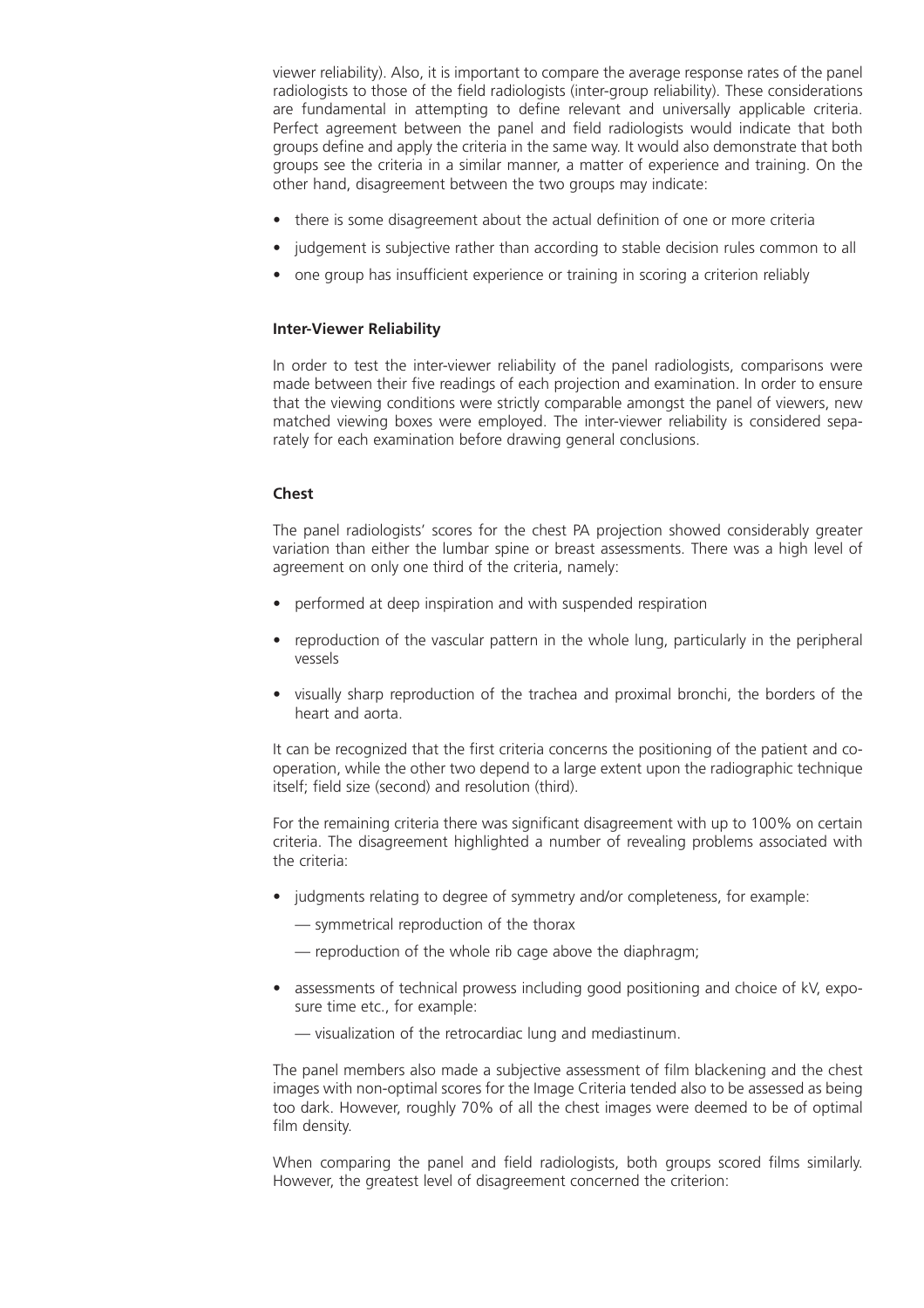symmetrical reproduction of the thorax.

he only two criteria for which there was agreement between the assessments of both groups were:

performed at deep inspiration and with suspended respiration;

visually sharp reproduction of the trachea and proximal bronchi, the borders of the heart and aorta.

he lateral projection is a non-routine examination normally used to confirm findings of he PA view. Fewer Image Criteria are employed since less information is normally gathred from this image. Nevertheless, results for this projection were, in essence, similar to hose noted for the PA projection.

#### **umbar Spine**

here were seven Image Criteria for either the AP or PA views when film blackening was ncluded. The panel members agreed that 80% or more of all films fulfilled four out of he six anatomical Image Criteria. However, there was considerable disagreement on the other two criteria:-

visually sharp reproduction of the pedicles;

visualization of the intervertebral joints.

Visualization of the intervertebral joints and reproduction of the spinous and transverse processes depend upon careful positioning of the patient, which is not always easy to chieve.

he criterion:

reproduction of the adjacent soft tissues, particularly the psoas shadow

s also difficult to visualize, even on a perfect image. Therefore, it is perhaps not surprising hat 'average' compliance among the panel members for this criterion was roughly 85%, omewhat less than the overall Image Criteria compliance of 89% shown in Table 3.

n respect of film blackening, the panel members tended to prefer a darker film, in genral, in order to ensure adequate contrast between different bony structures. Hence, nonoptimal films were predominantly considered to be too light. Far fewer films, approximately 60%, were considered optimal for this projection. It was interesting to note that generally there was again little disagreement between the average responses of the panel nd field radiologists.

or the lateral projection, the same pattern of responses was found for those criteria in ommon with the AP or PA projections. However, for three criteria, there was considerble disagreement among the panel members on the degree to which films fulfilled the riteria. For the criterion:

full superposition of the posterior vertebral edges

cceptability ranged between 35 and 90% among the panel members in terms of perentage of films fulfilling the criterion. Obviously, the panel members had to apply their own personal definition of 'full'. This type of problem eventually led the panel members o devise a scoring mechanism for individual criteria analogous to that often applied in isual detection tests. (See Chapter 3).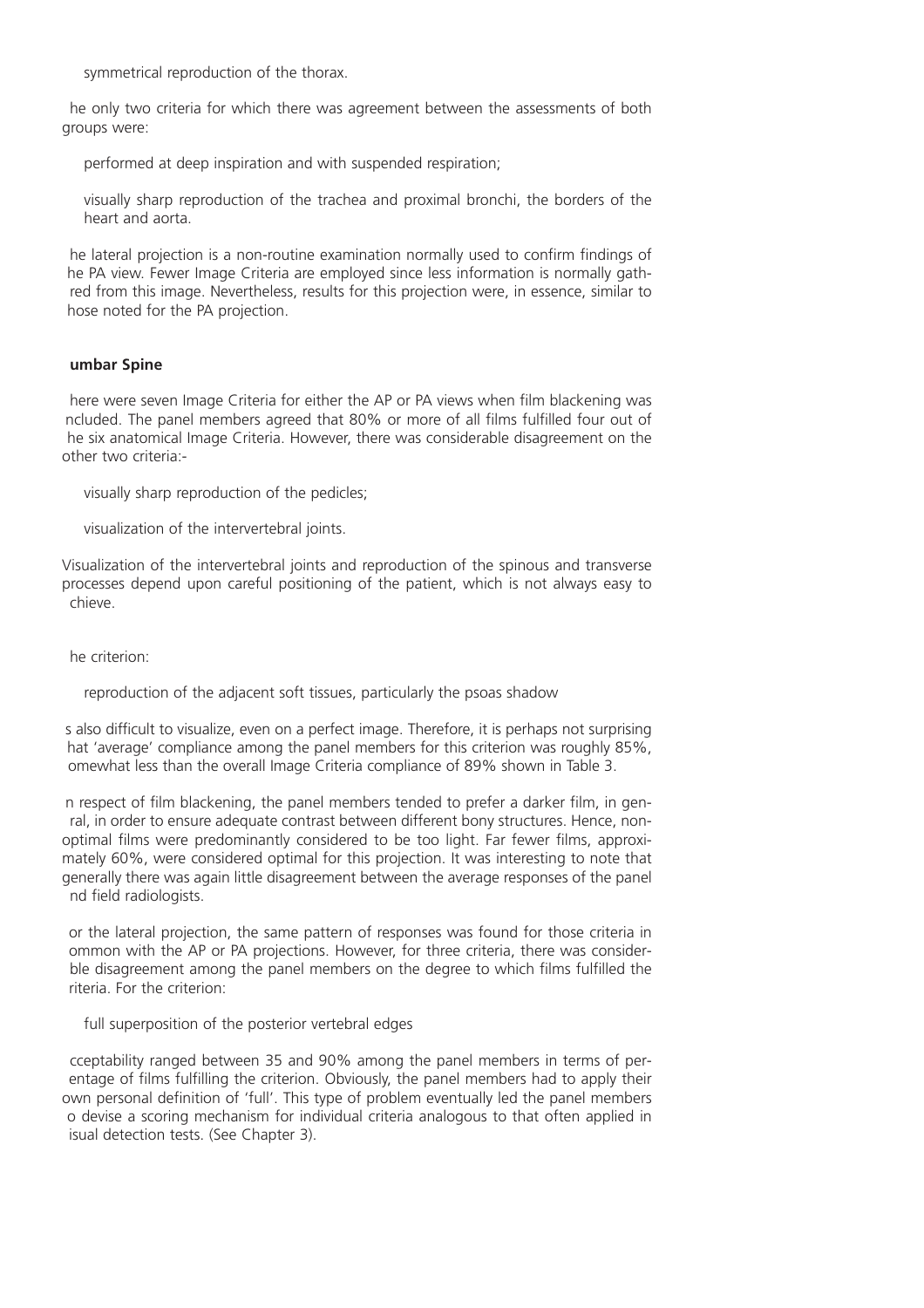The criterion:

• visually sharp reproduction of the cortex and trabecular structures

received the lowest compliance rating of all the criteria for this projection for all panel members (on average approximately 72%).

Also, on average, even fewer films were considered to be of optimal optical (film) density for this view (only approximately 50%). All panel members, on average, considered that roughly 42% of films were too light.

The panel and field radiologists showed generally good agreement for most criteria. However, the field radiologists in this projection tended to find that criteria were fulfilled a little more often. In the case of an assessment of film blackening, the field radiologists deemed radiographs to be of optimal film density in 75% of cases on average, whereas the panel assessed only 50% to be in this category.

The lateral projection of the lumbo-sacral joint is, in general, a less frequent projection used to confirm the findings of the other two projections. There are, therefore, fewer criteria to be met. However, in general, the criterion:

• reproduction by tangential projection of the inferior end plate of the L5 and the superior end plate of S1

was only deemed to be met on average in approximately 80% of films. This criterion is dependent to a large extent upon careful positioning of the patient. The remaining two criteria were deemed to be fulfilled in a high percentage of cases. But again, on average, only roughly 75% of images were deemed to be of optimum film density.

For this projection there was good agreement between panel and field radiologists assessments.

#### **Breast**

The panel radiologists showed almost perfect agreement for the first two criteria of the cranio-caudal projection image. For the third criterion:

• nipple should be parallel to the film

the inter-viewer variability was large (40-80%) among the panel members. Also, the average acceptability (67%) for this criterion, among the whole panel, was poor. It would appear that this criterion is too vague, since strict parallelism is hard to verify.

In respect of optimal film blackening, approximately 75% of films were, on average, deemed to be of optimal film density, with the remaining 25% assessed as being too light.

For this projection, the panel radiologists generally assessed criteria as being fulfilled more frequently than the field radiologists, including strict parallelism of the nipple. However, for the lateral view, the reverse situation existed.

#### **CONCLUSIONS**

The results of the 1991 Trial of the 1990 Quality Criteria highlighted a number of important aspects concerning the assessment of image quality by means of Image Criteria employing anatomical details.

1. Radiologists find it difficult to unequivocally interpret criteria which: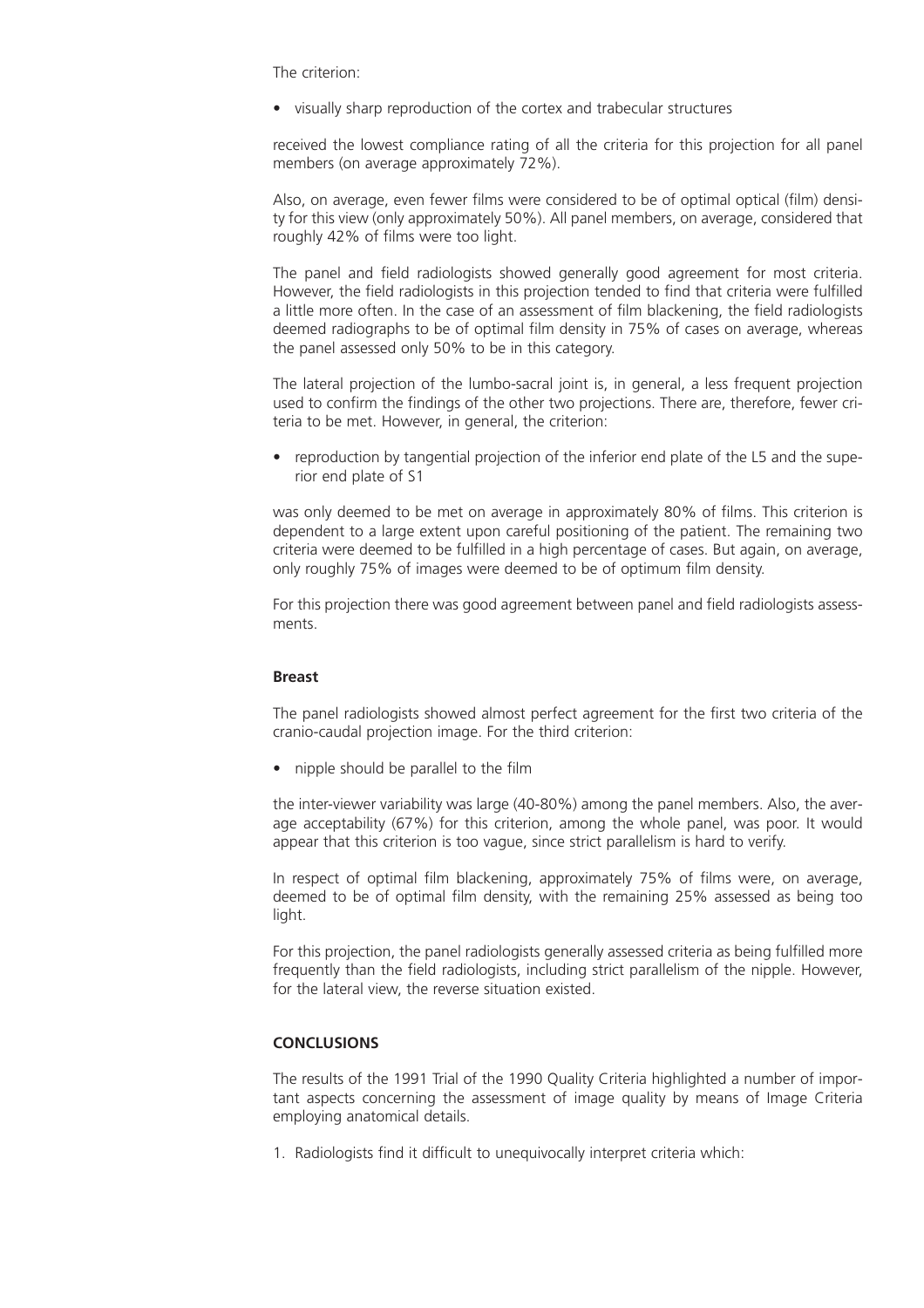involve some form of assessment of symmetry, for example symmetrical reproduction of the thorax

involve assessment of field coverage, for example reproduction of the whole rib cage above the diaphragm

involve assessment of fulfilment of technical requirements, for example visualisation of the retrocardiac lung and the mediastinum.

- 2. The set of Image Criteria defined for evaluation of the quality of diagnostic films for the chest, lumbar spine and breast examinations in general could be applied consistently by both a panel of expert radiologists and those working in the field.
- 3. Seven out of 29 criteria failed to meet validation requirements for inter-viewer reliability. Three types of weakness were indicated:

definition was too vague, employing words such as 'full' and 'symmetric' without providing limits of acceptable deviation or any measurement technique

criteria are non-exclusive whereby categories of response could be interpreted in at least two ways

criterion such as film blackening is rather subjective and produced a highly variable assessment.

4. Clearer compartmentalization of Image Criteria into positioning and technical categories is required in order to more easily link the image quality, patient dose and radiographic technique.

All of these observations have been taken into account in the revised lists of Quality Criteria presented in Chapter 1.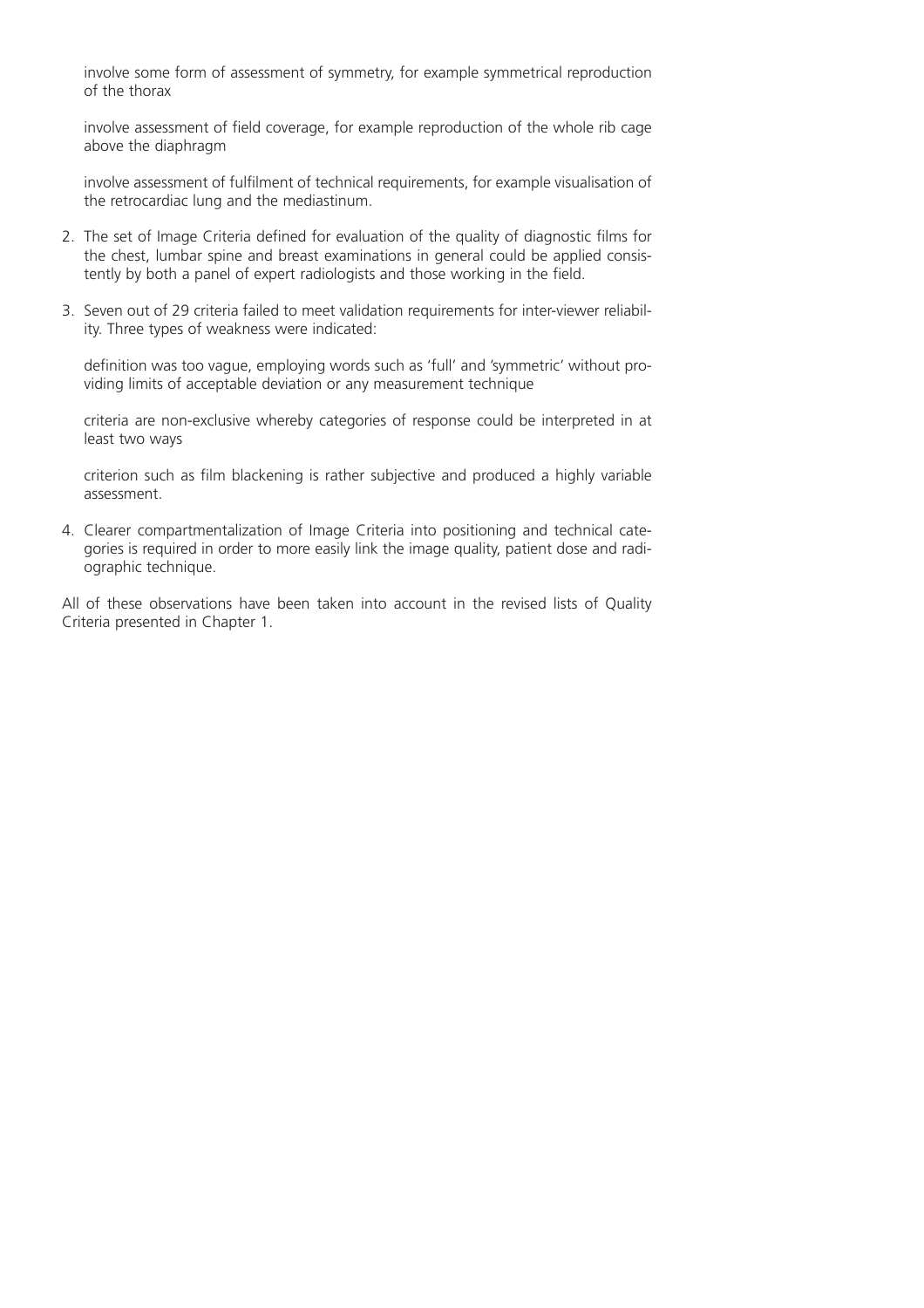# **LIST OF REFERENCES FOR CHAPTER 2**

CEC (1987) 'Quality Criteria for Diagnostic Radiographic Images', 1st edition, April 1987, Working Document XII/252/87 (CEC, Brussels).

CEC (1990) 'Quality Criteria for Diagnostic Radiographic Images', 2nd edition June 1990, Working Document XII/173/90 (CEC, Brussels).

EN/IEC (1993) 'Medical Electrical Equipment Part 2: Particular Requirements for the Safety of X-ray Source Assemblies and X-ray Tube Assemblies for Medical Diagnosis'. EN/IEC 60601-2-28, CENELEC, Central Secretariat, Rue de Stassart 35, B-1050 Brussels.

Moores B. M., Henshaw E. T., Watkinson S. A. and Pearcy B. J. (1987), *Practical Guide to Quality Assurance in Medical Imaging*, John Wiley and Sons, Chichester, England.

Maccia C., Wall B. F., Padovani R., Shrimpton P. C. and Husson B. (1989), 'Results of a Trial Set Up by a Study Group of the Radiation Protection Programme of the CEC'. In Optimization of Image Quality and Patient Exposure in Diagnostic Radiology. BIR Report 20, edited by Moores B. M., Wall B. F., Eriskat H. and Schibilla H. British Institute of Radiology, London.

Maccia C., Moores B. M., Nahrstedt U., Padovani R., and Wall B. F. (1990). 'CEC Quality Criteria for Diagnostic Radiographic Images and Patient Exposure Trial', Report EUR 12952 (CEC, Brussels).

Shrimpton P. C., Wall B. F., Jones D. G., Fisher E. S., Hillier M. C., Kendall G. M. and Harrison R.M. (1986). *A National Survey of Doses to Patients Undergoing a Selection of Routine X-ray Examinations in English Hospitals*, NRPB-R200 (London, HMSO).

Warren-Forward H. M. and Bradley D. A. (1993) 'A pilot study of chest X-ray doses and dose variability within the West Midlands Regional Health Authority'., *Journal of Radiological Protection*, Vol. 13 No 4, pp. 267-274.

Maccia, C., Moores, B. M., Wall, B. F. (1996), 'The 1991 Trial on Quality Criteria for Diagnostic Radiographic Images, Detailed Results and Findings', Report EUR 16635, (Office for Official Publications of the European Communities, Luxembourg) in press.

Zoetelief, J., Fitzgerald, M., Leitz, W. and Säbel, M. (1996), 'European Protocol on Dosimetry in Mammography' Report EUR 16263, (Office for Official Publications of the European Communities, Luxembourg).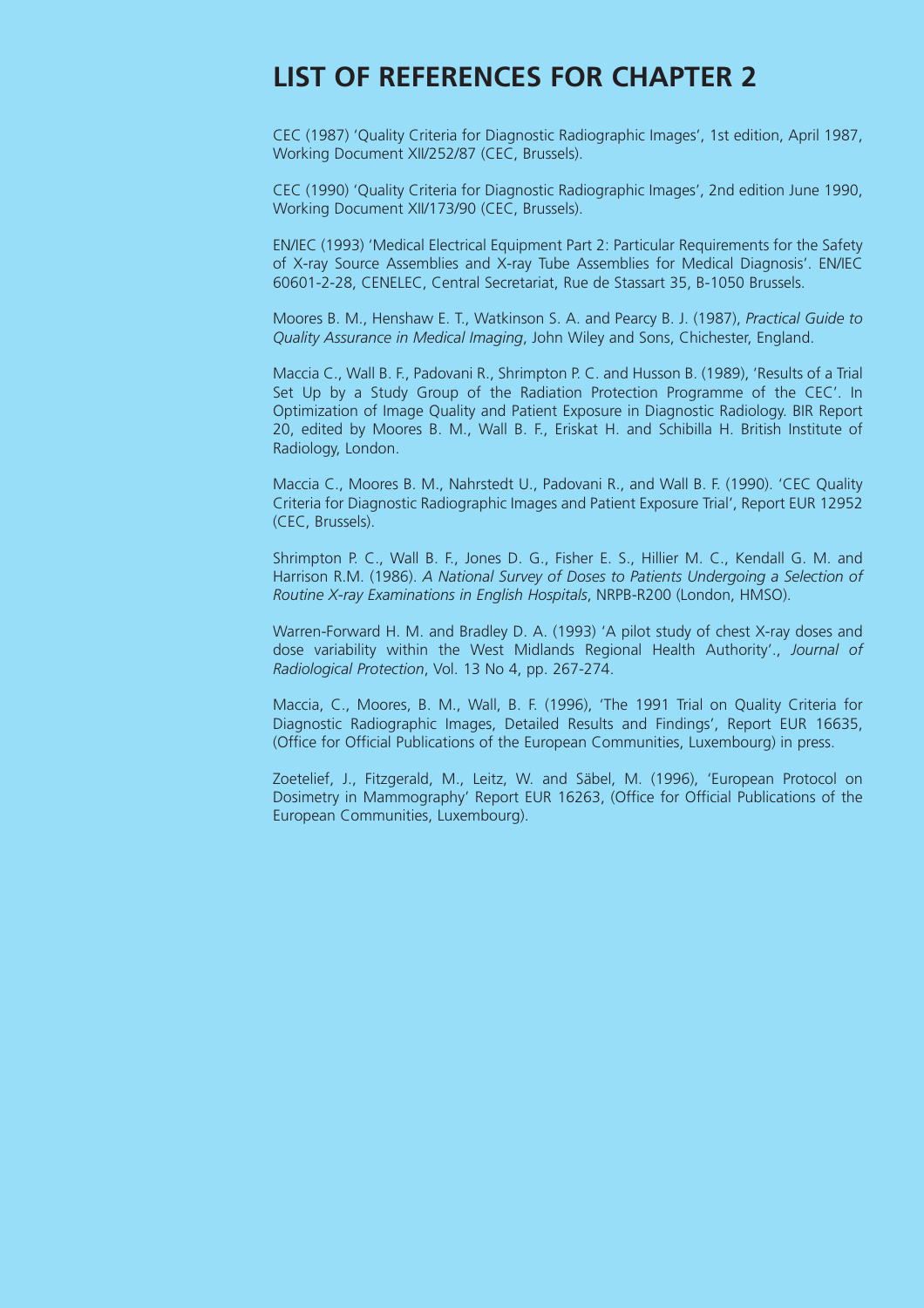**Chapter 3**

# **QUALITY CRITERIA IMPLEMENTATION AND AUDIT GUIDELINES**

## **TABLE OF CONTENTS**

| <b>QUALITY CRITERIA IMPLEMENTATION AND AUDIT GUIDELINES</b>                                                    | 48 |
|----------------------------------------------------------------------------------------------------------------|----|
| <b>APPENDIX I</b> Sample Questionnaire for Recording Radiographic<br>Technique, Equipment and Dose Data        | 51 |
| <b>APPENDIX II</b> Image Quality Assessment Forms<br>Chest<br>Skull<br>Lumbar Spine<br>Pelvis<br>Urinary Tract | 51 |
| <b>Breast</b>                                                                                                  |    |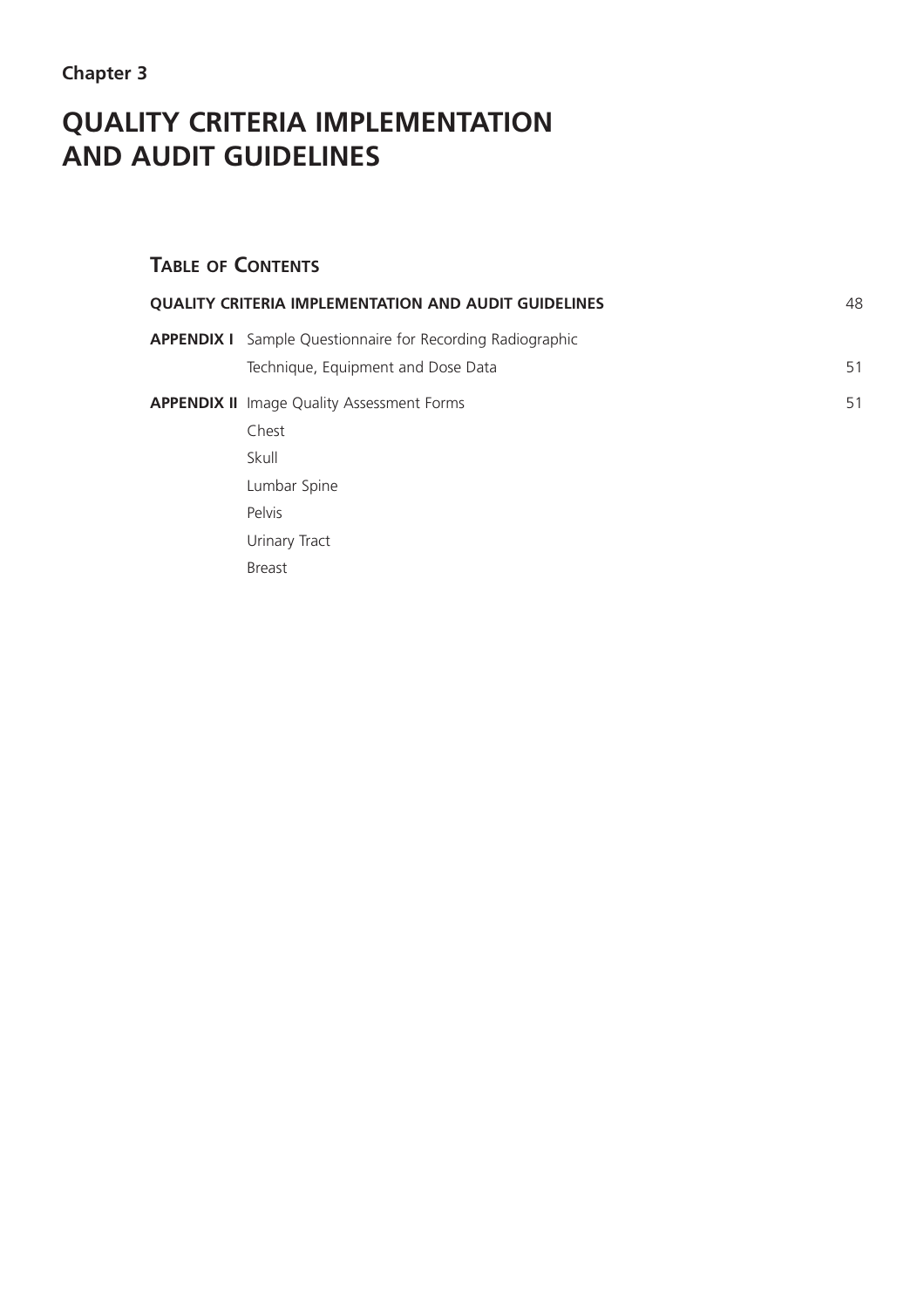## **Quality Criteria Implementation and Audit Guidelines**

The Quality Criteria are designed to be easily applied in practice in any X-ray department without the need for special equipment apart from a means of measuring or estimating the dose to the patient. They are intended to provide a demonstrably achievable standard of good practice both in terms of a satisfactory level of image quality and an acceptably low radiation dose to the patient.

However, the Quality Criteria will only be of real benefit to an X-ray department if they allow inadequate levels of performance to be readily identified and corrected. The impact of applying the Quality Criteria in a particular X-ray department in terms of the level of improvement in performance achieved, can only be properly assessed through a correctly structured process of medical audit.

The essential components of the medical audit process can be summarized as:

- Set standards
- Check compliance
- Correct bad practice
- Set new standards
- Repeat.

The Quality Criteria essentially provide the initial 'standards' for image quality and patient dose audit: a special case of 'medical' audit.

More detailed steps in the audit process specific to this special case are:

- 1. Choose a type of radiograph and X-ray facility (room or individual X-ray unit) to audit.
- 2. Take a random sample of at least 10 standard-sized patients (60-80 kg or 4-6 cm breast thickness).
- 3. Take the chosen type of radiograph on each patient using established techniques.
- 4. Record all the technique and equipment parameters for each radiograph. (See example questionnaire in Appendix I to this chapter for relevant details to record.)
- 5. Measure or estimate the entrance surface dose for each radiograph using the methods described in Appendix I of Chapter 1. Compare the mean value for the sample of at least 10 standard-sized patients with the corresponding reference dose value in the Quality Criteria.
- 6. At least two observers should check compliance of each radiograph with the Image Criteria independently. Appendix II to this chapter contains copies of the Image Criteria Assessment forms used by the panel radiologists for scoring films in the trials of the Quality Criteria. Observers taking part in this audit process might find these forms useful. There is a form or set of forms for each type of radiograph for which Quality Criteria are provided in these Guidelines. As well as providing a system for scoring compliance with the Image Criteria and the visibility of important image details, these forms also include a system for scoring more general aspects of the image, such as blackening, contrast, sharpness, beam limitation and diagnostic acceptability.

**To help in judging these features, both during this audit process and more generally at any time, X-ray departments should consider having available a set of 'ideal' films in which all these aspects are optimized and against which any other films can be directly visually compared. It is essential, of course, that the 'ideal' film can be produced with a dose to the patient below the corresponding reference value.**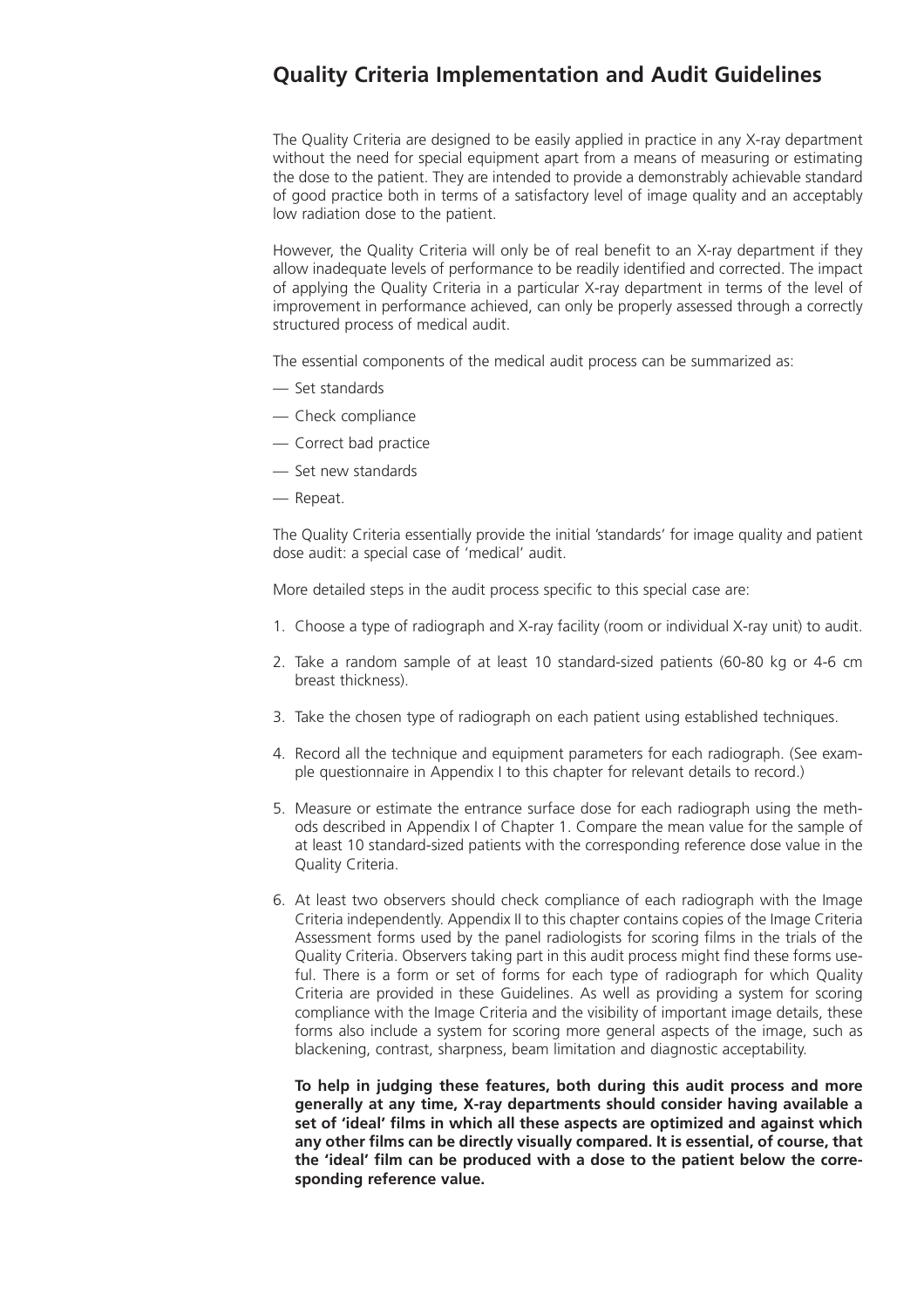- 7. Identify where the standard (image quality or dose criteria) are not being met.
- 8. Investigate the cause(s) of any consistent non-compliance with the criteria. The 'Example of Good Radiographic Technique' may be useful to help identify those aspects of the established technique or equipment which are responsible.
- 9. Take corrective action by changing techniques or equipment in a manner likely to remedy the non-compliance.
- 10.After a short period of using the revised techniques or equipment, repeat steps 2-7.
- 11.If no improvement, repeat steps 7-10.
- 12.If initial standards (Quality Criteria) are now being met in full, consider improving standards, for example, by setting lower reference dose values in line with the optimization principle ALARA (As Low as Reasonably Achievable).

o help establish a more uniform and more widespread level of performance in diagnosic radiology, it would be desirable to extend the audit process to include independent observers, external to the X-ray department being audited, and to progressively apply the process to larger groupings than individual X-ray departments.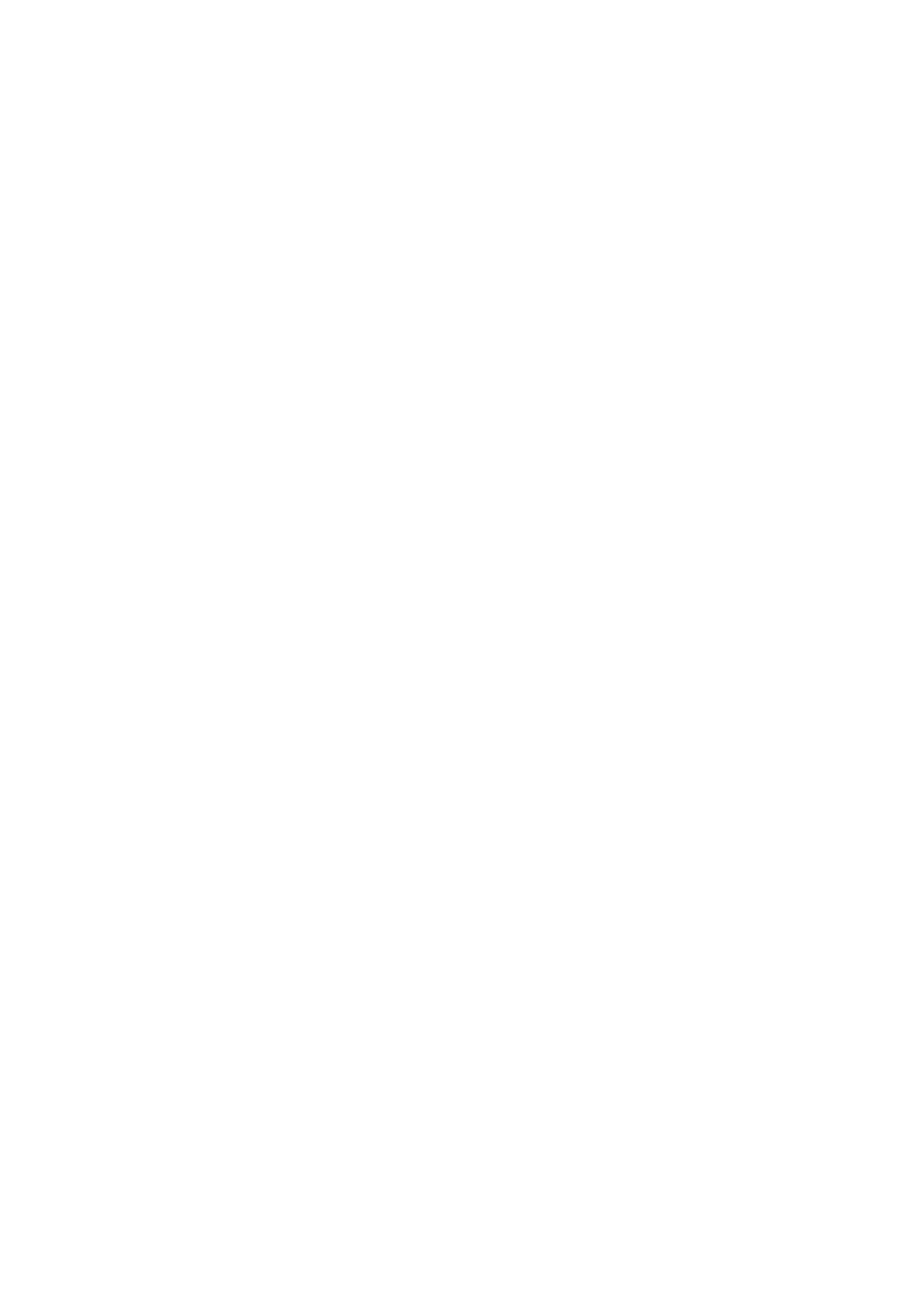**CHAPTER 3** *APPENDIX I*

# **SAMPLE QUESTIONNAIRE FOR RECORDING RADIOGRAPHIC TECHNIQUE, EQUIPMENT AND DOSE DATA**

**Chest Examination**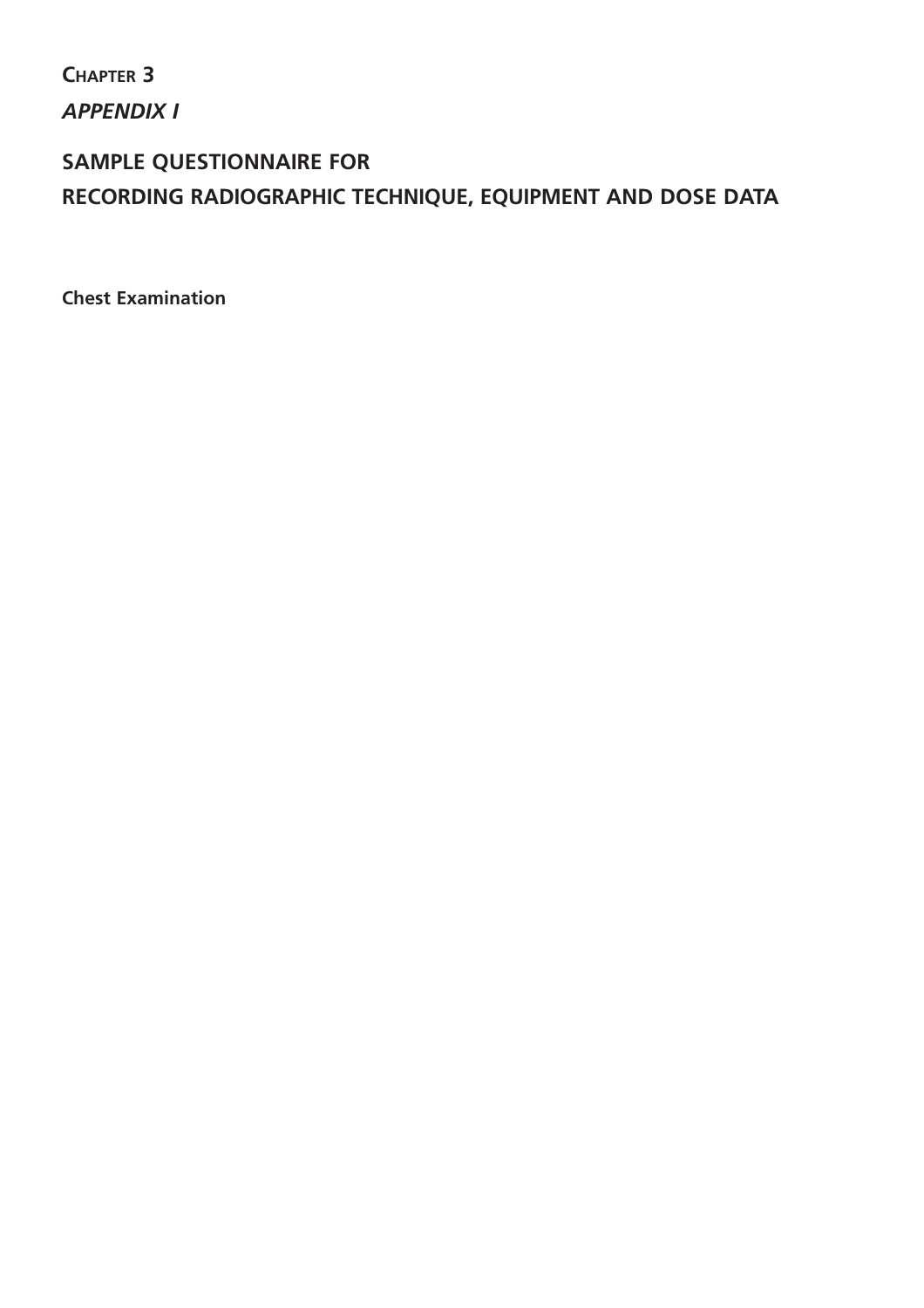| A) Radiographic Technique $\Rightarrow$ to be filled in by the radiographer |  |  |  |
|-----------------------------------------------------------------------------|--|--|--|
|                                                                             |  |  |  |

| A.1. | Is the examination performed on:                                                                                                                                                                                                                                                                                                                                                                                                                                                 |                                                   |
|------|----------------------------------------------------------------------------------------------------------------------------------------------------------------------------------------------------------------------------------------------------------------------------------------------------------------------------------------------------------------------------------------------------------------------------------------------------------------------------------|---------------------------------------------------|
|      | $\bullet$                                                                                                                                                                                                                                                                                                                                                                                                                                                                        |                                                   |
|      | $\bullet$                                                                                                                                                                                                                                                                                                                                                                                                                                                                        |                                                   |
|      | $\bullet$                                                                                                                                                                                                                                                                                                                                                                                                                                                                        |                                                   |
| A.2. | <b>X-ray Generator</b>                                                                                                                                                                                                                                                                                                                                                                                                                                                           |                                                   |
|      | Manufacturer/Type:<br><u> 1989 - Johann Harry Harry Harry Harry Harry Harry Harry Harry Harry Harry Harry Harry Harry Harry Harry Harry</u><br>$\bullet$                                                                                                                                                                                                                                                                                                                         | <u> 1980 - Johann Barbara, martxa alemaniar a</u> |
|      | Wave form:<br>6 Pulse L                                                                                                                                                                                                                                                                                                                                                                                                                                                          | 12 Pulse                                          |
|      | Constant Potential [                                                                                                                                                                                                                                                                                                                                                                                                                                                             | Capacitor Discharge                               |
|      |                                                                                                                                                                                                                                                                                                                                                                                                                                                                                  |                                                   |
| A.3. | X-Ray tube                                                                                                                                                                                                                                                                                                                                                                                                                                                                       |                                                   |
|      | Manufacturer/Type:<br>the control of the control of the control of the control of the<br>٠                                                                                                                                                                                                                                                                                                                                                                                       |                                                   |
|      | Inherent filtration<br>mm Al equivalent<br>$\bullet$                                                                                                                                                                                                                                                                                                                                                                                                                             |                                                   |
|      | mm Cu equivalent                                                                                                                                                                                                                                                                                                                                                                                                                                                                 |                                                   |
|      | mm other equivalent                                                                                                                                                                                                                                                                                                                                                                                                                                                              |                                                   |
|      | mm<br>mm                                                                                                                                                                                                                                                                                                                                                                                                                                                                         |                                                   |
|      | Nominal focal spot values                                                                                                                                                                                                                                                                                                                                                                                                                                                        |                                                   |
|      | Is the X-ray unit equipped with<br>$\bullet$                                                                                                                                                                                                                                                                                                                                                                                                                                     |                                                   |
|      | No <br>an Automatic exposure control?<br>Yes                                                                                                                                                                                                                                                                                                                                                                                                                                     |                                                   |
|      | Yes<br>No<br>an Anti-scatter grid?                                                                                                                                                                                                                                                                                                                                                                                                                                               |                                                   |
|      | If Yes, Grid ratio 'r'?<br>Strips per cm?                                                                                                                                                                                                                                                                                                                                                                                                                                        |                                                   |
|      | A.4. Screen-Film System                                                                                                                                                                                                                                                                                                                                                                                                                                                          |                                                   |
|      | Manufacturer/Type: / 2009/2009 / 2009/2010 / 2009/2010 / 2009/2010 / 2009/2010 / 2009/2010 / 2009/2010 / 2009<br>Film<br>$\bullet$                                                                                                                                                                                                                                                                                                                                               |                                                   |
|      | Screen Manufacturer/Type: 2008 2010 12:00:00 12:00:00 12:00:00 12:00:00 12:00:00 12:00:00 12:00:00 12:00:00 1<br>$\bullet$                                                                                                                                                                                                                                                                                                                                                       |                                                   |
|      |                                                                                                                                                                                                                                                                                                                                                                                                                                                                                  |                                                   |
| A.5. | <b>Film Processor</b>                                                                                                                                                                                                                                                                                                                                                                                                                                                            |                                                   |
|      | $\overline{\phantom{a}}$ , $\overline{\phantom{a}}$ , $\overline{\phantom{a}}$ , $\overline{\phantom{a}}$ , $\overline{\phantom{a}}$ , $\overline{\phantom{a}}$ , $\overline{\phantom{a}}$ , $\overline{\phantom{a}}$ , $\overline{\phantom{a}}$ , $\overline{\phantom{a}}$ , $\overline{\phantom{a}}$ , $\overline{\phantom{a}}$ , $\overline{\phantom{a}}$ , $\overline{\phantom{a}}$ , $\overline{\phantom{a}}$ , $\overline{\phantom{a}}$<br>Manufacturer/Type:<br>$\bullet$ |                                                   |
|      | Processing Time:<br>S<br>$\bullet$                                                                                                                                                                                                                                                                                                                                                                                                                                               |                                                   |
|      | $^{\circ}C$<br>Developer Temperature:<br>$\bullet$                                                                                                                                                                                                                                                                                                                                                                                                                               |                                                   |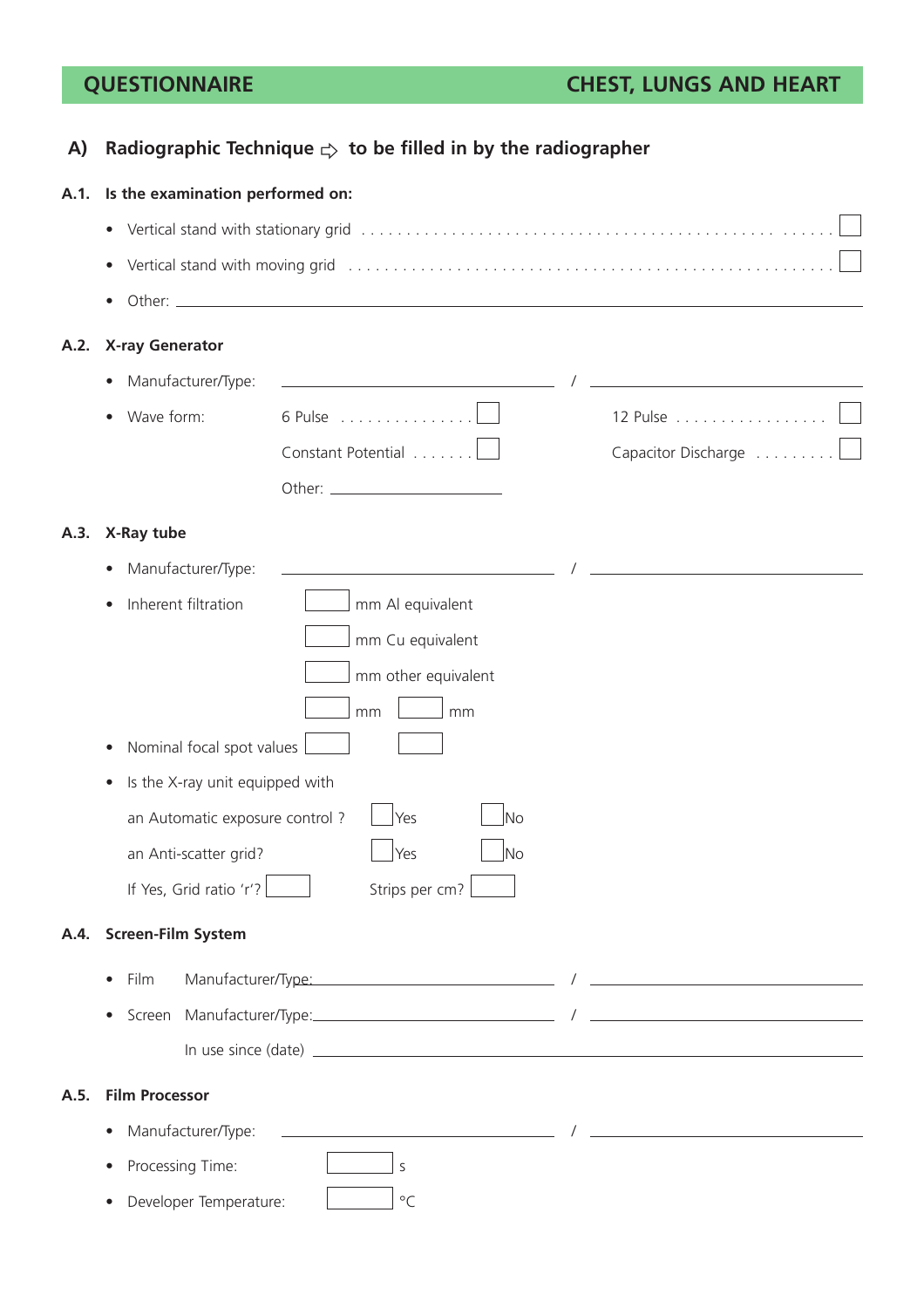**QUESTIONNAIRE CHEST, LUNGS AND HEART** 

**Patient Number**

## **B)** Patient-related data  $\Rightarrow$  to be filled in by the radiographer



**B.4.** Weight  $\boxed{\phantom{1} \phantom{1} }$  kg

## **C) Dose-related data**

## **PA PROJECTION**

| Patient thickness in the centre of the beam<br>cm                        |
|--------------------------------------------------------------------------|
| mm AL equivalent                                                         |
| kV                                                                       |
| Applied nominal focal spot value                                         |
| cm                                                                       |
| cm<br>cm<br>$\mathsf{X}$                                                 |
| Yes<br><b>No</b>                                                         |
| $\rfloor$ right<br>left<br>central                                       |
| Exposure time $\dots\dots\dots\dots\dots\dots\dots\dots\dots\dots$<br>ms |
| mAs<br>mA or                                                             |
|                                                                          |
|                                                                          |
| TLD sachet: (please attach here)<br>$\times$                             |
| <b>LATERAL PROJECTION</b>                                                |
| Patient thickness in the centre of the beam<br>cm                        |
| mm AL equivalent                                                         |
| kV                                                                       |
| Applied nominal focal spot value                                         |
| cm                                                                       |
| cm x<br>cm                                                               |
| <b>No</b><br>Yes                                                         |
| left<br>right<br>central                                                 |
|                                                                          |
| Exposure time $\ldots \ldots \ldots \ldots \ldots \ldots$<br>ms          |
| mA or<br>mAs                                                             |
|                                                                          |
| TLD sachet: (please attach here)                                         |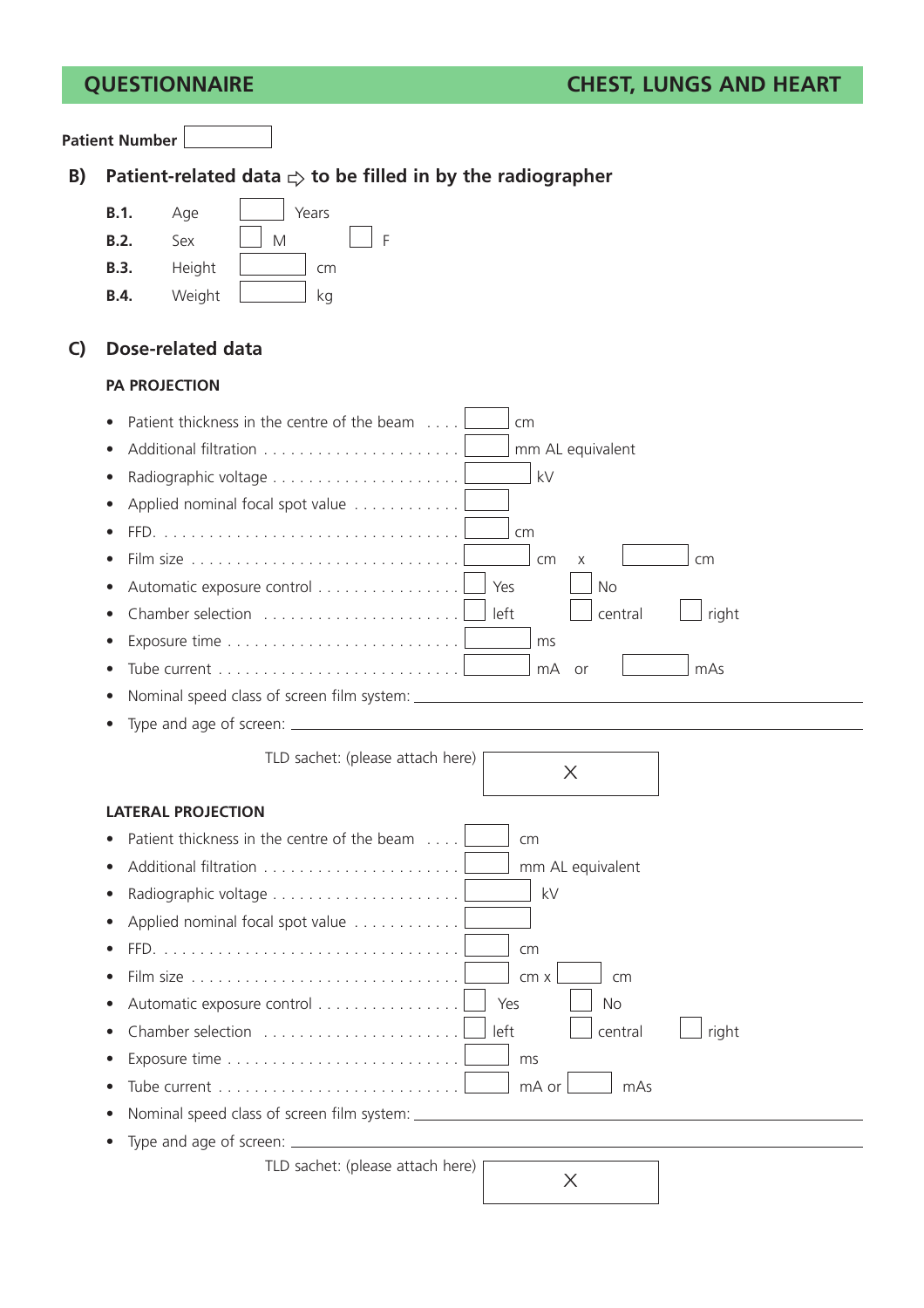**CHAPTER 3** *APPENDIX II*

# **IMAGE QUALITY ASSESSMENT FORMS**

**Chest**

**Skull**

**Lumbar Spine**

**Pelvis**

**Urinary Tract**

**Breast**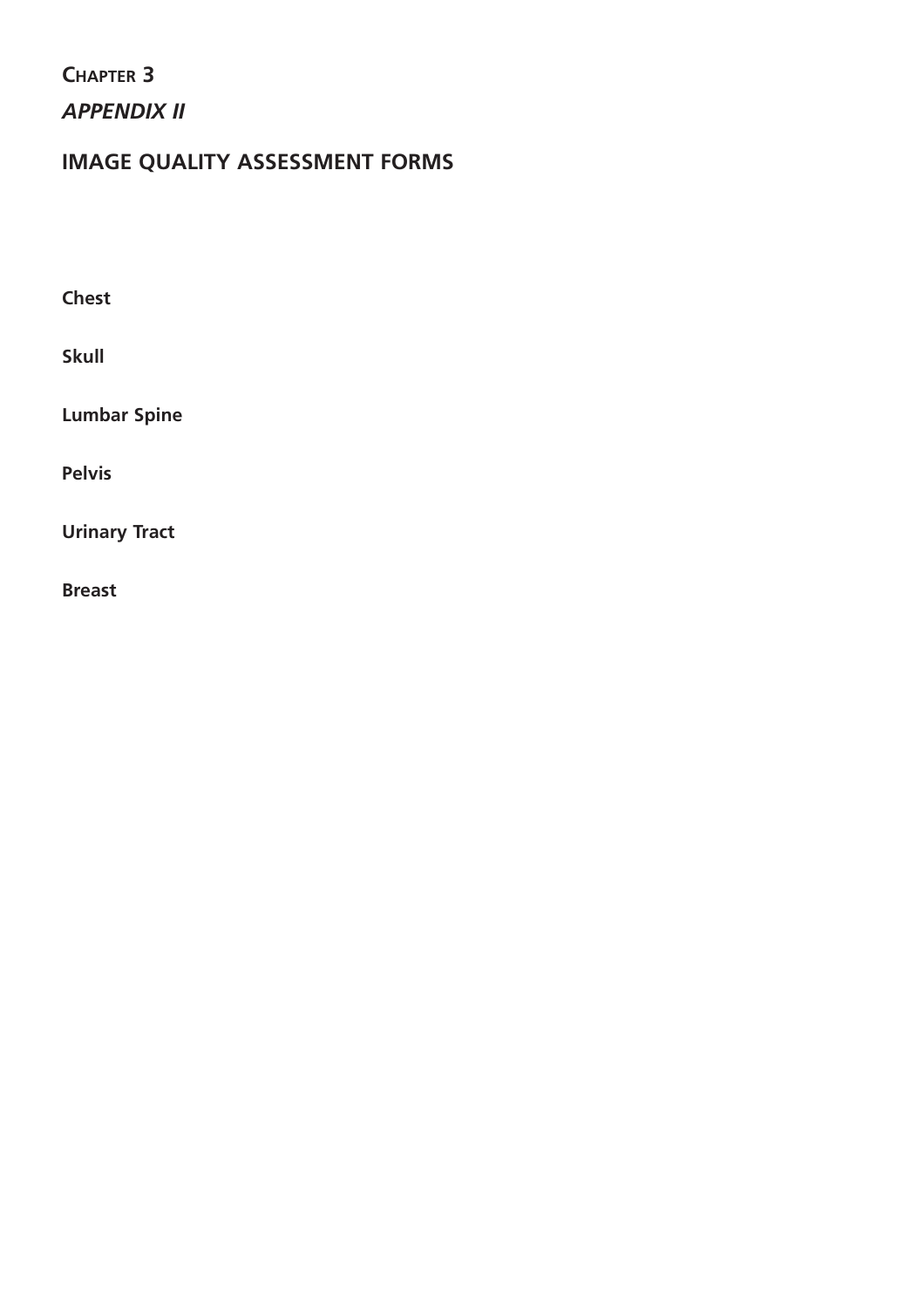**Patient No:** 

| Image criteria *                                                                                                                                                         |  | 3 | 5. | 6 |  | 9 | 10 | 11 | 12 | 13 | 14 | 15 |
|--------------------------------------------------------------------------------------------------------------------------------------------------------------------------|--|---|----|---|--|---|----|----|----|----|----|----|
| Performed at full inspiration (as assessed by the position of the ribs above<br>the diaphragm - either 6 anteriorly or 10 posteriorly) and with suspended<br>respiration |  |   |    |   |  |   |    |    |    |    |    |    |
| Symmetrical reproduction of the thorax, as shown by the central position of<br>a spinous process between the medial ends of the clavicules                               |  |   |    |   |  |   |    |    |    |    |    |    |
| Medial border of the scapulae to be outside the lung fields                                                                                                              |  |   |    |   |  |   |    |    |    |    |    |    |
| Reproduction of the whole rib cage above the diaphragm                                                                                                                   |  |   |    |   |  |   |    |    |    |    |    |    |
| Visually sharp reproduction of the vascular pattern of the lungs, particularly<br>the peripheral vessels                                                                 |  |   |    |   |  |   |    |    |    |    |    |    |
| Visually sharp reproduction of the:                                                                                                                                      |  |   |    |   |  |   |    |    |    |    |    |    |
| (a) trachea and proximal bronchi                                                                                                                                         |  |   |    |   |  |   |    |    |    |    |    |    |
| (b) borders of the heart and the aorta                                                                                                                                   |  |   |    |   |  |   |    |    |    |    |    |    |
| (c) diaphragm and lateral costo-phrenic angles                                                                                                                           |  |   |    |   |  |   |    |    |    |    |    |    |
| Visualization of the retrocardiac lung and the mediastinum                                                                                                               |  |   |    |   |  |   |    |    |    |    |    |    |
| Visualization of the spine through the heart shadow                                                                                                                      |  |   |    |   |  |   |    |    |    |    |    |    |
| Total:                                                                                                                                                                   |  |   |    |   |  |   |    |    |    |    |    |    |

## **Important image details \*\***

| Small round details in the whole lung, including the retrocardiac areas:<br>high contrast: 0.7 mm; low contrast: 2 mm diameter |  |  |  |  |  |  |  |  |
|--------------------------------------------------------------------------------------------------------------------------------|--|--|--|--|--|--|--|--|
| Linear and reticular details out to the lung periphery:<br>high contrast: 0.3 mm; low contrast: 2 mm in width                  |  |  |  |  |  |  |  |  |

Scoring: \* 1: yes; 0: no; where any area is obscured by a pathological condition, then 'P' should be placed in the appropriate box.

#### **Maximum total score: 10.**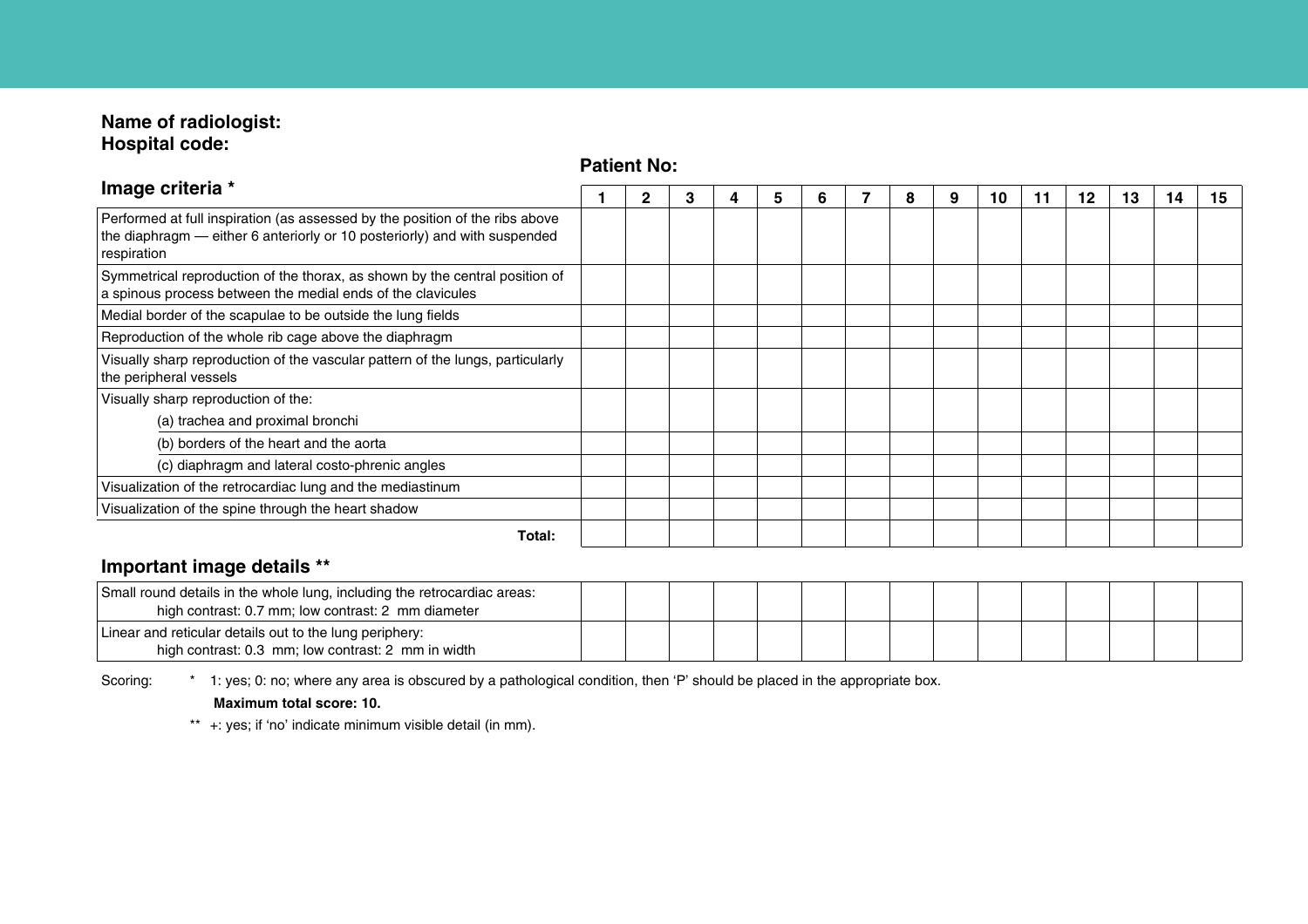|                                                              | . מנוסות וזט. |   |   |   |   |   |   |    |    |    |    |    |    |
|--------------------------------------------------------------|---------------|---|---|---|---|---|---|----|----|----|----|----|----|
| Image criteria *                                             | $\mathbf{2}$  | 3 | 4 | 5 | 6 | 8 | 9 | 10 | 11 | 12 | 13 | 14 | 15 |
| Performed at full inspiration and with suspended respiration |               |   |   |   |   |   |   |    |    |    |    |    |    |
| Arms should be raised clear of the thorax                    |               |   |   |   |   |   |   |    |    |    |    |    |    |
| Superimposition of the posterior lung borders                |               |   |   |   |   |   |   |    |    |    |    |    |    |
| Reproduction of the trachea                                  |               |   |   |   |   |   |   |    |    |    |    |    |    |
| Reproduction of the costo-phrenic angles                     |               |   |   |   |   |   |   |    |    |    |    |    |    |
| Visually sharp reproduction of the:                          |               |   |   |   |   |   |   |    |    |    |    |    |    |
| (a) posterior border of the heart and the aorta              |               |   |   |   |   |   |   |    |    |    |    |    |    |
| (b) mediastinum                                              |               |   |   |   |   |   |   |    |    |    |    |    |    |
| (c) diaphragm                                                |               |   |   |   |   |   |   |    |    |    |    |    |    |
| (d) sternum                                                  |               |   |   |   |   |   |   |    |    |    |    |    |    |
| (e) thoracic spine                                           |               |   |   |   |   |   |   |    |    |    |    |    |    |
| Total:                                                       |               |   |   |   |   |   |   |    |    |    |    |    |    |
| Important image details **                                   |               |   |   |   |   |   |   |    |    |    |    |    |    |
| Small round details in the whole lung:                       |               |   |   |   |   |   |   |    |    |    |    |    |    |

**Patient No:** 

| Small round details in the whole lung:                                                                          |  |  |  |  |  |  |  |  |
|-----------------------------------------------------------------------------------------------------------------|--|--|--|--|--|--|--|--|
| high contrast: 0.7 mm; low contrast: 2.0 mm diameter                                                            |  |  |  |  |  |  |  |  |
| Linear and reticular details out to the lung periphery:<br>high contrast: 0.3 mm; low contrast: 2.0 mm in width |  |  |  |  |  |  |  |  |
|                                                                                                                 |  |  |  |  |  |  |  |  |

Scoring: \* 1: yes; 0: no; where any area is obscured by a pathological condition, then 'P' should be placed in the appropriate box.

 **Maximum total score : 10.**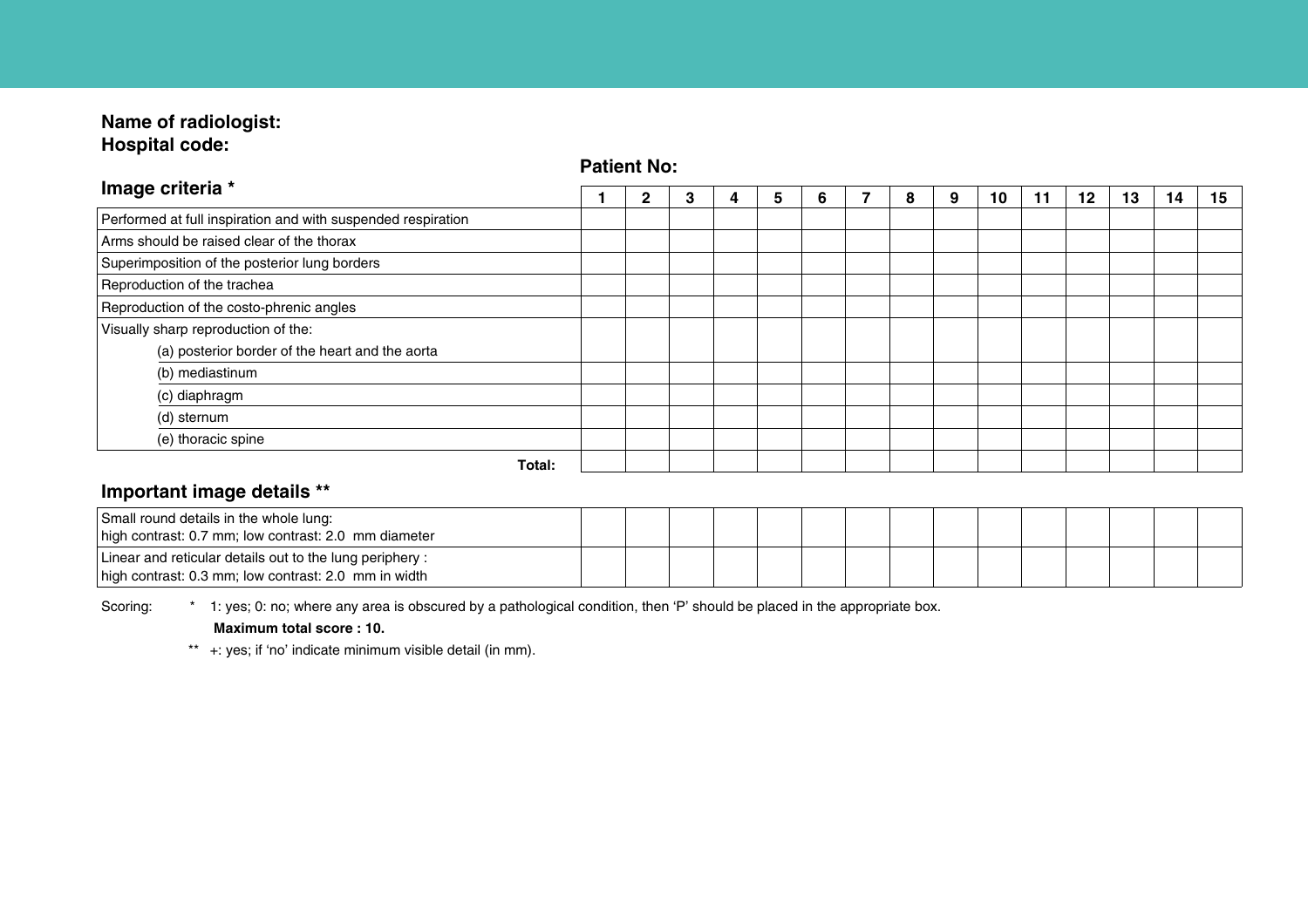## **Name:Hospital code:**

Complete image annotation (see p.4) must be available on each film

#### **Patient No:**

|                                                     |  |  |  |  | 10 | -19 | 13 | 14 | 15 |
|-----------------------------------------------------|--|--|--|--|----|-----|----|----|----|
| Appropriate film density (blackening): Lungs*       |  |  |  |  |    |     |    |    |    |
| Appropriate film density (blackening): mediastinum* |  |  |  |  |    |     |    |    |    |
| Contrast **                                         |  |  |  |  |    |     |    |    |    |
| Sharpness ***                                       |  |  |  |  |    |     |    |    |    |
| Appropriate beam limitation ****                    |  |  |  |  |    |     |    |    |    |
| Film acceptability *****                            |  |  |  |  |    |     |    |    |    |

Scoring:

- $\star$ Film density:  $+$ : optimum;  $\uparrow$ : too much;  $\downarrow$ : too little
- \*\*Contrast: +: optimum;  $\uparrow$ : too high;  $\downarrow$ : too low
- \*\*\*Sharpness: +: optimum; J: sub-optimum; 0: unacceptable
- \*\*\*\*Beam limitation:  $+$ : optimum;  $\uparrow$ : field size too large;  $\downarrow$ : field size too small
- \*\*\*\*\*Film acceptability:  $1 =$  fully acceptable;  $2 =$  probably acceptable;  $3 =$  only acceptable under limited clinical conditions;  $4 =$  unacceptable (give reasons)

| Film No | Not accepted because of: |
|---------|--------------------------|
|         |                          |
|         |                          |
|         |                          |
|         |                          |
|         |                          |
|         |                          |

1. Comments specific to an individual film:

2. General comments on a group of films from one source: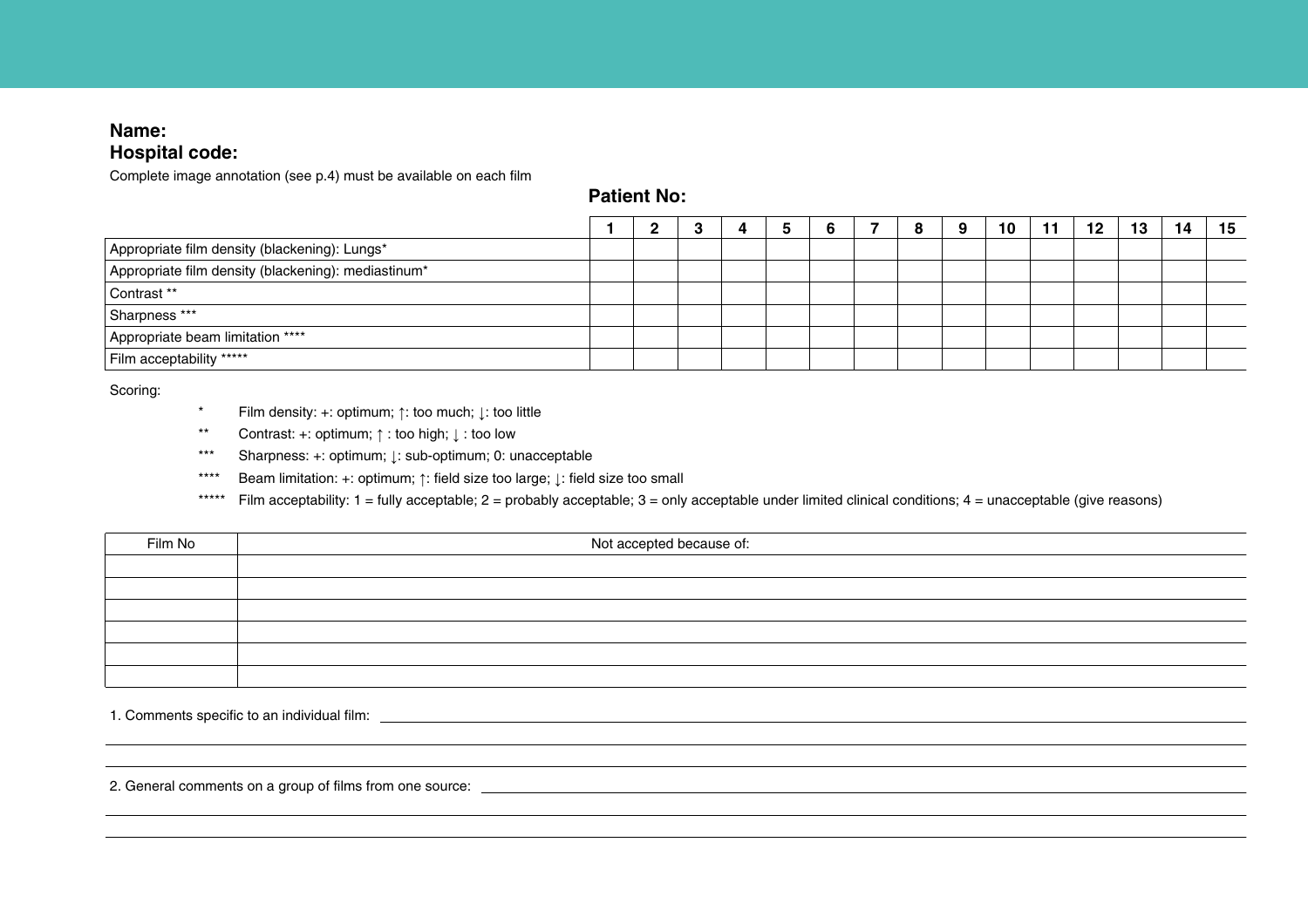|                                                                                                | <b>Patient No:</b> |   |   |   |   |   |    |    |    |    |    |    |
|------------------------------------------------------------------------------------------------|--------------------|---|---|---|---|---|----|----|----|----|----|----|
| Image criteria *                                                                               |                    | 3 | 5 | 6 | 8 | 9 | 10 | 11 | 12 | 13 | 14 | 15 |
| Symmetrical reproduction of the skull, particularly cranial vault, orbits and<br>petrous bones |                    |   |   |   |   |   |    |    |    |    |    |    |
| Projection of the apex of the petrous temporal bone into the centre of the<br>orbits           |                    |   |   |   |   |   |    |    |    |    |    |    |
| Visually sharp reproduction of:                                                                |                    |   |   |   |   |   |    |    |    |    |    |    |
| (a) the frontal sinus and ethmoid cells                                                        |                    |   |   |   |   |   |    |    |    |    |    |    |
| (b) the apex of the petrous temporal bones                                                     |                    |   |   |   |   |   |    |    |    |    |    |    |
| (c) the internal auditory canals                                                               |                    |   |   |   |   |   |    |    |    |    |    |    |
| Visually sharp reproduction of the outer and inner lamina of the cranial vault                 |                    |   |   |   |   |   |    |    |    |    |    |    |
| Total:                                                                                         |                    |   |   |   |   |   |    |    |    |    |    |    |

# **Important image details \*\***

|  | $\sqrt{2}$<br>$0.3 - 0.5$ mm |  |  |  |  |  |  |  |  |  |  |  |  |  |  |  |
|--|------------------------------|--|--|--|--|--|--|--|--|--|--|--|--|--|--|--|
|--|------------------------------|--|--|--|--|--|--|--|--|--|--|--|--|--|--|--|

Scoring: \* 1: yes; 0: no; where any area is obscured by a pathological condition, then 'P' should be placed in the appropriate box.

#### **Maximum total score : 6.**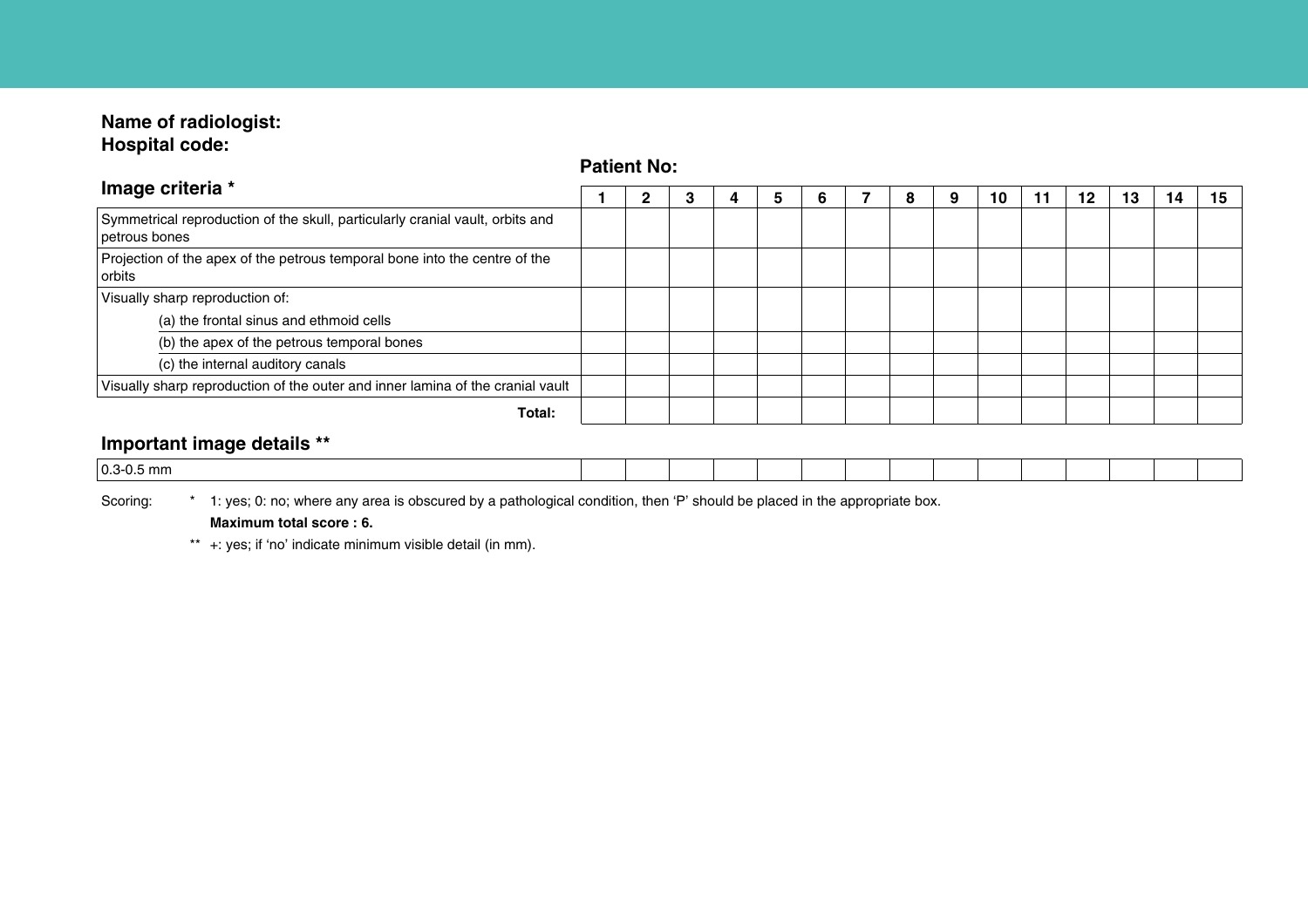| Image criteria *                                            |  | $\mathbf{2}$ | 3 | 4 | 5 | 6 | 7 | 8 | 9 | 10 | 11 | 12 | 13 | 14 | 15 |
|-------------------------------------------------------------|--|--------------|---|---|---|---|---|---|---|----|----|----|----|----|----|
| Visually sharp reproduction of:                             |  |              |   |   |   |   |   |   |   |    |    |    |    |    |    |
| (a) the outer and inner lamina of the cranial vault         |  |              |   |   |   |   |   |   |   |    |    |    |    |    |    |
| (b) the floor of the sella                                  |  |              |   |   |   |   |   |   |   |    |    |    |    |    |    |
| (c) the apex of the petrous temporal bone                   |  |              |   |   |   |   |   |   |   |    |    |    |    |    |    |
| Superimposition respectively of the contours of:            |  |              |   |   |   |   |   |   |   |    |    |    |    |    |    |
| (a) the frontal cranial fossa                               |  |              |   |   |   |   |   |   |   |    |    |    |    |    |    |
| (b) the lesser wing of the sphenoid bone                    |  |              |   |   |   |   |   |   |   |    |    |    |    |    |    |
| (c) the clinoid processes                                   |  |              |   |   |   |   |   |   |   |    |    |    |    |    |    |
| (d) the external auditory canals                            |  |              |   |   |   |   |   |   |   |    |    |    |    |    |    |
| Visually sharp reproduction of:                             |  |              |   |   |   |   |   |   |   |    |    |    |    |    |    |
| (a) the vascular channels                                   |  |              |   |   |   |   |   |   |   |    |    |    |    |    |    |
| (b) the vertex of the skull                                 |  |              |   |   |   |   |   |   |   |    |    |    |    |    |    |
| (c) the trabecular structure of the cranium                 |  |              |   |   |   |   |   |   |   |    |    |    |    |    |    |
| Superimposition of the mandibular angles and ascending rami |  |              |   |   |   |   |   |   |   |    |    |    |    |    |    |
| Total:                                                      |  |              |   |   |   |   |   |   |   |    |    |    |    |    |    |

**Patient No:** 

## **Important image details \*\***

| $\sim$ $\sim$<br>mm<br> |  |  |  |  |  |  |  |  |  |  |  |  |  |  |  |
|-------------------------|--|--|--|--|--|--|--|--|--|--|--|--|--|--|--|
|-------------------------|--|--|--|--|--|--|--|--|--|--|--|--|--|--|--|

Scoring: \* 1: yes; 0: no; where any area is obscured by a pathological condition, then 'P' should be placed in the appropriate box.

**Maximum total score : 11.**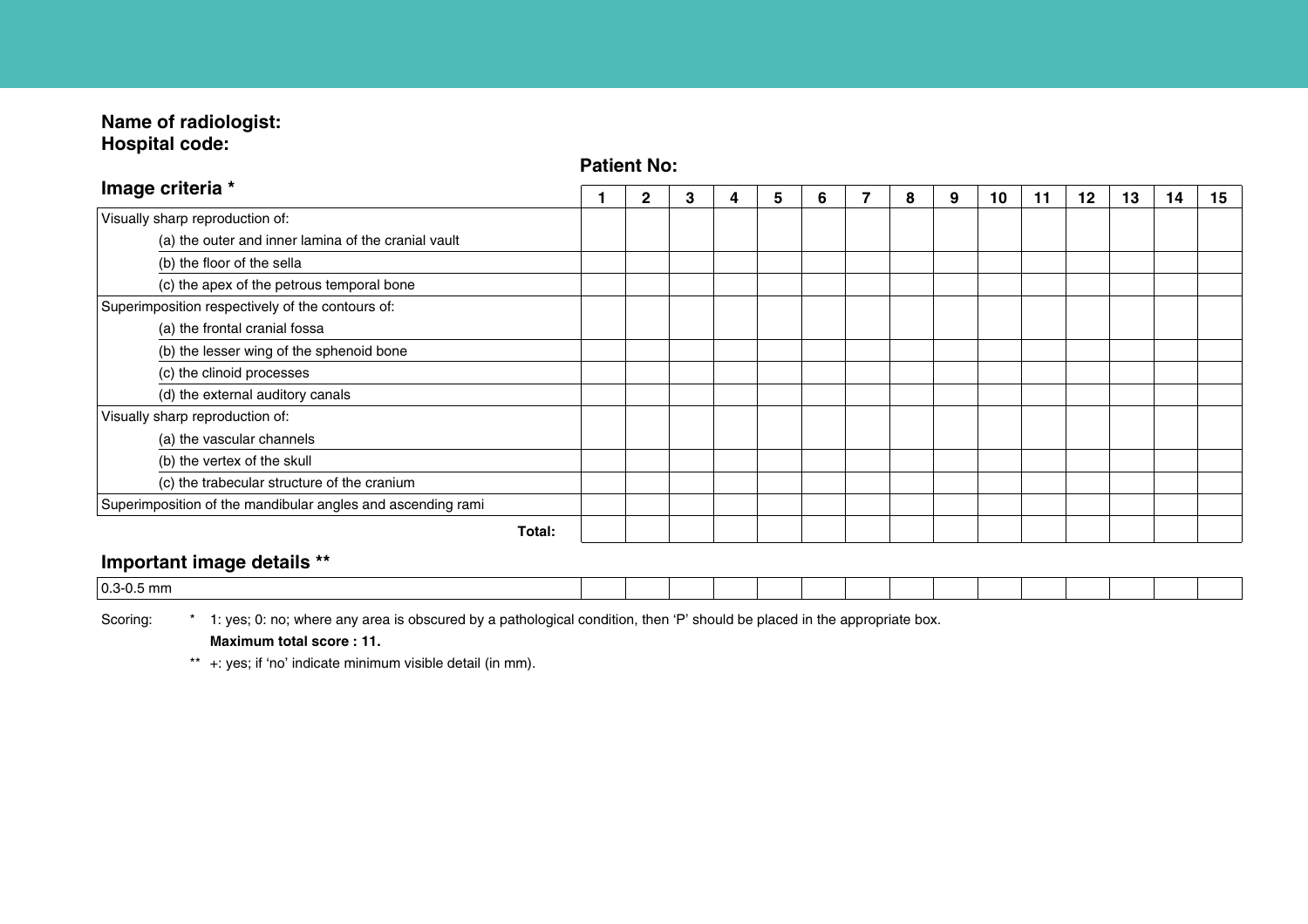## **Name:Hospital code:**

Complete image annotation (see p.4) must be available on each film

#### **Patient No:**

|                                         |  |  |  |  | $\Omega$ | 10 | - 3 | 12 | 13 | 14 | 15 |
|-----------------------------------------|--|--|--|--|----------|----|-----|----|----|----|----|
| Appropriate film density (blackening) * |  |  |  |  |          |    |     |    |    |    |    |
| Contrast **                             |  |  |  |  |          |    |     |    |    |    |    |
| Sharpness ***                           |  |  |  |  |          |    |     |    |    |    |    |
| Appropriate beam limitation ****        |  |  |  |  |          |    |     |    |    |    |    |
| Film acceptability *****                |  |  |  |  |          |    |     |    |    |    |    |

Scoring:

- \*Film density:  $+$ : optimum;  $\uparrow$ : too much;  $\downarrow$ : too little
- \*\*Contrast: +: optimum;  $\uparrow$ : too high;  $\downarrow$ : too low
- \*\*\*Sharpness: +: optimum; |: sub-optimum; 0: unacceptable
- \*\*\*\*Beam limitation:  $+$ : optimum;  $\uparrow$ : field size too large;  $\downarrow$ : field size too small
- \*\*\*\*\*Film acceptability:  $1 =$  fully acceptable;  $2 =$  probably acceptable;  $3 =$  only acceptable under limited clinical conditions;  $4 =$  unacceptable (give reasons)

| Film No | Not accepted because of: |
|---------|--------------------------|
|         |                          |
|         |                          |
|         |                          |
|         |                          |
|         |                          |
|         |                          |

1. Comments specific to an individual film:

2. General comments on a group of films from one source: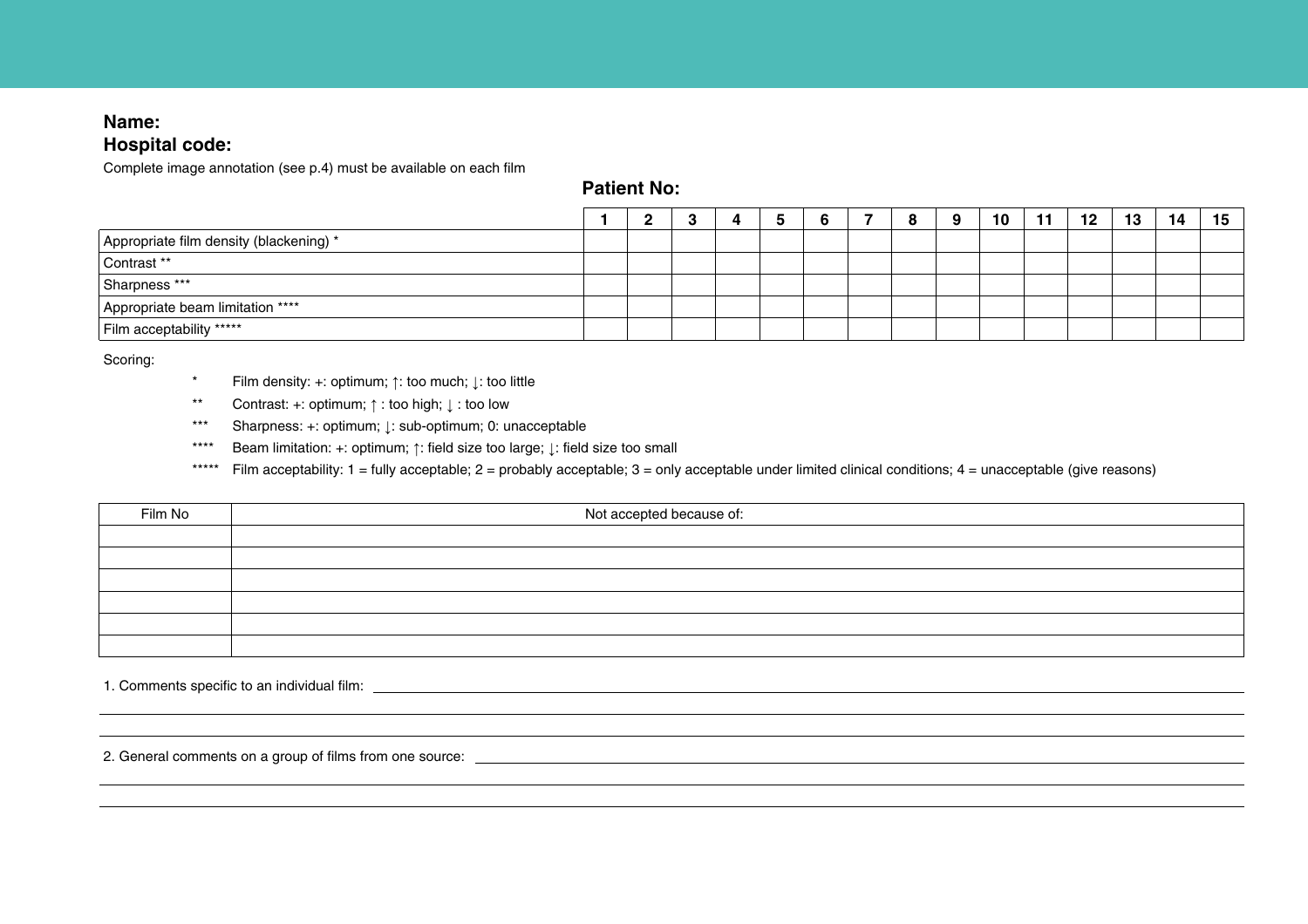| <b>Patient No:</b> |  |
|--------------------|--|
|--------------------|--|

| Image criteria *                                                                                                    | 2 | 3 | 5 | O | 8 | 9 | 10 | 11 | 12 | 13 | 14 | 15 |
|---------------------------------------------------------------------------------------------------------------------|---|---|---|---|---|---|----|----|----|----|----|----|
| Visually sharp reproduction of the upper and lower-plate surfaces,<br>represented as lines in the centred beam area |   |   |   |   |   |   |    |    |    |    |    |    |
| Visually sharp reproduction of the pedicles                                                                         |   |   |   |   |   |   |    |    |    |    |    |    |
| Reproduction of the intervertebral joints                                                                           |   |   |   |   |   |   |    |    |    |    |    |    |
| Reproduction of the spinous and transverse processes                                                                |   |   |   |   |   |   |    |    |    |    |    |    |
| Visually sharp reproduction of the cortex and trabecular structures                                                 |   |   |   |   |   |   |    |    |    |    |    |    |
| Reproduction of the adjacent soft tissues, particularly the psoas shadows                                           |   |   |   |   |   |   |    |    |    |    |    |    |
| Reproduction of the sacro-iliac joints                                                                              |   |   |   |   |   |   |    |    |    |    |    |    |
| Total:                                                                                                              |   |   |   |   |   |   |    |    |    |    |    |    |

## **Important image details \*\***

| ı width<br>l Image<br>nnnnn<br>3ro<br>mm<br>umpar'<br>ran<br>ັບ.ບ<br>.<br>. |  |  |  |  |  |  |  |  |
|-----------------------------------------------------------------------------|--|--|--|--|--|--|--|--|
|                                                                             |  |  |  |  |  |  |  |  |

Scoring: \* 1: yes; 0: no; where any area is obscured by a pathological condition, then 'P' should be placed in the appropriate box. **Maximum total score: 7.**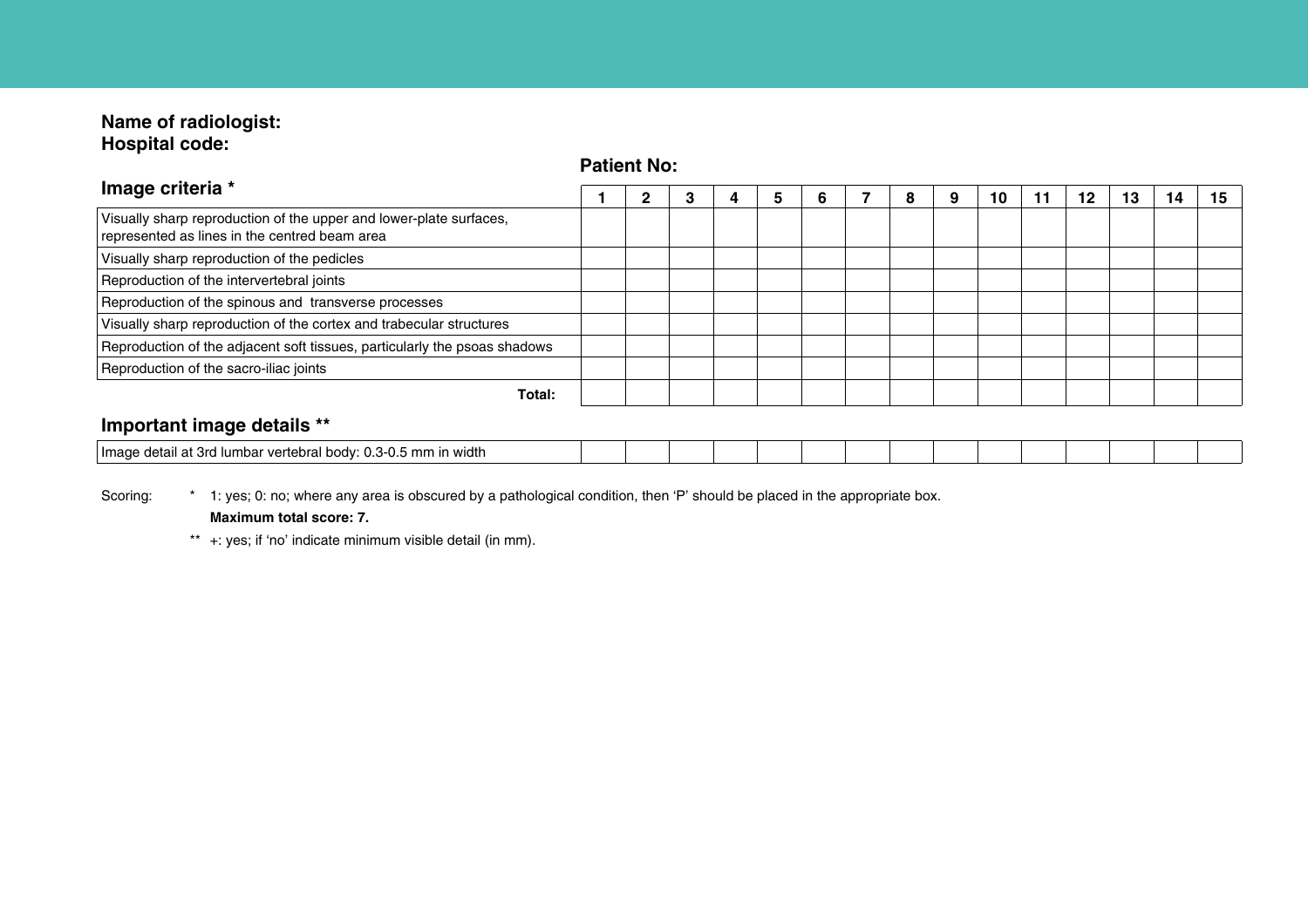**Patient No:** 

| Image criteria *                                                                                                                                            |  | 3 | 5 | b |  | 9 | 10 | 11 | 12 | 13 | 14 | 15 |
|-------------------------------------------------------------------------------------------------------------------------------------------------------------|--|---|---|---|--|---|----|----|----|----|----|----|
| Visually sharp reproduction of the upper and lower-plate surfaces,<br>represented as lines with the resultant visualization of the intervertebral<br>spaces |  |   |   |   |  |   |    |    |    |    |    |    |
| Full superimposition of the posterior vertebral edges                                                                                                       |  |   |   |   |  |   |    |    |    |    |    |    |
| Reproduction of the pedicles and intervertebral foramina                                                                                                    |  |   |   |   |  |   |    |    |    |    |    |    |
| Visualization of the spinous processes                                                                                                                      |  |   |   |   |  |   |    |    |    |    |    |    |
| Visually sharp reproduction of the cortex and trabecular structures                                                                                         |  |   |   |   |  |   |    |    |    |    |    |    |
| Total:                                                                                                                                                      |  |   |   |   |  |   |    |    |    |    |    |    |
| Important image details **                                                                                                                                  |  |   |   |   |  |   |    |    |    |    |    |    |
| Image details at 3rd lumbar vertebral body, ventral edge: 0.5 mm in width                                                                                   |  |   |   |   |  |   |    |    |    |    |    |    |

Scoring: \* 1: yes; 0: no; where any area is obscured by a pathological condition, then 'P' should be placed in the appropriate box.

#### **Maximum total score: 5.**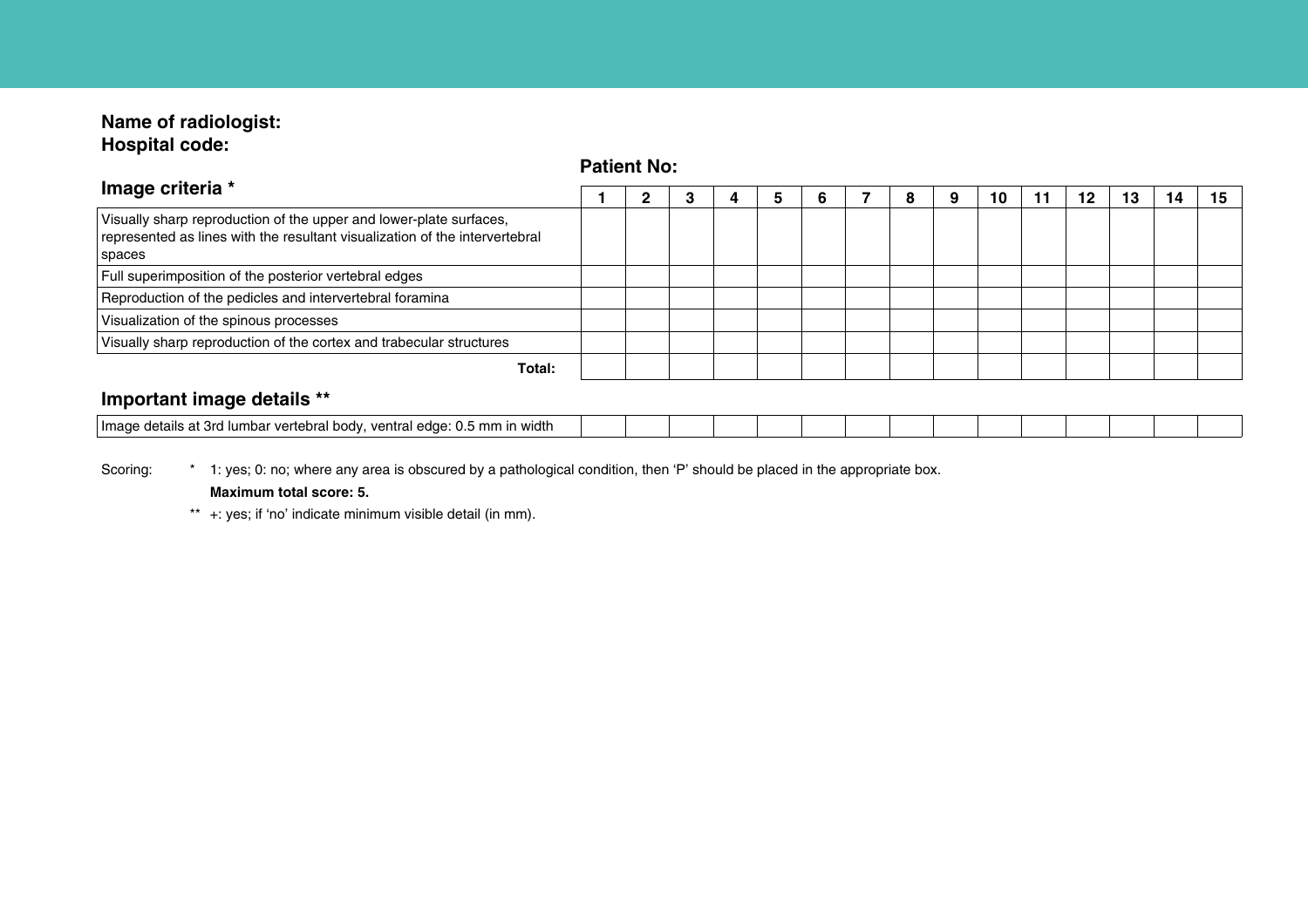**Patient No:** 

| Image criteria *                                                                                          |  | -5 |  | b | 8 | 9 | 10 | 11 | 12 | 13 | 14 | 15 |
|-----------------------------------------------------------------------------------------------------------|--|----|--|---|---|---|----|----|----|----|----|----|
| Reproduction by tangential projection of the inferior end plate of L5 and<br>the superior end plate of S1 |  |    |  |   |   |   |    |    |    |    |    |    |
| Visualization of the spinous process of L5                                                                |  |    |  |   |   |   |    |    |    |    |    |    |
| Visualization of the anterior border of the upper sacrum                                                  |  |    |  |   |   |   |    |    |    |    |    |    |
| Reproduction of vertebral pieces of the upper sacrum                                                      |  |    |  |   |   |   |    |    |    |    |    |    |
| Total:                                                                                                    |  |    |  |   |   |   |    |    |    |    |    |    |
| Important image details **                                                                                |  |    |  |   |   |   |    |    |    |    |    |    |

| : 0.5 mm in width<br>.ınear<br>ior dotaile:<br><b>PATIAL</b><br>getalis.<br>ıаı<br>ะแบน |  |  |  |  |  |  |  |  |  |  |  |  |  |  |  |
|-----------------------------------------------------------------------------------------|--|--|--|--|--|--|--|--|--|--|--|--|--|--|--|
|-----------------------------------------------------------------------------------------|--|--|--|--|--|--|--|--|--|--|--|--|--|--|--|

Scoring: \* 1: yes; 0: no; where any area is obscured by a pathological condition, then 'P' should be placed in the appropriate box. **Maximum total score: 4.**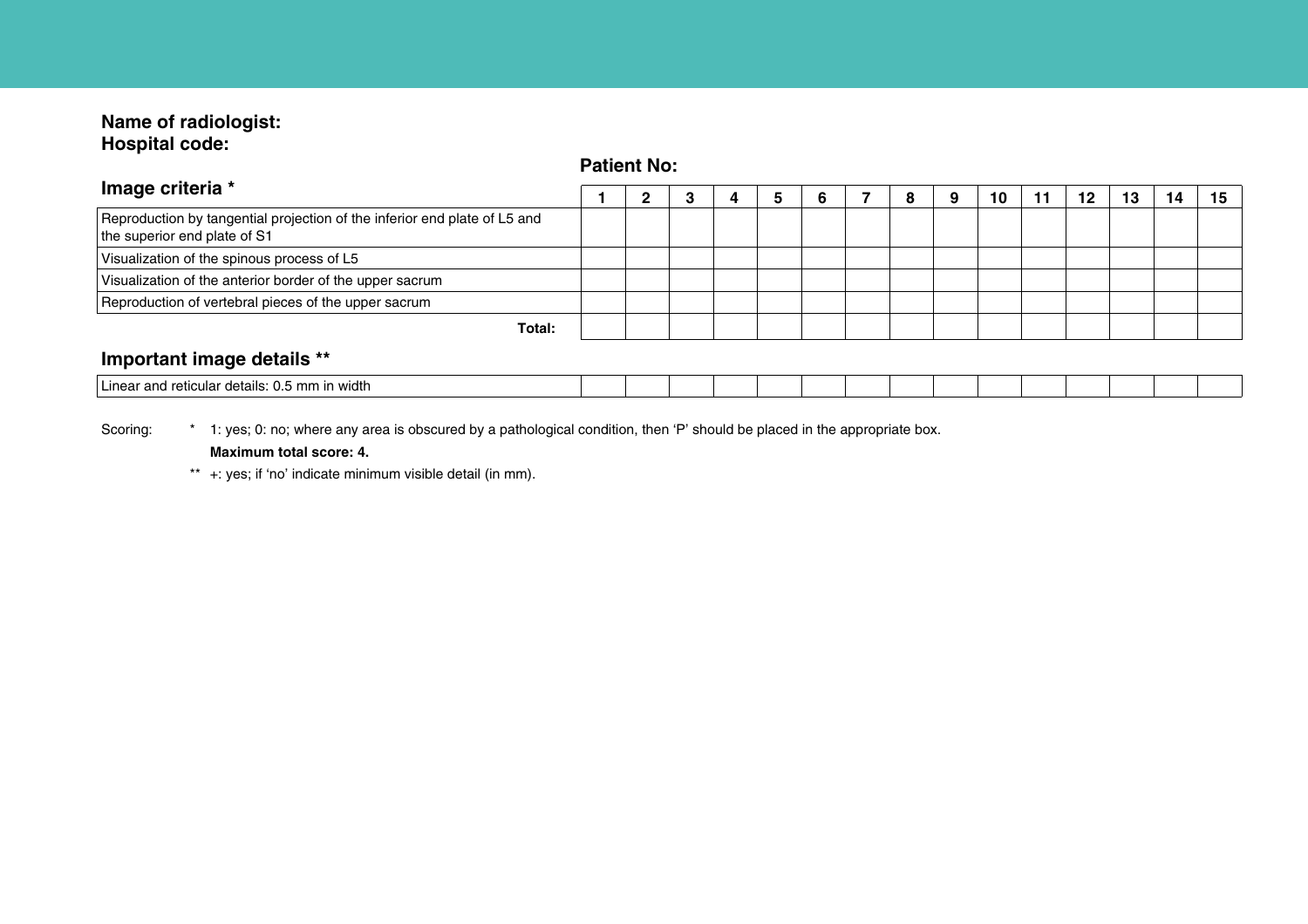## **Name Hospital code:**

Complete image annotation (see p.4) must be available on each film

#### **Patient No:**

|                                                         |  |  |  |  | 10 | 12 | 13 | 14 | 15 |
|---------------------------------------------------------|--|--|--|--|----|----|----|----|----|
| Appropriate film density (blackening): vertebral bone * |  |  |  |  |    |    |    |    |    |
| Appropriate film density (blackening): soft tissue *    |  |  |  |  |    |    |    |    |    |
| Contrast **                                             |  |  |  |  |    |    |    |    |    |
| Sharpness ***                                           |  |  |  |  |    |    |    |    |    |
| Appropriate beam limitation ****                        |  |  |  |  |    |    |    |    |    |
| Film acceptability *****                                |  |  |  |  |    |    |    |    |    |

Scoring:

- \*Film density:  $+$ : optimum;  $\uparrow$ : too much;  $\downarrow$ : too little
- \*\*Contrast:  $+$ : optimum;  $\uparrow$ : too high;  $\downarrow$ : too low
- \*\*\*Sharpness: +: optimum; J: sub-optimum; 0: unacceptable
- \*\*\*\*Beam limitation:  $+$ : optimum;  $\uparrow$ : field size too large;  $\downarrow$ : field size too small

\*\*\*\*\*Film acceptability:  $1 =$  fully acceptable;  $2 =$  probably acceptable;  $3 =$  only acceptable under limited clinical conditions;  $4 =$  unacceptable (give reasons)

| Film No | Not accepted because of: |
|---------|--------------------------|
|         |                          |
|         |                          |
|         |                          |
|         |                          |
|         |                          |
|         |                          |

1. Comments specific to an individual film:

2. General comments on a group of films from one source: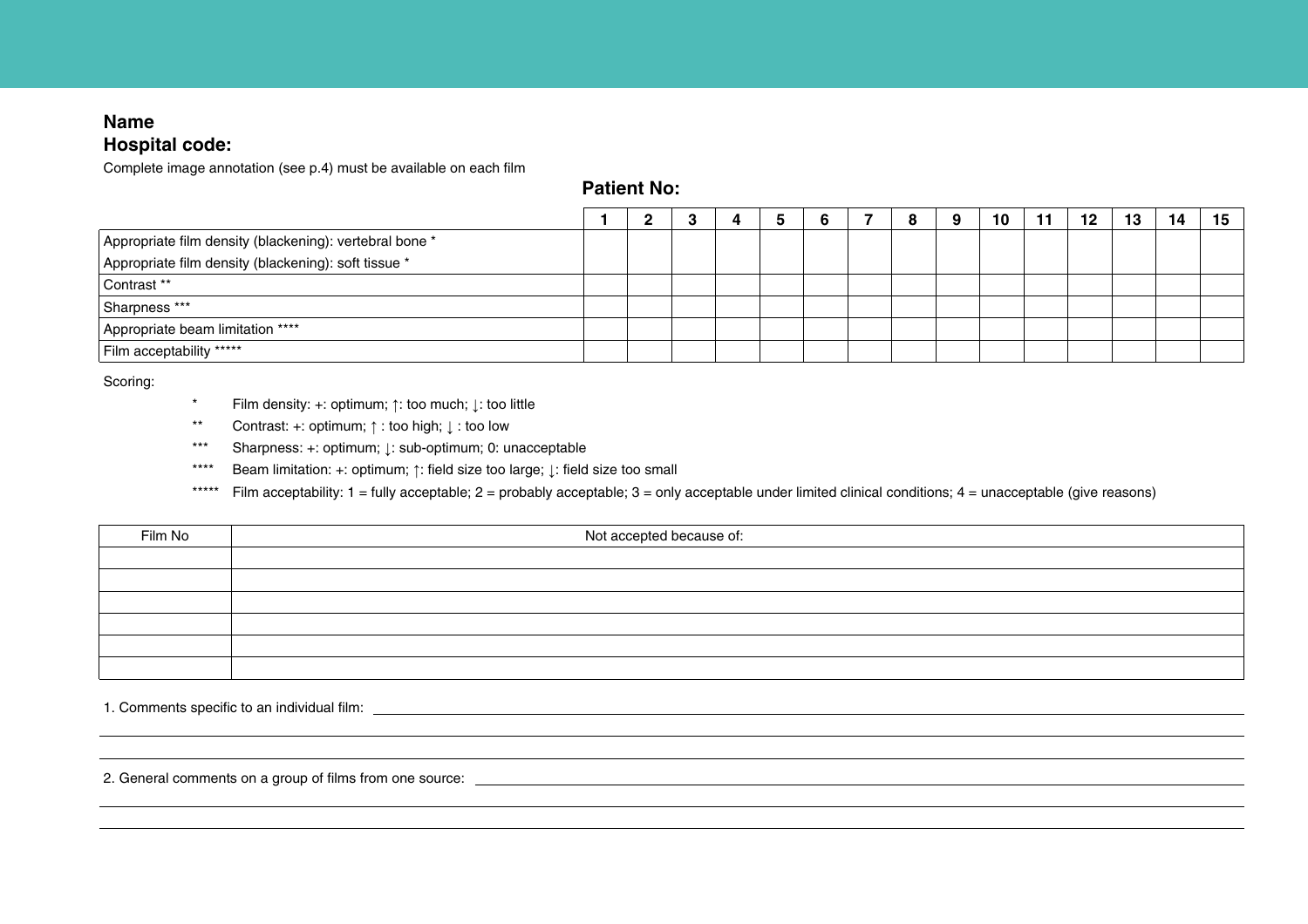|                                                                                                                             | <b>Patient No:</b> |   |   |   |   |   |    |    |    |    |    |    |
|-----------------------------------------------------------------------------------------------------------------------------|--------------------|---|---|---|---|---|----|----|----|----|----|----|
| Image criteria *                                                                                                            |                    | З | 5 | n | 8 | 9 | 10 | 11 | 12 | 13 | 14 | 15 |
| Symmetrical reproduction of the pelvis as judged by the imposition<br>of the symphysis pubis over the midline of the sacrum |                    |   |   |   |   |   |    |    |    |    |    |    |
| Visually sharp reproduction of the sacrum and its intervertebral foramina                                                   |                    |   |   |   |   |   |    |    |    |    |    |    |
| Visually sharp reproduction of the pubic and ischial rami                                                                   |                    |   |   |   |   |   |    |    |    |    |    |    |
| Visually sharp reproduction of the sacroiliac joints                                                                        |                    |   |   |   |   |   |    |    |    |    |    |    |
| Visually sharp reproduction of the necks of the femora which should<br>not be distorted by foreshortening or rotation       |                    |   |   |   |   |   |    |    |    |    |    |    |
| Visually sharp reproduction of the:                                                                                         |                    |   |   |   |   |   |    |    |    |    |    |    |
| (a) spongiosa and corticalis                                                                                                |                    |   |   |   |   |   |    |    |    |    |    |    |
| (b) trochanters                                                                                                             |                    |   |   |   |   |   |    |    |    |    |    |    |
| Total:                                                                                                                      |                    |   |   |   |   |   |    |    |    |    |    |    |

## **Important image details \*\***

| $\vert$ 0.5 mm |  |  |  |  |  |  |  |  |
|----------------|--|--|--|--|--|--|--|--|
|                |  |  |  |  |  |  |  |  |

Scoring: \* 1: yes; 0: no; where any area is obscured by a pathological condition, then 'P' should be placed in the appropriate box.

#### **Maximum total score: 7.**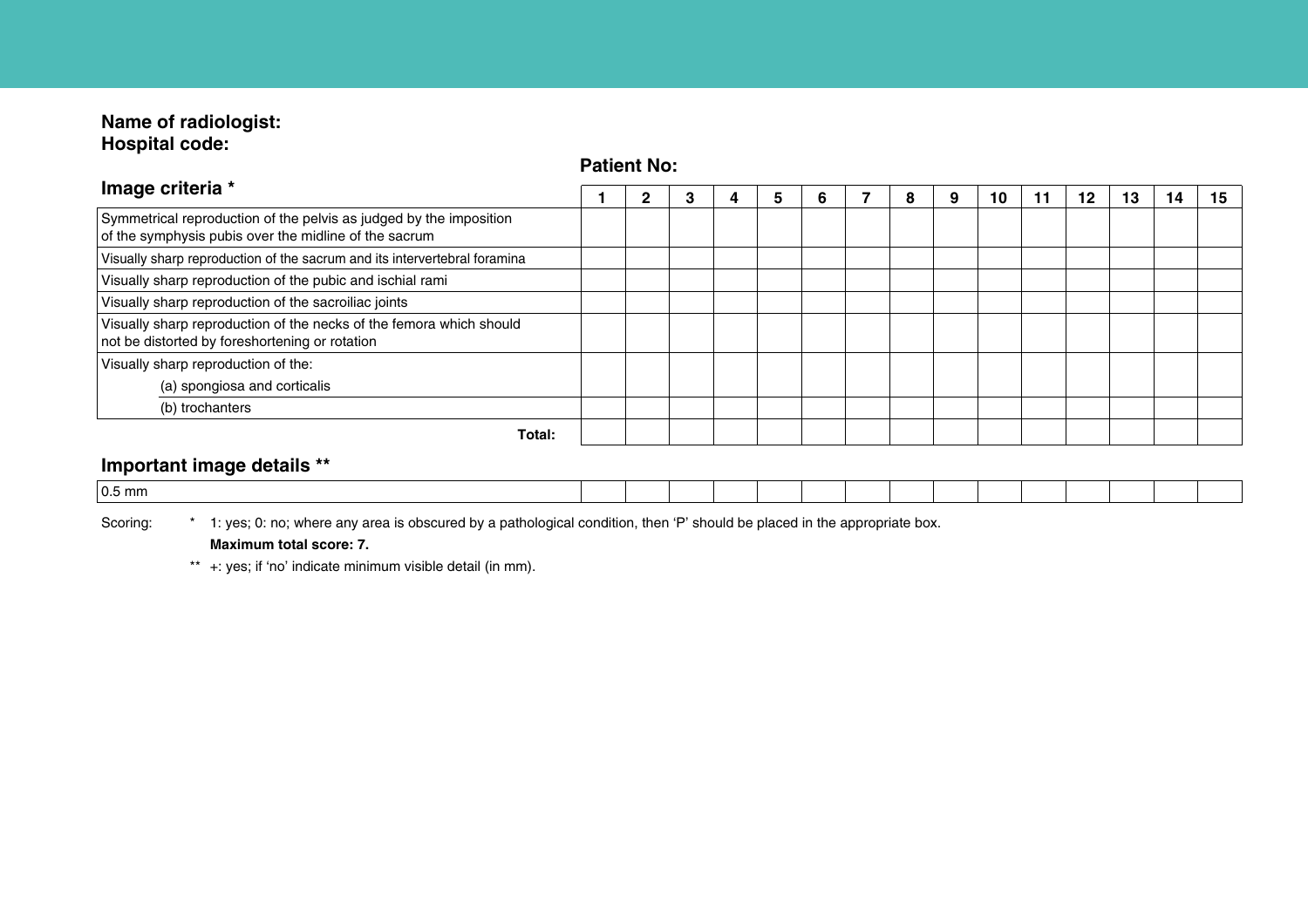## **Name:Hospital code:**

Complete image annotation (see p.3) must be available on each film

## **Patient No:**

|                                         |  |  |  |  | Ω | 10 | -414 | 12 | 13 | 14 | 15 <sub>1</sub> |
|-----------------------------------------|--|--|--|--|---|----|------|----|----|----|-----------------|
| Appropriate film density (blackening) * |  |  |  |  |   |    |      |    |    |    |                 |
| Contrast **                             |  |  |  |  |   |    |      |    |    |    |                 |
| Sharpness ***                           |  |  |  |  |   |    |      |    |    |    |                 |
| Appropriate beam limitation ****        |  |  |  |  |   |    |      |    |    |    |                 |
| Film acceptability *****                |  |  |  |  |   |    |      |    |    |    |                 |

Scoring:

- \*Film density:  $+$ : optimum;  $\uparrow$ : too much;  $\downarrow$ : too little
- \*\*Contrast: +: optimum;  $\uparrow$  : too high;  $\downarrow$  : too low
- \*\*\*Sharpness: +: optimum; |: sub-optimum; 0: unacceptable
- \*\*\*\*Beam limitation:  $+$ : optimum;  $\uparrow$ : field size too large;  $\downarrow$ : field size too small
- \*\*\*\*\*Film acceptability: 1 = fully acceptable; 2 = probably acceptable; 3 = only acceptable under limited clinical conditions; 4 = unacceptable (give reasons)

| Film No | Not accepted because of : |
|---------|---------------------------|
|         |                           |
|         |                           |
|         |                           |
|         |                           |
|         |                           |
|         |                           |

1. Comments specific to an individual film:

2. General comments on a group of films from one source: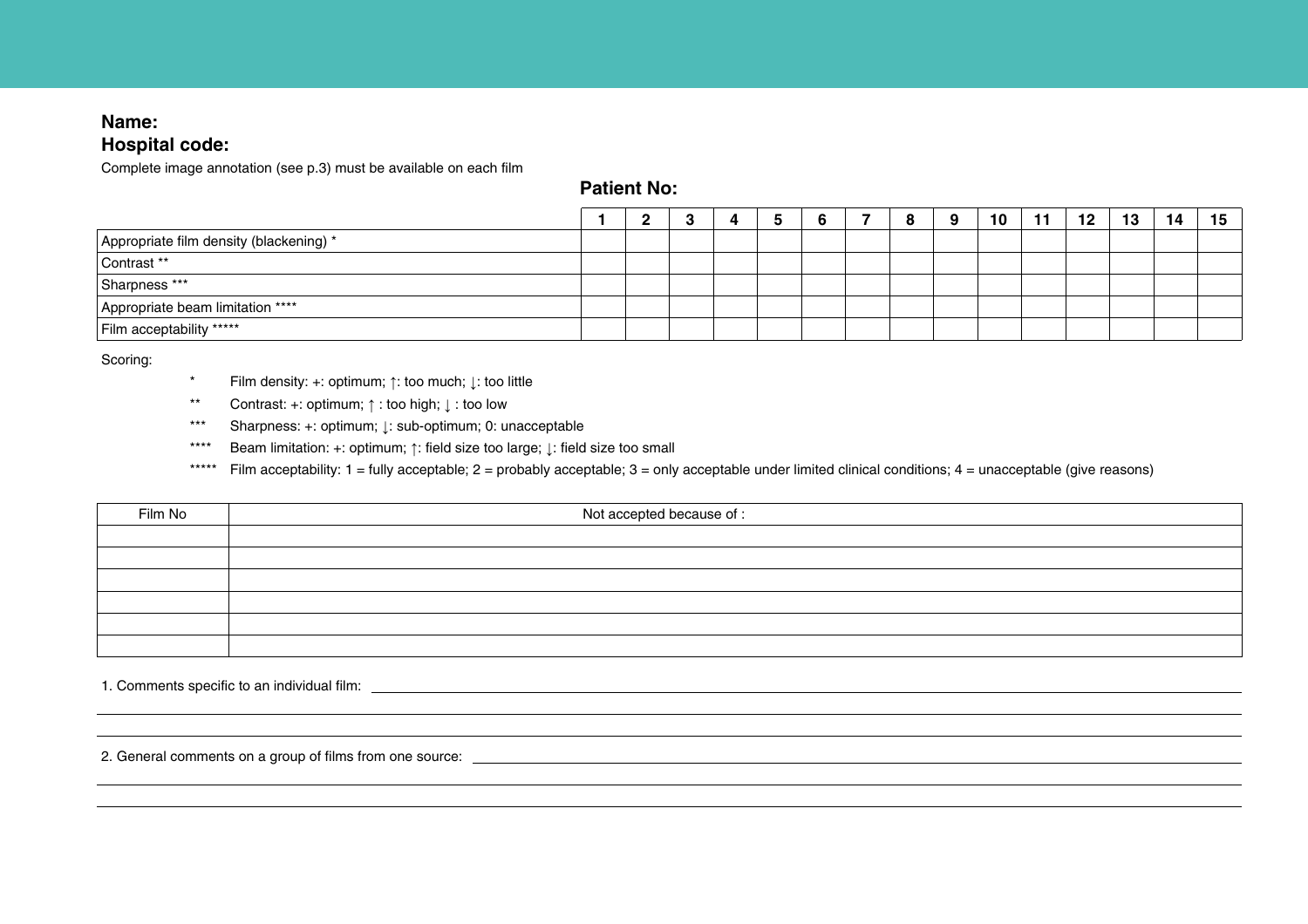**Patient No:** 

| Image criteria *                                                                                                    |  |  |  |  | 10 | 11 | 12 | 13 | 14 | 15 |
|---------------------------------------------------------------------------------------------------------------------|--|--|--|--|----|----|----|----|----|----|
| Reproduction of the area of the whole urinary tract from the upper<br>pole of the kidney to the base of the bladder |  |  |  |  |    |    |    |    |    |    |
| Reproduction of the kidneys outlines                                                                                |  |  |  |  |    |    |    |    |    |    |
| Visualization of the psoas outlines                                                                                 |  |  |  |  |    |    |    |    |    |    |
| Visually sharp reproduction of the bones                                                                            |  |  |  |  |    |    |    |    |    |    |
| Total:                                                                                                              |  |  |  |  |    |    |    |    |    |    |
|                                                                                                                     |  |  |  |  |    |    |    |    |    |    |

## **Important image details \*\***

| Calcifications: 1.0<br>mm |  |  |  |
|---------------------------|--|--|--|
|---------------------------|--|--|--|

Scoring: \* 1: yes; 0: no; where any area is obscured by a pathological condition, then 'P' should be placed in the appropriate box.

#### **Maximum total score: 4.**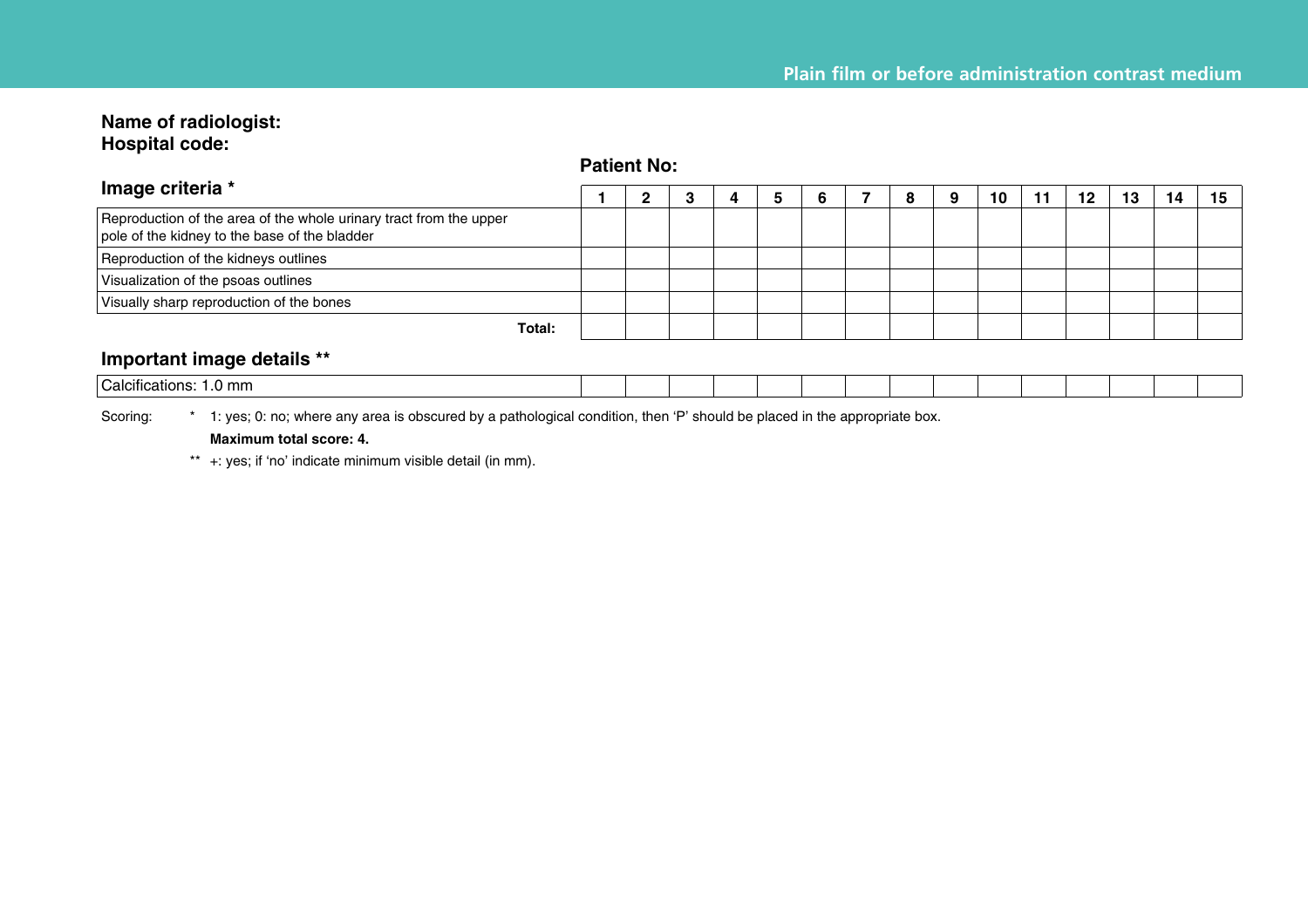Calcifications : 1.0 mm

|                                                                                      |        | <b>Patient No:</b> |   |   |   |   |   |    |    |    |    |    |    |
|--------------------------------------------------------------------------------------|--------|--------------------|---|---|---|---|---|----|----|----|----|----|----|
| Image criteria *                                                                     |        |                    | 3 | 4 | 5 | b | 8 | 10 | 11 | 12 | 13 | 14 | 15 |
| Increase in parenchymal density (nephrographic effect)                               |        |                    |   |   |   |   |   |    |    |    |    |    |    |
| Visually sharp reproduction of the renal pelvis and calyces<br>(pyelographic effect) |        |                    |   |   |   |   |   |    |    |    |    |    |    |
| Reproduction of the pelvi-ureteric junction                                          |        |                    |   |   |   |   |   |    |    |    |    |    |    |
| Visualization of the area normally traversed by the ureter                           |        |                    |   |   |   |   |   |    |    |    |    |    |    |
| Reproduction of the whole bladder area                                               |        |                    |   |   |   |   |   |    |    |    |    |    |    |
|                                                                                      | Total: |                    |   |   |   |   |   |    |    |    |    |    |    |
| Important image details **                                                           |        |                    |   |   |   |   |   |    |    |    |    |    |    |
| Calyceal details : 0.3 mm                                                            |        |                    |   |   |   |   |   |    |    |    |    |    |    |

Scoring : \* 1: yes; 0: no; where any area is obscured by a pathological condition, then 'P' should be placed in the appropriate box.

#### **Maximum total score: 5.**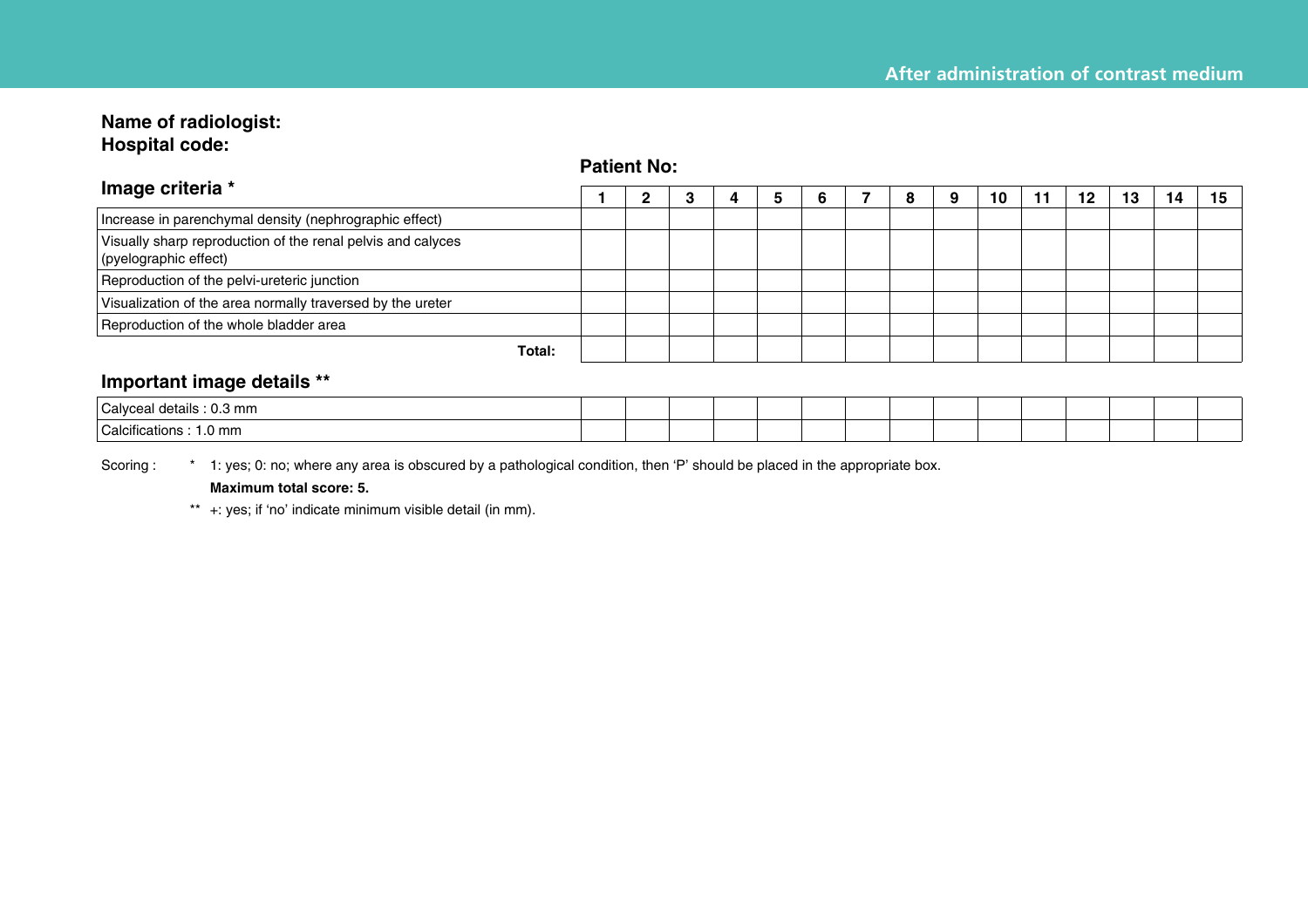# **Name:Hospital code:**

Complete image annotation (see p.4) must be available on each film

# **Patient No:**

|                                        |  |  |  |  | 10 | 12 | 13 | 14 | 15 |
|----------------------------------------|--|--|--|--|----|----|----|----|----|
| Appropriate film density (blackening)* |  |  |  |  |    |    |    |    |    |
| Contrast **                            |  |  |  |  |    |    |    |    |    |
| Sharpness ***                          |  |  |  |  |    |    |    |    |    |
| Appropriate beam limitation ****       |  |  |  |  |    |    |    |    |    |
| Film acceptability *****               |  |  |  |  |    |    |    |    |    |

Scoring:

- \*Film density:  $+$ : optimum;  $\uparrow$ : too much;  $\downarrow$ : too little
- \*\*Contrast: +: optimum;  $\uparrow$  : too high;  $\downarrow$  : too low
- \*\*\*Sharpness, noise, latitude: +: optimum; |: sub-optimum; 0: unacceptable
- \*\*\*\*Beam limitation:  $+$ : optimum;  $\uparrow$ : field size too large;  $\downarrow$ : field size too small
- \*\*\*\*\*Film acceptability:  $1$  = fully acceptable;  $2$  = probably acceptable;  $3$  = only acceptable under limited clinical conditions;  $4$  = unacceptable (give reasons)

| Film No | Not accepted because of: |
|---------|--------------------------|
|         |                          |
|         |                          |
|         |                          |
|         |                          |
|         |                          |
|         |                          |

1. Comments specific to an individual film:

2. General comments on a group of films from one source: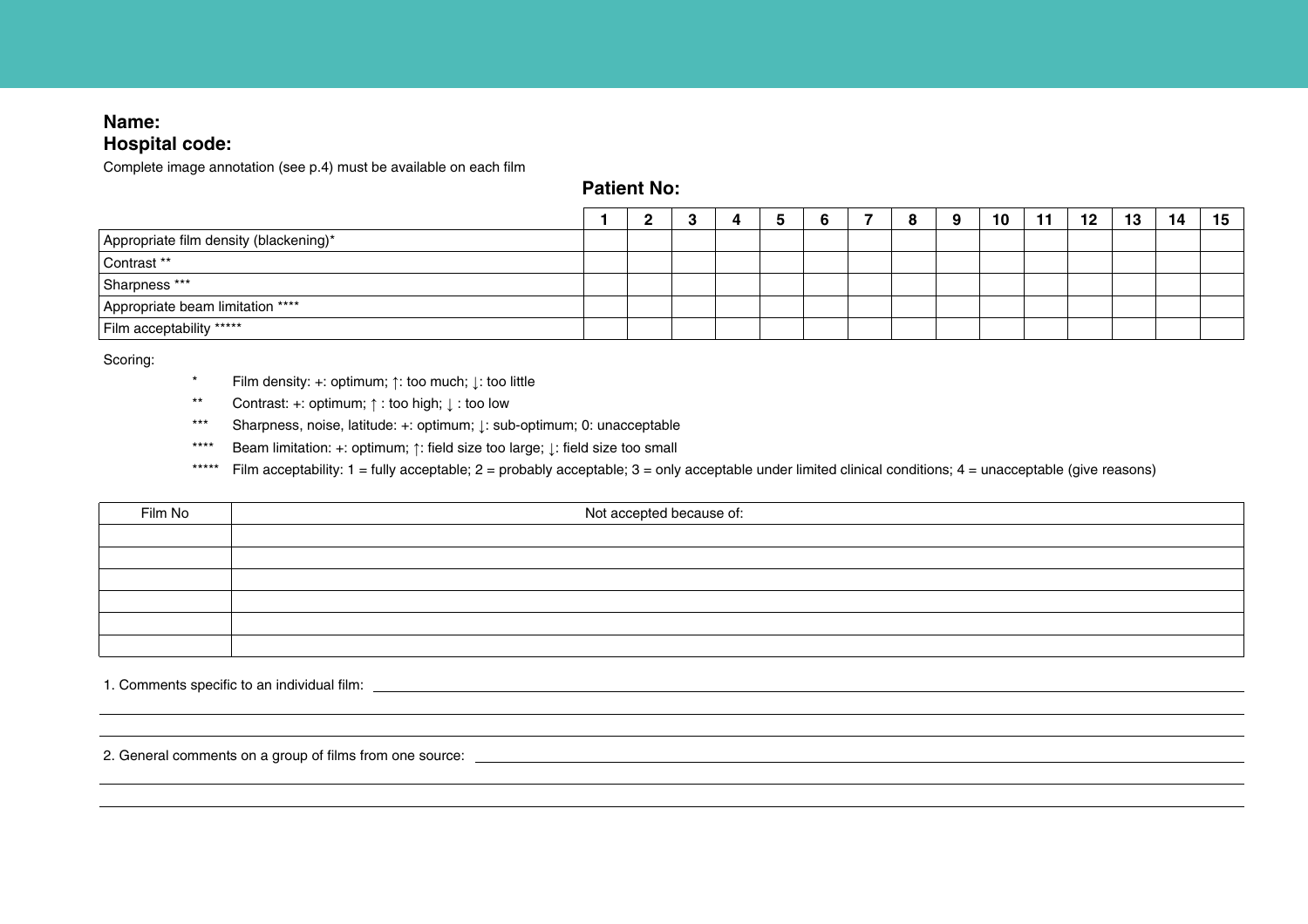|                                                                                     | <b>Patient No:</b> |   |   |   |   |  |   |    |    |    |    |    |    |
|-------------------------------------------------------------------------------------|--------------------|---|---|---|---|--|---|----|----|----|----|----|----|
| Image criteria related to positioning *                                             |                    | 3 | 4 | 5 | b |  | 9 | 10 | 11 | 12 | 13 | 14 | 15 |
| Pectoral muscle at correct angle                                                    |                    |   |   |   |   |  |   |    |    |    |    |    |    |
| Inframammary angle visualized                                                       |                    |   |   |   |   |  |   |    |    |    |    |    |    |
| Visually sharp reproduction of craniolateral glandular tissue                       |                    |   |   |   |   |  |   |    |    |    |    |    |    |
| Visually sharp reproduction of retroglandular fat tissue                            |                    |   |   |   |   |  |   |    |    |    |    |    |    |
| Nipple in full profile, clear of overlying breast tissue and/or indicated by marker |                    |   |   |   |   |  |   |    |    |    |    |    |    |
| No skinfolds seen                                                                   |                    |   |   |   |   |  |   |    |    |    |    |    |    |
| Symmetrical images of left and right breast                                         |                    |   |   |   |   |  |   |    |    |    |    |    |    |

# Imago critoria related to exposure parameters \*

| <b>THUSE STRAIGHT ISTORIES TO OXPOSITY PUTATIFICIOLS</b>                                                                                 |  |  |  |  | 10 | 12 |  |  |
|------------------------------------------------------------------------------------------------------------------------------------------|--|--|--|--|----|----|--|--|
| Visualization of skin outline with bright light (but barely without it)                                                                  |  |  |  |  |    |    |  |  |
| Reproduction of vascular structures seen through most dense parenchyma<br>(optical density of no less than 0.5 in most dense parenchyma) |  |  |  |  |    |    |  |  |
| Visually sharp reproduction of all vessels and fibrous strands and pectoral<br>muscle margin (absence of movement)                       |  |  |  |  |    |    |  |  |
| Visually sharp reproduction of skin structure (rosettes from pores) along<br>the pectoralis muscle                                       |  |  |  |  |    |    |  |  |
| Total:                                                                                                                                   |  |  |  |  |    |    |  |  |

# **Important image details \*\***

| l Mi<br>$-$<br>∶mm<br>nr.<br>u., |  |  |  |  |  |  |  |  |
|----------------------------------|--|--|--|--|--|--|--|--|
|                                  |  |  |  |  |  |  |  |  |

Scoring: \* 1: yes; 0: no; where any area is obscured by a pathological condition, then 'P' should be placed in the appropriate box.

**Maximum total score: 11.**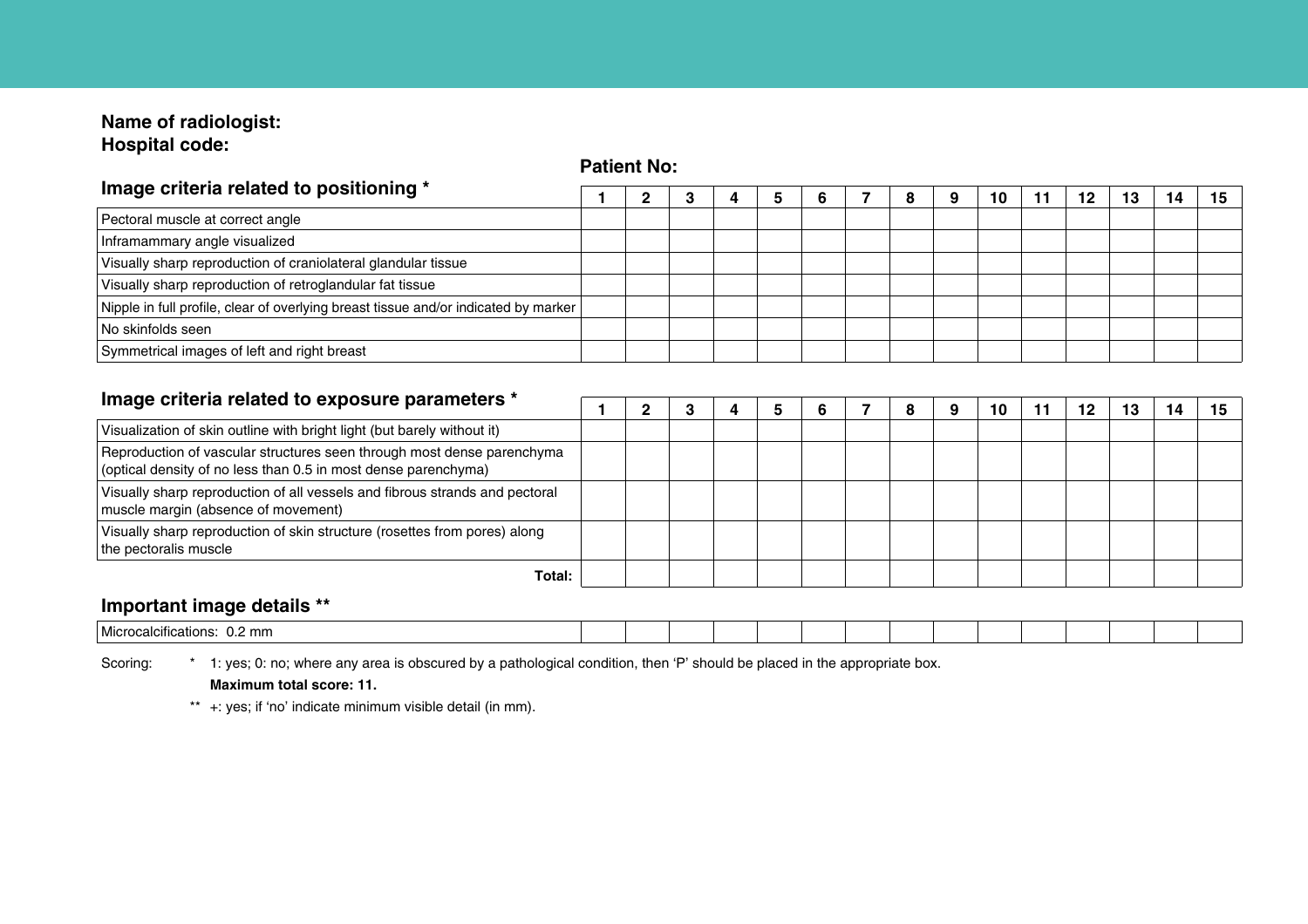|                                                                | <b>Patient No:</b> |   |   |  |   |   |    |    |    |    |    |    |    |
|----------------------------------------------------------------|--------------------|---|---|--|---|---|----|----|----|----|----|----|----|
| Image criteria related to positioning *                        |                    | 2 | З |  | 6 | 8 | -9 | 10 | 11 | 12 | 13 | 14 | 15 |
| Visually sharp reproduction of pectoral muscle at image margin |                    |   |   |  |   |   |    |    |    |    |    |    |    |
| Visually sharp reproduction of retroglandular fat tissue       |                    |   |   |  |   |   |    |    |    |    |    |    |    |
| Visually sharp reproduction of medial breast tissue            |                    |   |   |  |   |   |    |    |    |    |    |    |    |
| Visually sharp reproduction of lateral glandular tissue        |                    |   |   |  |   |   |    |    |    |    |    |    |    |
| No skinfolds seen                                              |                    |   |   |  |   |   |    |    |    |    |    |    |    |
| Symmetrical images of left and right breast                    |                    |   |   |  |   |   |    |    |    |    |    |    |    |

| Image criteria related to exposure parameters *                                                                                          |  |  | D | o | 10 | 11 | 12 | 13 | 14 | 15 |
|------------------------------------------------------------------------------------------------------------------------------------------|--|--|---|---|----|----|----|----|----|----|
| Visualization of skin outline with bright light (but barely without it)                                                                  |  |  |   |   |    |    |    |    |    |    |
| Reproduction of vascular structures seen through most dense parenchyma<br>(optical density of no less than 0.5 in most dense parenchyma) |  |  |   |   |    |    |    |    |    |    |
| Visually sharp reproduction of all vessels and fibrous strands and pectoral<br>muscle margin (absence of movement)                       |  |  |   |   |    |    |    |    |    |    |
| Visually sharp reproduction of skin structure (rosettes from pores) along<br>the pectoralis muscle                                       |  |  |   |   |    |    |    |    |    |    |
| Total:                                                                                                                                   |  |  |   |   |    |    |    |    |    |    |

# **Important image details \*\***

| Mi<br>.<br>' mm |  |  |  |  |  |  |  |  |
|-----------------|--|--|--|--|--|--|--|--|
|                 |  |  |  |  |  |  |  |  |

Scoring: \* 1: yes; 0: no; where any area is obscured by a pathological condition, then 'P' should be placed in the appropriate box.

**Maximum total score: 10.**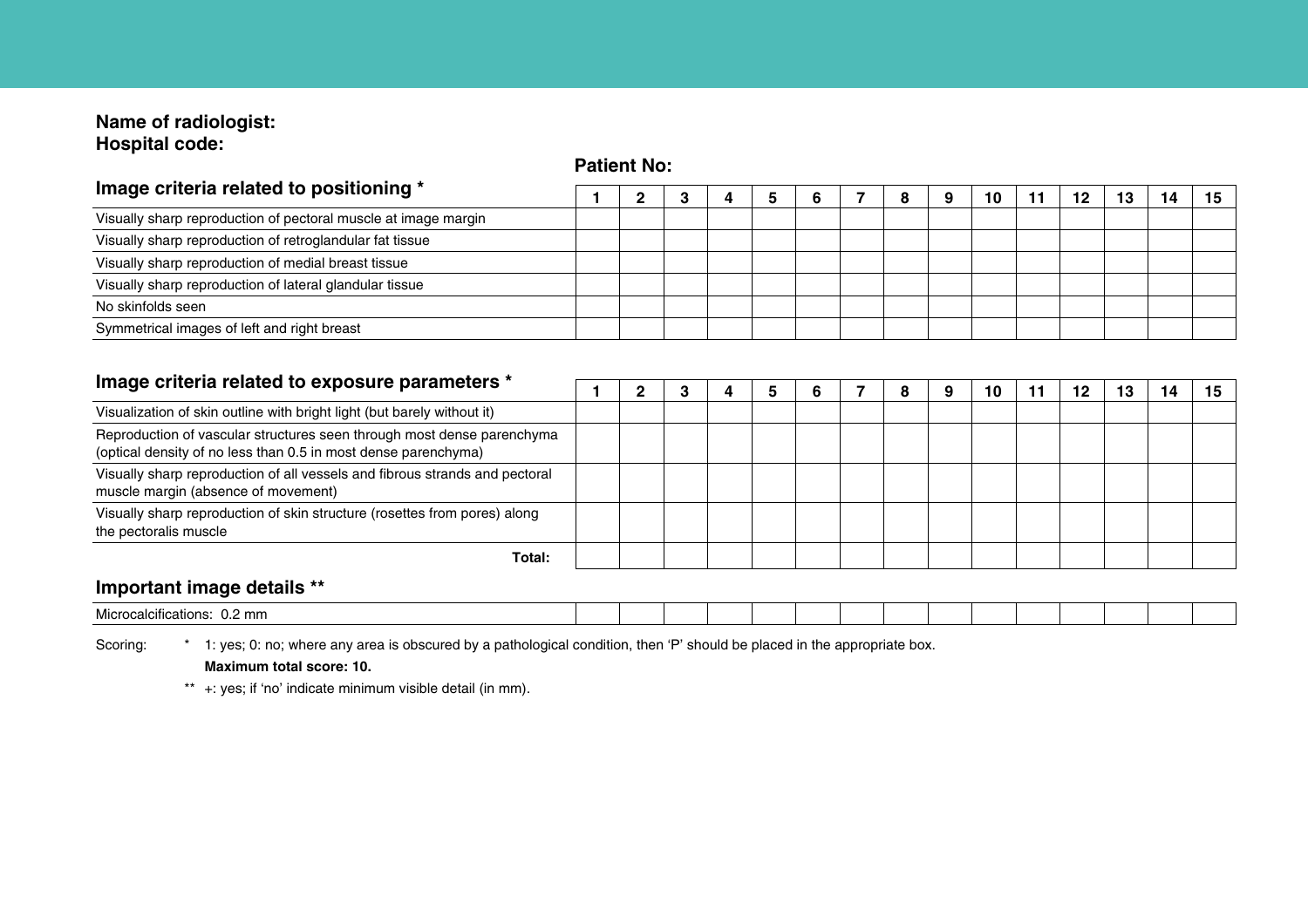# **Name:Hospital code:**

Complete image annotation (see p.4) must be available on each film

# **Patient No:**

|                                                                |  | З | 4 | 5 | 6 | 8 | 9 | 10 | 11 | 12 | 13 | 14 | 15 |
|----------------------------------------------------------------|--|---|---|---|---|---|---|----|----|----|----|----|----|
| Appropriate film density (blackening) *                        |  |   |   |   |   |   |   |    |    |    |    |    |    |
| Contrast **                                                    |  |   |   |   |   |   |   |    |    |    |    |    |    |
| Sharpness ***                                                  |  |   |   |   |   |   |   |    |    |    |    |    |    |
| Noise level ***                                                |  |   |   |   |   |   |   |    |    |    |    |    |    |
| Latitude (whole tissue density range of breast documented) *** |  |   |   |   |   |   |   |    |    |    |    |    |    |
| Maintenance and handling characteristics ****                  |  |   |   |   |   |   |   |    |    |    |    |    |    |
| (a) absence of artefacts in cassette (dust etc.)               |  |   |   |   |   |   |   |    |    |    |    |    |    |
| (b) absence of processing artefacts                            |  |   |   |   |   |   |   |    |    |    |    |    |    |
| (c) absence of handling artefacts                              |  |   |   |   |   |   |   |    |    |    |    |    |    |
| (d) no visible gridlines                                       |  |   |   |   |   |   |   |    |    |    |    |    |    |
| Film acceptability *****                                       |  |   |   |   |   |   |   |    |    |    |    |    |    |

Scoring:

- \*Film density:  $+$ : optimum;  $\uparrow$ : too much;  $\downarrow$ : too little
- \*\*Contrast: +: optimum;  $\uparrow$  : too high;  $\downarrow$  : too low
- \*\*\*Sharpness, noise, latitude: +: optimum;  $\downarrow$ : sub-optimum; 0: unacceptable
- \*\*\*\*Maintenance and handling characteristics: +: fulfilled; 0: not fulfilled
- \*\*\*\*\*Film acceptability: 1 = fully acceptable; 2 = probably acceptable; 3 = only acceptable under limited clinical conditions; 4 = unacceptable (give reasons).

| Film No | Not accepted because of: |
|---------|--------------------------|
|         |                          |
|         |                          |
|         |                          |
|         |                          |
|         |                          |
|         |                          |

1. Comments specific to an individual film:

2. General comments on a group of films from one source: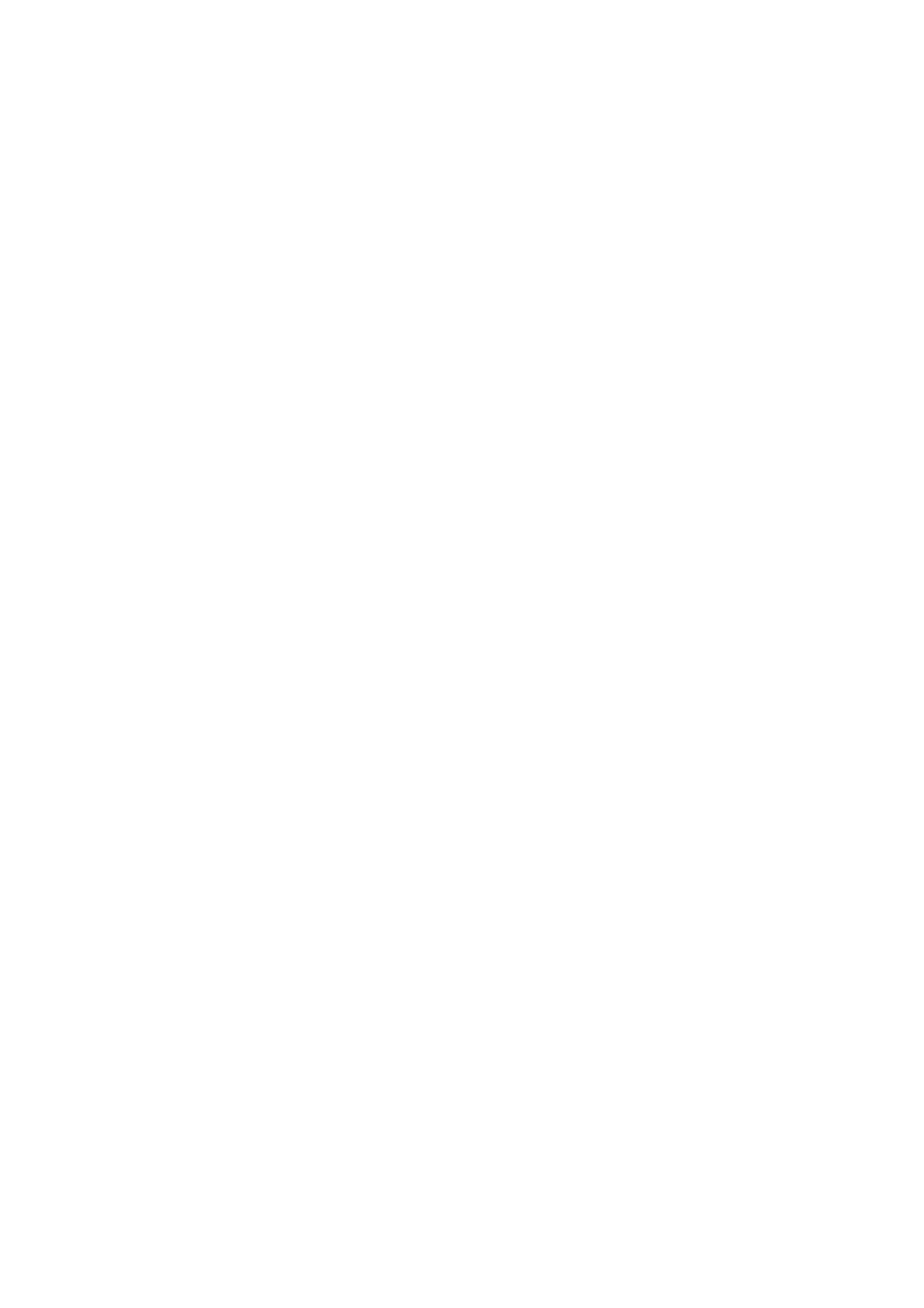# **LIST OF ALL THOSE WHO CONTRIBUTED TO THE ESTABLISHMENT, TESTING AND EVALUATION OF THE QUALITY CRITERIA PRESENTED IN THESE GUIDELINES**

hese European Guidelines on Quality Criteria for Radiographic Images result from a uropean-wide cooperation between the various professionals and authorities involved in Diagnostic Radiology.

he services of the European Commission (EC) would like to express their sincere thanks o all those mentioned hereafter for their efforts and encouraging support to the development of the Quality Criteria concept:

# First CEC Study Group on Quality Criteria for Radiographic Images (1986-90)

| BROERSE, J. J. Radiobiological Inst, TNO - Rijswijk (NL)                          |
|-----------------------------------------------------------------------------------|
|                                                                                   |
|                                                                                   |
| DREXLER, G. Institut für Strahlenschutz, GSF - Neuherberg (D)                     |
|                                                                                   |
| RISKAT, H. CEC, DG XI/C/1, Radiation Protection — Luxembourg (L)                  |
| ENDEL (+), H. Haunersches Kinderspital, Univ. — Munich (D)                        |
|                                                                                   |
|                                                                                   |
| MOORES, B. M. Integrated Radiological Services Ltd. — Liverpool (UK)              |
| ADOVANI, R. Ospedale 'Santa Maria della Misericordia', USL n° 7 — Udine . (I)     |
| ANZER, W. Institut für Strahlenschutz, GSF — Neuherberg (D)                       |
| CHIBILLA, H. CEC, DG XII/F/6, Radiation Protection Research Action - Brussels (B) |
| CHMIDT, TH. Klinikum der Stadt Nürnberg — Nuremberg (D)                           |
| TIEVE, F. E. Institut für Strahlenschutz, GSF — Neuherberg (D)                    |
| WALL, B. F. National Radiological Protection Board, NRPB - Chilton (UK)           |
| OETELIEF, J. Radiobiological Inst, TNO - Rijswijk (NL)                            |

# Second CEC Study Group on Quality Criteria for Radiographic Images (1992-95)

| MOORES, B. M. Integrated Radiological Services Ltd. — Liverpool (UK)          |
|-------------------------------------------------------------------------------|
| OESTMAN, J. W.  Georg August Universität - Göttingen  (D)                     |
| ADOVANI, R. Ospedale 'Santa Maria della Misericordia', USL n° 7 — Udine . (I) |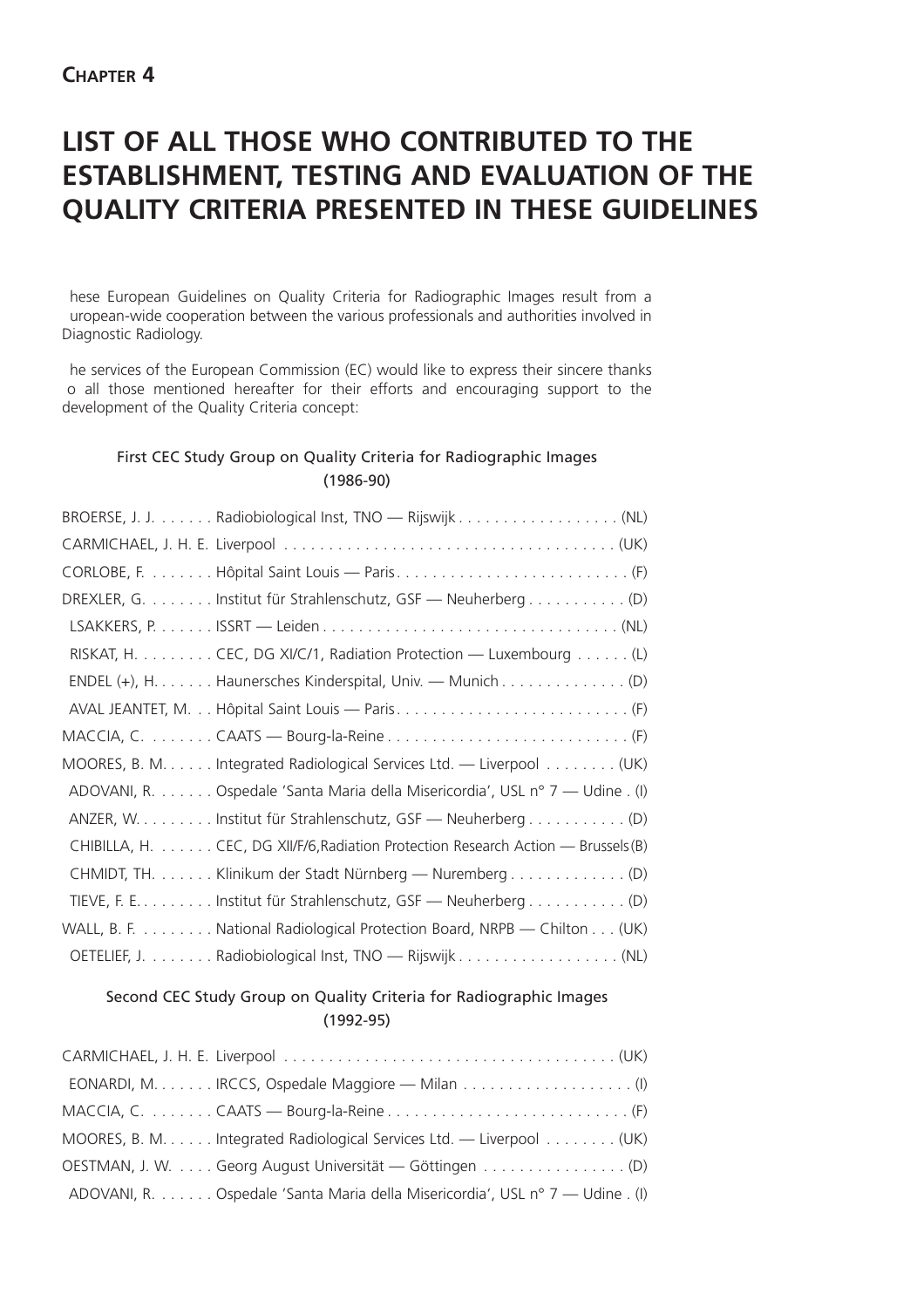| PANZER, W. Institut für Strahlenschutz, GSF - Neuherberg (D)                       |
|------------------------------------------------------------------------------------|
|                                                                                    |
| SCHIBILLA, H. CEC, DG XII/F/6, Radiation Protection Research Action — Brussels (B) |
| STIEVE, F. E. Institut für Strahlenhygiene, JSH-BFS — Neuherberg (D)               |
| TEUNEN, D. CEC, DG XI/C/1, Radiation Protection — Luxembourg (L)                   |
| VAN TIGGELEN, R. Queen Astrid Military Hospital — Brussels. (B)                    |
| WALL, B. F. National Radiological Protection Board, NRPB — Chilton (UK)            |

# Independent Experts who evaluated the films collected during the 1991 Trial

| BOIJSEN, M.  University of Göteborg, Sahlgren Hospital — Göteborg  (S)           |
|----------------------------------------------------------------------------------|
| BOULET, P. Institut Montpelliérain d'Imagerie Médicale — Montpellier. (F)        |
| BRANDT, G. H. Inst. für Strahlenphysik Klinikum - Berlin-Buch (D)                |
|                                                                                  |
|                                                                                  |
| FABERGER, G. Dept. of Diagnostic Radiology Regionsjukhuset — Linköping . (S)     |
| GASPARINI, D. Ospedale 'Santa Maria della Misericordia', USL n° 7 — Udine . (I)  |
| HOFMANN-PREIS, K. . Chirurgischen Klinik, Univ. Erlangen-Nürnberg — Erlangen (D) |
|                                                                                  |
|                                                                                  |
| OESTMAN, J. W.  Georg August Universität - Göttingen  (D)                        |
| OLIETE, S. International Ruber Hospital — Madrid (E)                             |
| PATEROK, E. M. Frauenklinik Universität Erlangen-Nürnberg — Erlangen (D)         |
| SABEL, M.  Frauenklinik Universität Erlangen-Nürnberg — Erlangen  (D)            |
|                                                                                  |
| STIEVE, F. E Institut für Strahlenschutz, GSF - Neuherberg(D)                    |
| VAN TIGGELEN, R. Queen Astrid Military Hospital - Brussels. (B)                  |
| HITGE-BOETES, C.  University Hospital - Nijmegen  (NL)                           |

# Dosimetry Laboratories

| Dipartimento di Fisica Sanitaria, Ospedale 'santa Maria della Misericordia' — Udine (I) |  |
|-----------------------------------------------------------------------------------------|--|
|                                                                                         |  |
|                                                                                         |  |

# Hospitals that participated in the 1987 Trial

### **BELGIUM**

C.H.U. de Bavière — Liège

# **DENMARK**

Rigshospitalet — Copenhagen

# **FRANCE**

Hôpital Saint Louis — Paris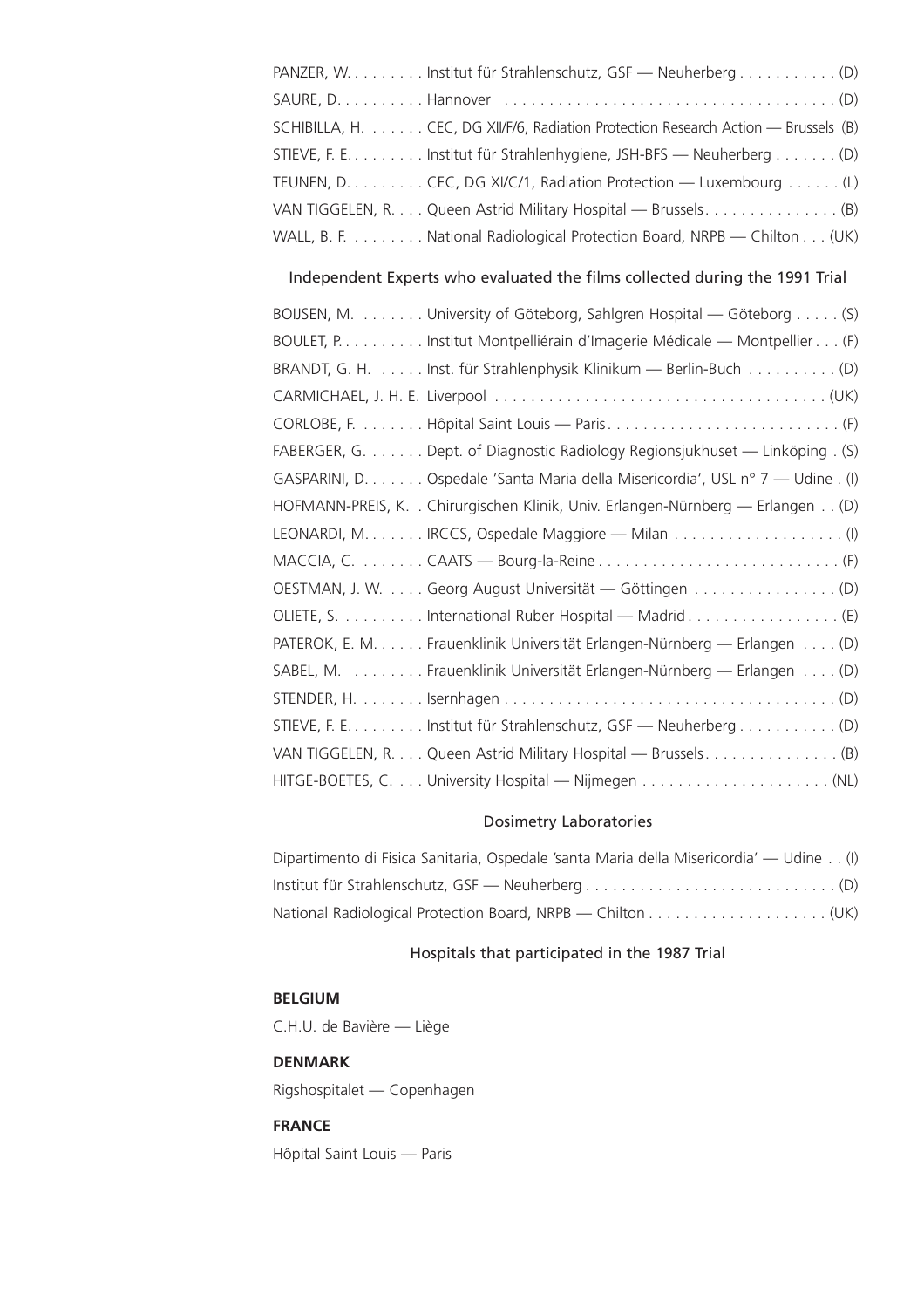#### **GERMANY**

Klinik für Frauenheilkunde Universität Erlangen-Nürnberg — Erlangen Klinikum der Johann Wolfgang Goethe Universität — Frankfurt/M Klinikum der Stadt Nürnberg — Nuremberg Krankenhaus Martha Maria — Nuremberg Medizinische Klinik der Universität, Erlangen-Nürnberg — Erlangen

#### **TALY**

Ospedale Civile — Brescia Ospedale di Gattinara — Trieste Ospedale Santa Maria della Misericordia — Udine

#### **UXEMBOURG**

Clinique Sainte Thérèse — Luxembourg

#### **SPAIN**

Hospital Clinico de San Car — Madrid Hospital de la Princesa — Madrid Hospital Gomez Ulla — Madrid Hospital Primero de Octubre — Madrid stituto Catalan de la Salud — Girona

#### **SWEDEN**

National Institute of Radiation Protection — Stockholm Regional Hospital — Halmstat University Clinics — Lund

#### **THE NETHERLANDS**

Hogeschool Haarlem — Haarlem

#### **UNITED KINGDOM**

Broadgreen Hospital — Liverpool Central Middlesex Hospital — London Queen Elizabeth Hospital — Birmingham Victoria Hospital — Blackpool

#### Hospitals that participated in the 1991 Trial

#### **BELGIUM**

Academisch Ziekenhuis U.V.B. — Brussels Centre de Sénologie SPRL — Liège Centre Hospitalier Molière — Brussels aint-Elisabets Hospital — Anvers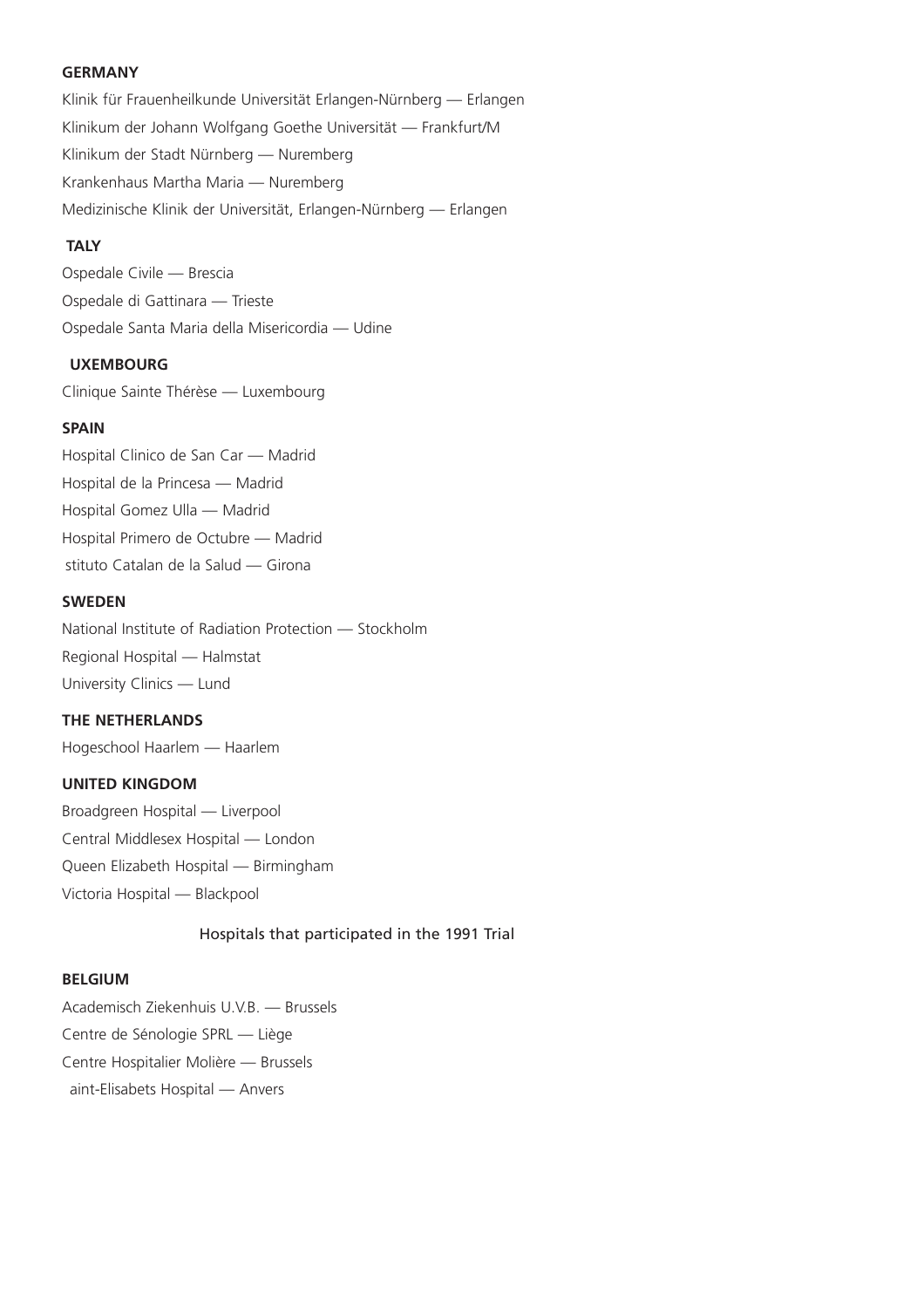#### **DENMARK**

Aalborg Sygehus Syd. — Aalborg Arhus Kommun Hospital — Arhus Bispebjerg Hospital — Copenhagen Herning Central Sygehus — Herning Odense Sygehus — Odense Sonderborg Sygehus — Sonderborg Vejle Sygehus — Vejle

#### **FINLAND**

Helsinki University Central Hospital — Helsinki Surgical Hospital Kaserngatan — Helsinki

#### **FRANCE**

Centre Alexis Vautrin — Vandoeuvre-les-Nancy Centre Antoine Lacassagne — Nice Centre René Gauducheau — Nantes C.H.R. d'Annecy — Annecy C.H.U. de Tours — Tours C.H.R. Hôtel-Dieu Saint-Jacques — Toulouse Clinique du Mail — Grenoble Institut Curie — Paris

#### **GERMANY**

Charité Hospital — Berlin Freidrichshain — Berlin Magdeburg Hospital — Magdeburg Mannheim Hospital — Mannheim Martin Luther Universität — Halle-Wittenberg Medizin. Hochschule — Hannover Münster Hospital — Münster Praxis Dr Rottkay — Landshut Universität Erlangen — Nuremberg

#### **GREECE**

Araeteion Hospital — Athens Evangelismos Hospital — Athens General Hospital of Nikea — Piraeus Geniko Kratiko Hospital — Athens Ippokrateio General Hospital, Kostantinoupoleos — Thessaloniki Medical Physics Department, Univ. of Patras — Patras St Savas Hospital — Athens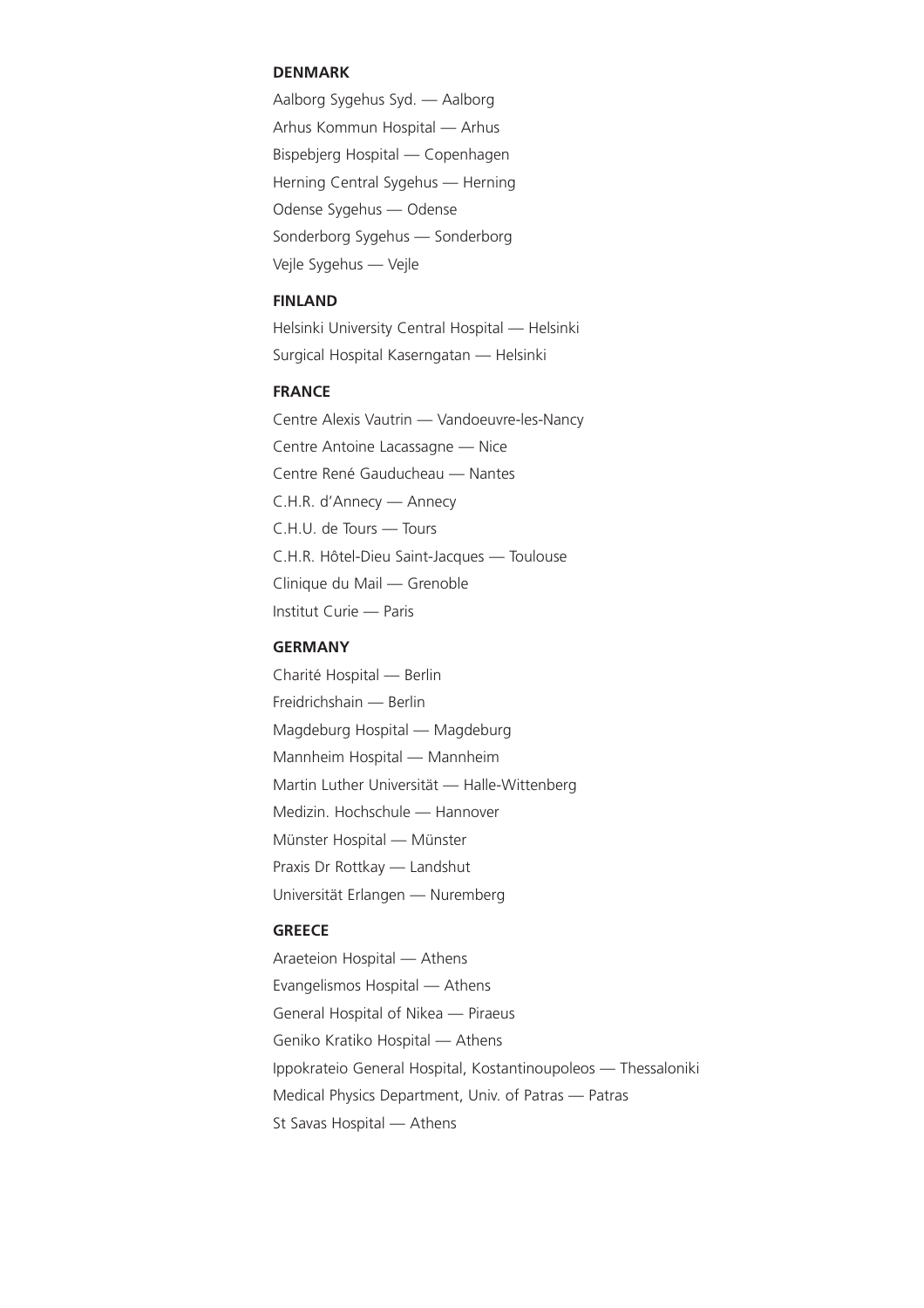#### **RELAND**

Beaumont Hospital — Dublin Mater Misericordiae Hospital — Dublin aint James's Hospital — Dublin

#### **TALY**

stituto di Radiologia, Ospedale Cremonese — Cremona Ospedale Generale Regionale di Bolzano — Bolzano Ospedale Santa Maria della Misericordia — Udine

#### **NORWAY**

Region sykehuset — Trondheim

#### **PORTUGAL**

Centro de Senologia — Lisbon Hospital de Universidade — Coimbra Hospital de Santa Maria — Lisbon stituto Portugues de Oncologia — Lisbon

#### **SPAIN**

Hospital General 'Gregorio Maranon' — Madrid Hospital Internacional — Madrid Hospital La Santa Creu y San Pau — Barcelona stituto Nacional de la Salud — Madrid

#### **SWEDEN**

Central Sygehuset — Holstebro Danderyd Hospital — Danderyd Karolinska Sygehuset — Stockholm ands Kronna Hospital — Lund inköping Hospital — Linköping University Hospital — Lund University Hospital — Uppsala

### **THE NETHERLANDS**

Academic Hospital, Vrije Universiteit — Amsterdam Academisch Ziekenhuis — Maastricht Academish Ziekenhuis — Leiden wenteborg Ziekenhuis — Almelo uiderziekenhuis — Rotterdam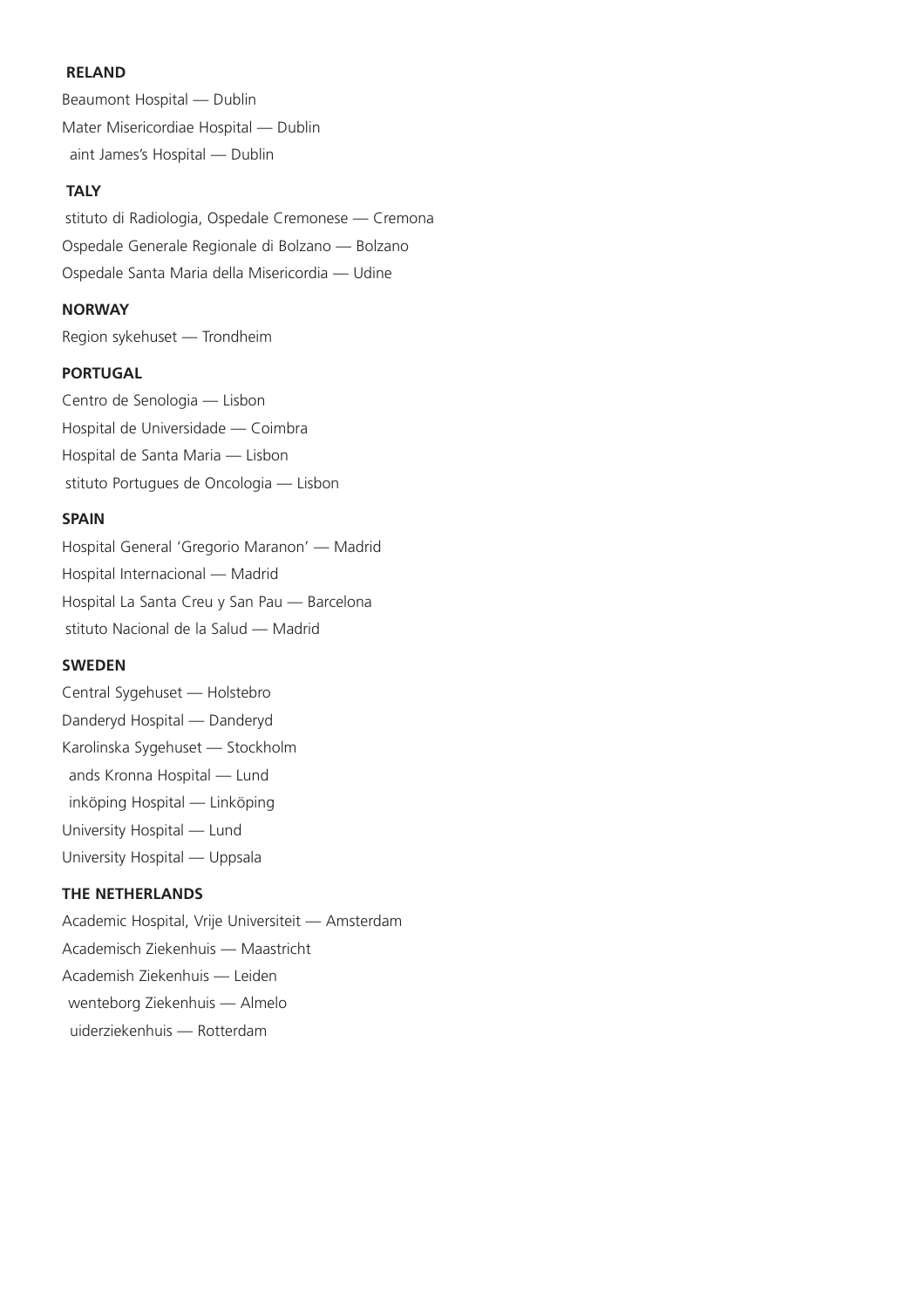#### **UNITED KINGDOM**

Birmingham Hospital — Birmingham Hairmyres Hospital — East Kilbride, Glasgow Ipswich Hospital — Ipswich Middlesex Hospital — London Newcastle Hospital — Newcastle RAF Hospital — Wroughton, Swindon Romsey Breast Screening Unit — Romsey Royal London Hospital — White Chapel Southampton General Hospital (Breast screening unit) — Southampton Southampton General Hospital (X-ray department) — Southampton University Hospital of Wales — Cardiff Western General Hospital — Edinburgh York District Hospital — York

#### **YUGOSLAVIA**

Zavod Republique Slovenije — Ljubljana

The CAATS group (Bourg-la-Reine) that collected and analysed the Trials' data

ARICHE-COHEN, M. CASTELLANO, S. GIAMBELLI, D. HUSSON, B. MACCIA, C. NADEAU, X. SEVERO, C. RICHARD, B.

**Special thanks are addressed to the representatives of the National Healthcare Authorities, professional associations and societies, working parties of international organizations, and manufacturers** who improved considerably the scope of these guidelines by critical **and constructive comments.**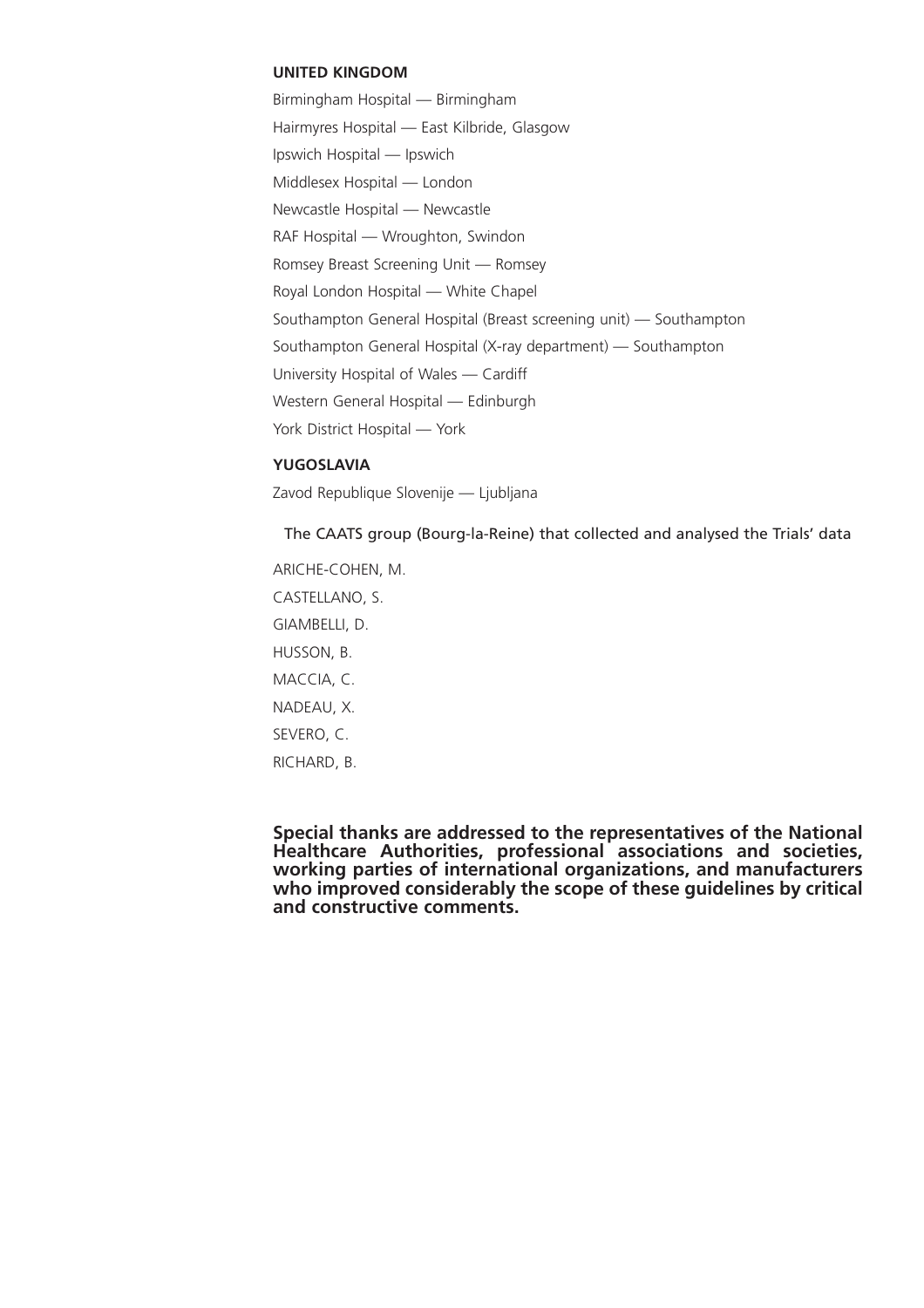

# **The Communities research and development information service**

# **CORDIS**

# **A vital part of your programme's dissemination strategy**

CORDIS is the information service set up under the VALUE programme to give quick and easy access to information on European Community research programmes. It is available free-of-charge online via the European Commission host organization (ECHO), and now also on a newly released CD-ROM.

## *CORDIS offers the European R&D community:*

- a comprehensive up-to-date view of EC R&TD activities, through a set of databases and related services,
- quick and easy access to information on EC research programmes and results,
- a continuously evolving Commission service tailored to the needs of the research community and industry,
- full user support, including documentation, training and the CORDIS help desk.

#### *The CORDIS Databases are:*

#### **R&TD-programmes – R&TD-projects – R&TD-partners – R&TD-results R&TD-publications – R&TD-comdocuments - R&TD-acronyms – R&TD-news**

#### *Make sure your programme gains the maximum benefit from CORDIS*

- Inform the CORDIS unit of your programme initiatives,
- contribute information regularly to CORDIS databases such as R&TD--news, R&TD-publications and R&TD-programmes,
- use CORDIS databases, such as R&TD-partners, in the implementation of your programme,
- consult CORDIS for up-to-date information on other programmes relevant to your activities,
- inform your programme participants about CORDIS and the importance of their contribution to the service as well as the benefits which they will derive from it,
- contribute to the evolution of CORDIS by sending your comments on the service to the CORDIS Unit.

#### **For more information about contributing to CORDIS, contact the DG XIII CORDIS Unit**

Ms I. Vounakis M. B. Niessen

*Brussels Luxembourg* Tel. +(32) 2 299 0464 Tel. +(352) 4301 33638 Tel. +(32) 2 299 0467 Tel. +(352) 4301 34989

To register for online access to CORDIS, contact:

ECHO Customer Service BP 2373 L-1023 Luxembourg Tel. +(352) 3498 1240 Fax + (352) 3498 1248

*If you are already an ECHO user, please mention your customer number.*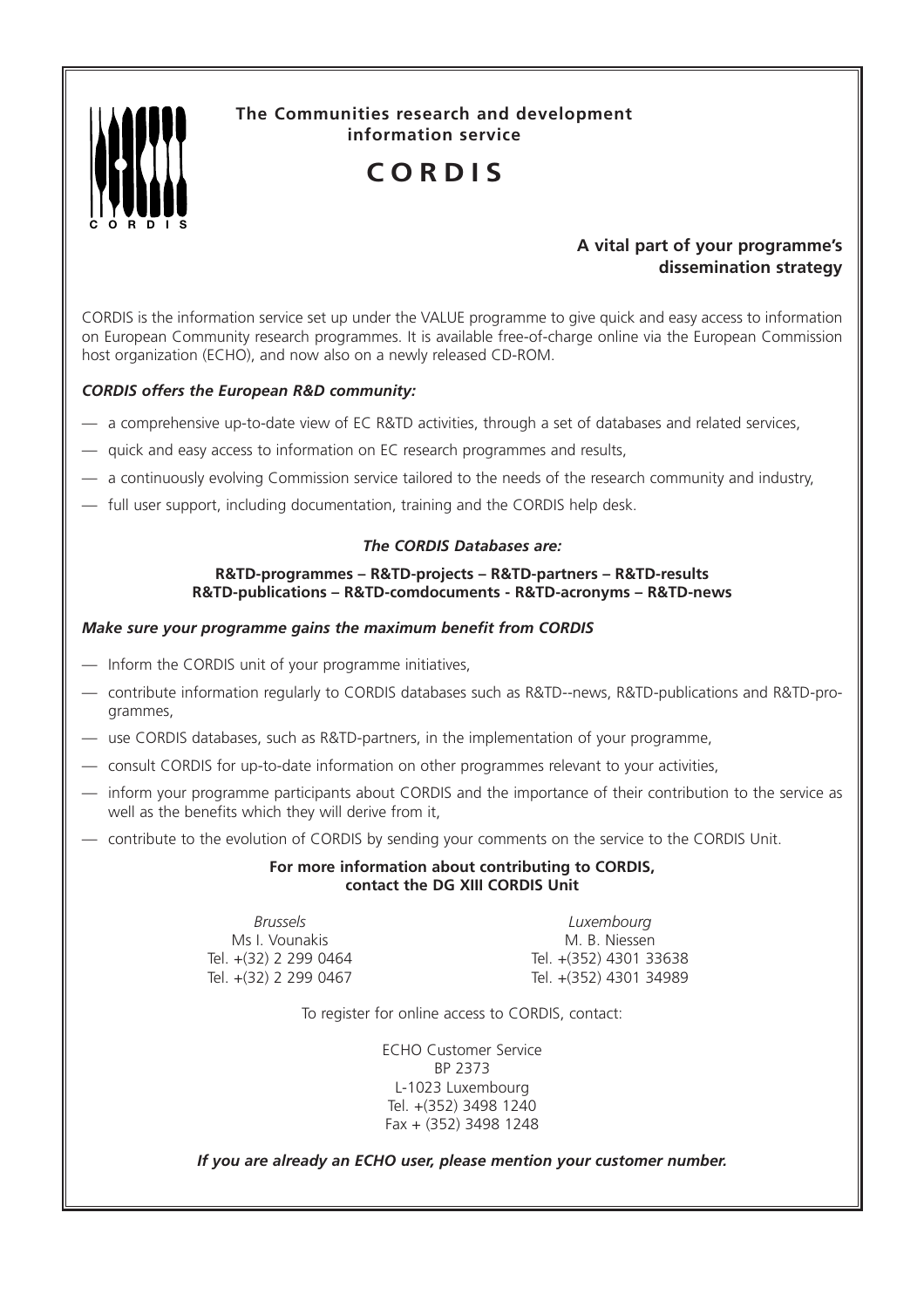uropean Commission

#### **EUR 16260 – European Guidelines on Quality Criteria for Diagnostic Radiographic Images**

*dited by J.H.E. Carmichael, C. Maccia, B.M. Moores, J. W. Oestmann, H. Schibilla, D. Teunen, R. Van Tiggelen and B. Wall*

uxembourg, Office for Official Publications of the European Communities

1996 – VIII, 80 pp. – 21.0 x 29.7 cm

SBN 92-827-7284-5

rice (excluding VAT) in Luxembourg: ECU 10

he Quality Criteria concept has proven to be an efficient means for optimizing the use of ionizing radiation in medical imaging procedures. Radiation protection measures based on the definition and introduction of Quality Criteria for the medical information content s well as for the equipment performance should give guidance in day-to-day practice for he implementation of Council Directive 84/466/EURATOM laying down basic measures or the radiation protection of persons undergoing medical examination or treatment.

everal research projects and trials with the Quality Criteria have been carried out at the uropean Union level. The results and the comments collected from experts all around the world have been analysed with a view to completing the concept of the possible reducion of patient exposure while providing the required clinical information in its optimum orm.

he report presents as an introduction an overview on European actions, cooperative fforts, perspectives on the revision of the Council Directive and on new research prioriies in the field of Optimization of Radiation Protection of the Patient.

Chapter 1 presents the revised Quality Criteria for Diagnostic Radiographic Images in the orm of tables for six of the most common conventional X-ray examinations chest, skull, umbar spine, pelvis, urinary tract and breast.

Chapter 2 summarizes the evaluation of two European trials with the Quality Criteria, covring the three aspects: radiographic technique and its practice in Europe, radiographic echnique and patient dose, and radiographic technique and image quality in Europe; the valuation has been summarized by the recommendations for an optimized procedure on how to get the most pertinent and instructive information from a trial.

Chapter 3 gives Quality Criteria Implementation and Audit Guidelines and a model checkst of the Quality Criteria as used by the radiologists for ranking the image quality of the rial's radiographs.

Chaptre 4 contains the lists of the radiological departments in Europe and the national oordinators participating in the trial, the dosimetry laboratories involved, the radiologists who evaluated the trials radiographs and the members of the Study Group on Quality Criteria Development.

he report will be published first in English, the eight official languages will follow hortly afterwards as they are already partly completed. It will also be published in the new anguages if appropriate (possible number of pages 50, possible date of publication utumn 1996).